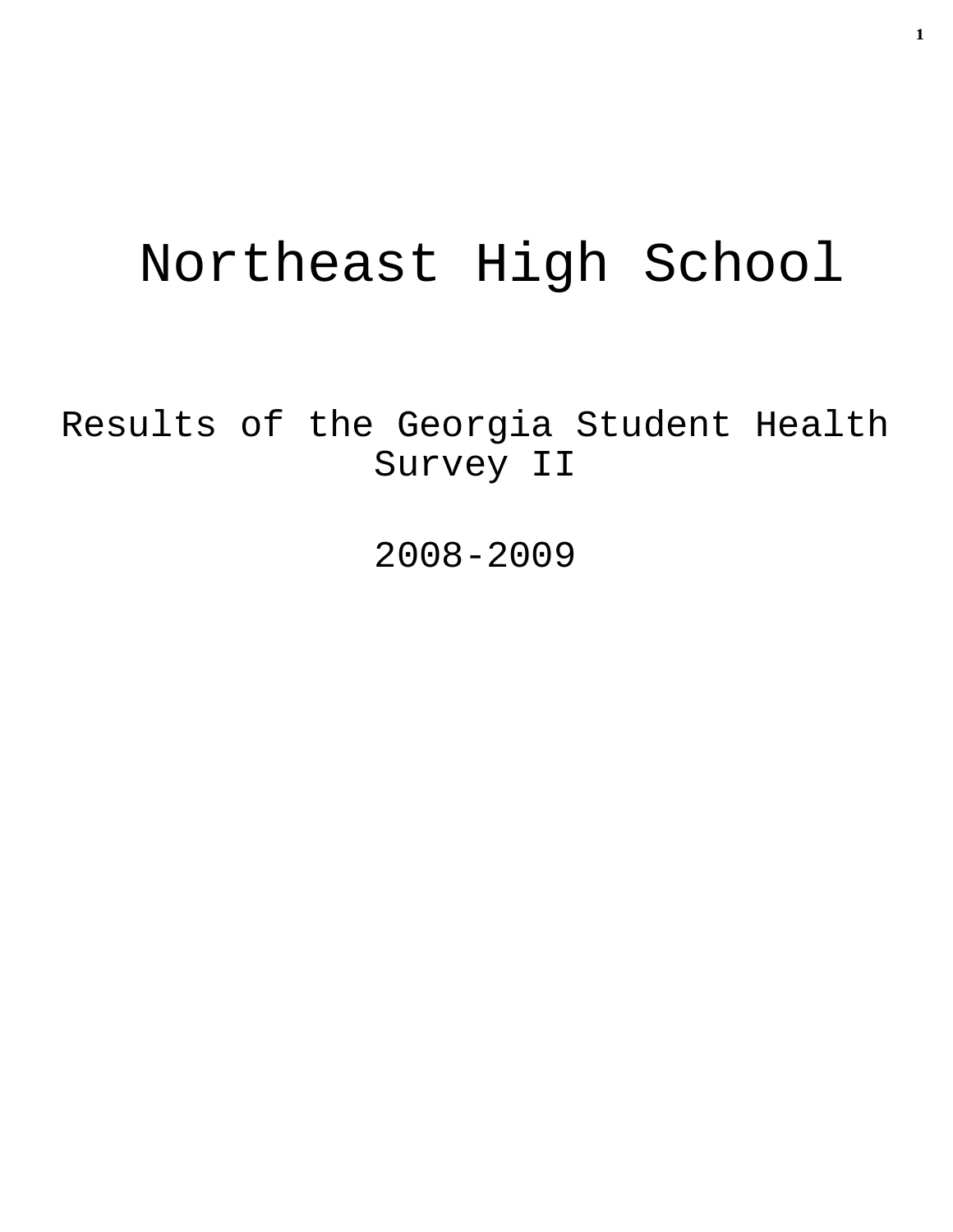# *Demographics* **2**

| Grade                    |    |  |  |
|--------------------------|----|--|--|
| <b>Grade   Frequency</b> |    |  |  |
| 10                       | 53 |  |  |
| 12                       | 89 |  |  |

| <b>Frequency</b> | <b>Table of Gender by Grade</b> |              |             |              |  |
|------------------|---------------------------------|--------------|-------------|--------------|--|
| <b>Col Pct</b>   |                                 | Grade(Grade) |             |              |  |
|                  | Gender(Gender)                  | <b>10</b>    | 12          | <b>Total</b> |  |
|                  | <b>Female</b>                   | 22<br>41.51  | 42<br>47.19 | 64           |  |
|                  | <b>Male</b>                     | 31<br>58.49  | 47<br>52.81 | 78           |  |
|                  | <b>Total</b>                    | 53           | 89          | 142          |  |

| Frequency      |
|----------------|
| <b>Col Pct</b> |

| <b>Table of Ethnicity by Grade</b> |              |             |              |  |  |  |
|------------------------------------|--------------|-------------|--------------|--|--|--|
|                                    | Grade(Grade) |             |              |  |  |  |
| <b>Ethnicity</b> (Ethnicity)       | <b>10</b>    | 12          | <b>Total</b> |  |  |  |
| <b>Black</b>                       | 49<br>92.45  | 80<br>89.89 | 129          |  |  |  |
| White                              | 0.00         | 1.12        |              |  |  |  |
| <b>Other</b>                       | 4<br>7.55    | 8<br>8.99   | 12           |  |  |  |
| <b>Total</b>                       | 53           | 89          | 142          |  |  |  |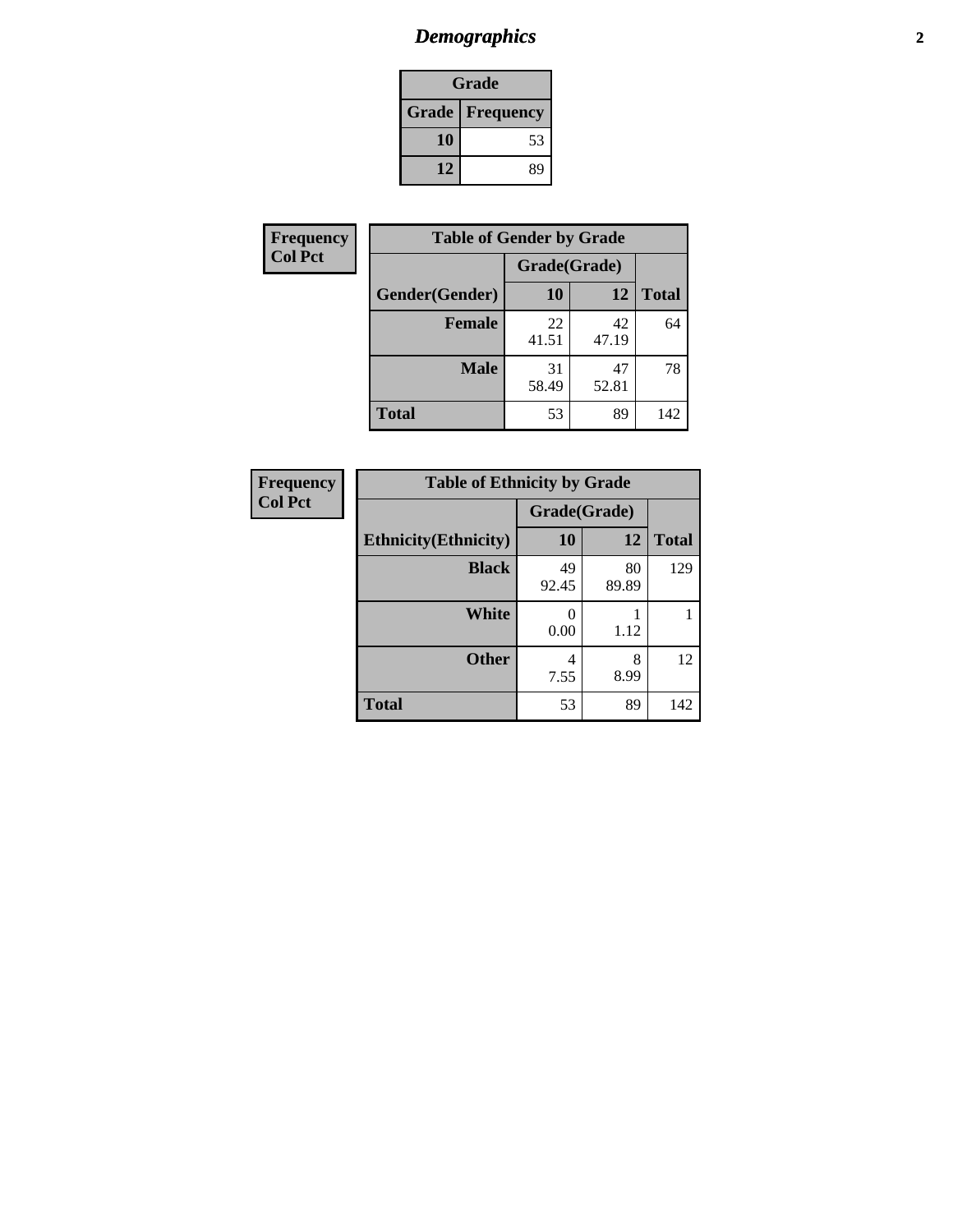### *Title IV, Part A, Schedule A* **3** *Goal 1: Ensure that all schools are drug-free Baseline Data: Year 2008-2009 Prevalence of Drug Use*

| Frequency<br><b>Col Pct</b> | <b>Table of AlcoholAlt by Grade</b> |              |             |              |  |  |
|-----------------------------|-------------------------------------|--------------|-------------|--------------|--|--|
|                             | AlcoholAlt(Alcohol                  | Grade(Grade) |             |              |  |  |
|                             | use, past 30 days)                  | 10           | 12          | <b>Total</b> |  |  |
|                             | Yes                                 | 12<br>22.64  | 36<br>40.45 | 48           |  |  |
|                             | N <sub>0</sub>                      | 41<br>77.36  | 53<br>59.55 | 94           |  |  |
|                             | <b>Total</b>                        | 53           | 89          | 142          |  |  |

| Frequency<br><b>Col Pct</b> | <b>Table of TobaccoAny by Grade</b> |             |             |              |  |  |
|-----------------------------|-------------------------------------|-------------|-------------|--------------|--|--|
| <b>TobaccoAny(Tobacco</b>   | Grade(Grade)                        |             |             |              |  |  |
|                             | use, past 30 days)                  | 10          | 12          | <b>Total</b> |  |  |
|                             | Yes                                 | 5<br>9.43   | 17<br>19.10 | 22           |  |  |
|                             | N <sub>0</sub>                      | 48<br>90.57 | 72<br>80.90 | 120          |  |  |
|                             | <b>Total</b>                        | 53          | 89          | 142          |  |  |

| Frequency<br><b>Col Pct</b> | <b>Table of MarijuanaAlt by Grade</b> |              |             |              |  |
|-----------------------------|---------------------------------------|--------------|-------------|--------------|--|
|                             | MarijuanaAlt(Marijuana                | Grade(Grade) |             |              |  |
|                             | use, past 30 days)                    | 10           | 12          | <b>Total</b> |  |
|                             | Yes                                   | 14<br>26.42  | 22<br>24.72 | 36           |  |
|                             | N <sub>0</sub>                        | 39<br>73.58  | 67<br>75.28 | 106          |  |
|                             | <b>Total</b>                          | 53           | 89          | 142          |  |

| Frequency                                                                 | <b>Table of OtherDrugAny by Grade</b> |              |              |     |  |
|---------------------------------------------------------------------------|---------------------------------------|--------------|--------------|-----|--|
| <b>Col Pct</b><br><b>OtherDrugAny(Other</b><br>drug use,<br>past 30 days) |                                       | Grade(Grade) |              |     |  |
|                                                                           | 10                                    | 12           | <b>Total</b> |     |  |
|                                                                           | <b>Yes</b>                            | 5.66         | 6<br>6.74    | 9   |  |
|                                                                           | N <sub>0</sub>                        | 50<br>94.34  | 83<br>93.26  | 133 |  |
|                                                                           | <b>Total</b>                          | 53           | 89           | 142 |  |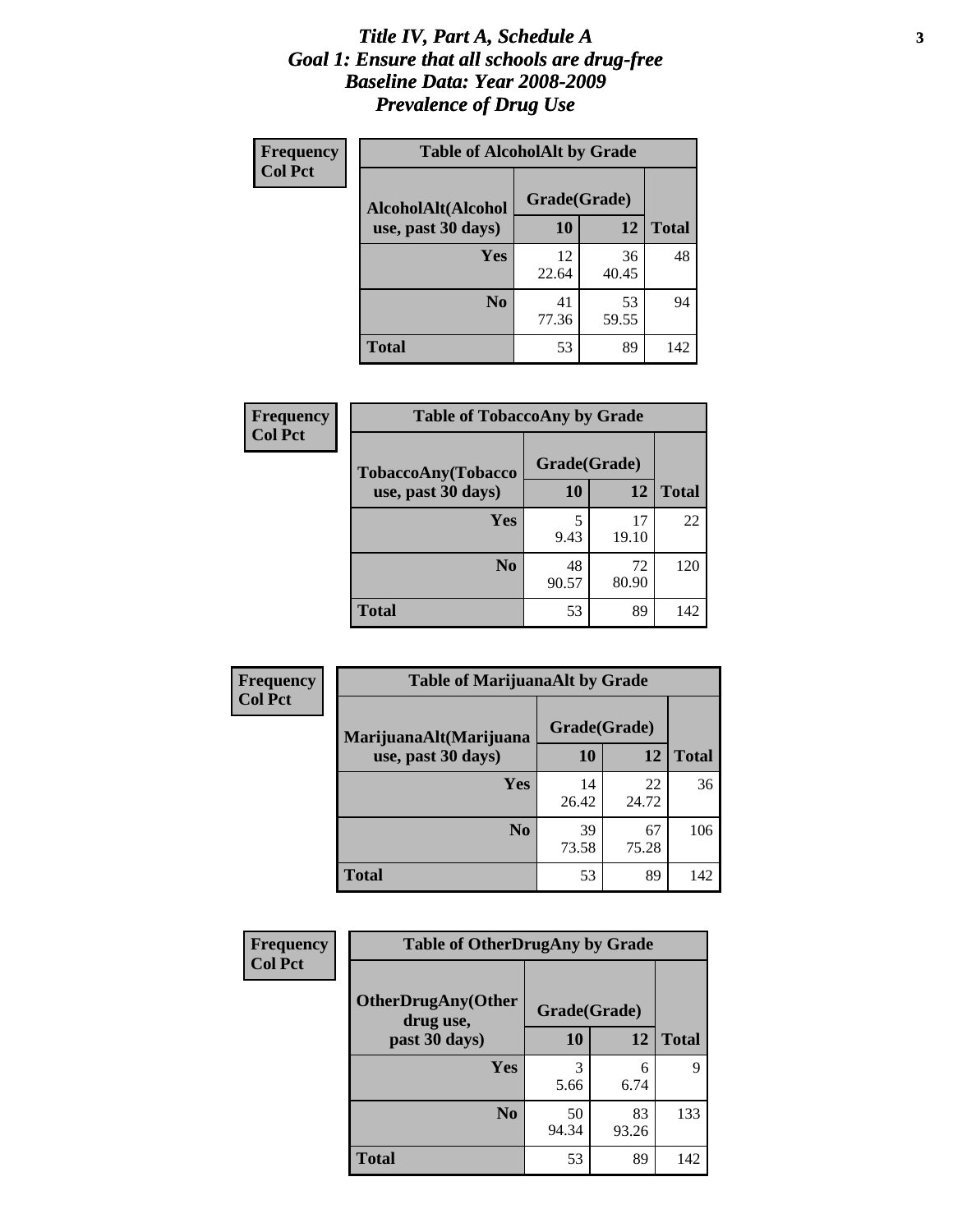### *Average Age of Onset of Use* **4** *Results for "Average Age of Onset of Use" questions exclude students who said they did not use that substance*

| <b>Variable</b>    | Label                                                              | <b>Mean</b> |
|--------------------|--------------------------------------------------------------------|-------------|
| Alcoholinit2       | I started using alcohol when I was                                 | 13.40       |
| Cigarettesinit2    | I started smoking tobacco when I was                               | 13.24       |
| Smokelessinit2     | I started chewing tobacco when I was                               | 12.00       |
| Marijuanainit2     | I started using marijuana when I was                               | 14.33       |
| Cocaineinit2       | I started using cocaine when I was                                 | 14.00       |
| Inhalantsinit2     | I started using inhalants when I was                               | 13.00       |
| Steroidsinit2      | I started using steroids when I was                                |             |
| Ecstasyinit2       | I started using ecstasy when I was                                 | 14.00       |
| Methinit2          | I started using methamphetamines when I was                        |             |
| Hallucinogensinit2 | I started using hallucinogens when I was                           | 14.00       |
| Prescriptioninit2  | I started using prescription drugs not prescribed to me when I was | 11.75       |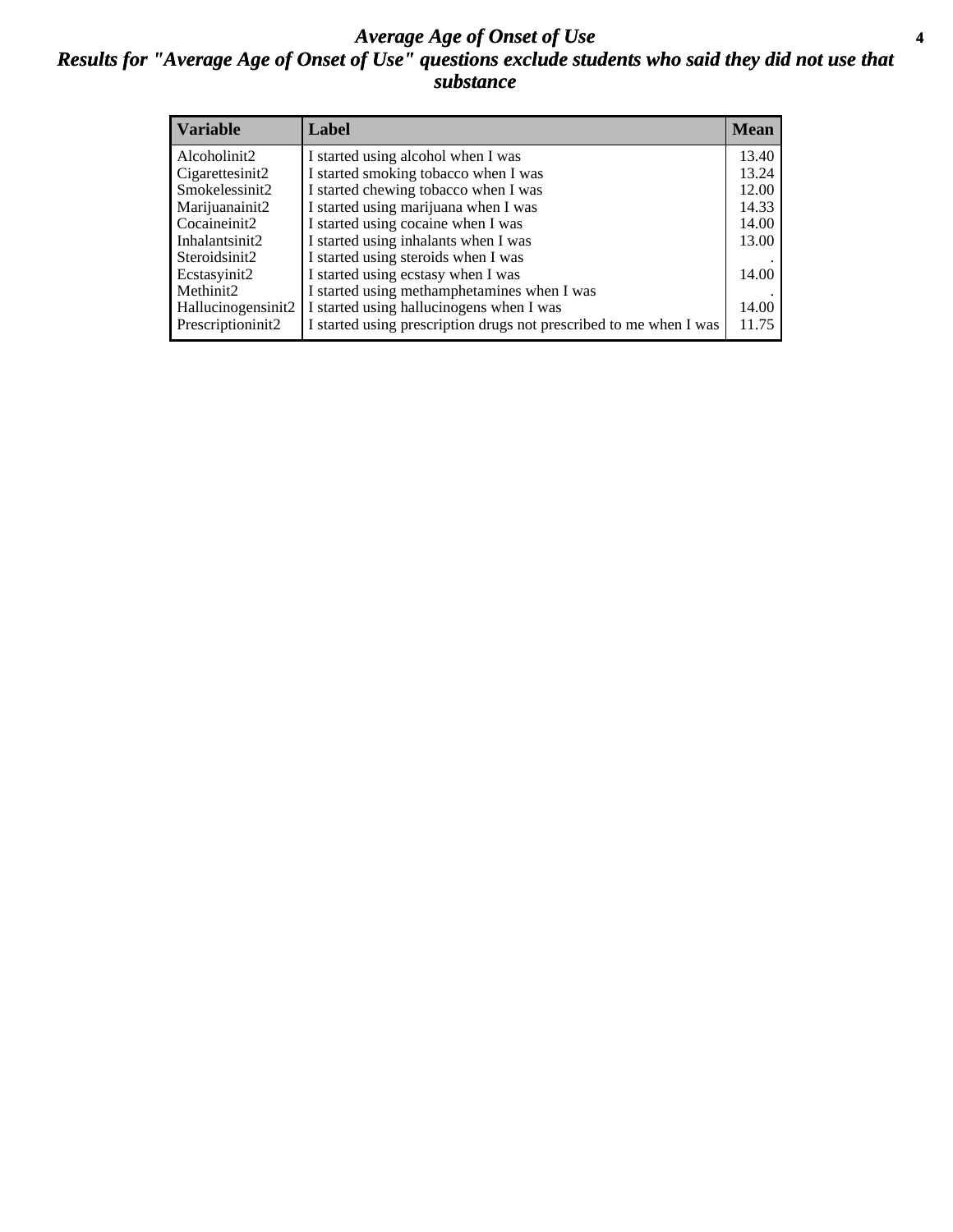# *Perception of Health Risk* **5**

| <b>Frequency</b> | <b>Table of Alcoholharmdich by Grade</b> |              |             |              |  |
|------------------|------------------------------------------|--------------|-------------|--------------|--|
| <b>Col Pct</b>   | Alcoholharmdich(I<br>think alcohol is    | Grade(Grade) |             |              |  |
|                  | harmful)                                 | 10           | 12          | <b>Total</b> |  |
|                  | Yes                                      | 39           | 70          | 109          |  |
|                  |                                          | 73.58        | 78.65       |              |  |
|                  | N <sub>0</sub>                           | 14<br>26.42  | 19<br>21.35 | 33           |  |
|                  |                                          |              |             |              |  |
|                  | <b>Total</b>                             | 53           | 89          | 142          |  |

| Frequency      | <b>Table of Tobaccoharmdich by Grade</b> |              |             |              |  |
|----------------|------------------------------------------|--------------|-------------|--------------|--|
| <b>Col Pct</b> | Tobaccoharmdich(I<br>think tobacco is    | Grade(Grade) |             |              |  |
|                | harmful)                                 | 10           | 12          | <b>Total</b> |  |
|                | Yes                                      | 48<br>90.57  | 83<br>93.26 | 131          |  |
|                | N <sub>0</sub>                           | 9.43         | 6<br>6.74   | 11           |  |
|                | <b>Total</b>                             | 53           | 89          | 142          |  |

| Frequency      | <b>Table of Marijuanaharmdich by Grade</b> |              |             |              |  |  |
|----------------|--------------------------------------------|--------------|-------------|--------------|--|--|
| <b>Col Pct</b> | Marijuanaharmdich(I<br>think marijuana is  | Grade(Grade) |             |              |  |  |
|                | harmful)                                   | <b>10</b>    | 12          | <b>Total</b> |  |  |
|                | <b>Yes</b>                                 | 32<br>60.38  | 60<br>67.42 | 92           |  |  |
|                | N <sub>0</sub>                             | 21<br>39.62  | 29<br>32.58 | 50           |  |  |
|                | <b>Total</b>                               | 53           | 89          | 142          |  |  |

| Frequency      | <b>Table of Otherdrugharmdich by Grade</b>   |              |             |              |  |  |
|----------------|----------------------------------------------|--------------|-------------|--------------|--|--|
| <b>Col Pct</b> | Otherdrugharmdich(I<br>think other drugs are | Grade(Grade) |             |              |  |  |
|                | harmful)                                     | <b>10</b>    | 12          | <b>Total</b> |  |  |
|                | <b>Yes</b>                                   | 45<br>84.91  | 85<br>95.51 | 130          |  |  |
|                | N <sub>0</sub>                               | 15.09        | 4<br>4.49   | 12           |  |  |
|                | <b>Total</b>                                 | 53           | 89          | 142          |  |  |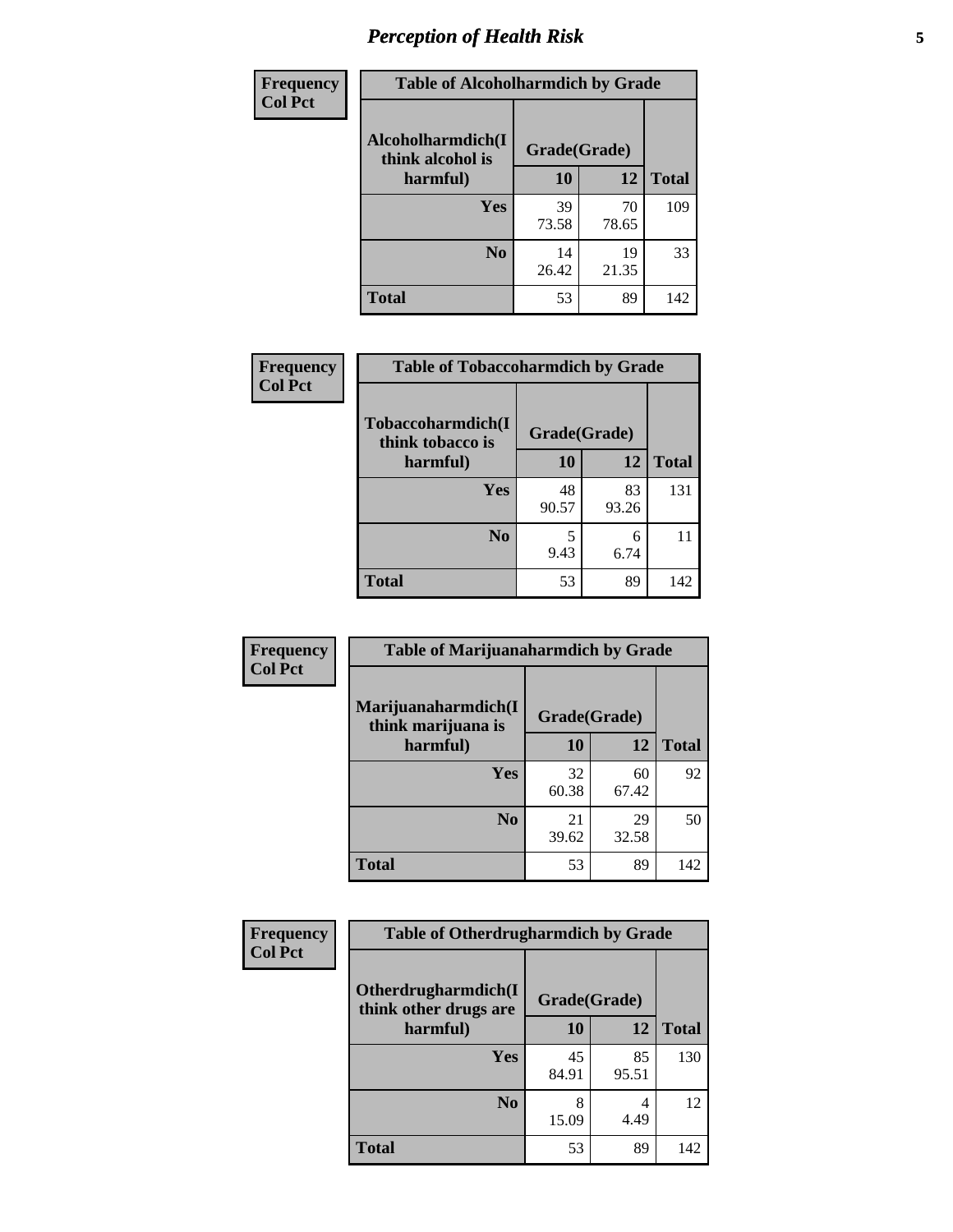# *Social Disapproval* **6**

| Frequency      |                                                             | <b>Table of Alcoholpeerdich by Grade</b> |              |              |  |  |  |
|----------------|-------------------------------------------------------------|------------------------------------------|--------------|--------------|--|--|--|
| <b>Col Pct</b> | Alcoholpeerdich(My<br>friends would<br>disapprove if I used |                                          | Grade(Grade) |              |  |  |  |
|                | alcohol)                                                    | 10                                       | 12           | <b>Total</b> |  |  |  |
|                | <b>Yes</b>                                                  | 16<br>30.19                              | 40<br>44.94  | 56           |  |  |  |
|                | N <sub>0</sub>                                              | 37<br>69.81                              | 49<br>55.06  | 86           |  |  |  |
|                | <b>Total</b>                                                | 53                                       | 89           | 142          |  |  |  |

| <b>Frequency</b> |
|------------------|
| <b>Col Pct</b>   |

| <b>Table of Tobaccopeerdich by Grade</b>                    |              |             |              |  |  |  |
|-------------------------------------------------------------|--------------|-------------|--------------|--|--|--|
| Tobaccopeerdich(My<br>friends would<br>disapprove if I used | Grade(Grade) |             |              |  |  |  |
| tobacco)                                                    | 10           | 12          | <b>Total</b> |  |  |  |
| Yes                                                         | 26<br>49.06  | 60<br>67.42 | 86           |  |  |  |
| N <sub>0</sub>                                              | 27<br>50.94  | 29<br>32.58 | 56           |  |  |  |
| <b>Total</b>                                                | 53           | 89          | 142          |  |  |  |

| Frequency      | <b>Table of Marijuanapeerdich by Grade</b>                    |              |             |              |  |  |
|----------------|---------------------------------------------------------------|--------------|-------------|--------------|--|--|
| <b>Col Pct</b> | Marijuanapeerdich(My<br>friends would<br>disapprove if I used | Grade(Grade) |             |              |  |  |
|                | marijuana)                                                    | 10           | 12          | <b>Total</b> |  |  |
|                | <b>Yes</b>                                                    | 17<br>32.08  | 49<br>55.06 | 66           |  |  |
|                | N <sub>0</sub>                                                | 36<br>67.92  | 40<br>44.94 | 76           |  |  |
|                | <b>Total</b>                                                  | 53           | 89          | 142          |  |  |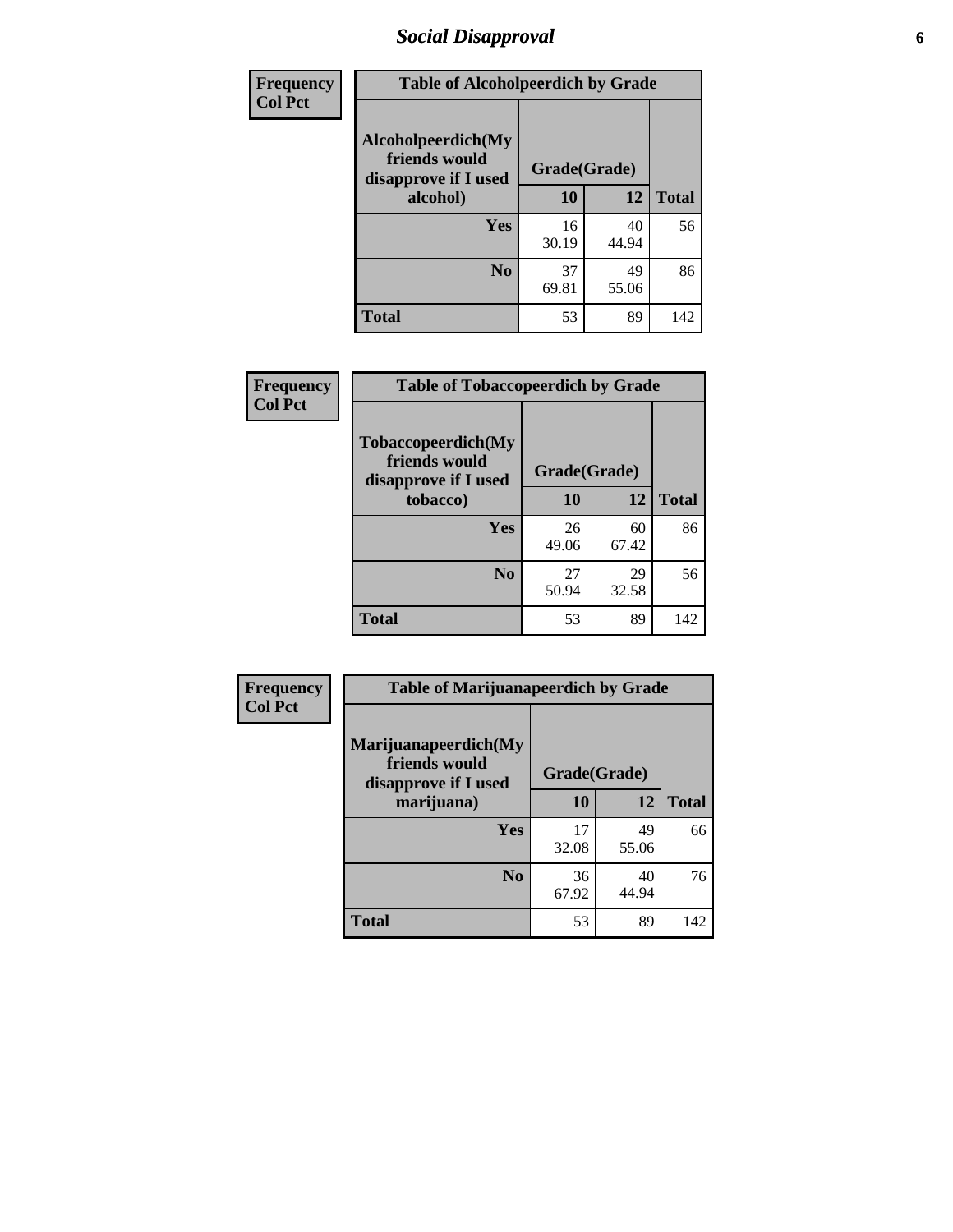# *Social Disapproval* **7**

| Frequency      | <b>Table of Otherdrugpeerdich by Grade</b>                    |              |             |              |  |  |
|----------------|---------------------------------------------------------------|--------------|-------------|--------------|--|--|
| <b>Col Pct</b> | Otherdrugpeerdich(My<br>friends would<br>disapprove if I used | Grade(Grade) |             |              |  |  |
|                | other drugs)                                                  | 10           | 12          | <b>Total</b> |  |  |
|                | <b>Yes</b>                                                    | 31<br>58.49  | 69<br>77.53 | 100          |  |  |
|                | N <sub>0</sub>                                                | 22<br>41.51  | 20<br>22.47 | 42           |  |  |
|                | <b>Total</b>                                                  | 53           | 89          | 142          |  |  |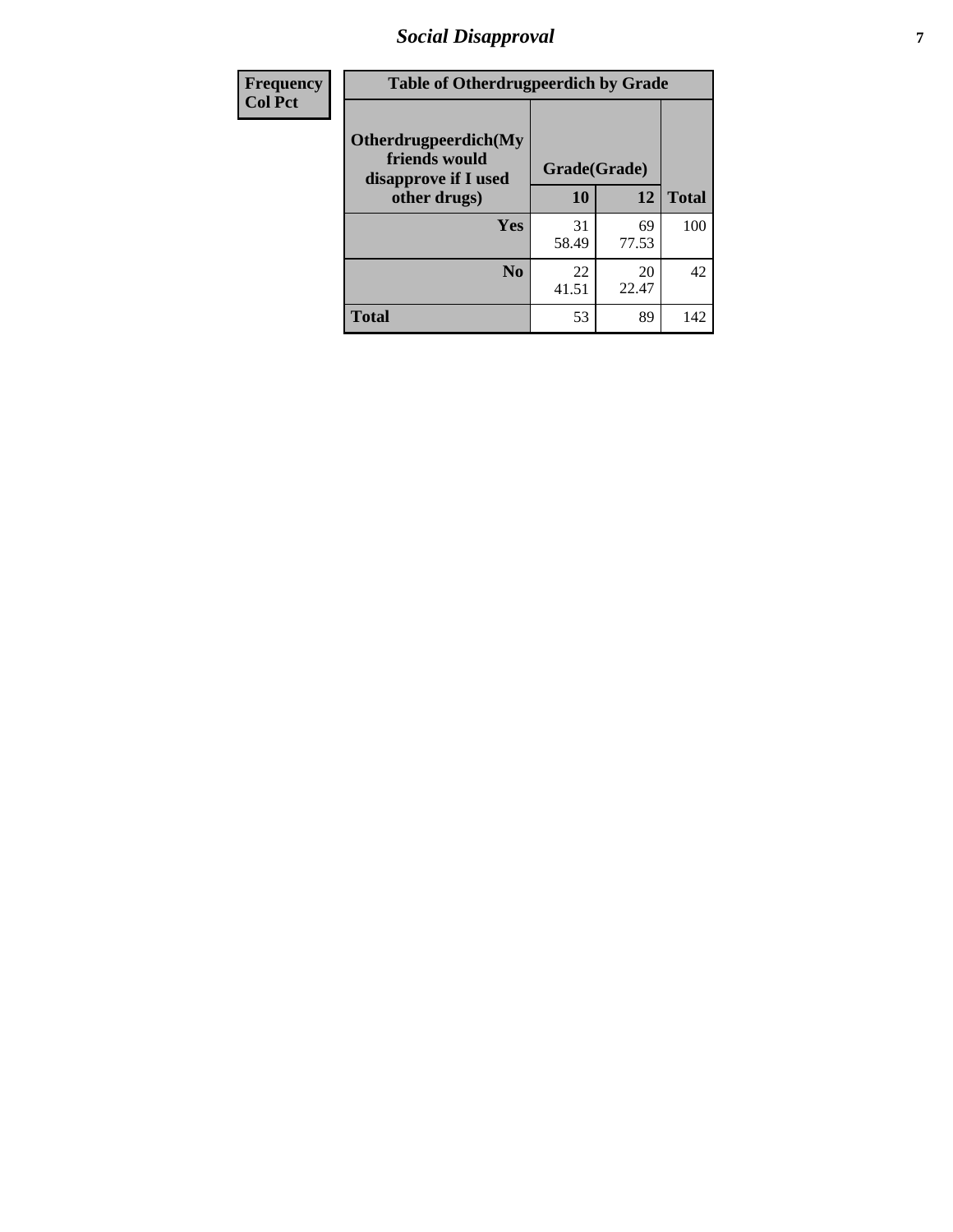### Title IV, Part A, Schedule A **8** *Goal 2: To help ensure that all schools are safe and disciplined Baseline Data: Year 2008-2009 Student Involvement in Gang Activity*

| Frequency      |                                                                                                   | <b>Table of Gangself by Grade</b> |             |              |
|----------------|---------------------------------------------------------------------------------------------------|-----------------------------------|-------------|--------------|
| <b>Col Pct</b> | Gangself(I<br>have<br>participated<br>in illegal<br>gang<br>activities in<br>the past 30<br>days) | Grade(Grade)<br>10                | 12          | <b>Total</b> |
|                | Yes                                                                                               | 8<br>15.09                        | 6<br>6.74   | 14           |
|                | N <sub>0</sub>                                                                                    | 45<br>84.91                       | 83<br>93.26 | 128          |
|                | <b>Total</b>                                                                                      | 53                                | 89          | 142          |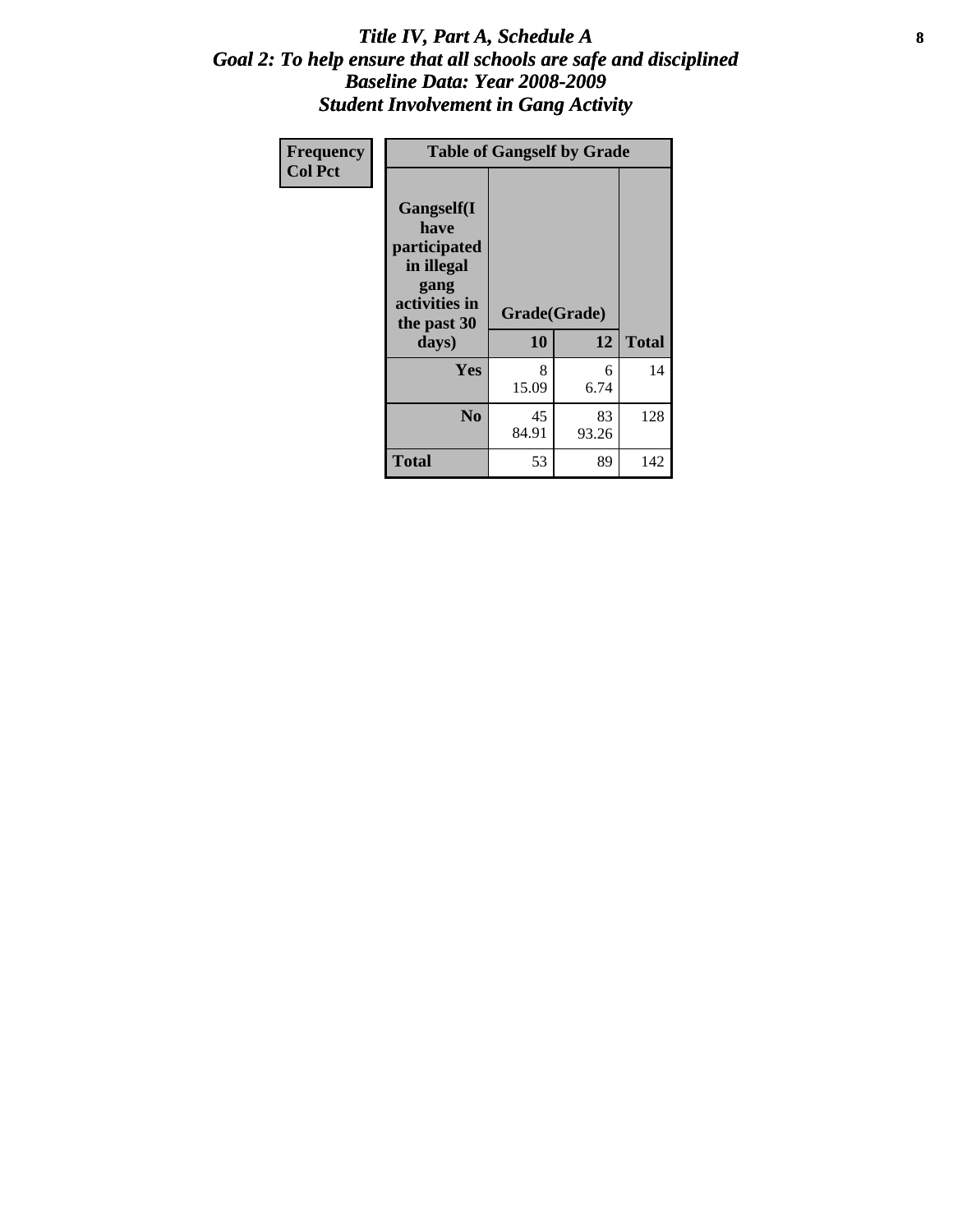# *Student Perception of School Safety* **9**

| <b>Frequency</b><br>Row Pct |
|-----------------------------|
|                             |

| <b>Table of Grade by Safeschool</b> |                                                        |             |                                        |                                    |              |  |
|-------------------------------------|--------------------------------------------------------|-------------|----------------------------------------|------------------------------------|--------------|--|
|                                     | Safeschool (School is a place at which I feel<br>safe) |             |                                        |                                    |              |  |
| Grade(Grade)                        | <b>Strongly</b><br>Agree                               | Agree       | <b>Somewhat   Somewhat</b><br>Disagree | <b>Strongly</b><br><b>Disagree</b> | <b>Total</b> |  |
| <b>10</b>                           | 5<br>9.43                                              | 21<br>39.62 | 11<br>20.75                            | 16<br>30.19                        | 53           |  |
| 12                                  | 11<br>12.36                                            | 45<br>50.56 | 21<br>23.60                            | 12<br>13.48                        | 89           |  |
| <b>Total</b>                        | 16                                                     | 66          | 32                                     | 28                                 | 142          |  |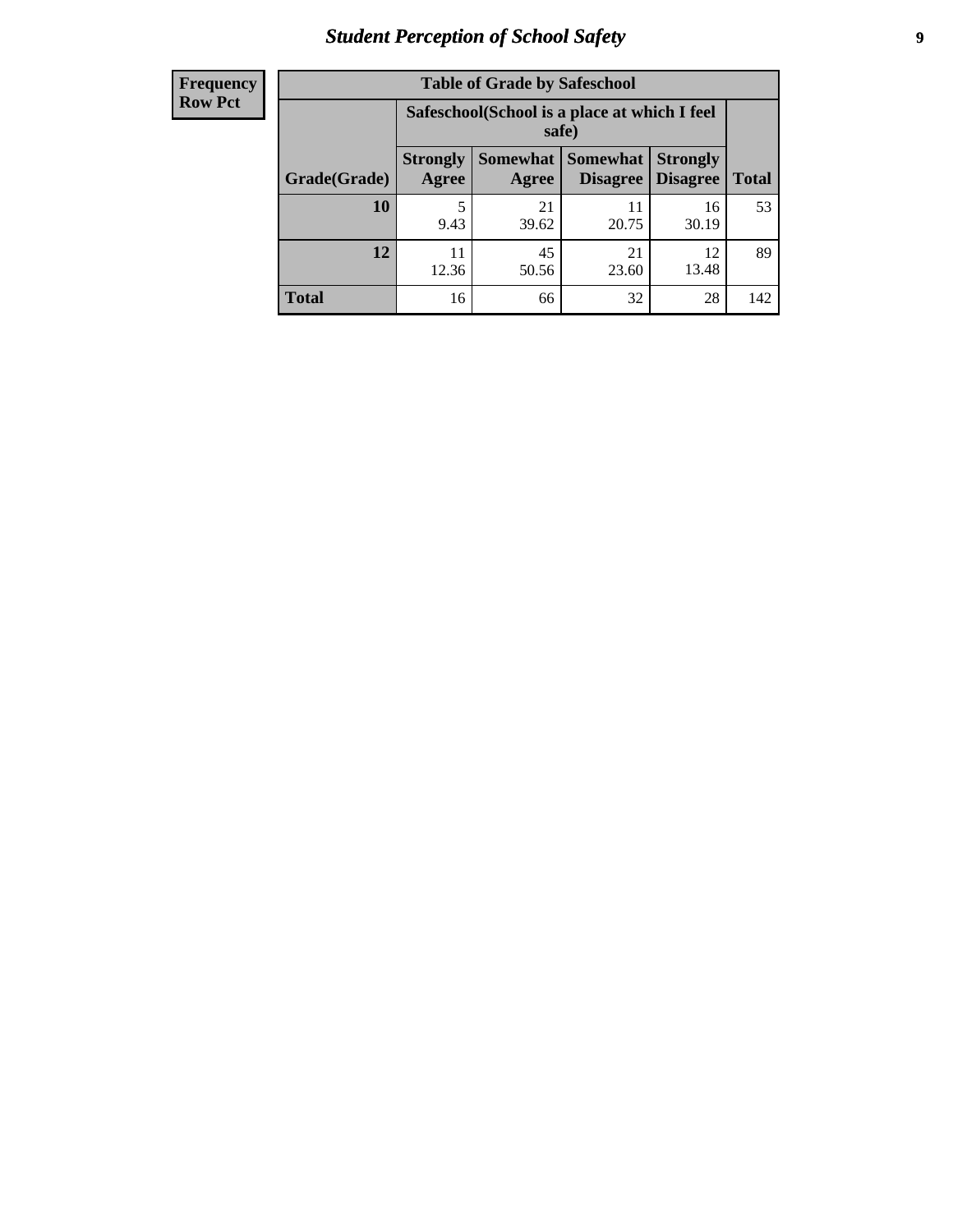### *Students Who Have Been Bullied* **10**

| Frequency      |  |
|----------------|--|
| <b>Row Pct</b> |  |

# **Table of Grade by Bullied**

┑

|              |                  | <b>Bullied</b> (I have been bullied by<br>other students in the past 30<br>days) |                               |                        |                   |              |
|--------------|------------------|----------------------------------------------------------------------------------|-------------------------------|------------------------|-------------------|--------------|
| Grade(Grade) | 0<br><b>Days</b> | 3 to<br>5<br>days                                                                | <b>10</b><br>to<br>19<br>days | 20<br>to<br>29<br>days | All<br>30<br>days | <b>Total</b> |
| 10           | 48<br>90.57      | 3<br>5.66                                                                        | 1.89                          | 0<br>0.00              | 1.89              | 53           |
| 12           | 87<br>97.75      | 1.12                                                                             | 0<br>0.00                     | 1.12                   | 0<br>0.00         | 89           |
| <b>Total</b> | 135              | 4                                                                                |                               |                        | 1                 | 142          |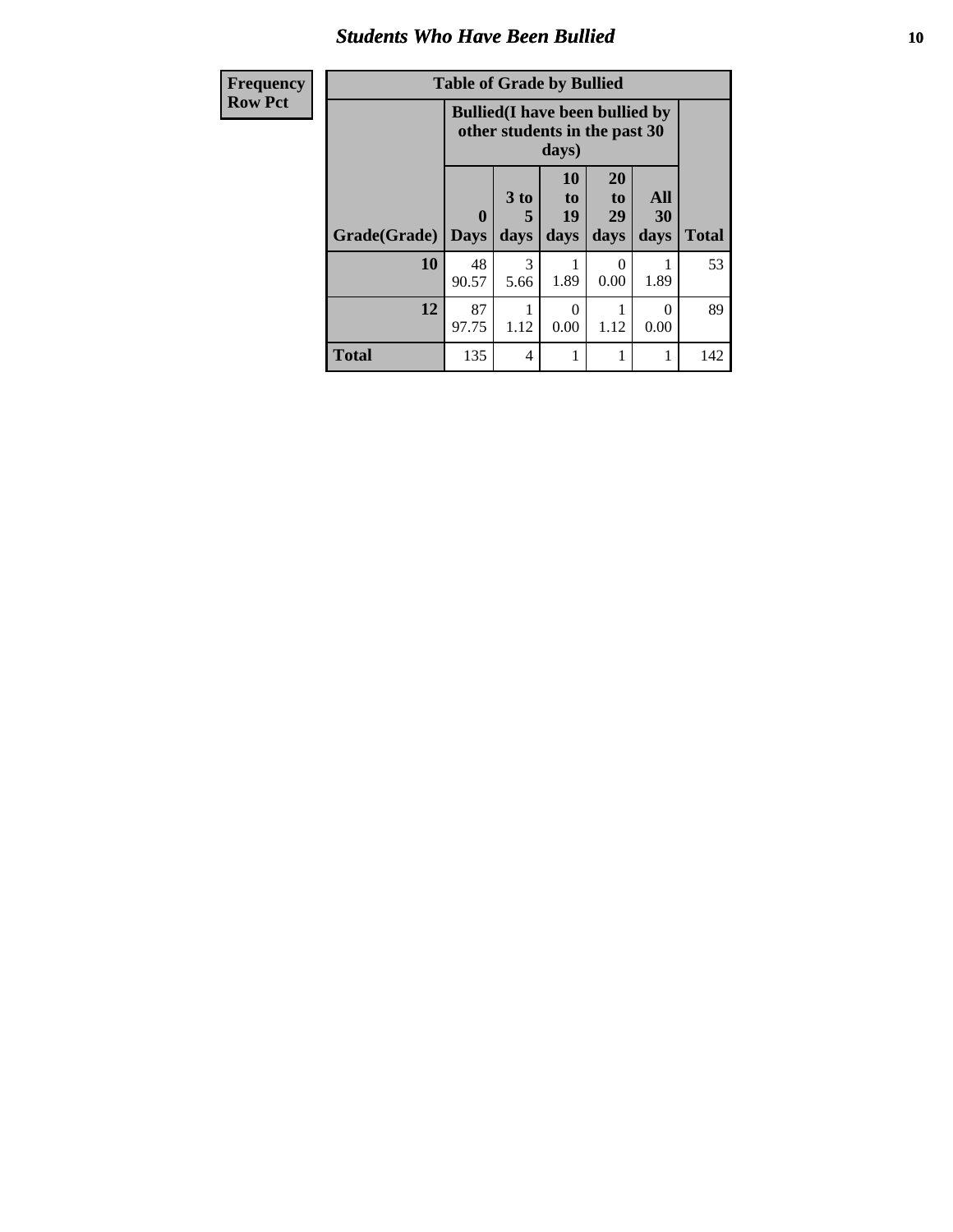### *School Climate* **11**

| Frequency      | <b>Table of SchoolClimate1 by Grade</b> |                    |             |              |  |  |
|----------------|-----------------------------------------|--------------------|-------------|--------------|--|--|
| <b>Col Pct</b> | SchoolClimate1(I<br>like school)        | Grade(Grade)<br>10 | 12          | <b>Total</b> |  |  |
|                | <b>Strongly Agree</b>                   | 9<br>16.98         | 34<br>38.20 | 43           |  |  |
|                | <b>Somewhat Agree</b>                   | 34<br>64.15        | 43<br>48.31 | 77           |  |  |
|                | <b>Somewhat Disagree</b>                | 3<br>5.66          | 9<br>10.11  | 12           |  |  |
|                | <b>Strongly Disagree</b>                | 7<br>13.21         | 3<br>3.37   | 10           |  |  |
|                | <b>Total</b>                            | 53                 | 89          | 142          |  |  |

| <b>Frequency</b> |
|------------------|
| <b>Col Pct</b>   |

| <b>Table of SchoolClimate2 by Grade</b>           |              |             |     |  |  |
|---------------------------------------------------|--------------|-------------|-----|--|--|
| SchoolClimate2(I<br>feel successful at<br>school) | <b>Total</b> |             |     |  |  |
| <b>Strongly Agree</b>                             | 16<br>30.19  | 50<br>56.18 | 66  |  |  |
| <b>Somewhat Agree</b>                             | 30<br>56.60  | 36<br>40.45 | 66  |  |  |
| <b>Somewhat Disagree</b>                          | 4<br>7.55    | 2.25        | 6   |  |  |
| <b>Strongly Disagree</b>                          | 3<br>5.66    | 1.12        | 4   |  |  |
| <b>Total</b>                                      | 53           | 89          | 142 |  |  |

| Frequency      | <b>Table of SchoolClimate3 by Grade</b>                      |                          |             |              |  |
|----------------|--------------------------------------------------------------|--------------------------|-------------|--------------|--|
| <b>Col Pct</b> | <b>SchoolClimate3(My</b><br>school has high<br>standards for | Grade(Grade)<br>10<br>12 |             |              |  |
|                | achievement)                                                 |                          |             | <b>Total</b> |  |
|                | <b>Strongly Agree</b>                                        | 12<br>22.64              | 30<br>33.71 | 42           |  |
|                | <b>Somewhat Agree</b>                                        | 21<br>39.62              | 37<br>41.57 | 58           |  |
|                | <b>Somewhat Disagree</b>                                     | 8<br>15.09               | 10<br>11.24 | 18           |  |
|                | <b>Strongly Disagree</b>                                     | 12<br>22.64              | 12<br>13.48 | 24           |  |
|                | Total                                                        | 53                       | 89          | 142          |  |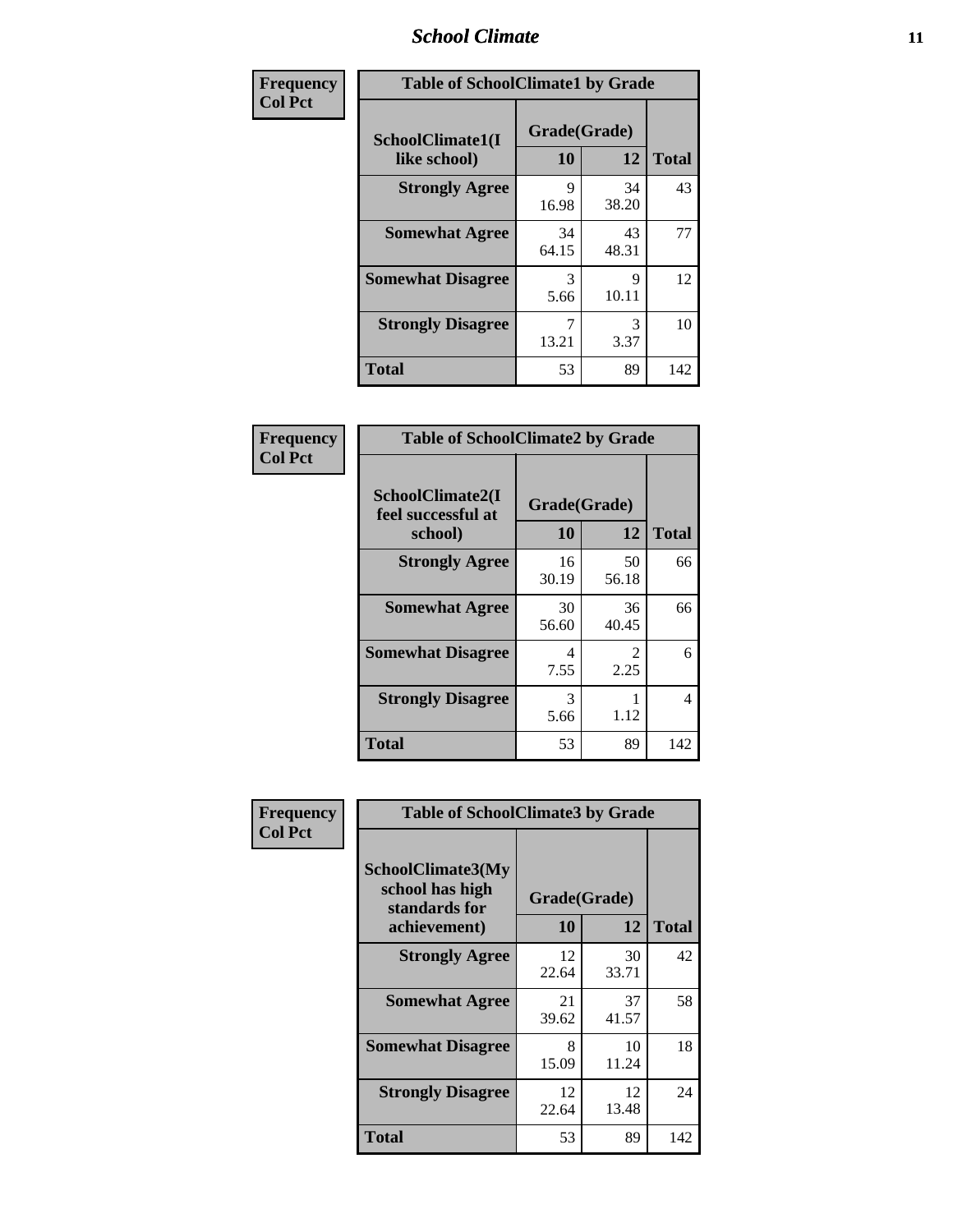### *School Climate* **12**

| Frequency      | <b>Table of SchoolClimate4 by Grade</b>                              |                    |             |              |
|----------------|----------------------------------------------------------------------|--------------------|-------------|--------------|
| <b>Col Pct</b> | <b>SchoolClimate4(My</b><br>school sets clear<br>rules for behavior) | Grade(Grade)<br>10 | 12          | <b>Total</b> |
|                | <b>Strongly Agree</b>                                                | 22<br>41.51        | 50<br>56.18 | 72           |
|                | <b>Somewhat Agree</b>                                                | 19<br>35.85        | 22<br>24.72 | 41           |
|                | <b>Somewhat Disagree</b>                                             | 7<br>13.21         | 11<br>12.36 | 18           |
|                | <b>Strongly Disagree</b>                                             | 5<br>9.43          | 6<br>6.74   | 11           |
|                | <b>Total</b>                                                         | 53                 | 89          | 142          |

| <b>Table of SchoolClimate5 by Grade</b>                   |              |             |              |  |  |
|-----------------------------------------------------------|--------------|-------------|--------------|--|--|
| SchoolClimate5(I<br>know what to do in<br>an emergency at | Grade(Grade) |             |              |  |  |
| school)                                                   | 10           | 12          | <b>Total</b> |  |  |
| <b>Strongly Agree</b>                                     | 33<br>62.26  | 48<br>53.93 | 81           |  |  |
| <b>Somewhat Agree</b>                                     | 15<br>28.30  | 30<br>33.71 | 45           |  |  |
| <b>Somewhat Disagree</b>                                  | 1.89         | 7<br>7.87   | 8            |  |  |
| <b>Strongly Disagree</b>                                  | 4<br>7.55    | 4<br>4.49   | 8            |  |  |
| Total                                                     | 53           | 89          | 142          |  |  |

| Frequency      | <b>Table of SchoolClimate6 by Grade</b>                  |                    |             |              |  |
|----------------|----------------------------------------------------------|--------------------|-------------|--------------|--|
| <b>Col Pct</b> | <b>SchoolClimate6(Teachers</b><br>treat me with respect) | Grade(Grade)<br>10 | 12          | <b>Total</b> |  |
|                | <b>Strongly Agree</b>                                    | 15<br>28.30        | 24<br>26.97 | 39           |  |
|                | <b>Somewhat Agree</b>                                    | 15<br>28.30        | 46<br>51.69 | 61           |  |
|                | <b>Somewhat Disagree</b>                                 | 15<br>28.30        | 13<br>14.61 | 28           |  |
|                | <b>Strongly Disagree</b>                                 | 8<br>15.09         | 6<br>6.74   | 14           |  |
|                | <b>Total</b>                                             | 53                 | 89          | 142          |  |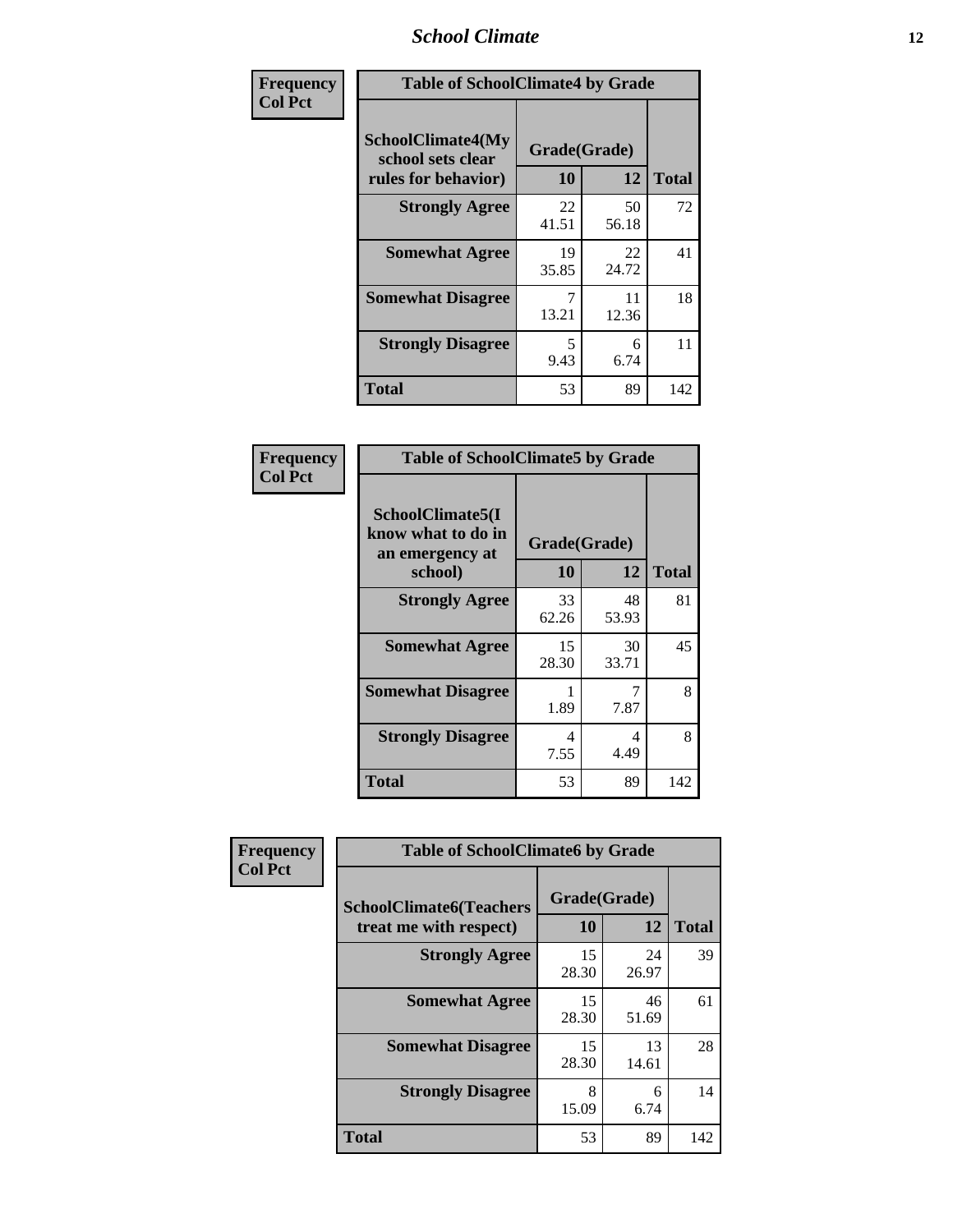### *School Climate* **13**

| Frequency      | <b>Table of SchoolClimate7 by Grade</b>                                       |                           |             |              |  |
|----------------|-------------------------------------------------------------------------------|---------------------------|-------------|--------------|--|
| <b>Col Pct</b> | <b>SchoolClimate7(Behaviors</b><br>in my class allow the<br>teacher to teach) | Grade(Grade)<br><b>10</b> | 12          | <b>Total</b> |  |
|                | <b>Strongly Agree</b>                                                         | $\overline{7}$<br>13.21   | 12<br>13.48 | 19           |  |
|                | <b>Somewhat Agree</b>                                                         | 20<br>37.74               | 47<br>52.81 | 67           |  |
|                | <b>Somewhat Disagree</b>                                                      | 8<br>15.09                | 18<br>20.22 | 26           |  |
|                | <b>Strongly Disagree</b>                                                      | 18<br>33.96               | 12<br>13.48 | 30           |  |
|                | <b>Total</b>                                                                  | 53                        | 89          | 142          |  |

| Frequency      | <b>Table of SchoolClimate8 by Grade</b>                                              |                    |             |              |  |  |
|----------------|--------------------------------------------------------------------------------------|--------------------|-------------|--------------|--|--|
| <b>Col Pct</b> | <b>SchoolClimate8(Students</b><br>are frequently<br>recognized for good<br>behavior) | Grade(Grade)<br>10 | 12          | <b>Total</b> |  |  |
|                | <b>Strongly Agree</b>                                                                | 9<br>16.98         | 10<br>11.24 | 19           |  |  |
|                | <b>Somewhat Agree</b>                                                                | 20<br>37.74        | 33<br>37.08 | 53           |  |  |
|                | <b>Somewhat Disagree</b>                                                             | 17<br>32.08        | 18<br>20.22 | 35           |  |  |
|                | <b>Strongly Disagree</b>                                                             | 13.21              | 28<br>31.46 | 35           |  |  |
|                | <b>Total</b>                                                                         | 53                 | 89          | 142          |  |  |

| Frequency<br><b>Col Pct</b> | <b>Table of SchoolClimate9 by Grade</b>                                           |                    |             |              |  |
|-----------------------------|-----------------------------------------------------------------------------------|--------------------|-------------|--------------|--|
|                             | SchoolClimate9(School<br>counselor would be<br>helpful if I needed<br>assistance) | Grade(Grade)<br>10 | 12          | <b>Total</b> |  |
|                             | <b>Strongly Agree</b>                                                             | 31<br>58.49        | 60<br>67.42 | 91           |  |
|                             | <b>Somewhat Agree</b>                                                             | 13<br>24.53        | 20<br>22.47 | 33           |  |
|                             | <b>Somewhat Disagree</b>                                                          | 5<br>9.43          | 3<br>3.37   | 8            |  |
|                             | <b>Strongly Disagree</b>                                                          | 4<br>7.55          | 6<br>6.74   | 10           |  |
|                             | Total                                                                             | 53                 | 89          | 142          |  |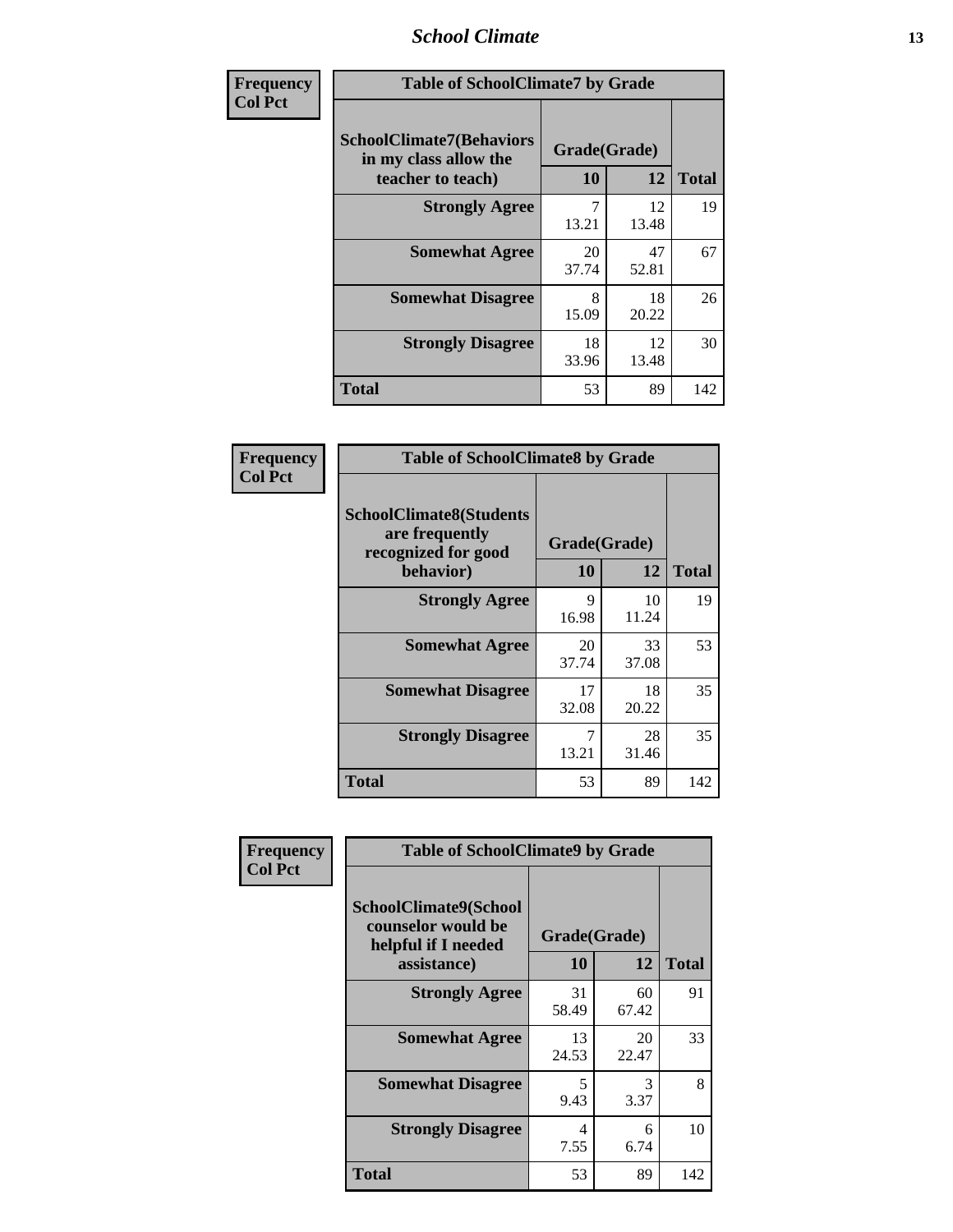### *Reasons for Dropping Out* **14**

| Frequency      | <b>Table of Dropoutreason by Grade</b>                                   |                    |                  |              |  |
|----------------|--------------------------------------------------------------------------|--------------------|------------------|--------------|--|
| <b>Col Pct</b> | Dropoutreason(If<br>I dropped out the<br>reason would<br>most likely be) | Grade(Grade)<br>10 | 12               | <b>Total</b> |  |
|                | Won't Drop out                                                           | 26<br>49.06        | 47<br>52.81      | 73           |  |
|                | <b>Bored</b>                                                             | 8<br>15.09         | 10<br>11.24      | 18           |  |
|                | <b>Family Reasons</b>                                                    | 7<br>13.21         | 12<br>13.48      | 19           |  |
|                | <b>Being Bullied</b>                                                     | 1.89               | $\Omega$<br>0.00 | 1            |  |
|                | <b>Other</b>                                                             | 11<br>20.75        | 20<br>22.47      | 31           |  |
|                | <b>Total</b>                                                             | 53                 | 89               | 142          |  |

| Frequency<br><b>Col Pct</b> |                                                                        | <b>Table of Dropout by Grade</b> |              |     |
|-----------------------------|------------------------------------------------------------------------|----------------------------------|--------------|-----|
|                             | Dropout(I<br>have<br>thought<br>about<br>dropping<br>out of<br>school) | Grade(Grade)<br>10               | <b>Total</b> |     |
|                             |                                                                        |                                  | 12           |     |
|                             | Yes                                                                    | 16<br>30.19                      | 31<br>34.83  | 47  |
|                             | N <sub>0</sub>                                                         | 37<br>69.81                      | 58<br>65.17  | 95  |
|                             | <b>Total</b>                                                           | 53                               | 89           | 142 |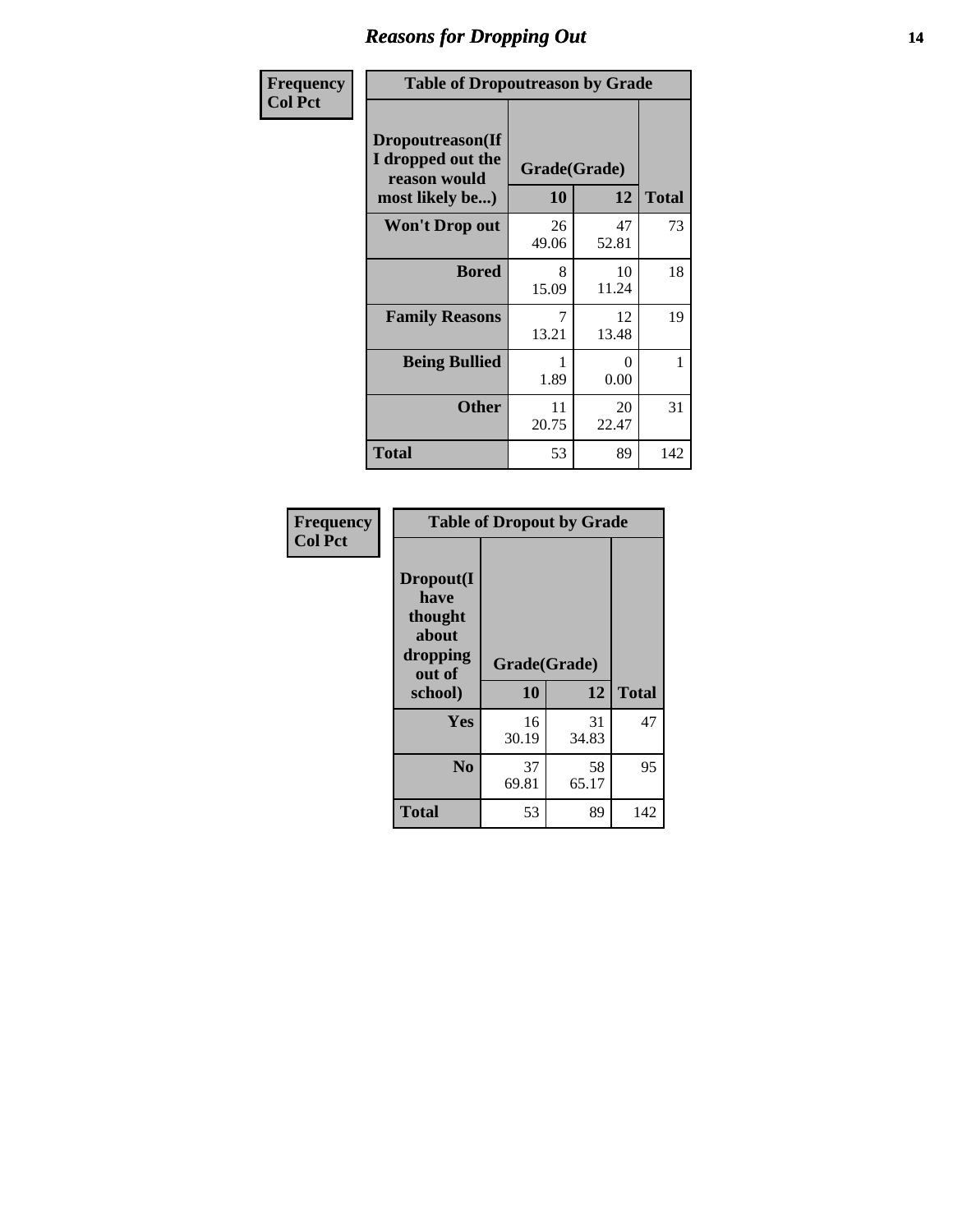*School Safety* **15**

| Frequency      | <b>Table of Gangself by Grade</b>                                                                 |                    |             |              |
|----------------|---------------------------------------------------------------------------------------------------|--------------------|-------------|--------------|
| <b>Col Pct</b> | Gangself(I<br>have<br>participated<br>in illegal<br>gang<br>activities in<br>the past 30<br>days) | Grade(Grade)<br>10 | 12          | <b>Total</b> |
|                | Yes                                                                                               | 8<br>15.09         | 6<br>6.74   | 14           |
|                | N <sub>o</sub>                                                                                    | 45<br>84.91        | 83<br>93.26 | 128          |
|                | <b>Total</b>                                                                                      | 53                 | 89          | 142          |

| Frequency<br><b>Col Pct</b> | <b>Table of Gangpeers by Grade</b>                                                                                             |                    |             |              |
|-----------------------------|--------------------------------------------------------------------------------------------------------------------------------|--------------------|-------------|--------------|
|                             | <b>Gangpeers</b> (I<br>have friends<br>who have<br>participated<br>in illegal<br>gang<br>activities in<br>the past 30<br>days) | Grade(Grade)<br>10 | 12          | <b>Total</b> |
|                             | <b>Yes</b>                                                                                                                     | 28<br>52.83        | 22<br>24.72 | 50           |
|                             | N <sub>0</sub>                                                                                                                 | 25<br>47.17        | 67<br>75.28 | 92           |
|                             | <b>Total</b>                                                                                                                   | 53                 | 89          | 142          |

| Frequency      |                                                                    | <b>Table of Pickedon by Grade</b> |           |              |  |  |
|----------------|--------------------------------------------------------------------|-----------------------------------|-----------|--------------|--|--|
| <b>Col Pct</b> | <b>Pickedon(I have</b><br>been picked on or<br>teased at school in | Grade(Grade)                      |           |              |  |  |
|                | the past 30 days)                                                  | 10                                | 12        | <b>Total</b> |  |  |
|                | <b>Strongly Agree</b>                                              | 11<br>20.75                       | 4<br>4.49 | 15           |  |  |
|                | <b>Somewhat Agree</b>                                              | 13.21                             | 8<br>8.99 | 15           |  |  |
|                | <b>Somewhat Disagree</b>                                           | 1.89                              | 6<br>6.74 |              |  |  |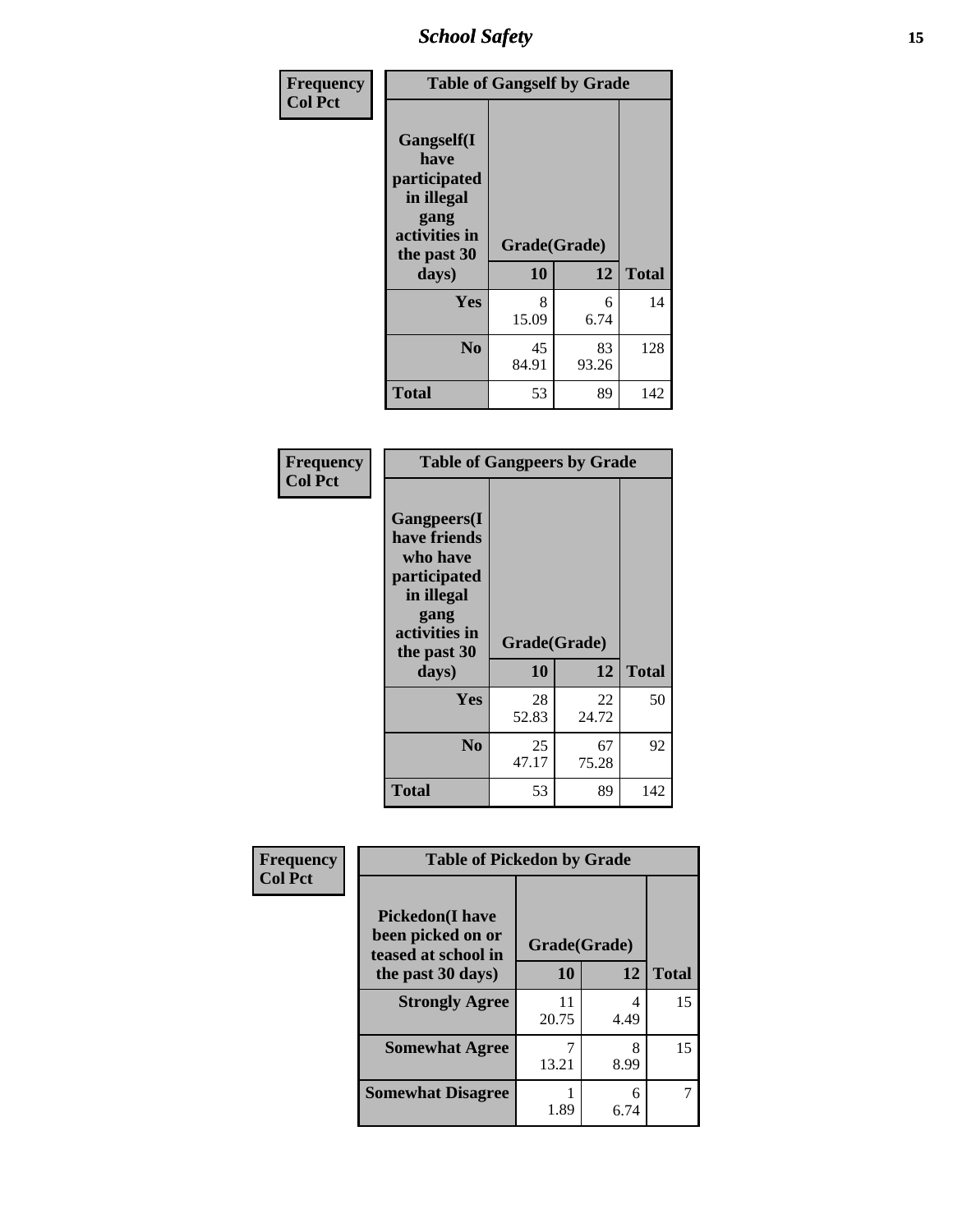*School Safety* **16**

| <b>Frequency</b> | <b>Table of Pickedon by Grade</b>                                                        |                    |             |              |
|------------------|------------------------------------------------------------------------------------------|--------------------|-------------|--------------|
| <b>Col Pct</b>   | <b>Pickedon</b> (I have<br>been picked on or<br>teased at school in<br>the past 30 days) | Grade(Grade)<br>10 | 12          | <b>Total</b> |
|                  | <b>Strongly Disagree</b>                                                                 | 34<br>64.15        | 71<br>79.78 | 105          |
|                  | <b>Total</b>                                                                             | 53                 | 89          | 142          |

| Frequency      | <b>Table of Safeschool by Grade</b>                      |                    |             |              |  |  |  |  |  |
|----------------|----------------------------------------------------------|--------------------|-------------|--------------|--|--|--|--|--|
| <b>Col Pct</b> | Safeschool(School<br>is a place at which I<br>feel safe) | Grade(Grade)<br>10 | 12          | <b>Total</b> |  |  |  |  |  |
|                | <b>Strongly Agree</b>                                    | 5<br>9.43          | 11<br>12.36 | 16           |  |  |  |  |  |
|                | <b>Somewhat Agree</b>                                    | 21<br>39.62        | 45<br>50.56 | 66           |  |  |  |  |  |
|                | <b>Somewhat Disagree</b>                                 | 11<br>20.75        | 21<br>23.60 | 32           |  |  |  |  |  |
|                | <b>Strongly Disagree</b>                                 | 16<br>30.19        | 12<br>13.48 | 28           |  |  |  |  |  |
|                | <b>Total</b>                                             | 53                 | 89          | 142          |  |  |  |  |  |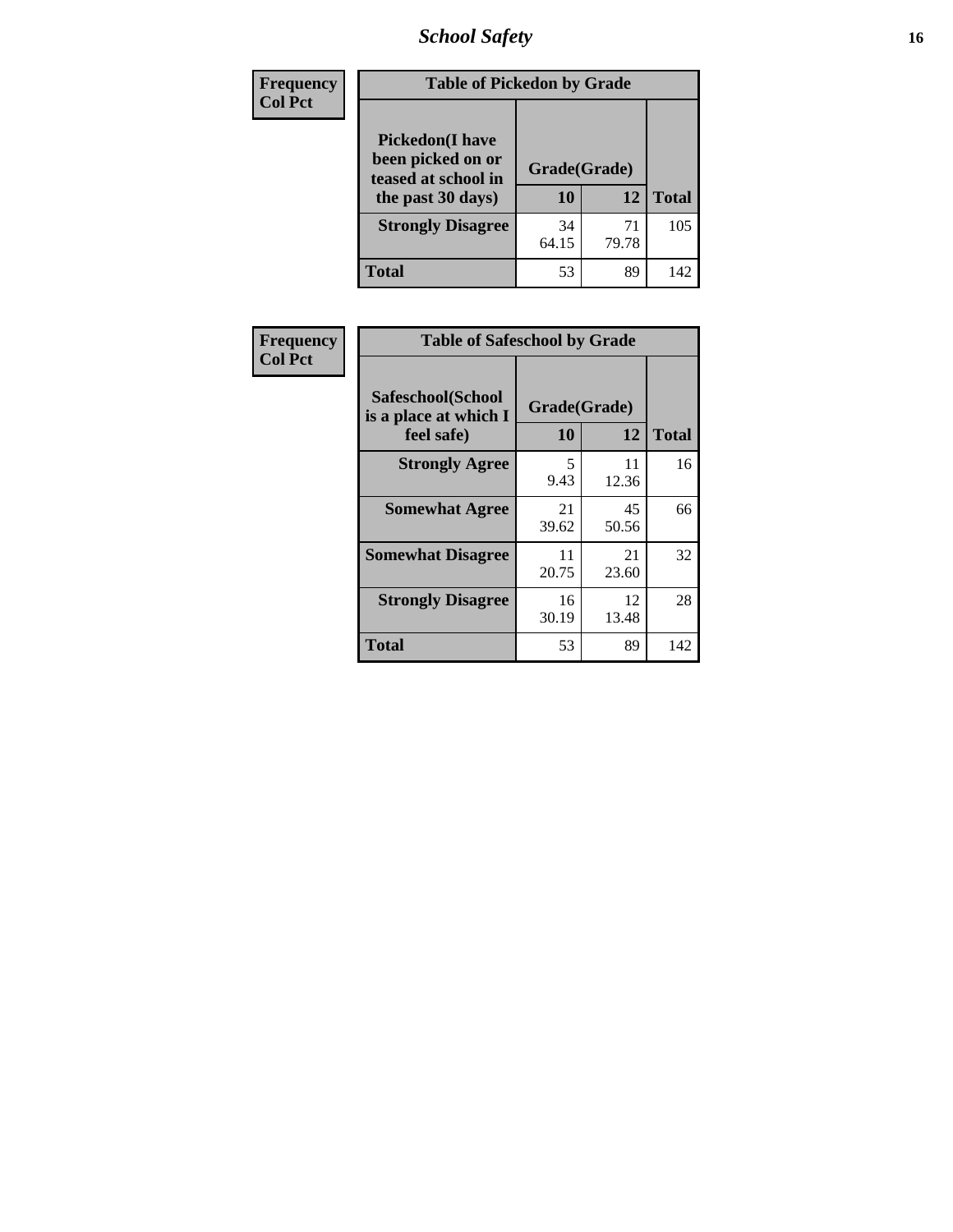*School Safety* **17**

| <b>Frequency</b> | <b>Table of Grade by Bullied</b> |                             |                                                                         |                               |                        |                   |              |  |
|------------------|----------------------------------|-----------------------------|-------------------------------------------------------------------------|-------------------------------|------------------------|-------------------|--------------|--|
| <b>Row Pct</b>   |                                  |                             | <b>Bullied</b> (I have been bullied by<br>other students in the past 30 | days)                         |                        |                   |              |  |
|                  | Grade(Grade)                     | $\mathbf{0}$<br><b>Days</b> | 3 <sub>to</sub><br>5<br>days                                            | <b>10</b><br>to<br>19<br>days | 20<br>to<br>29<br>days | All<br>30<br>days | <b>Total</b> |  |
|                  | 10                               | 48<br>90.57                 | 3<br>5.66                                                               | 1.89                          | 0<br>0.00              | 1.89              | 53           |  |
|                  | 12                               | 87<br>97.75                 | 1.12                                                                    | 0<br>0.00                     | 1.12                   | 0<br>0.00         | 89           |  |
|                  | <b>Total</b>                     | 135                         | 4                                                                       | 1                             |                        |                   | 142          |  |

| Frequency      | <b>Table of Grade by Bulliedothers</b> |                         |                                                                |                              |                          |                          |              |
|----------------|----------------------------------------|-------------------------|----------------------------------------------------------------|------------------------------|--------------------------|--------------------------|--------------|
| <b>Row Pct</b> |                                        |                         | <b>Bulliedothers</b> (I bullied others<br>in the past 30 days) |                              |                          |                          |              |
|                | Grade(Grade)                           | $\bf{0}$<br><b>Days</b> | 1 or<br>2<br>days                                              | 3 <sub>to</sub><br>5<br>days | <b>6 to</b><br>9<br>days | All<br><b>30</b><br>days | <b>Total</b> |
|                | 10                                     | 51<br>96.23             | $\Omega$<br>0.00                                               | 1.89                         | 1.89                     | $\Omega$<br>0.00         | 53           |
|                | 12                                     | 85<br>95.51             | 2<br>2.25                                                      | 1.12                         | 0<br>0.00                | 1.12                     | 89           |
|                | <b>Total</b>                           | 136                     | $\overline{2}$                                                 | $\overline{2}$               |                          |                          | 142          |

| <b>Frequency</b> | <b>Table of Grade by Weaponschool</b> |                                                                  |                          |                              |                          |                               |              |  |  |
|------------------|---------------------------------------|------------------------------------------------------------------|--------------------------|------------------------------|--------------------------|-------------------------------|--------------|--|--|
| <b>Row Pct</b>   |                                       | <b>Weaponschool</b> (I brought a<br>weapon to school in the past |                          |                              |                          |                               |              |  |  |
|                  | Grade(Grade)                          | 0<br><b>Days</b>                                                 | 1 or<br>days             | 3 <sub>to</sub><br>5<br>days | <b>6 to</b><br>9<br>days | <b>20</b><br>to<br>29<br>days | <b>Total</b> |  |  |
|                  | 10                                    | 49<br>92.45                                                      | 3<br>5.66                | $\Omega$<br>0.00             | 1.89                     | 0<br>0.00                     | 53           |  |  |
|                  | 12                                    | 86<br>96.63                                                      | 1.12                     | 1.12                         | 0<br>0.00                | 1.12                          | 89           |  |  |
|                  | <b>Total</b>                          | 135                                                              | $\overline{\mathcal{A}}$ |                              |                          | 1                             | 142          |  |  |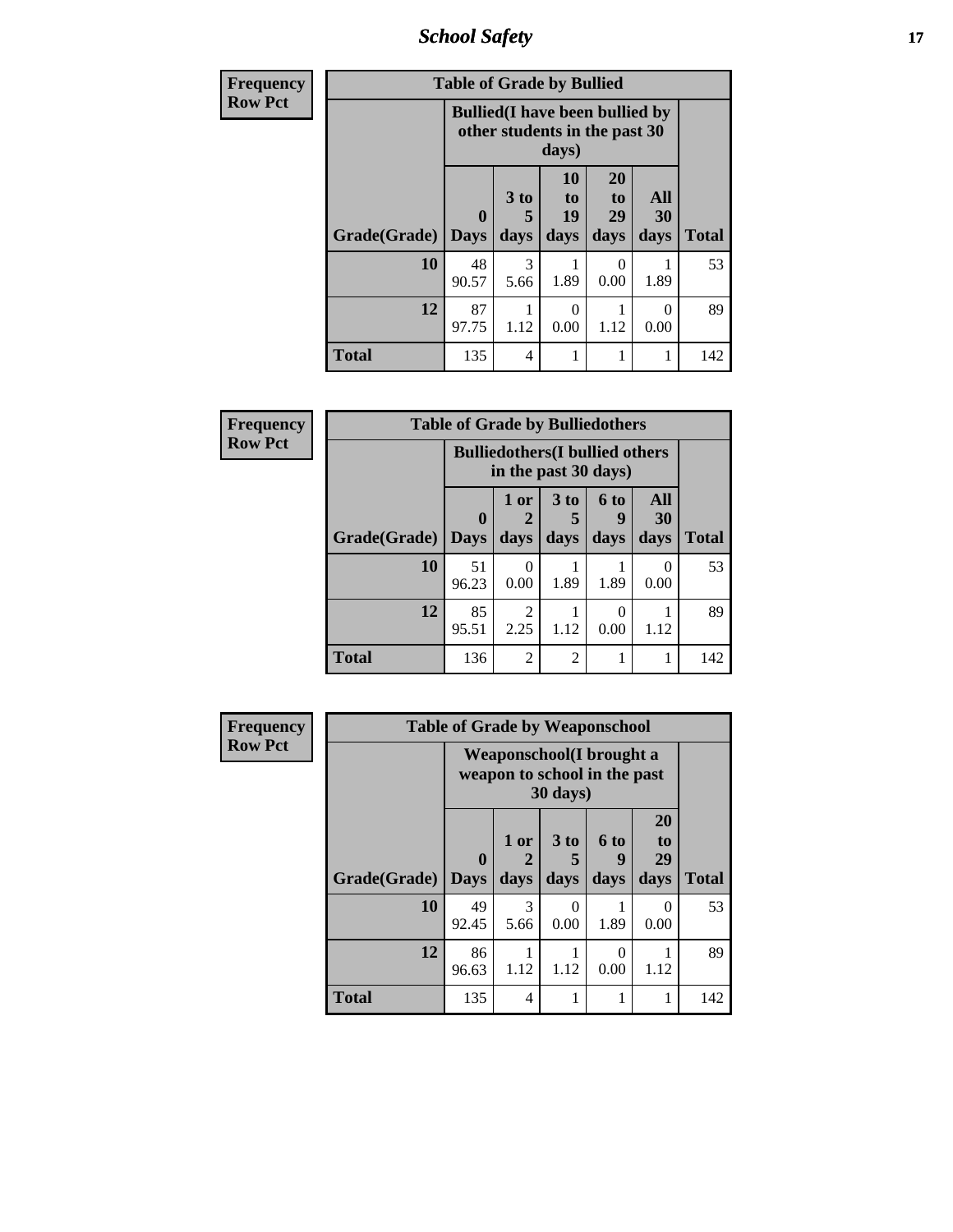*School Safety* **18**

| <b>Frequency</b> | <b>Table of Grade by Absentunsafe</b> |                             |                                                                                           |                   |              |  |  |  |  |
|------------------|---------------------------------------|-----------------------------|-------------------------------------------------------------------------------------------|-------------------|--------------|--|--|--|--|
| <b>Row Pct</b>   |                                       |                             | Absentunsafe(I)<br>have missed<br>school because I<br>felt unsafe in the<br>past 30 days) |                   |              |  |  |  |  |
|                  | Grade(Grade)                          | $\mathbf{0}$<br><b>Days</b> | 1 or<br>2<br>days                                                                         | 3 to<br>5<br>days | <b>Total</b> |  |  |  |  |
|                  | 10                                    | 51<br>96.23                 | 1.89                                                                                      | 1.89              | 53           |  |  |  |  |
|                  | 12                                    | 86<br>96.63                 | 3<br>3.37                                                                                 | $\Omega$<br>0.00  | 89           |  |  |  |  |
|                  | <b>Total</b>                          | 137                         | 4                                                                                         |                   | 142          |  |  |  |  |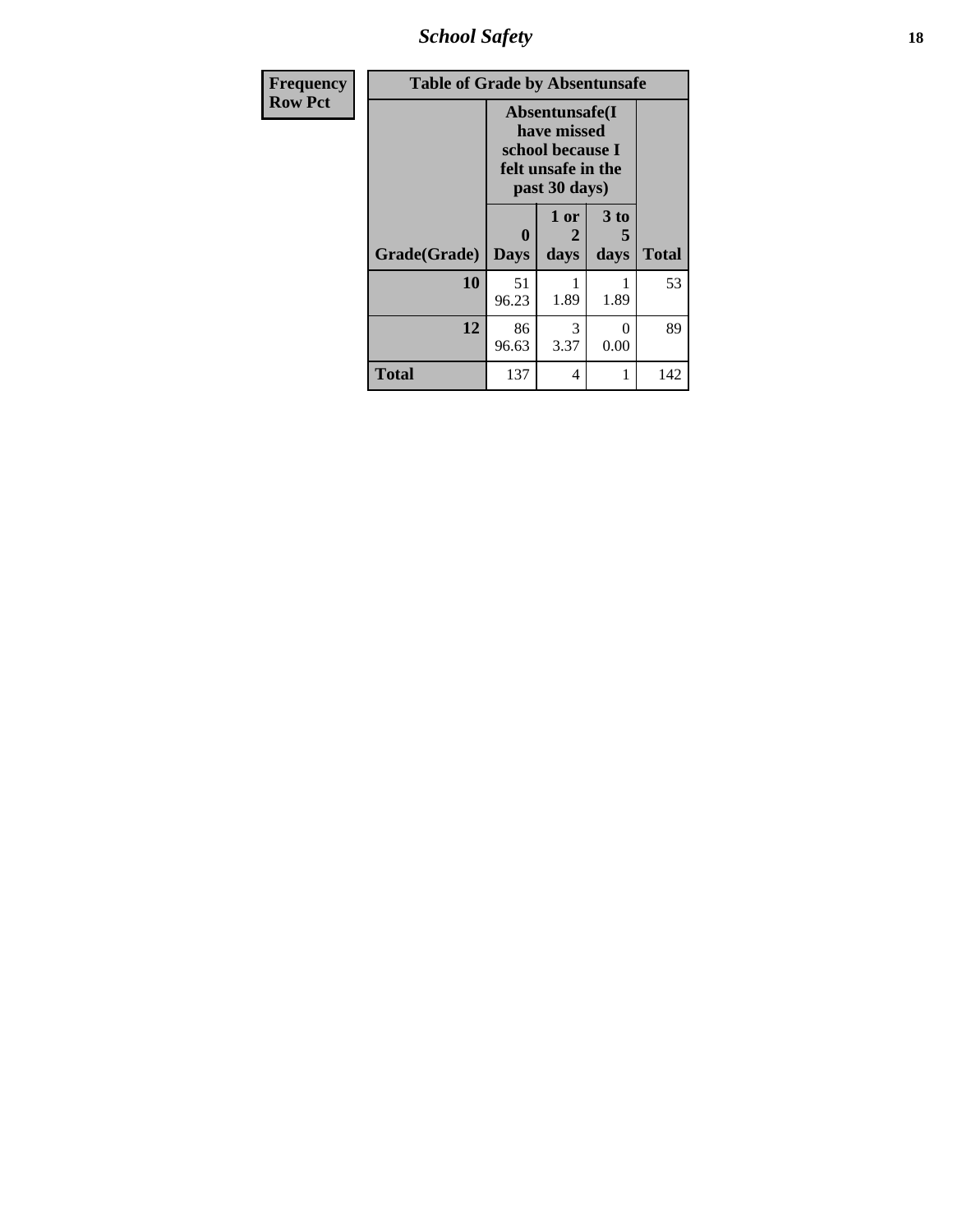# *Drug Use During Last 30 Days* **19**

#### **Frequency Row Pct**

| <b>Table of Grade by Alcohol</b> |                                 |                                    |                        |                  |                 |                   |              |       |  |
|----------------------------------|---------------------------------|------------------------------------|------------------------|------------------|-----------------|-------------------|--------------|-------|--|
|                                  |                                 | Alcohol(Alcohol use, past 30 days) |                        |                  |                 |                   |              |       |  |
| Grade(Grade)                     | <b>Did</b><br>not<br><b>use</b> | $1-2$<br>days                      | $3 - 5$<br>days        | $6 - 9$<br>days  | $10-19$<br>days | $20 - 29$<br>days | Every<br>day | Total |  |
| 10                               | 41<br>77.36                     | 8<br>15.09                         | $\overline{2}$<br>3.77 | $\theta$<br>0.00 | 0<br>0.00       | 0<br>0.00         | 2<br>3.77    | 53    |  |
| 12                               | 53<br>59.55                     | 17<br>19.10                        | 8<br>8.99              | 4<br>4.49        | 4<br>4.49       | 1.12              | 2<br>2.25    | 89    |  |
| <b>Total</b>                     | 94                              | 25                                 | 10                     | 4                | $\overline{4}$  |                   | 4            | 142   |  |

| <b>Frequency</b> |              | <b>Table of Grade by Cigarettes</b> |                        |                        |                |                                  |                     |              |
|------------------|--------------|-------------------------------------|------------------------|------------------------|----------------|----------------------------------|---------------------|--------------|
| <b>Row Pct</b>   |              |                                     |                        |                        | past 30 days)  | Cigarettes (Smoking tobacco use, |                     |              |
|                  | Grade(Grade) | <b>Did</b><br>not<br><b>use</b>     | $1-2$<br>days          | $3-5$<br>days          | $6-9$<br>days  | $10-19$<br>days                  | <b>Every</b><br>day | <b>Total</b> |
|                  | 10           | 48<br>90.57                         | $\mathfrak{D}$<br>3.77 | 1.89                   | 1.89           | 1.89                             | $\Omega$<br>0.00    | 53           |
|                  | 12           | 72<br>80.90                         | 12<br>13.48            | $\overline{2}$<br>2.25 | 1.12           | $\theta$<br>0.00                 | 2<br>2.25           | 89           |
|                  | <b>Total</b> | 120                                 | 14                     | 3                      | $\overline{2}$ |                                  | $\overline{c}$      | 142          |

| Frequency      | <b>Table of Grade by Smokeless</b> |                                                           |                       |              |
|----------------|------------------------------------|-----------------------------------------------------------|-----------------------|--------------|
| <b>Row Pct</b> |                                    | <b>Smokeless(Chewing</b><br>tobacco use,<br>past 30 days) |                       |              |
|                | Grade(Grade)                       | Did not<br><b>use</b>                                     | 10-19<br>days         | <b>Total</b> |
|                | 10                                 | 53<br>100.00                                              | $\mathcal{O}$<br>0.00 | 53           |
|                | 12                                 | 88<br>98.88                                               | 1.12                  | 89           |
|                | <b>Total</b>                       | 141                                                       |                       | 142          |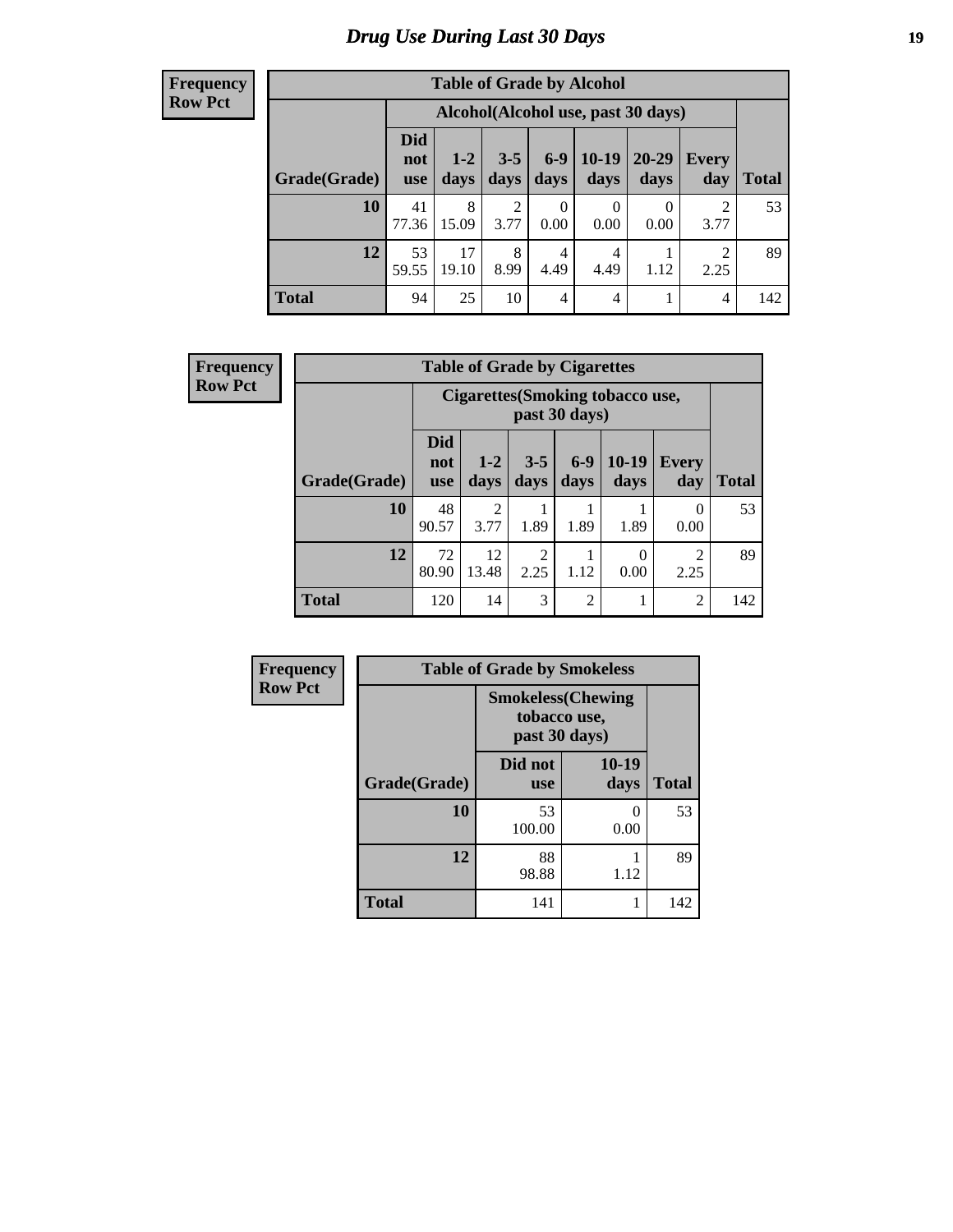#### **Frequency Row Pct**

| <b>Table of Grade by Marijuana</b> |                                 |                                         |                 |               |                 |                   |                |       |  |
|------------------------------------|---------------------------------|-----------------------------------------|-----------------|---------------|-----------------|-------------------|----------------|-------|--|
|                                    |                                 | Marijuana (Marijuana use, past 30 days) |                 |               |                 |                   |                |       |  |
| Grade(Grade)                       | <b>Did</b><br>not<br><b>use</b> | $1 - 2$<br>days                         | $3 - 5$<br>days | $6-9$<br>days | $10-19$<br>days | $20 - 29$<br>days | Every<br>day   | Total |  |
| 10                                 | 39<br>73.58                     | 8<br>15.09                              | 4<br>7.55       | 0<br>0.00     | 1.89            | 0.00              | 1.89           | 53    |  |
| 12                                 | 67<br>75.28                     | 15<br>16.85                             | 3<br>3.37       | 1.12          | 1.12            | 1.12              | 1.12           | 89    |  |
| <b>Total</b>                       | 106                             | 23                                      | 7               |               | 2               |                   | $\overline{2}$ | 142   |  |

| Frequency      | <b>Table of Grade by Cocaine</b> |                       |                         |              |
|----------------|----------------------------------|-----------------------|-------------------------|--------------|
| <b>Row Pct</b> |                                  | use, past 30 days)    | <b>Cocaine</b> (Cocaine |              |
|                | Grade(Grade)                     | Did not<br><b>use</b> | $1-2$ days              | <b>Total</b> |
|                | 10                               | 53<br>100.00          | 0.00                    | 53           |
|                | 12                               | 88<br>98.88           | 1.12                    | 89           |
|                | <b>Total</b>                     | 141                   |                         | 142          |

| Frequency      | <b>Table of Grade by Inhalants</b> |                                 |                                                  |                 |              |
|----------------|------------------------------------|---------------------------------|--------------------------------------------------|-----------------|--------------|
| <b>Row Pct</b> |                                    |                                 | <b>Inhalants</b> (Inhalant<br>use, past 30 days) |                 |              |
|                | Grade(Grade)                       | <b>Did</b><br>not<br><b>use</b> | $1 - 2$<br>days                                  | $10-19$<br>days | <b>Total</b> |
|                | 10                                 | 52<br>98.11                     | 1.89                                             | 0<br>0.00       | 53           |
|                | 12                                 | 87<br>97.75                     | 1.12                                             | 1.12            | 89           |
|                | <b>Total</b>                       | 139                             | 2                                                |                 | 142          |

| Frequency      | <b>Table of Grade by Steroids</b> |                                                   |              |  |  |
|----------------|-----------------------------------|---------------------------------------------------|--------------|--|--|
| <b>Row Pct</b> |                                   | <b>Steroids</b> (Steroid<br>use,<br>past 30 days) |              |  |  |
|                | Grade(Grade)                      | Did not use                                       | <b>Total</b> |  |  |
|                | 10                                | 53<br>100.00                                      | 53           |  |  |
|                | 12                                | 89<br>100.00                                      | 89           |  |  |
|                | Total                             | 142                                               | 142          |  |  |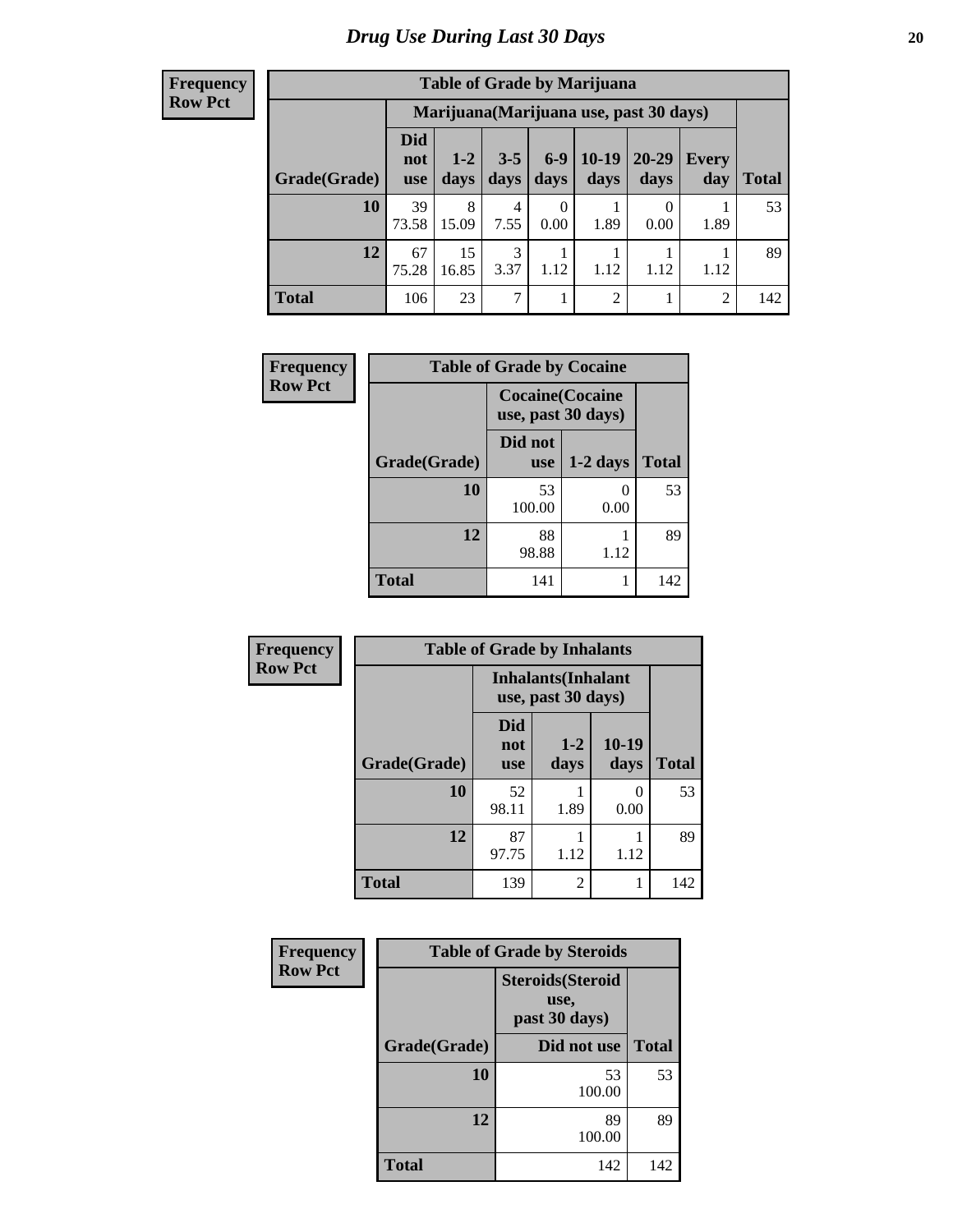| <b>Frequency</b> | <b>Table of Grade by Ecstasy</b> |                                                  |              |  |
|------------------|----------------------------------|--------------------------------------------------|--------------|--|
| <b>Row Pct</b>   |                                  | <b>Ecstasy</b> (Ecstasy<br>use,<br>past 30 days) |              |  |
|                  | Grade(Grade)                     | Did not use                                      | <b>Total</b> |  |
|                  | <b>10</b>                        | 53<br>100.00                                     | 53           |  |
|                  | 12                               | 89<br>100.00                                     | 89           |  |
|                  | <b>Total</b>                     | 142                                              | 142          |  |

| <b>Frequency</b> | <b>Table of Grade by Meth</b> |                                                    |              |  |  |
|------------------|-------------------------------|----------------------------------------------------|--------------|--|--|
| <b>Row Pct</b>   |                               | <b>Meth</b> (Methamphetamine<br>use, past 30 days) |              |  |  |
|                  | Grade(Grade)                  | Did not use                                        | <b>Total</b> |  |  |
|                  | 10                            | 53<br>100.00                                       | 53           |  |  |
|                  | 12                            | 89<br>100.00                                       | 89           |  |  |
|                  | <b>Total</b>                  | 142                                                | 142          |  |  |

| <b>Frequency</b> | <b>Table of Grade by Hallucinogens</b> |                                                   |                  |              |  |
|------------------|----------------------------------------|---------------------------------------------------|------------------|--------------|--|
| <b>Row Pct</b>   |                                        | Hallucinogens (Hallucinogen<br>use, past 30 days) |                  |              |  |
|                  | Grade(Grade)                           | Did not use                                       | <b>Every day</b> | <b>Total</b> |  |
|                  | <b>10</b>                              | 53<br>100.00                                      | 0.00             | 53           |  |
|                  | 12                                     | 88<br>98.88                                       | 1.12             | 89           |  |
|                  | Total                                  | 141                                               |                  | 142          |  |

| Frequency      |              | <b>Table of Grade by Prescription</b>                                             |                        |                 |                        |              |
|----------------|--------------|-----------------------------------------------------------------------------------|------------------------|-----------------|------------------------|--------------|
| <b>Row Pct</b> |              | <b>Prescription</b> (Prescription<br>drugs not prescribed to me,<br>past 30 days) |                        |                 |                        |              |
|                | Grade(Grade) | <b>Did</b><br>not<br><b>use</b>                                                   | $1-2$<br>days          | $10-19$<br>days | <b>Every</b><br>day    | <b>Total</b> |
|                | 10           | 51<br>96.23                                                                       | $\mathfrak{D}$<br>3.77 | 0.00            | $\theta$<br>0.00       | 53           |
|                | 12           | 85<br>95.51                                                                       | 1.12                   | 1.12            | $\mathfrak{D}$<br>2.25 | 89           |
|                | <b>Total</b> | 136                                                                               | 3                      | 1               | $\mathfrak{D}$         | 142          |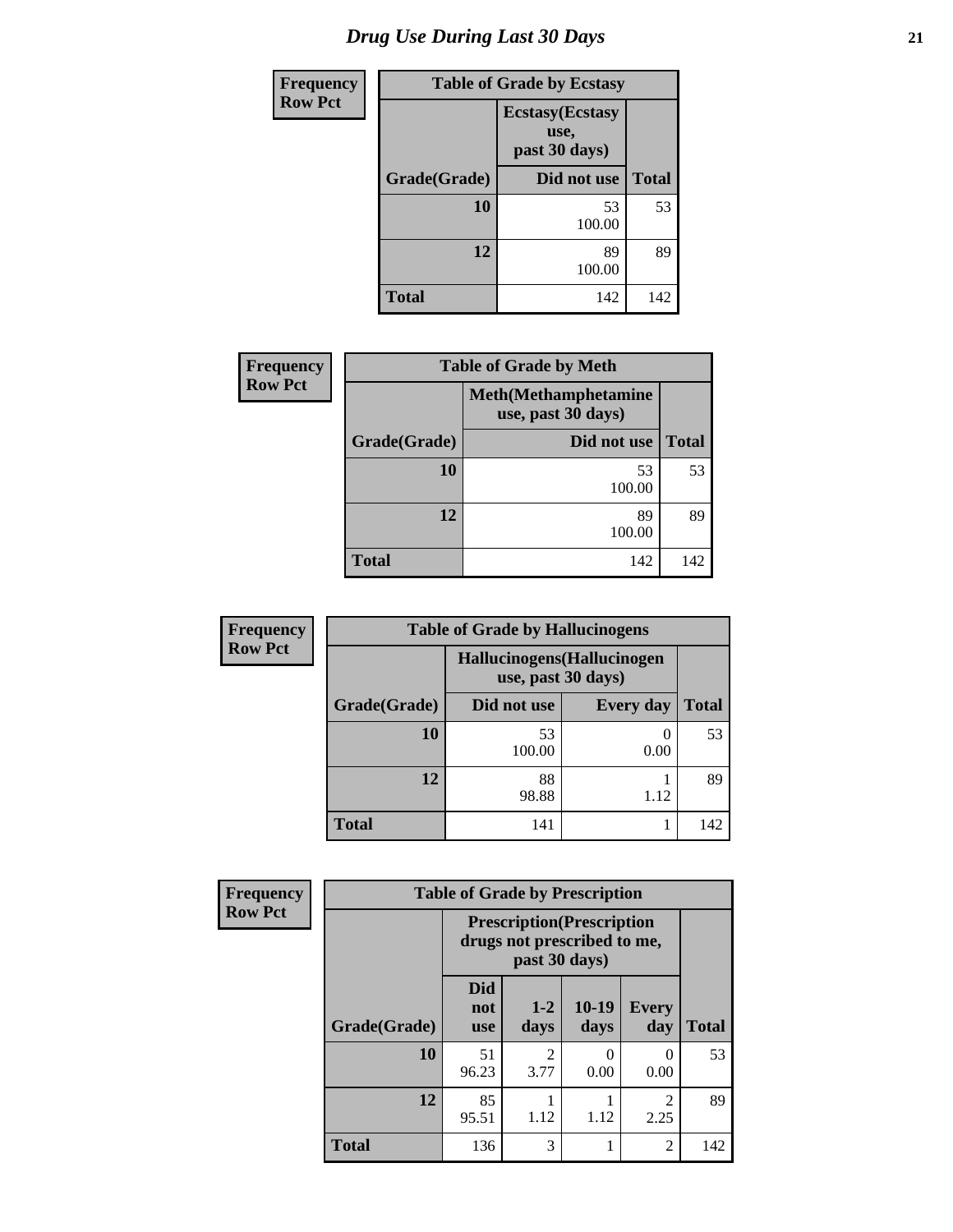| Frequency      | <b>Table of Alcoholease by Grade</b>              |                    |             |              |
|----------------|---------------------------------------------------|--------------------|-------------|--------------|
| <b>Col Pct</b> | <b>Alcoholease</b> (It is<br>easy to get alcohol) | Grade(Grade)<br>10 | 12          | <b>Total</b> |
|                | <b>Strongly Agree</b>                             | 20<br>37.74        | 29<br>32.58 | 49           |
|                | <b>Somewhat Agree</b>                             | 13<br>24.53        | 29<br>32.58 | 42           |
|                | <b>Somewhat Disagree</b>                          | 5<br>9.43          | 7.87        | 12           |
|                | <b>Strongly Disagree</b>                          | 15<br>28.30        | 24<br>26.97 | 39           |
|                | <b>Total</b>                                      | 53                 | 89          | 142          |

| Frequency      | <b>Table of Cigarettesease by Grade</b>                 |                    |             |              |
|----------------|---------------------------------------------------------|--------------------|-------------|--------------|
| <b>Col Pct</b> | Cigarettesease(It is<br>easy to get smoking<br>tobacco) | Grade(Grade)<br>10 | 12          | <b>Total</b> |
|                | <b>Strongly Agree</b>                                   | 21<br>39.62        | 40<br>44.94 | 61           |
|                | <b>Somewhat Agree</b>                                   | 10<br>18.87        | 14<br>15.73 | 24           |
|                | <b>Somewhat Disagree</b>                                | 3<br>5.66          | 6<br>6.74   | 9            |
|                | <b>Strongly Disagree</b>                                | 19<br>35.85        | 29<br>32.58 | 48           |
|                | <b>Total</b>                                            | 53                 | 89          | 142          |

| Frequency      | <b>Table of Smokelessease by Grade</b>                         |                    |             |              |  |
|----------------|----------------------------------------------------------------|--------------------|-------------|--------------|--|
| <b>Col Pct</b> | <b>Smokelessease</b> (It is<br>easy to get chewing<br>tobacco) | Grade(Grade)<br>10 | 12          | <b>Total</b> |  |
|                | <b>Strongly Agree</b>                                          | 16<br>30.19        | 18<br>20.22 | 34           |  |
|                | <b>Somewhat Agree</b>                                          | 9<br>16.98         | 14<br>15.73 | 23           |  |
|                | <b>Somewhat Disagree</b>                                       | 3<br>5.66          | 8<br>8.99   | 11           |  |
|                | <b>Strongly Disagree</b>                                       | 25<br>47.17        | 49<br>55.06 | 74           |  |
|                | <b>Total</b>                                                   | 53                 | 89          | 142          |  |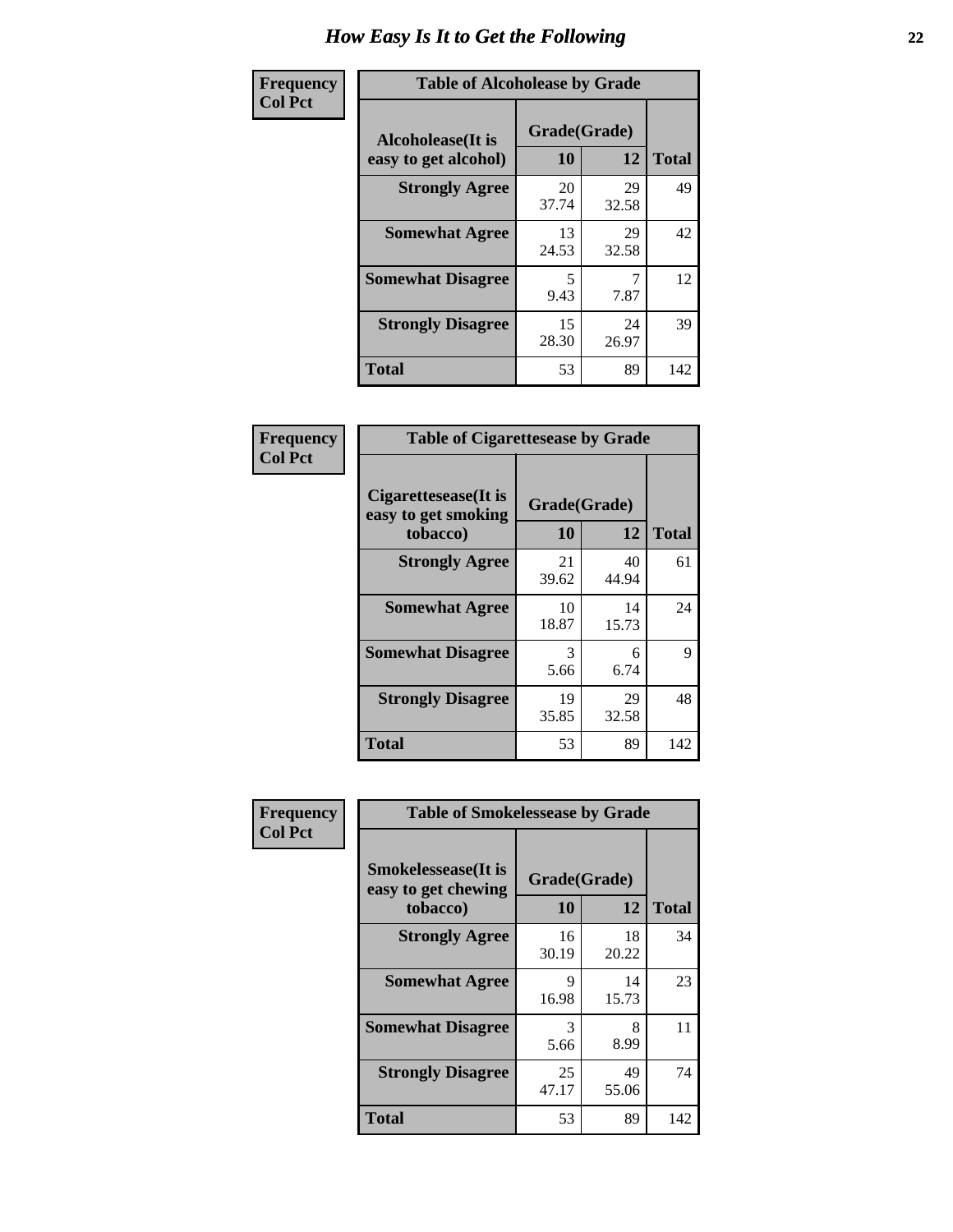| Frequency      | <b>Table of Marijuanaease by Grade</b>           |                    |             |                |
|----------------|--------------------------------------------------|--------------------|-------------|----------------|
| <b>Col Pct</b> | Marijuanaease(It is<br>easy to get<br>marijuana) | Grade(Grade)<br>10 | 12          | <b>Total</b>   |
|                | <b>Strongly Agree</b>                            | 26<br>49.06        | 45<br>50.56 | 71             |
|                | <b>Somewhat Agree</b>                            | 8<br>15.09         | 13<br>14.61 | 21             |
|                | <b>Somewhat Disagree</b>                         | 1.89               | 1.12        | $\overline{2}$ |
|                | <b>Strongly Disagree</b>                         | 18<br>33.96        | 30<br>33.71 | 48             |
|                | <b>Total</b>                                     | 53                 | 89          | 142            |

| <b>Table of Cocaineease by Grade</b> |              |             |              |  |  |
|--------------------------------------|--------------|-------------|--------------|--|--|
| <b>Cocaineease</b> (It is            | Grade(Grade) |             |              |  |  |
| easy to get cocaine)                 | 10           | 12          | <b>Total</b> |  |  |
| <b>Strongly Agree</b>                | 14<br>26.42  | 22<br>24.72 | 36           |  |  |
| <b>Somewhat Agree</b>                | 6<br>11.32   | 10<br>11.24 | 16           |  |  |
| <b>Somewhat Disagree</b>             | 6<br>11.32   | 8<br>8.99   | 14           |  |  |
| <b>Strongly Disagree</b>             | 27<br>50.94  | 49<br>55.06 | 76           |  |  |
| <b>Total</b>                         | 53           | 89          | 142          |  |  |

| Frequency      | <b>Table of Inhalantsease by Grade</b>                   |                          |             |     |  |  |  |  |  |  |  |
|----------------|----------------------------------------------------------|--------------------------|-------------|-----|--|--|--|--|--|--|--|
| <b>Col Pct</b> | <b>Inhalantsease</b> (It is<br>easy to get<br>inhalants) | Grade(Grade)<br>10<br>12 |             |     |  |  |  |  |  |  |  |
|                | <b>Strongly Agree</b>                                    | 15<br>28.30              | 25<br>28.09 | 40  |  |  |  |  |  |  |  |
|                | <b>Somewhat Agree</b>                                    | Q<br>16.98               | 11<br>12.36 | 20  |  |  |  |  |  |  |  |
|                | <b>Somewhat Disagree</b>                                 | 4<br>7.55                | 5<br>5.62   | 9   |  |  |  |  |  |  |  |
|                | <b>Strongly Disagree</b>                                 | 25<br>47.17              | 48<br>53.93 | 73  |  |  |  |  |  |  |  |
|                | <b>Total</b>                                             | 53                       | 89          | 142 |  |  |  |  |  |  |  |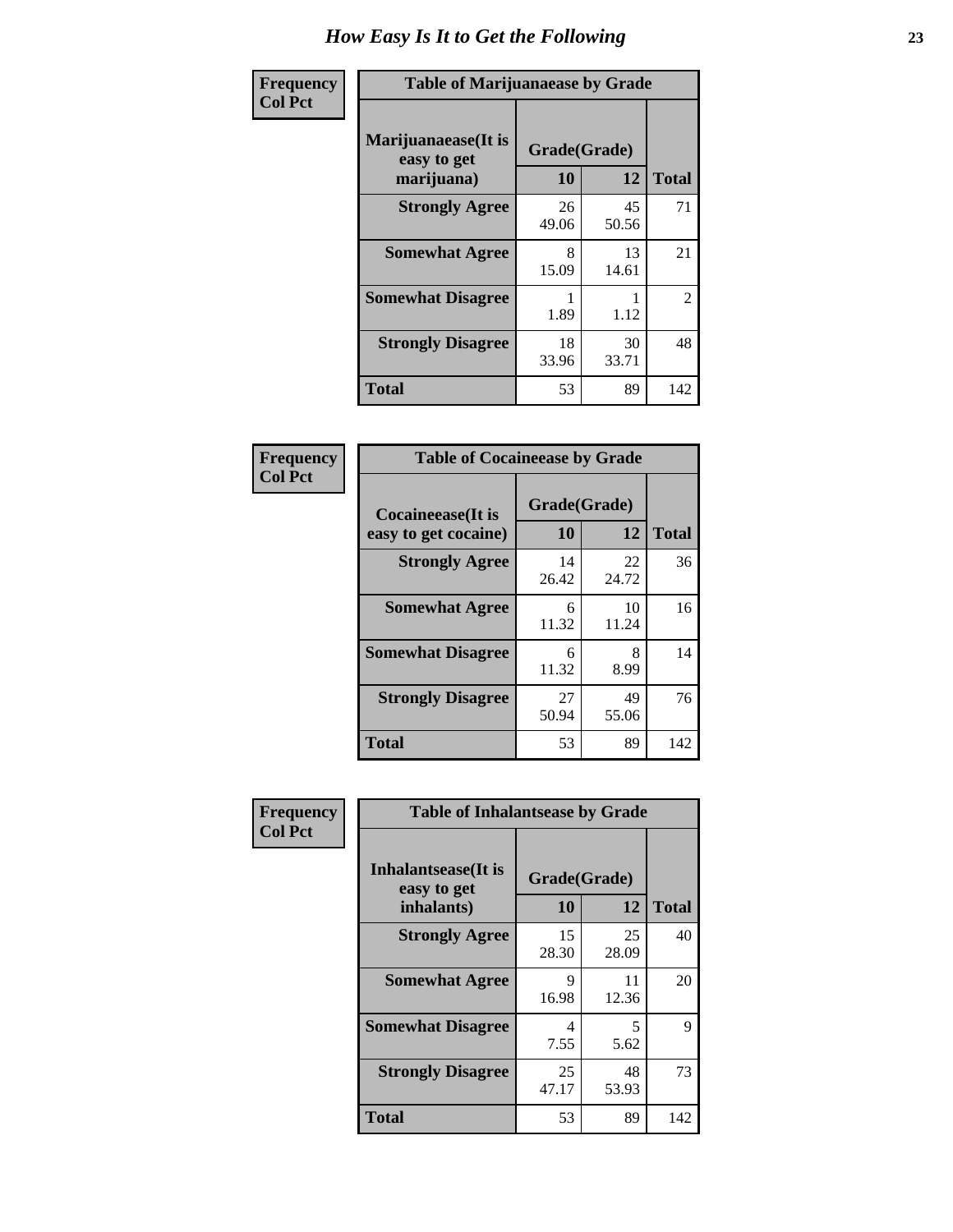| Frequency      | <b>Table of Steroidsease by Grade</b>               |                    |              |     |  |  |  |  |  |
|----------------|-----------------------------------------------------|--------------------|--------------|-----|--|--|--|--|--|
| <b>Col Pct</b> | <b>Steroidsease</b> (It is<br>easy to get steroids) | Grade(Grade)<br>10 | <b>Total</b> |     |  |  |  |  |  |
|                | <b>Strongly Agree</b>                               | 11<br>20.75        | 11<br>12.36  | 22  |  |  |  |  |  |
|                | <b>Somewhat Agree</b>                               | 10<br>18.87        | 9<br>10.11   | 19  |  |  |  |  |  |
|                | <b>Somewhat Disagree</b>                            | 5<br>9.43          | 12<br>13.48  | 17  |  |  |  |  |  |
|                | <b>Strongly Disagree</b>                            | 27<br>50.94        | 57<br>64.04  | 84  |  |  |  |  |  |
|                | <b>Total</b>                                        | 53                 | 89           | 142 |  |  |  |  |  |

| Frequency      | <b>Table of Ecstasyease by Grade</b>              |                    |             |              |  |  |  |  |  |  |
|----------------|---------------------------------------------------|--------------------|-------------|--------------|--|--|--|--|--|--|
| <b>Col Pct</b> | <b>Ecstasyease</b> (It is<br>easy to get ecstasy) | Grade(Grade)<br>10 | 12          | <b>Total</b> |  |  |  |  |  |  |
|                | <b>Strongly Agree</b>                             | 11<br>20.75        | 14<br>15.73 | 25           |  |  |  |  |  |  |
|                | <b>Somewhat Agree</b>                             | 8<br>15.09         | 14<br>15.73 | 22           |  |  |  |  |  |  |
|                | <b>Somewhat Disagree</b>                          | 7<br>13.21         | 10<br>11.24 | 17           |  |  |  |  |  |  |
|                | <b>Strongly Disagree</b>                          | 27<br>50.94        | 51<br>57.30 | 78           |  |  |  |  |  |  |
|                | <b>Total</b>                                      | 53                 | 89          | 142          |  |  |  |  |  |  |

| Frequency      |                                                            | <b>Table of Methease by Grade</b> |              |     |  |  |  |  |  |  |  |
|----------------|------------------------------------------------------------|-----------------------------------|--------------|-----|--|--|--|--|--|--|--|
| <b>Col Pct</b> | <b>Methease</b> (It is easy<br>to get<br>methamphetamines) | Grade(Grade)<br>10                | <b>Total</b> |     |  |  |  |  |  |  |  |
|                | <b>Strongly Agree</b>                                      | 11<br>20.75                       | 12<br>13.48  | 23  |  |  |  |  |  |  |  |
|                | <b>Somewhat Agree</b>                                      | 8<br>15.09                        | 10<br>11.24  | 18  |  |  |  |  |  |  |  |
|                | <b>Somewhat Disagree</b>                                   | 13.21                             | 10<br>11.24  | 17  |  |  |  |  |  |  |  |
|                | <b>Strongly Disagree</b>                                   | 27<br>50.94                       | 57<br>64.04  | 84  |  |  |  |  |  |  |  |
|                | <b>Total</b>                                               | 53                                | 89           | 142 |  |  |  |  |  |  |  |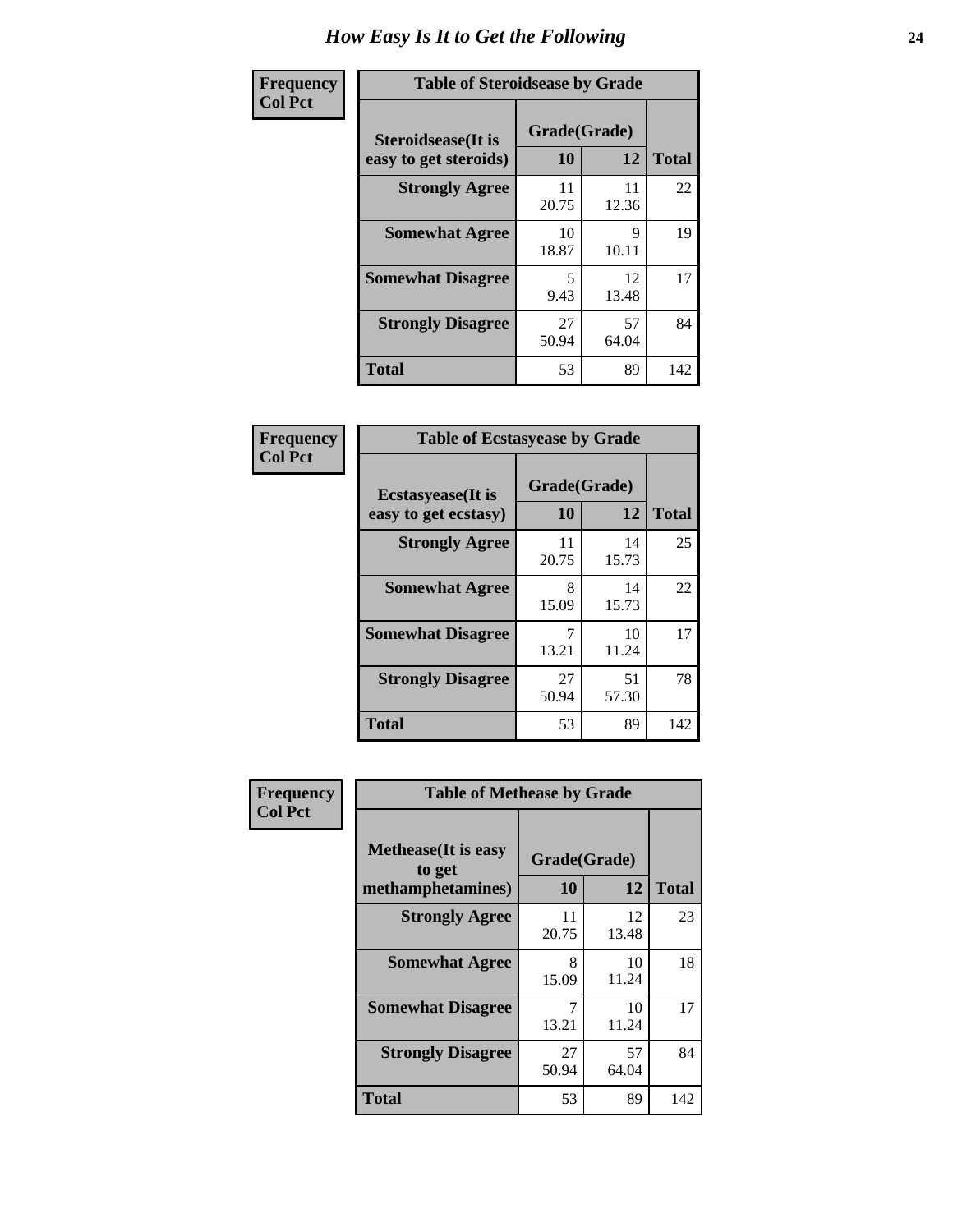| <b>Frequency</b> | <b>Table of Hallucinogensease by Grade</b>               |                    |             |              |  |  |  |  |  |  |  |
|------------------|----------------------------------------------------------|--------------------|-------------|--------------|--|--|--|--|--|--|--|
| <b>Col Pct</b>   | Hallucinogensease(It<br>is easy to get<br>hallucinogens) | Grade(Grade)<br>10 | 12          | <b>Total</b> |  |  |  |  |  |  |  |
|                  | <b>Strongly Agree</b>                                    | 10<br>18.87        | 10<br>11.24 | 20           |  |  |  |  |  |  |  |
|                  | <b>Somewhat Agree</b>                                    | 13.21              | 8<br>8.99   | 15           |  |  |  |  |  |  |  |
|                  | <b>Somewhat Disagree</b>                                 | 13.21              | 11<br>12.36 | 18           |  |  |  |  |  |  |  |
|                  | <b>Strongly Disagree</b>                                 | 29<br>54.72        | 60<br>67.42 | 89           |  |  |  |  |  |  |  |
|                  | <b>Total</b>                                             | 53                 | 89          | 142          |  |  |  |  |  |  |  |

| Frequency<br>  Col Pct |
|------------------------|

| <b>Table of Prescriptionease by Grade</b>                                                |              |             |              |  |  |  |  |  |  |  |
|------------------------------------------------------------------------------------------|--------------|-------------|--------------|--|--|--|--|--|--|--|
| <b>Prescriptionease</b> (It<br>is easy to get<br>prescription drugs<br>not prescribed to | Grade(Grade) |             |              |  |  |  |  |  |  |  |
| me)                                                                                      | 10           | 12          | <b>Total</b> |  |  |  |  |  |  |  |
| <b>Strongly Agree</b>                                                                    | 17<br>32.08  | 24<br>26.97 | 41           |  |  |  |  |  |  |  |
| <b>Somewhat Agree</b>                                                                    | 13.21        | 19<br>21.35 | 26           |  |  |  |  |  |  |  |
| <b>Somewhat Disagree</b>                                                                 | 3<br>5.66    | 5<br>5.62   | 8            |  |  |  |  |  |  |  |
| <b>Strongly Disagree</b>                                                                 | 26<br>49.06  | 41<br>46.07 | 67           |  |  |  |  |  |  |  |
| Total                                                                                    | 53           | 89          | 142          |  |  |  |  |  |  |  |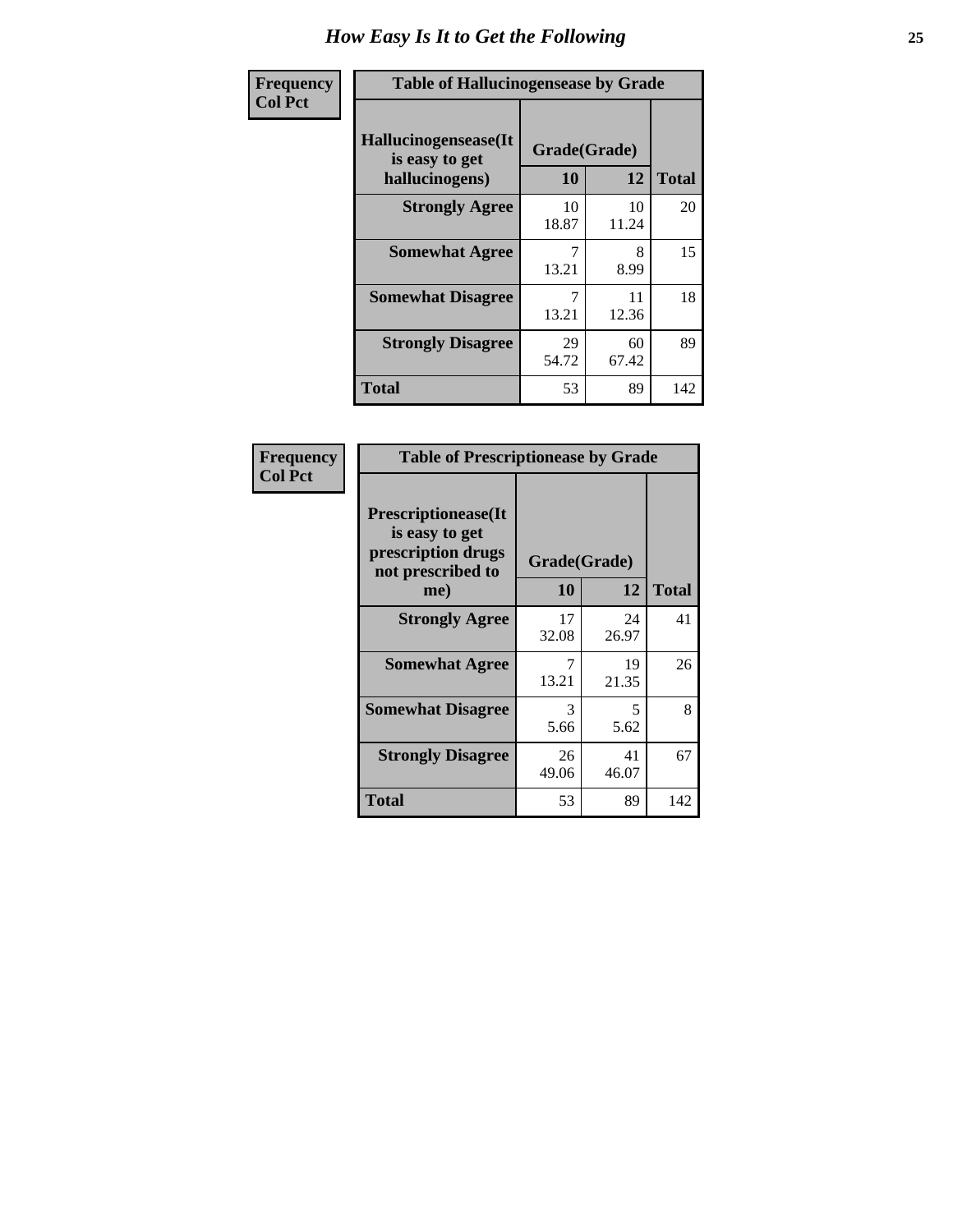### *Age at Onset of Use* **26** *Results for "Age at Onset of Use" questions exclude students who said they did not use that substance*

| Frequency      | <b>Table of Grade by Alcoholinit</b> |             |                  |           |                               |                        |           |            |            |                                                  |            |                       |              |
|----------------|--------------------------------------|-------------|------------------|-----------|-------------------------------|------------------------|-----------|------------|------------|--------------------------------------------------|------------|-----------------------|--------------|
| <b>Row Pct</b> |                                      |             |                  |           |                               |                        |           |            |            | Alcoholinit (I started using alcohol when I was) |            |                       |              |
|                | $Grade(Grade)$   younger             | <b>8 or</b> | 9                | 10        | 11                            | 12                     | 13        | 14         | 15         | <b>16</b>                                        | 17         | <b>18 or</b><br>older | <b>Total</b> |
|                | 10                                   | 21.74       | $\Omega$<br>0.00 | ↑<br>8.70 | 3<br>13.04                    | $\overline{0}$<br>0.00 | 4.35      | 4<br>17.39 | 2<br>8.70  | 4<br>17.39                                       | 2<br>8.70  | 0.00                  | 23           |
|                | 12                                   | 6<br>12.24  | ↑<br>4.08        | ↑<br>4.08 | 2.04                          | 5<br>10.20             | 3<br>6.12 | 2<br>4.08  | 8<br>16.33 | 11<br>22.45                                      | 7<br>14.29 | 4.08                  | 49           |
|                | <b>Total</b>                         | 11          | $\overline{2}$   | 4         | $\overline{4}$                | 5                      | 4         | 6          | 10         | 15                                               | 9          | 2                     | 72           |
|                |                                      |             |                  |           | <b>Frequency Missing = 70</b> |                        |           |            |            |                                                  |            |                       |              |

| <b>Frequency</b> |
|------------------|
| <b>Row Pct</b>   |

| <b>Table of Grade by Cigarettesinit</b> |                  |            |                |                                             |            |            |                                                       |            |                  |                       |              |  |
|-----------------------------------------|------------------|------------|----------------|---------------------------------------------|------------|------------|-------------------------------------------------------|------------|------------------|-----------------------|--------------|--|
|                                         |                  |            |                |                                             |            |            | Cigarettesinit (I started smoking tobacco when I was) |            |                  |                       |              |  |
| <b>Grade</b> (Grade)                    | 8 or<br>younger  | 9          | 11             | 12                                          | 13         | 14         | 15                                                    | <b>16</b>  | 17               | <b>18 or</b><br>older | <b>Total</b> |  |
| 10                                      | 20.00            | 10.00      | 10.00          | $\theta$<br>0.00                            | 2<br>20.00 | 10.00      | 20.00                                                 | 10.00      | $\Omega$<br>0.00 | 0.00                  | 10           |  |
| 12                                      | $\theta$<br>0.00 | 4<br>17.39 | 4.35           | 3<br>13.04                                  | 4.35       | 4<br>17.39 | ◠<br>8.70                                             | 4<br>17.39 | 3<br>13.04       | 4.35                  | 23           |  |
| <b>Total</b>                            | $\overline{2}$   | 5          | $\overline{2}$ | 3                                           | 3          | 5          | 4                                                     | 5          | 3                |                       | 33           |  |
|                                         |                  |            |                | <b>Frequency Missing <math>= 109</math></b> |            |            |                                                       |            |                  |                       |              |  |

| Frequency      |              | <b>Table of Grade by Smokelessinit</b>                          |              |
|----------------|--------------|-----------------------------------------------------------------|--------------|
| <b>Row Pct</b> |              | Smokelessinit(I<br>started<br>chewing<br>tobacco when I<br>was) |              |
|                | Grade(Grade) | 12                                                              | <b>Total</b> |
|                | 10           | 0                                                               |              |
|                |              |                                                                 |              |
|                | 12           | 100.00                                                          |              |
|                | <b>Total</b> |                                                                 |              |
|                |              | <b>Frequency Missing <math>= 141</math></b>                     |              |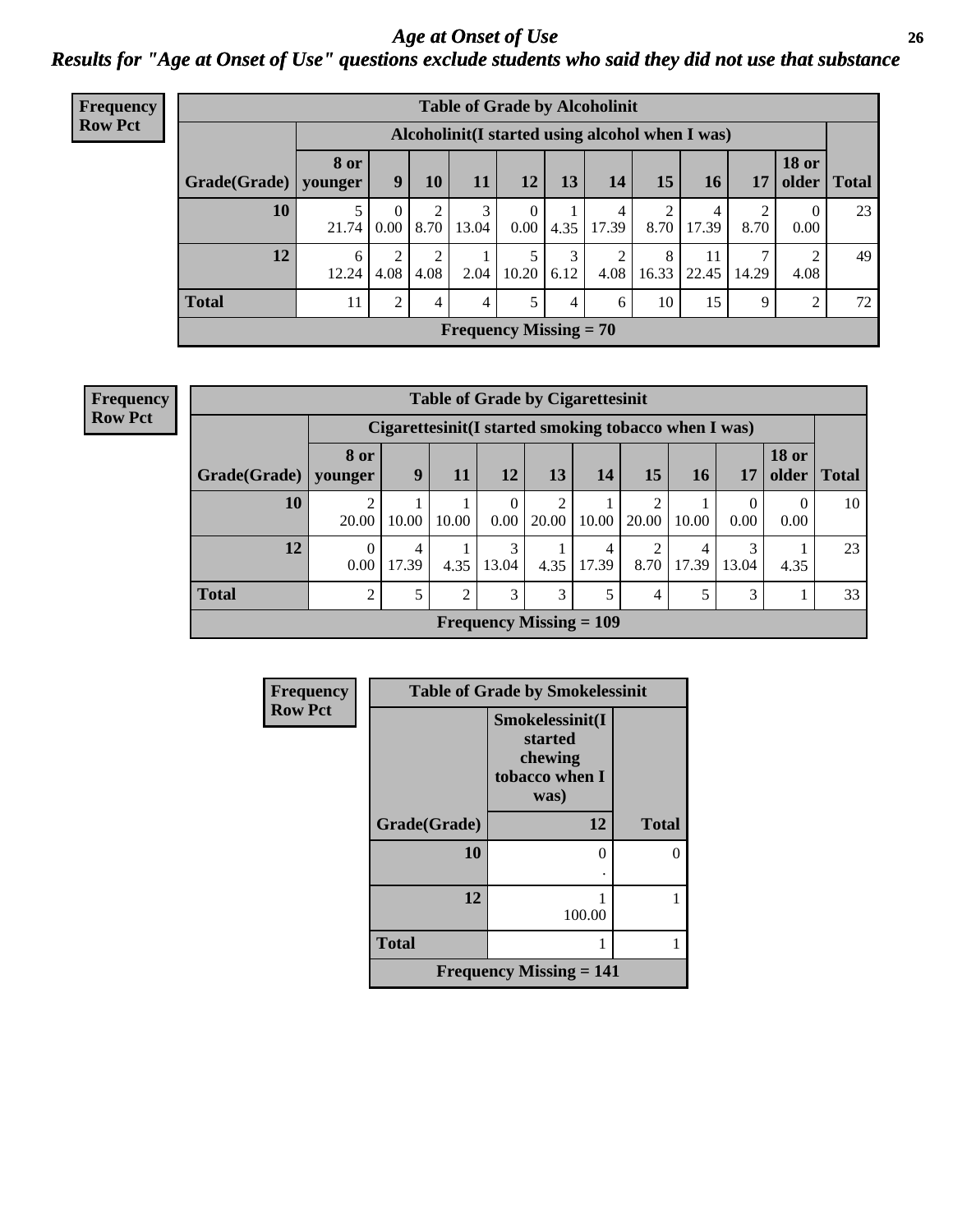### *Age at Onset of Use* **27**

*Results for "Age at Onset of Use" questions exclude students who said they did not use that substance*

| <b>Frequency</b> | <b>Table of Grade by Marijuanainit</b> |                  |                                                      |      |                           |                               |                  |            |            |            |              |               |
|------------------|----------------------------------------|------------------|------------------------------------------------------|------|---------------------------|-------------------------------|------------------|------------|------------|------------|--------------|---------------|
| <b>Row Pct</b>   |                                        |                  | Marijuanainit (I started using marijuana when I was) |      |                           |                               |                  |            |            |            |              |               |
|                  | Grade(Grade)   younger                 | <b>8 or</b>      | 9                                                    | 10   | 12                        | 13                            | 14               | 15         | 16         | 17         | <b>18 or</b> | older   Total |
|                  | 10                                     | $\theta$<br>0.00 | 5.56                                                 | 5.56 | $\theta$<br>$0.00\degree$ | 27.78                         | $\Omega$<br>0.00 | 6<br>33.33 | 3<br>16.67 | 5.56       | 5.56         | 18            |
|                  | 12                                     | ↑<br>7.14        | $\Omega$<br>$0.00\,$                                 | 3.57 | 2<br>7.14                 | 5<br>17.86                    | 7.14             | 17.86      | 5<br>17.86 | 4<br>14.29 | 2<br>7.14    | 28            |
|                  | <b>Total</b>                           | 2                |                                                      | 2    | 2                         | 10                            | 2                | 11         | 8          |            | 3            | 46            |
|                  |                                        |                  |                                                      |      |                           | <b>Frequency Missing = 96</b> |                  |            |            |            |              |               |

| <b>Frequency</b><br><b>Row Pct</b> | <b>Table of Grade by Cocaineinit</b>        |                                                          |                           |              |
|------------------------------------|---------------------------------------------|----------------------------------------------------------|---------------------------|--------------|
|                                    |                                             | Cocaineinit(I<br>started using<br>cocaine when I<br>was) |                           |              |
|                                    | Grade(Grade)                                | 12                                                       | 16                        | <b>Total</b> |
|                                    | 10                                          | 100.00                                                   | $\mathbf{\Omega}$<br>0.00 |              |
|                                    | 12                                          | 0<br>0.00                                                | 100.00                    |              |
|                                    | <b>Total</b>                                |                                                          |                           | 2            |
|                                    | <b>Frequency Missing <math>= 140</math></b> |                                                          |                           |              |

| Frequency      | <b>Table of Grade by Inhalantsinit</b> |                                                              |               |  |  |
|----------------|----------------------------------------|--------------------------------------------------------------|---------------|--|--|
| <b>Row Pct</b> |                                        | Inhalantsinit(I<br>started using<br>inhalants<br>when I was) |               |  |  |
|                | Grade(Grade)                           | 13                                                           | <b>Total</b>  |  |  |
|                | 10                                     | 0                                                            | $\mathcal{O}$ |  |  |
|                | 12                                     | 100.00                                                       |               |  |  |
|                | <b>Total</b>                           |                                                              |               |  |  |
|                |                                        | Frequency Missing $= 141$                                    |               |  |  |

*For Grade \* Steroidsinit all data are missing since all the levels of variable Steroidsinit are missing.*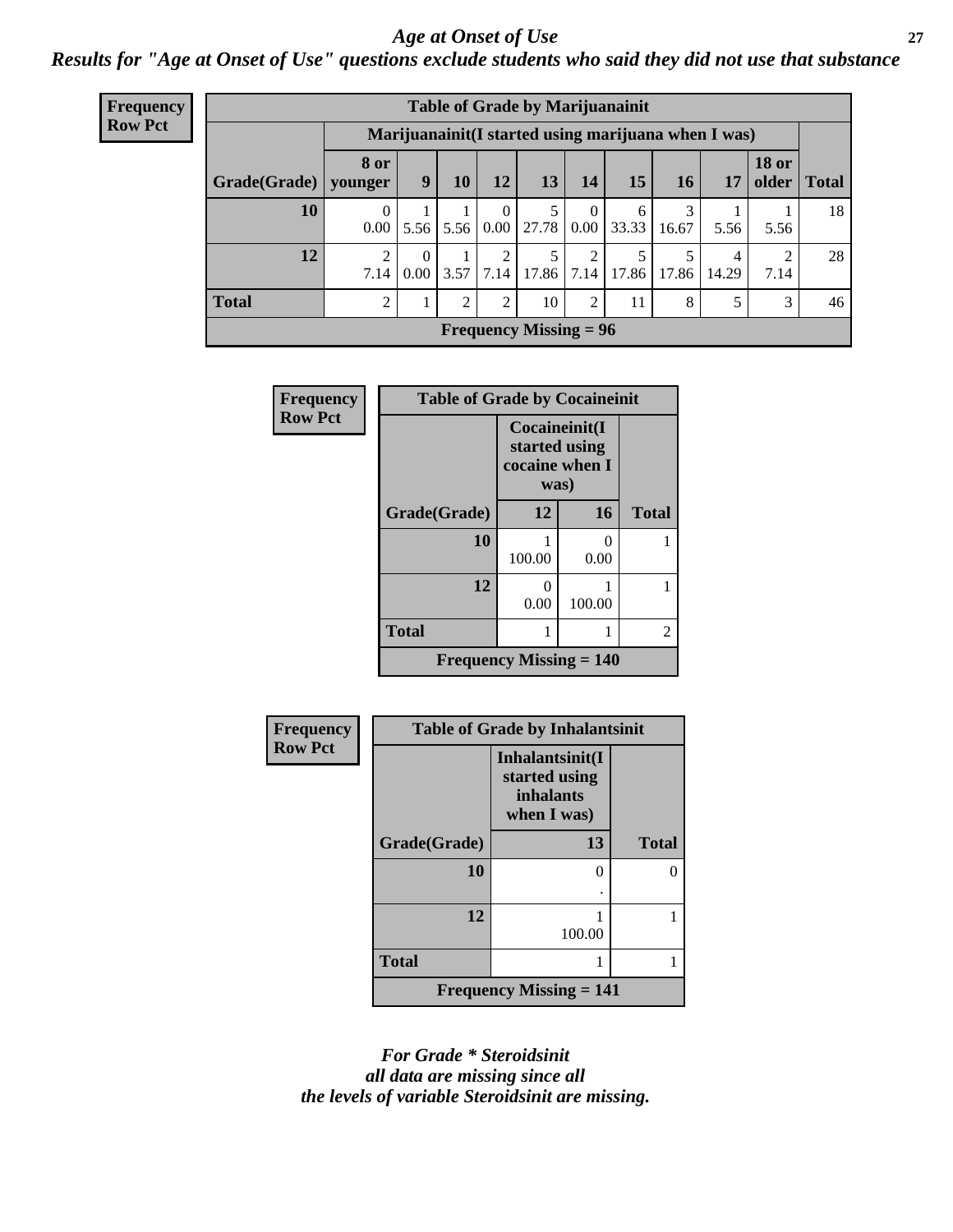### *Age at Onset of Use* **28**

*Results for "Age at Onset of Use" questions exclude students who said they did not use that substance*

| <b>Frequency</b> | <b>Table of Grade by Ecstasyinit</b> |                                                             |              |  |  |
|------------------|--------------------------------------|-------------------------------------------------------------|--------------|--|--|
| <b>Row Pct</b>   |                                      | Ecstasyinit(I<br>started<br>using<br>ecstasy<br>when I was) |              |  |  |
|                  | Grade(Grade)                         | 14                                                          | <b>Total</b> |  |  |
|                  | 10                                   | 0                                                           | 0            |  |  |
|                  |                                      |                                                             |              |  |  |
|                  | 12                                   | 100.00                                                      |              |  |  |
|                  | <b>Total</b>                         | 1                                                           |              |  |  |
|                  |                                      | <b>Frequency Missing = 141</b>                              |              |  |  |

### *For Grade \* Methinit all data are missing since all the levels of variable Methinit are missing.*

| <b>Frequency</b> |              | <b>Table of Grade by Hallucinogensinit</b>                           |              |
|------------------|--------------|----------------------------------------------------------------------|--------------|
| <b>Row Pct</b>   |              | Hallucinogensinit(I<br>started using<br>hallucinogens<br>when I was) |              |
|                  | Grade(Grade) | 14                                                                   | <b>Total</b> |
|                  | 10           | 0                                                                    |              |
|                  | 12           | 100.00                                                               |              |
|                  | <b>Total</b> |                                                                      |              |
|                  |              | <b>Frequency Missing <math>= 141</math></b>                          |              |

| Frequency      | <b>Table of Grade by Prescriptioninit</b> |                                                                                                      |                           |       |            |              |
|----------------|-------------------------------------------|------------------------------------------------------------------------------------------------------|---------------------------|-------|------------|--------------|
| <b>Row Pct</b> |                                           | <b>Prescriptioninit(I started</b><br>using prescription drugs<br>not prescribed to me when<br>I was) |                           |       |            |              |
|                | Grade(Grade)                              | 8 or<br>younger                                                                                      | <b>10</b>                 | 12    | <b>16</b>  | <b>Total</b> |
|                | 10                                        | 100.00                                                                                               | $\mathbf{\Omega}$<br>0.00 | 0.00  | 0<br>0.00  |              |
|                | 12                                        | $\overline{c}$<br>28.57                                                                              | 14.29                     | 14.29 | 3<br>42.86 |              |
|                | <b>Total</b>                              | 3                                                                                                    |                           |       | 3          | 8            |
|                |                                           | <b>Frequency Missing = 134</b>                                                                       |                           |       |            |              |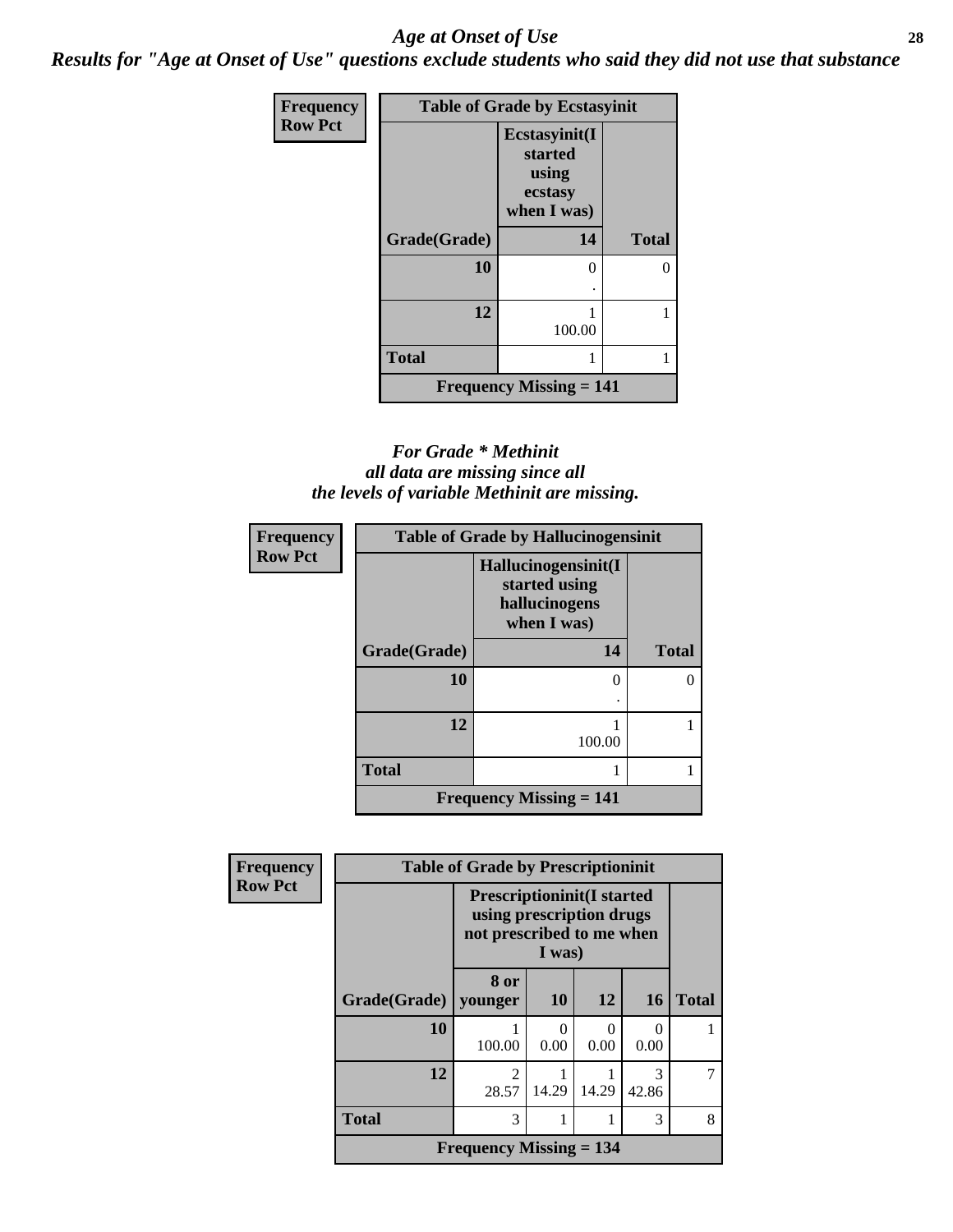| Frequency      | <b>Table of Alcoholharm by Grade</b>          |                    |             |              |
|----------------|-----------------------------------------------|--------------------|-------------|--------------|
| <b>Col Pct</b> | Alcoholharm(I<br>think alcohol is<br>harmful) | Grade(Grade)<br>10 | 12          | <b>Total</b> |
|                | <b>Strongly Agree</b>                         | 30<br>56.60        | 51<br>57.30 | 81           |
|                | <b>Somewhat Agree</b>                         | 9<br>16.98         | 19<br>21.35 | 28           |
|                | <b>Somewhat Disagree</b>                      | 5<br>9.43          | 10<br>11.24 | 15           |
|                | <b>Strongly Disagree</b>                      | 9<br>16.98         | 9<br>10.11  | 18           |
|                | <b>Total</b>                                  | 53                 | 89          | 142          |

| <b>Table of Cigarettesharm by Grade</b>                  |                    |             |              |  |
|----------------------------------------------------------|--------------------|-------------|--------------|--|
| Cigarettesharm(I<br>think smoking<br>tobacco is harmful) | Grade(Grade)<br>10 | 12          | <b>Total</b> |  |
| <b>Strongly Agree</b>                                    | 39<br>73.58        | 70<br>78.65 | 109          |  |
| <b>Somewhat Agree</b>                                    | 7<br>13.21         | 8<br>8.99   | 15           |  |
| <b>Somewhat Disagree</b>                                 | 0<br>0.00          | 4<br>4.49   | 4            |  |
| <b>Strongly Disagree</b>                                 | 7<br>13.21         | 7<br>7.87   | 14           |  |
| <b>Total</b>                                             | 53                 | 89          | 142          |  |

| Frequency      | <b>Table of Smokelessharm by Grade</b>         |              |             |              |  |
|----------------|------------------------------------------------|--------------|-------------|--------------|--|
| <b>Col Pct</b> | Smokelessharm(I<br>think chewing<br>tobacco is | Grade(Grade) |             |              |  |
|                | harmful)                                       | 10           | 12          | <b>Total</b> |  |
|                | <b>Strongly Agree</b>                          | 42<br>79.25  | 77<br>86.52 | 119          |  |
|                | <b>Somewhat Agree</b>                          | 5<br>9.43    | 5<br>5.62   | 10           |  |
|                | <b>Strongly Disagree</b>                       | 6<br>11.32   | 7<br>7.87   | 13           |  |
|                | <b>Total</b>                                   | 53           | 89          | 142          |  |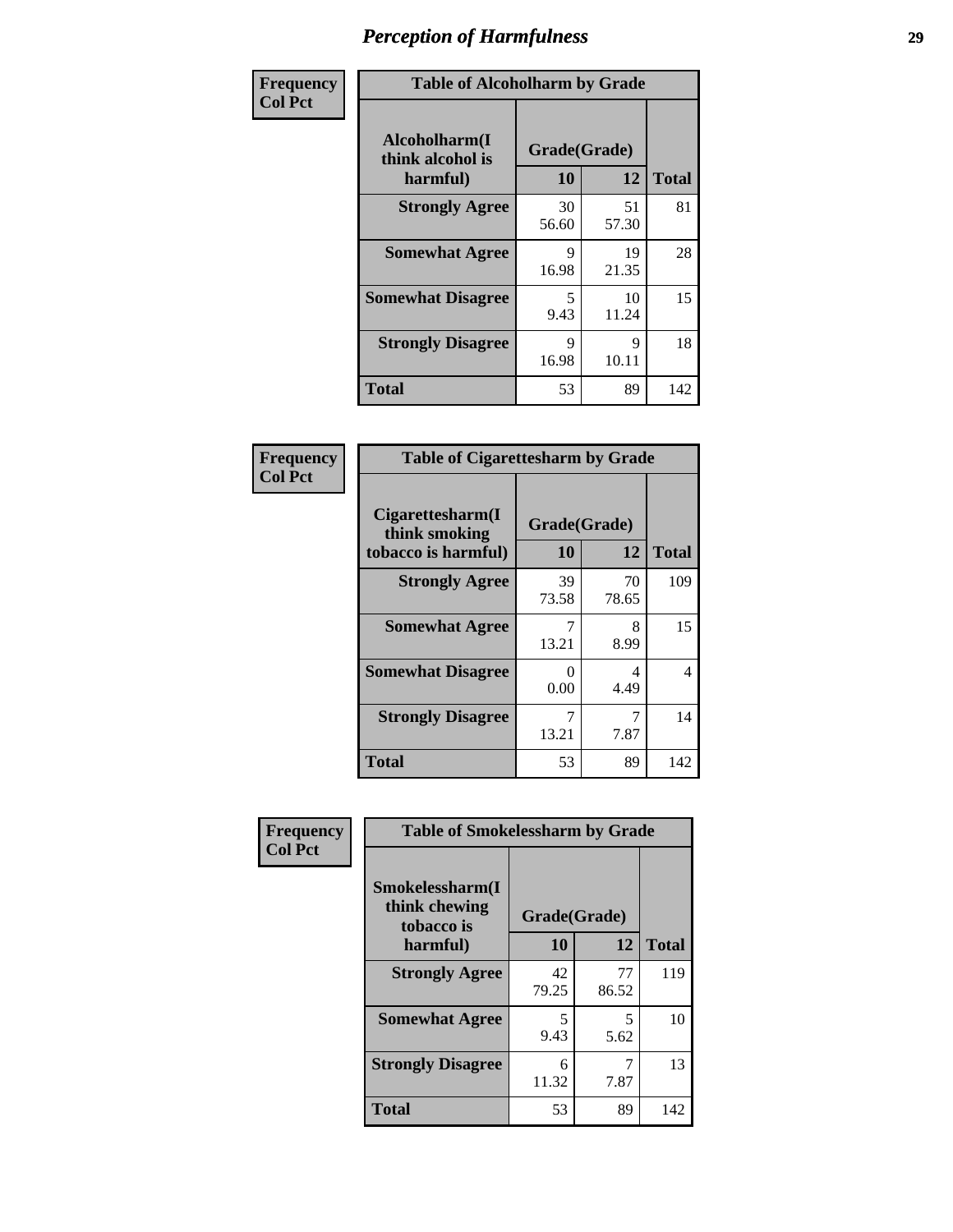| Frequency      | <b>Table of Marijuanaharm by Grade</b>            |                    |             |              |
|----------------|---------------------------------------------------|--------------------|-------------|--------------|
| <b>Col Pct</b> | Marijuanaharm(I<br>think marijuana is<br>harmful) | Grade(Grade)<br>10 | 12          | <b>Total</b> |
|                | <b>Strongly Agree</b>                             | 26<br>49.06        | 48<br>53.93 | 74           |
|                | <b>Somewhat Agree</b>                             | 6<br>11.32         | 12<br>13.48 | 18           |
|                | <b>Somewhat Disagree</b>                          | 5<br>9.43          | 11<br>12.36 | 16           |
|                | <b>Strongly Disagree</b>                          | 16<br>30.19        | 18<br>20.22 | 34           |
|                | <b>Total</b>                                      | 53                 | 89          | 142          |

| <b>Table of Cocaineharm by Grade</b>          |                    |              |     |  |
|-----------------------------------------------|--------------------|--------------|-----|--|
| Cocaineharm(I<br>think cocaine is<br>harmful) | Grade(Grade)<br>10 | <b>Total</b> |     |  |
| <b>Strongly Agree</b>                         | 42<br>79.25        | 83<br>93.26  | 125 |  |
| <b>Somewhat Agree</b>                         | 2<br>3.77          | 0<br>0.00    | 2   |  |
| <b>Somewhat Disagree</b>                      | 1.89               | 0<br>0.00    | 1   |  |
| <b>Strongly Disagree</b>                      | 8<br>15.09         | 6<br>6.74    | 14  |  |
| <b>Total</b>                                  | 53                 | 89           | 142 |  |

| Frequency      | <b>Table of Inhalantsharm by Grade</b>  |              |                           |              |
|----------------|-----------------------------------------|--------------|---------------------------|--------------|
| <b>Col Pct</b> | Inhalantsharm(I)<br>think inhalants are | Grade(Grade) |                           |              |
|                | harmful)                                | 10           | 12                        | <b>Total</b> |
|                | <b>Strongly Agree</b>                   | 40<br>75.47  | 81<br>91.01               | 121          |
|                | <b>Somewhat Agree</b>                   | 3<br>5.66    | 3<br>3.37                 | 6            |
|                | <b>Somewhat Disagree</b>                | 1.89         | $\mathbf{\Omega}$<br>0.00 |              |
|                | <b>Strongly Disagree</b>                | 9<br>16.98   | 5<br>5.62                 | 14           |
|                | <b>Total</b>                            | 53           | 89                        | 142          |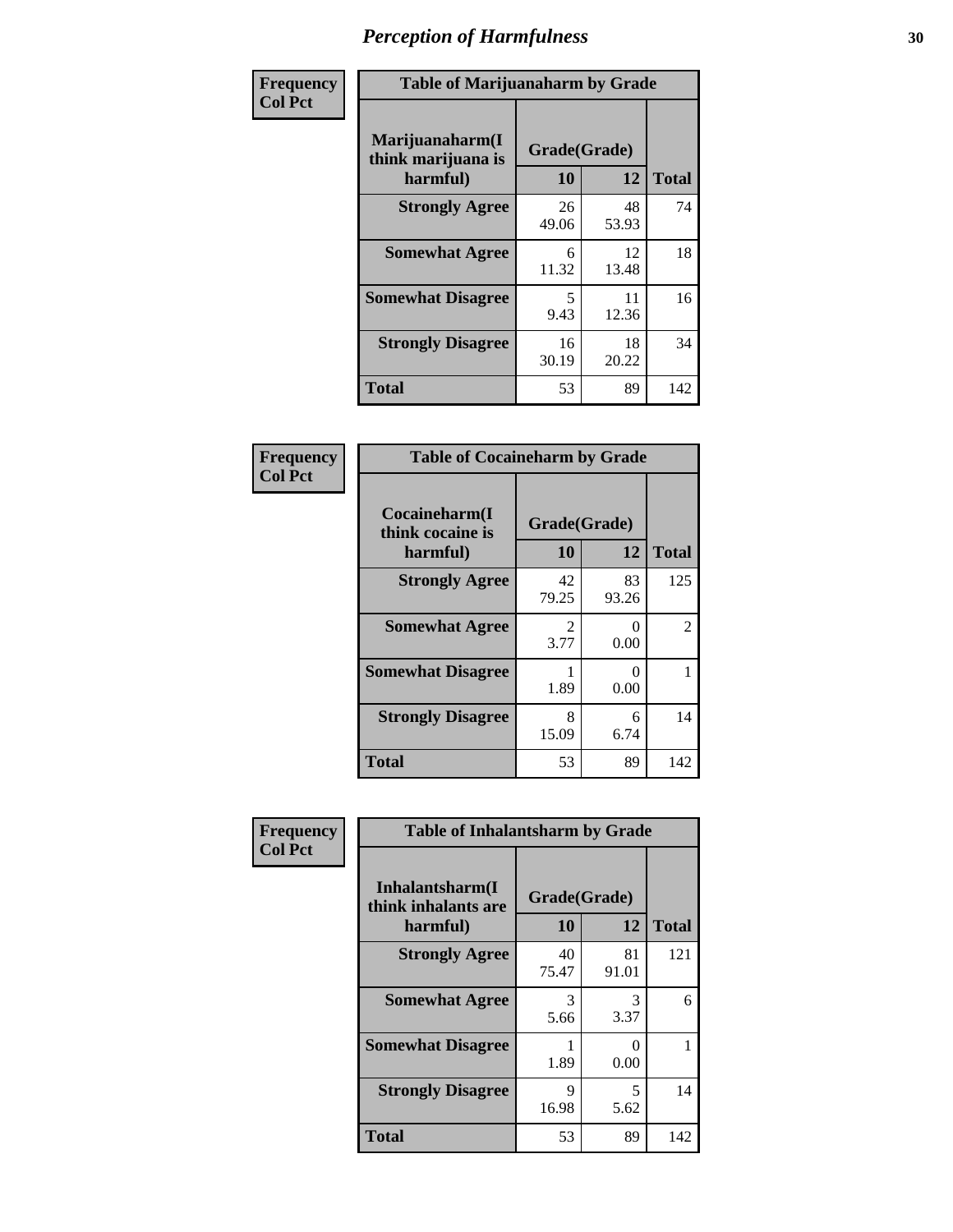| Frequency      | <b>Table of Steroidsharm by Grade</b>            |                           |             |              |
|----------------|--------------------------------------------------|---------------------------|-------------|--------------|
| <b>Col Pct</b> | Steroidsharm(I<br>think steroids are<br>harmful) | Grade(Grade)<br><b>10</b> | 12          | <b>Total</b> |
|                | <b>Strongly Agree</b>                            | 38<br>71.70               | 74<br>83.15 | 112          |
|                | <b>Somewhat Agree</b>                            | 3<br>5.66                 | 8<br>8.99   | 11           |
|                | <b>Somewhat Disagree</b>                         | 4<br>7.55                 | 1.12        | 5            |
|                | <b>Strongly Disagree</b>                         | 8<br>15.09                | 6<br>6.74   | 14           |
|                | <b>Total</b>                                     | 53                        | 89          | 142          |

| <b>Table of Ecstasyharm by Grade</b>          |                    |                        |              |  |  |  |
|-----------------------------------------------|--------------------|------------------------|--------------|--|--|--|
| Ecstasyharm(I<br>think ecstasy is<br>harmful) | Grade(Grade)<br>10 | 12                     | <b>Total</b> |  |  |  |
| <b>Strongly Agree</b>                         | 41<br>77.36        | 77<br>86.52            | 118          |  |  |  |
| <b>Somewhat Agree</b>                         | 4<br>7.55          | 5<br>5.62              | 9            |  |  |  |
| <b>Somewhat Disagree</b>                      | 0<br>0.00          | $\mathfrak{D}$<br>2.25 | 2            |  |  |  |
| <b>Strongly Disagree</b>                      | 8<br>15.09         | 5<br>5.62              | 13           |  |  |  |
| <b>Total</b>                                  | 53                 | 89                     | 142          |  |  |  |

| Frequency      | <b>Table of Methharm by Grade</b>                            |                           |                       |              |
|----------------|--------------------------------------------------------------|---------------------------|-----------------------|--------------|
| <b>Col Pct</b> | <b>Methharm</b> (I think<br>methamphetamines<br>are harmful) | Grade(Grade)<br><b>10</b> | 12                    | <b>Total</b> |
|                | <b>Strongly Agree</b>                                        | 42<br>79.25               | 81<br>91.01           | 123          |
|                | <b>Somewhat Agree</b>                                        | 2<br>3.77                 | $\mathcal{L}$<br>2.25 | 4            |
|                | <b>Somewhat Disagree</b>                                     | 1.89                      | 0<br>0.00             |              |
|                | <b>Strongly Disagree</b>                                     | 8<br>15.09                | 6<br>6.74             | 14           |
|                | Total                                                        | 53                        | 89                    | 142          |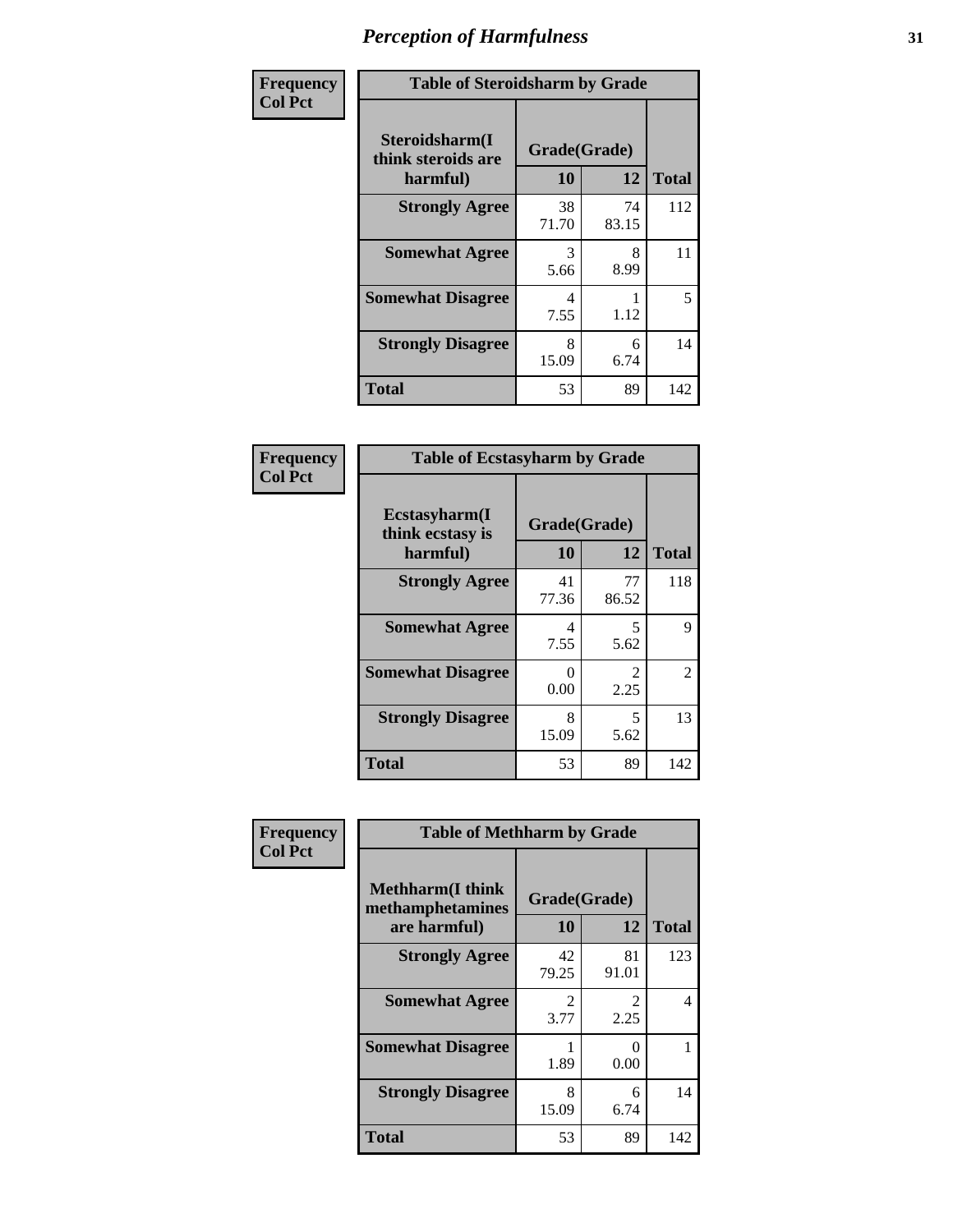| Frequency | <b>Table of Hallucinogensharm by Grade</b>                 |                    |             |              |
|-----------|------------------------------------------------------------|--------------------|-------------|--------------|
| Col Pct   | Hallucinogensharm(I<br>think hallucinogens<br>are harmful) | Grade(Grade)<br>10 | 12          | <b>Total</b> |
|           | <b>Strongly Agree</b>                                      | 42<br>79.25        | 81<br>91.01 | 123          |
|           | <b>Somewhat Agree</b>                                      | 3<br>5.66          | 2.25        | 5            |
|           | <b>Strongly Disagree</b>                                   | 8<br>15.09         | 6<br>6.74   | 14           |
|           | <b>Total</b>                                               | 53                 | 89          | 142          |

| Frequency      | <b>Table of Prescriptionharm by Grade</b>                                                 |                    |                                     |              |
|----------------|-------------------------------------------------------------------------------------------|--------------------|-------------------------------------|--------------|
| <b>Col Pct</b> | Prescriptionharm(I<br>think prescription<br>drugs not<br>prescribed to me<br>are harmful) | Grade(Grade)<br>10 | 12                                  | <b>Total</b> |
|                | <b>Strongly Agree</b>                                                                     | 40<br>75.47        | 71<br>79.78                         | 111          |
|                | <b>Somewhat Agree</b>                                                                     | 4<br>7.55          | 11<br>12.36                         | 15           |
|                | <b>Somewhat Disagree</b>                                                                  | 1.89               | $\mathcal{D}_{\mathcal{L}}$<br>2.25 | 3            |
|                | <b>Strongly Disagree</b>                                                                  | 8<br>15.09         | 5<br>5.62                           | 13           |
|                | Total                                                                                     | 53                 | 89                                  | 142          |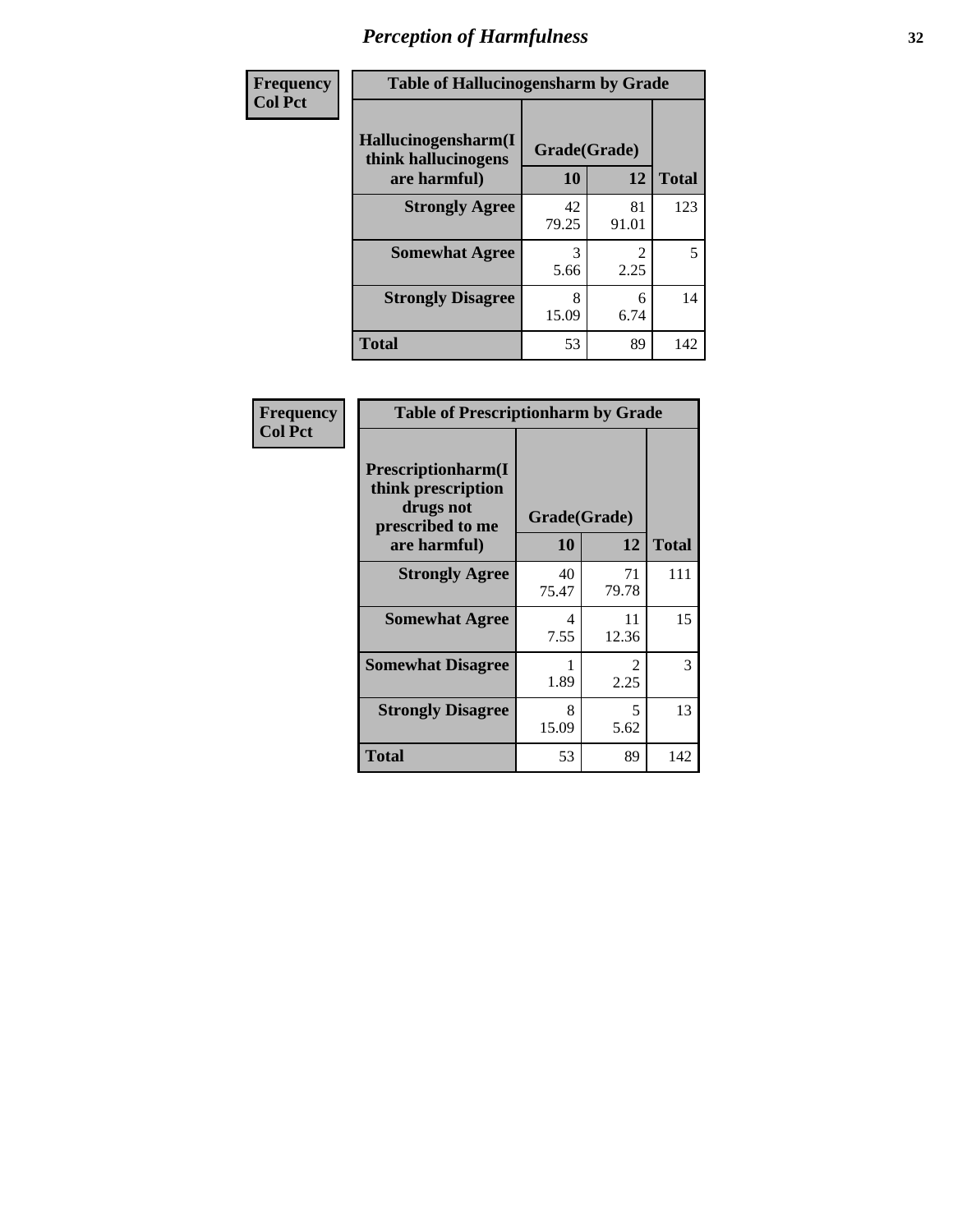# *Disapproval by Adults* **33**

| Frequency      | <b>Table of Alcoholadult by Grade</b>                                 |                    |             |              |
|----------------|-----------------------------------------------------------------------|--------------------|-------------|--------------|
| <b>Col Pct</b> | <b>Alcoholadult</b> (Adults<br>would disapprove if<br>I used alcohol) | Grade(Grade)<br>10 | 12          | <b>Total</b> |
|                | <b>Strongly Agree</b>                                                 | 28<br>52.83        | 47<br>52.81 | 75           |
|                | <b>Somewhat Agree</b>                                                 | 8<br>15.09         | 24<br>26.97 | 32           |
|                | <b>Somewhat Disagree</b>                                              | 6<br>11.32         | 14<br>15.73 | 20           |
|                | <b>Strongly Disagree</b>                                              | 11<br>20.75        | 4<br>4.49   | 15           |
|                | <b>Total</b>                                                          | 53                 | 89          | 142          |

| <b>Table of Tobaccoadult by Grade</b>                                 |                                     |             |     |  |
|-----------------------------------------------------------------------|-------------------------------------|-------------|-----|--|
| <b>Tobaccoadult</b> (Adults<br>would disapprove if<br>I used tobacco) | Grade(Grade)<br>10<br>12            |             |     |  |
| <b>Strongly Agree</b>                                                 | 39<br>73.58                         | 62<br>69.66 | 101 |  |
| <b>Somewhat Agree</b>                                                 | $\mathcal{D}_{\mathcal{L}}$<br>3.77 | 15<br>16.85 | 17  |  |
| <b>Somewhat Disagree</b>                                              | 6<br>11.32                          | 4<br>4.49   | 10  |  |
| <b>Strongly Disagree</b>                                              | 6<br>11.32                          | 8<br>8.99   | 14  |  |
| <b>Total</b>                                                          | 53                                  | 89          | 142 |  |

| Frequency      | <b>Table of Marijuanaadult by Grade</b>                           |                        |             |              |
|----------------|-------------------------------------------------------------------|------------------------|-------------|--------------|
| <b>Col Pct</b> | Marijuanaadult(Adults<br>would disapprove if I<br>used marijuana) | Grade(Grade)<br>10     | 12          | <b>Total</b> |
|                | <b>Strongly Agree</b>                                             | 37<br>69.81            | 62<br>69.66 | 99           |
|                | <b>Somewhat Agree</b>                                             | $\mathfrak{D}$<br>3.77 | 12<br>13.48 | 14           |
|                | <b>Somewhat Disagree</b>                                          | 6<br>11.32             | 8<br>8.99   | 14           |
|                | <b>Strongly Disagree</b>                                          | 8<br>15.09             | 7<br>7.87   | 15           |
|                | <b>Total</b>                                                      | 53                     | 89          | 142          |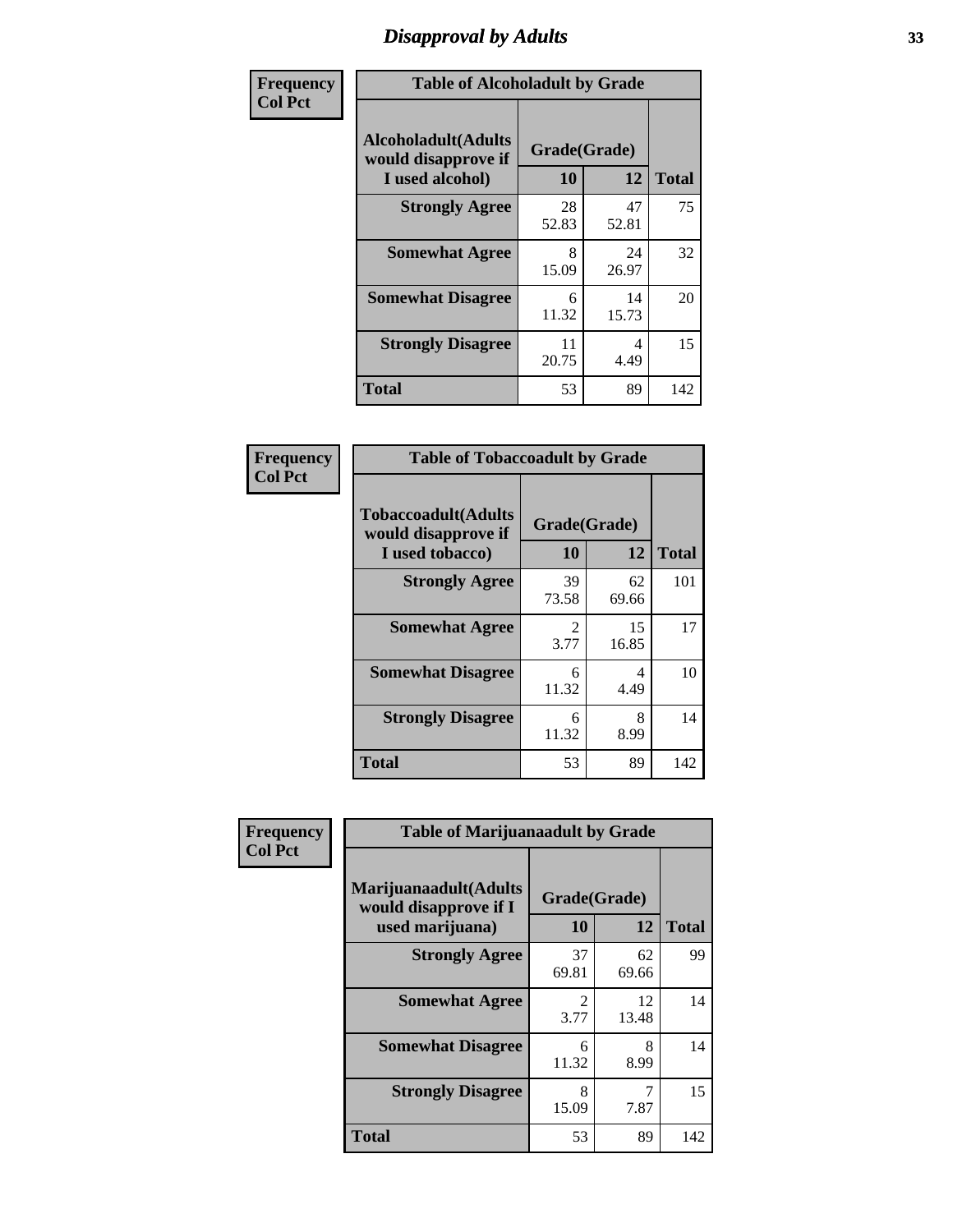### *Disapproval by Adults* **34**

| <b>Frequency</b> | <b>Table of Otherdrugadult by Grade</b>                                     |                    |                           |                |
|------------------|-----------------------------------------------------------------------------|--------------------|---------------------------|----------------|
| <b>Col Pct</b>   | <b>Otherdrugadult</b> (Adults<br>would disapprove if I<br>used other drugs) | Grade(Grade)<br>10 | 12                        | <b>Total</b>   |
|                  | <b>Strongly Agree</b>                                                       | 41<br>77.36        | 81<br>91.01               | 122            |
|                  | <b>Somewhat Agree</b>                                                       | 1.89               | 3<br>3.37                 | $\overline{4}$ |
|                  | <b>Somewhat Disagree</b>                                                    | 3.77               | $\mathbf{\Omega}$<br>0.00 | $\overline{2}$ |
|                  | <b>Strongly Disagree</b>                                                    | 9<br>16.98         | 5<br>5.62                 | 14             |
|                  | <b>Total</b>                                                                | 53                 | 89                        | 142            |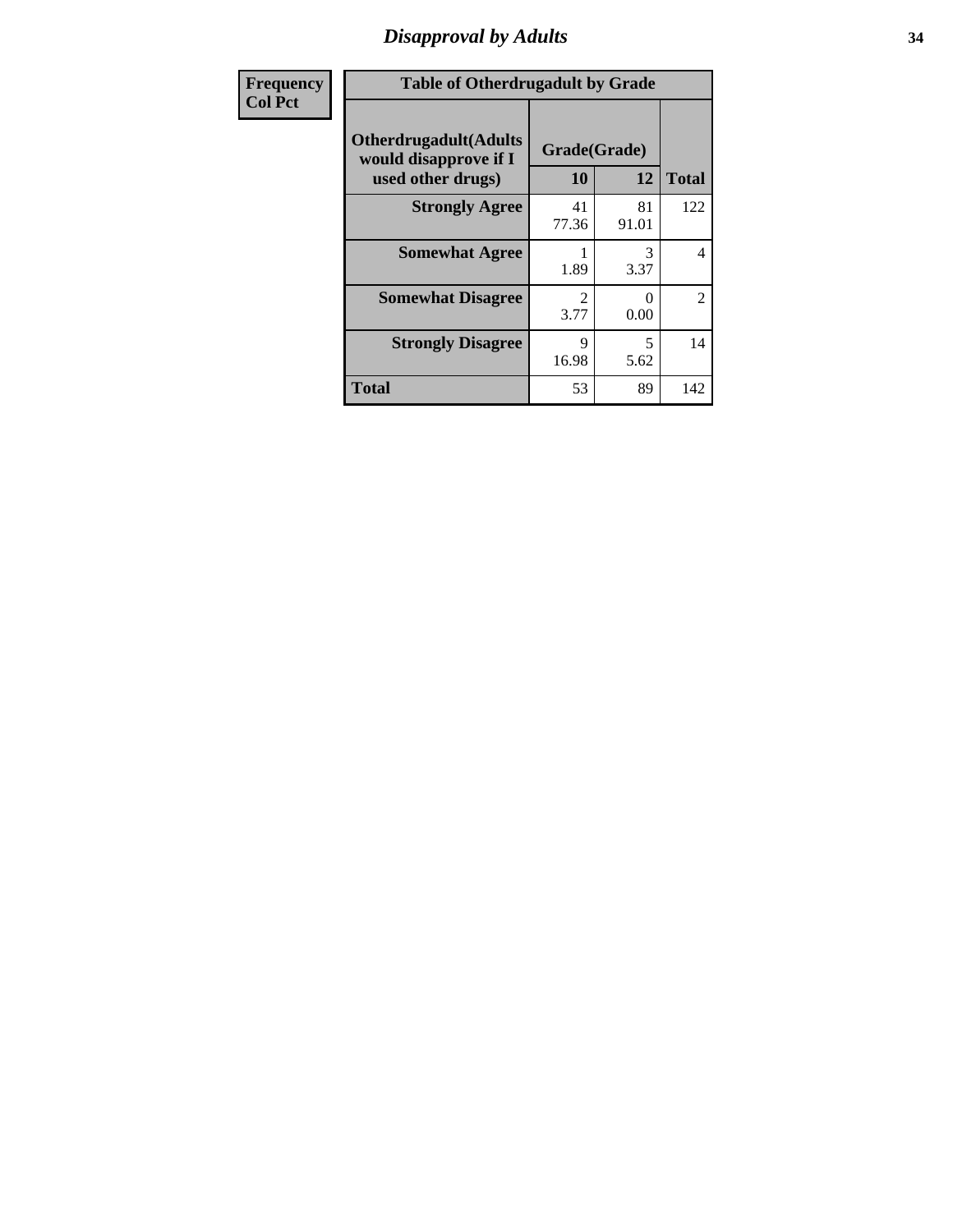# *Disapproval by Peers* **35**

| Frequency      |                                                         | <b>Table of Alcoholpeer by Grade</b> |             |              |  |
|----------------|---------------------------------------------------------|--------------------------------------|-------------|--------------|--|
| <b>Col Pct</b> | Alcoholpeer(My<br>friends would<br>disapprove if I used | Grade(Grade)                         |             |              |  |
|                | alcohol)                                                | 10                                   | 12          | <b>Total</b> |  |
|                | <b>Strongly Agree</b>                                   | 9<br>16.98                           | 23<br>25.84 | 32           |  |
|                | <b>Somewhat Agree</b>                                   | 7<br>13.21                           | 17<br>19.10 | 24           |  |
|                | <b>Somewhat Disagree</b>                                | 14<br>26.42                          | 20<br>22.47 | 34           |  |
|                | <b>Strongly Disagree</b>                                | 23<br>43.40                          | 29<br>32.58 | 52           |  |
|                | Total                                                   | 53                                   | 89          | 142          |  |

| Frequency      | <b>Table of Tobaccopeer by Grade</b>                                |                    |             |              |
|----------------|---------------------------------------------------------------------|--------------------|-------------|--------------|
| <b>Col Pct</b> | Tobaccopeer(My<br>friends would<br>disapprove if I used<br>tobacco) | Grade(Grade)<br>10 | 12          | <b>Total</b> |
|                | <b>Strongly Agree</b>                                               | 19<br>35.85        | 43<br>48.31 | 62           |
|                | <b>Somewhat Agree</b>                                               | 7<br>13.21         | 17<br>19.10 | 24           |
|                | <b>Somewhat Disagree</b>                                            | 9<br>16.98         | 8<br>8.99   | 17           |
|                | <b>Strongly Disagree</b>                                            | 18<br>33.96        | 21<br>23.60 | 39           |
|                | Total                                                               | 53                 | 89          | 142          |

| <b>Frequency</b> | <b>Table of Marijuanapeer by Grade</b>                    |              |             |              |
|------------------|-----------------------------------------------------------|--------------|-------------|--------------|
| <b>Col Pct</b>   | Marijuanapeer(My<br>friends would<br>disapprove if I used | Grade(Grade) |             |              |
|                  | marijuana)                                                | 10           | 12          | <b>Total</b> |
|                  | <b>Strongly Agree</b>                                     | 13<br>24.53  | 38<br>42.70 | 51           |
|                  | <b>Somewhat Agree</b>                                     | 4<br>7.55    | 11<br>12.36 | 15           |
|                  | <b>Somewhat Disagree</b>                                  | Q<br>16.98   | 13<br>14.61 | 22           |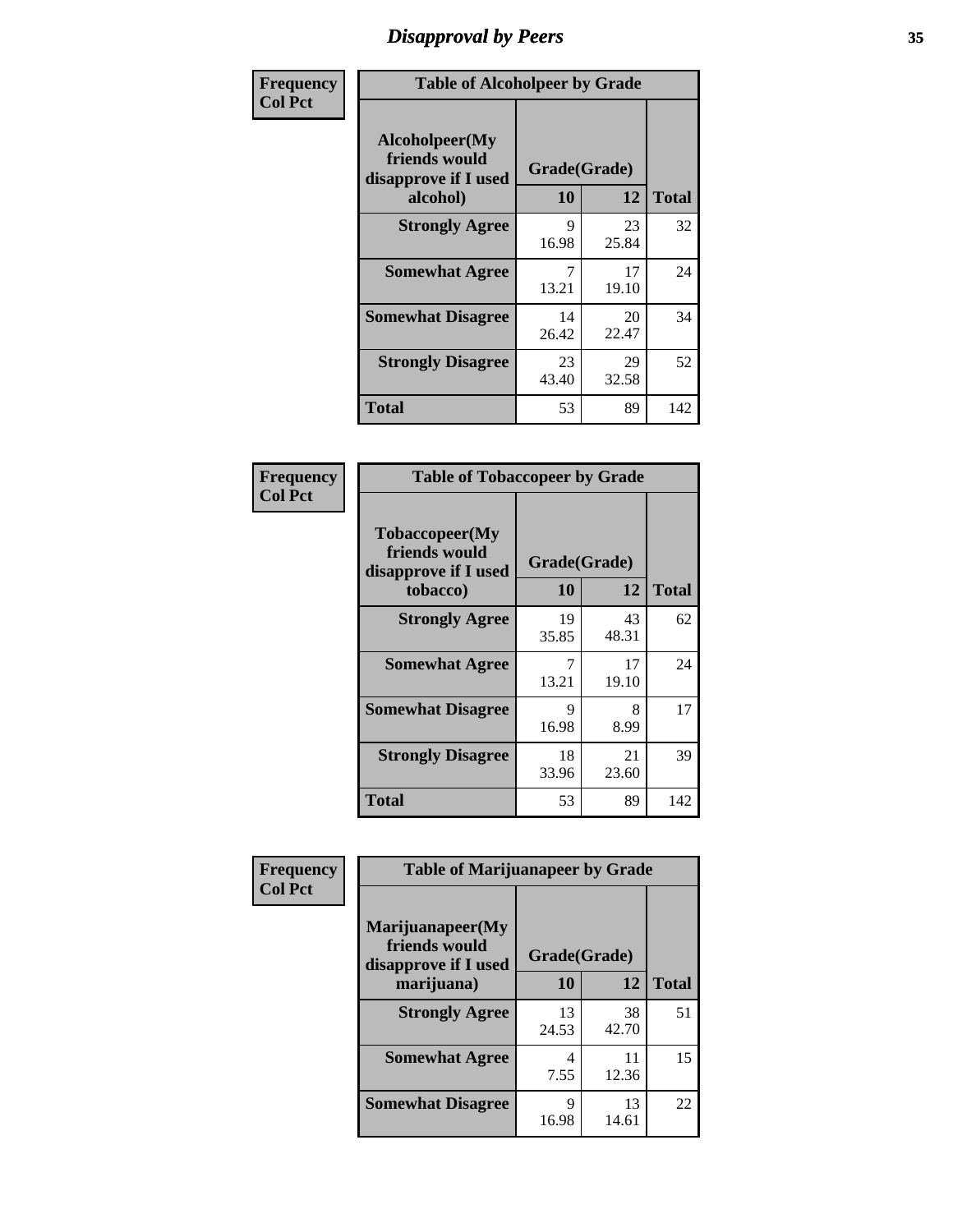# *Disapproval by Peers* **36**

| <b>Frequency</b> | <b>Table of Marijuanapeer by Grade</b>                                  |                           |             |              |
|------------------|-------------------------------------------------------------------------|---------------------------|-------------|--------------|
| <b>Col Pct</b>   | Marijuanapeer(My<br>friends would<br>disapprove if I used<br>marijuana) | Grade(Grade)<br><b>10</b> | 12          | <b>Total</b> |
|                  | <b>Strongly Disagree</b>                                                | 27<br>50.94               | 27<br>30.34 | 54           |
|                  | <b>Total</b>                                                            | 53                        | 89          | 142          |

| <b>Frequency</b> | <b>Table of Otherdrugpeer by Grade</b>                                    |             |                                 |                    |
|------------------|---------------------------------------------------------------------------|-------------|---------------------------------|--------------------|
| <b>Col Pct</b>   | Otherdrugpeer(My<br>friends would<br>disapprove if I used<br>other drugs) |             | Grade(Grade)<br><b>10</b><br>12 |                    |
|                  | <b>Strongly Agree</b>                                                     | 27          | 63                              | <b>Total</b><br>90 |
|                  |                                                                           | 50.94       | 70.79                           |                    |
|                  | <b>Somewhat Agree</b>                                                     | 4<br>7.55   | 6<br>6.74                       | 10                 |
|                  | <b>Somewhat Disagree</b>                                                  | 6<br>11.32  | 8<br>8.99                       | 14                 |
|                  | <b>Strongly Disagree</b>                                                  | 16<br>30.19 | 12<br>13.48                     | 28                 |
|                  | <b>Total</b>                                                              | 53          | 89                              | 142                |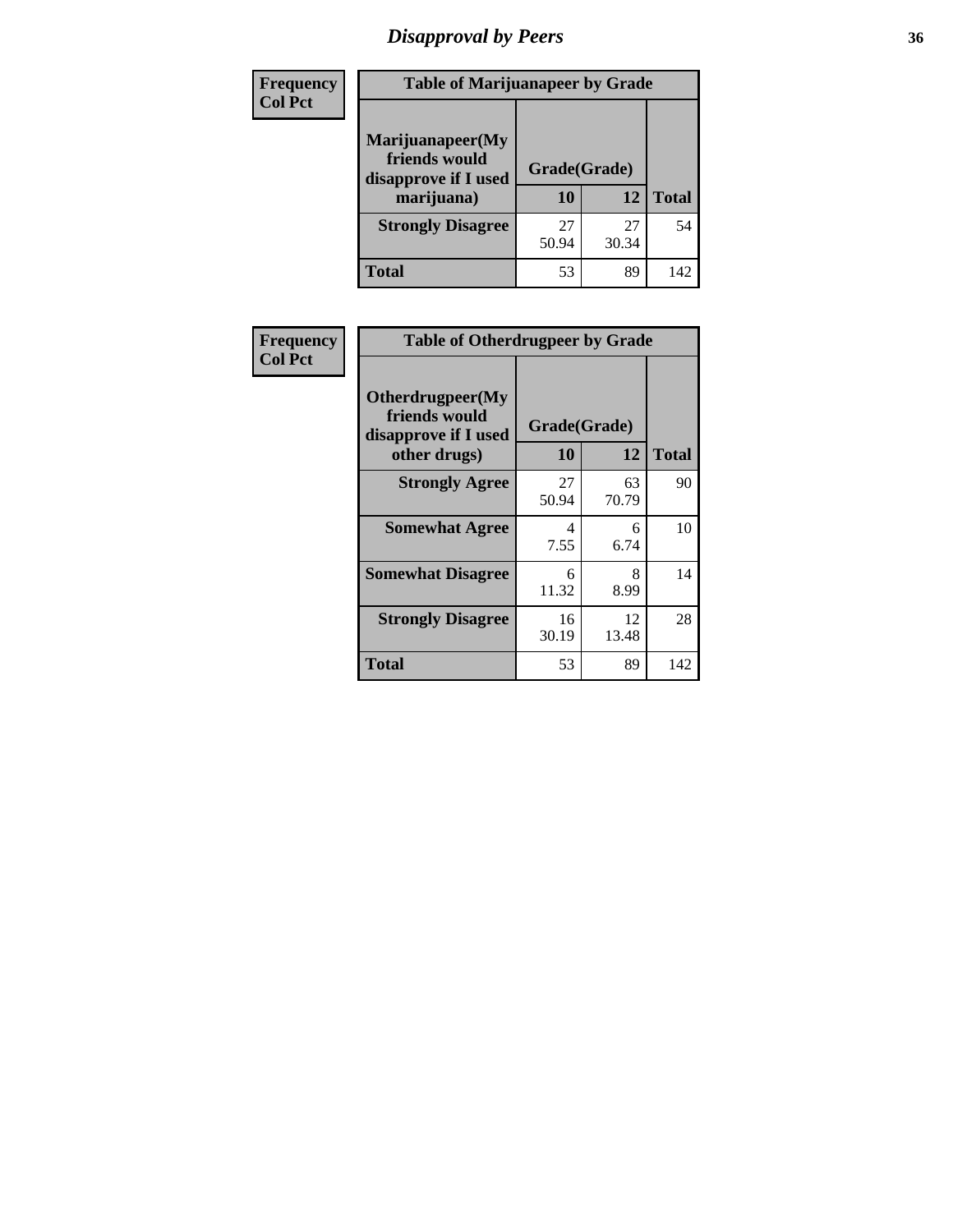| Frequency<br><b>Col Pct</b> | <b>Table of Alcohollocation1 by Grade</b> |              |             |              |  |
|-----------------------------|-------------------------------------------|--------------|-------------|--------------|--|
|                             | <b>Alcohollocation1(Places</b>            | Grade(Grade) |             |              |  |
|                             | <b>Friends Use Alcohol)</b>               | 10           | 12          | <b>Total</b> |  |
|                             |                                           | 31<br>58.49  | 63<br>70.79 | 94           |  |
|                             | Do Not Use                                | 22<br>41.51  | 26<br>29.21 | 48           |  |
|                             | <b>Total</b>                              | 53           | 89          | 142          |  |

| <b>Frequency</b> | <b>Table of Alcohollocation2 by Grade</b>                     |                    |             |              |
|------------------|---------------------------------------------------------------|--------------------|-------------|--------------|
| <b>Col Pct</b>   | <b>Alcohollocation2(Places</b><br><b>Friends Use Alcohol)</b> | Grade(Grade)<br>10 | 12          | <b>Total</b> |
|                  |                                                               | 29<br>54.72        | 39<br>43.82 | 68           |
|                  | Home                                                          | 24<br>45.28        | 50<br>56.18 | 74           |
|                  | <b>Total</b>                                                  | 53                 | 89          | 142          |

| Frequency<br><b>Col Pct</b> | <b>Table of Alcohollocation 3 by Grade</b>                    |                    |             |              |
|-----------------------------|---------------------------------------------------------------|--------------------|-------------|--------------|
|                             | <b>Alcohollocation3(Places</b><br><b>Friends Use Alcohol)</b> | Grade(Grade)<br>10 | 12          | <b>Total</b> |
|                             |                                                               | 50<br>94.34        | 82<br>92.13 | 132          |
|                             | <b>School</b>                                                 | 3<br>5.66          | 7.87        | 10           |
|                             | <b>Total</b>                                                  | 53                 | 89          | 142          |

| <b>Frequency</b> | <b>Table of Alcohollocation4 by Grade</b> |              |             |              |  |
|------------------|-------------------------------------------|--------------|-------------|--------------|--|
| <b>Col Pct</b>   | <b>Alcohollocation4(Places</b>            | Grade(Grade) |             |              |  |
|                  | <b>Friends Use Alcohol)</b>               | 10           | 12          | <b>Total</b> |  |
|                  |                                           | 47<br>88.68  | 76<br>85.39 | 123          |  |
|                  | Car                                       | 6<br>11.32   | 13<br>14.61 | 19           |  |
|                  | <b>Total</b>                              | 53           | 89          | 142          |  |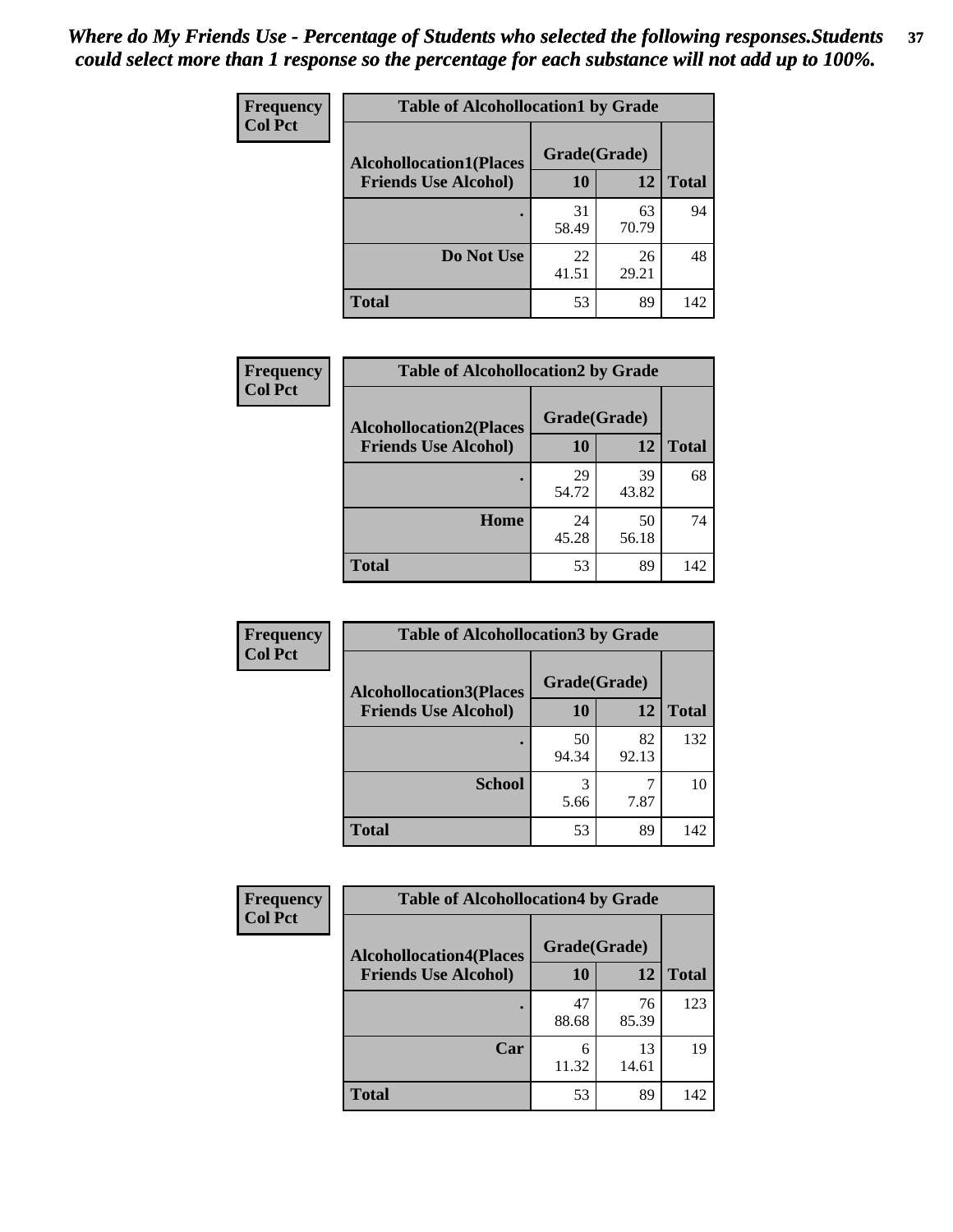| Frequency<br><b>Col Pct</b> | <b>Table of Alcohollocation5 by Grade</b>      |             |             |              |  |
|-----------------------------|------------------------------------------------|-------------|-------------|--------------|--|
|                             | Grade(Grade)<br><b>Alcohollocation5(Places</b> |             |             |              |  |
|                             | <b>Friends Use Alcohol)</b>                    | 10          | 12          | <b>Total</b> |  |
|                             |                                                | 34<br>64.15 | 56<br>62.92 | 90           |  |
|                             | <b>Friend's House</b>                          | 19<br>35.85 | 33<br>37.08 | 52           |  |
|                             | <b>Total</b>                                   | 53          | 89          | 142          |  |

| Frequency      | <b>Table of Alcohollocation6 by Grade</b> |              |             |              |
|----------------|-------------------------------------------|--------------|-------------|--------------|
| <b>Col Pct</b> | <b>Alcohollocation6(Places</b>            | Grade(Grade) |             |              |
|                | <b>Friends Use Alcohol)</b>               | 10           | 12          | <b>Total</b> |
|                |                                           | 42<br>79.25  | 69<br>77.53 | 111          |
|                | <b>Other</b>                              | 11<br>20.75  | 20<br>22.47 | 31           |
|                | Total                                     | 53           | 89          | 142          |

| Frequency      | <b>Table of Tobaccolocation1 by Grade</b> |              |             |              |
|----------------|-------------------------------------------|--------------|-------------|--------------|
| <b>Col Pct</b> | <b>Tobaccolocation1(Places</b>            | Grade(Grade) |             |              |
|                | <b>Friends Use Tobacco)</b>               | 10           | <b>12</b>   | <b>Total</b> |
|                |                                           | 19<br>35.85  | 31<br>34.83 | 50           |
|                | Do Not Use                                | 34<br>64.15  | 58<br>65.17 | 92           |
|                | <b>Total</b>                              | 53           | 89          | 142          |

| Frequency      | <b>Table of Tobaccolocation2 by Grade</b> |              |             |              |  |
|----------------|-------------------------------------------|--------------|-------------|--------------|--|
| <b>Col Pct</b> | <b>Tobaccolocation2(Places</b>            | Grade(Grade) |             |              |  |
|                | <b>Friends Use Tobacco)</b>               | 10           | 12          | <b>Total</b> |  |
|                |                                           | 44<br>83.02  | 64<br>71.91 | 108          |  |
|                | Home                                      | q<br>16.98   | 25<br>28.09 | 34           |  |
|                | <b>Total</b>                              | 53           | 89          | 142          |  |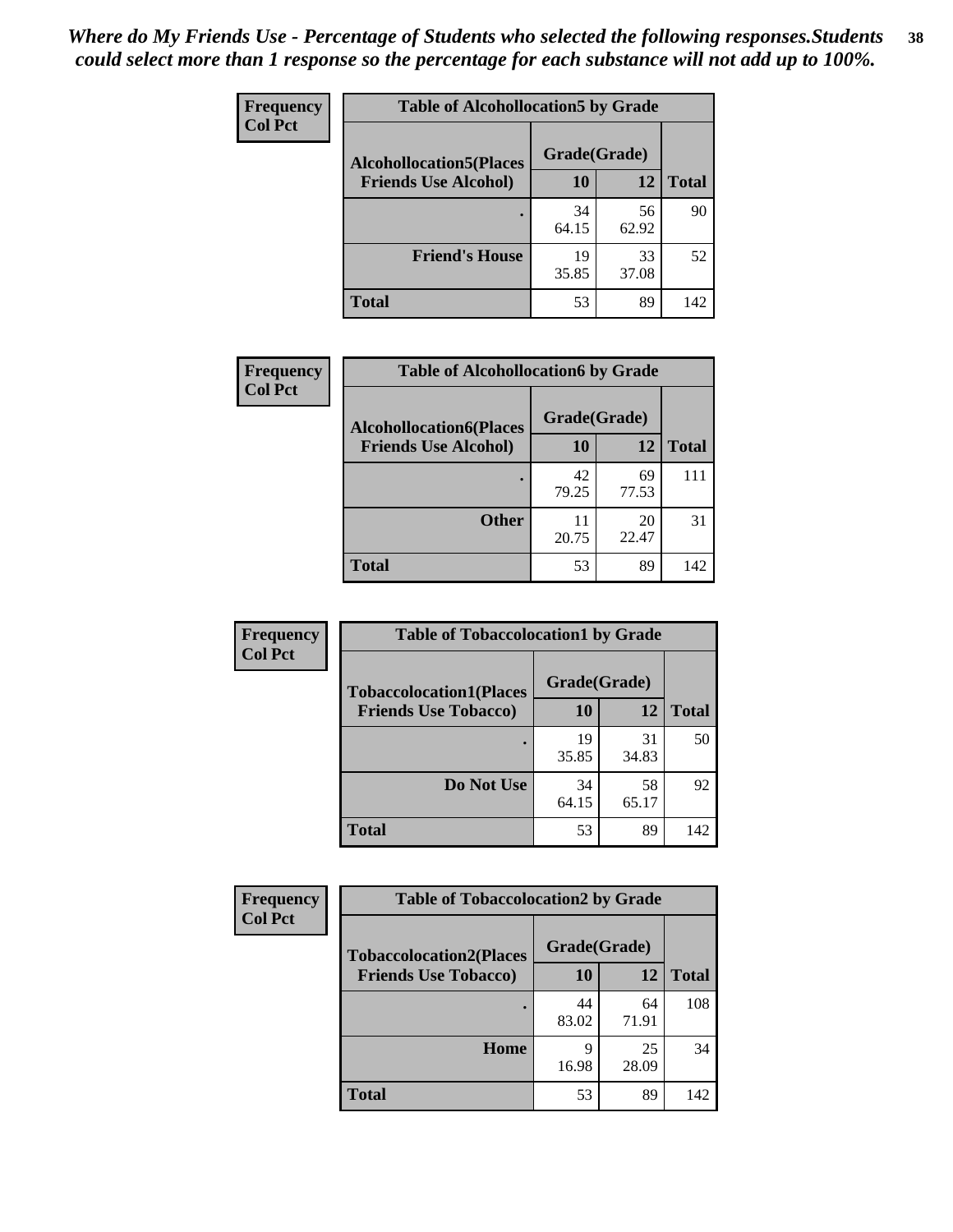| Frequency      | <b>Table of Tobaccolocation 3 by Grade</b> |              |             |              |
|----------------|--------------------------------------------|--------------|-------------|--------------|
| <b>Col Pct</b> | <b>Tobaccolocation3(Places</b>             | Grade(Grade) |             |              |
|                | <b>Friends Use Tobacco)</b>                | 10           | 12          | <b>Total</b> |
|                |                                            | 48<br>90.57  | 77<br>86.52 | 125          |
|                | <b>School</b>                              | 5<br>9.43    | 12<br>13.48 | 17           |
|                | <b>Total</b>                               | 53           | 89          | 142          |

| <b>Frequency</b> | <b>Table of Tobaccolocation4 by Grade</b> |              |             |              |
|------------------|-------------------------------------------|--------------|-------------|--------------|
| <b>Col Pct</b>   | <b>Tobaccolocation4(Places</b>            | Grade(Grade) |             |              |
|                  | <b>Friends Use Tobacco)</b>               | 10           | 12          | <b>Total</b> |
|                  |                                           | 49<br>92.45  | 69<br>77.53 | 118          |
|                  | Car                                       | 7.55         | 20<br>22.47 | 24           |
|                  | <b>Total</b>                              | 53           | 89          | 142          |

| Frequency      | <b>Table of Tobaccolocation5 by Grade</b> |              |             |              |
|----------------|-------------------------------------------|--------------|-------------|--------------|
| <b>Col Pct</b> | <b>Tobaccolocation5(Places</b>            | Grade(Grade) |             |              |
|                | <b>Friends Use Tobacco)</b>               | 10           | 12          | <b>Total</b> |
|                |                                           | 42<br>79.25  | 68<br>76.40 | 110          |
|                | <b>Friend's House</b>                     | 11<br>20.75  | 21<br>23.60 | 32           |
|                | <b>Total</b>                              | 53           | 89          | 142          |

| <b>Frequency</b> | <b>Table of Tobaccolocation6 by Grade</b> |              |             |              |  |
|------------------|-------------------------------------------|--------------|-------------|--------------|--|
| <b>Col Pct</b>   | <b>Tobaccolocation6(Places</b>            | Grade(Grade) |             |              |  |
|                  | <b>Friends Use Tobacco)</b>               | 10           | 12          | <b>Total</b> |  |
|                  |                                           | 43<br>81.13  | 76<br>85.39 | 119          |  |
|                  | <b>Other</b>                              | 10<br>18.87  | 13<br>14.61 | 23           |  |
|                  | <b>Total</b>                              | 53           | 89          | 142          |  |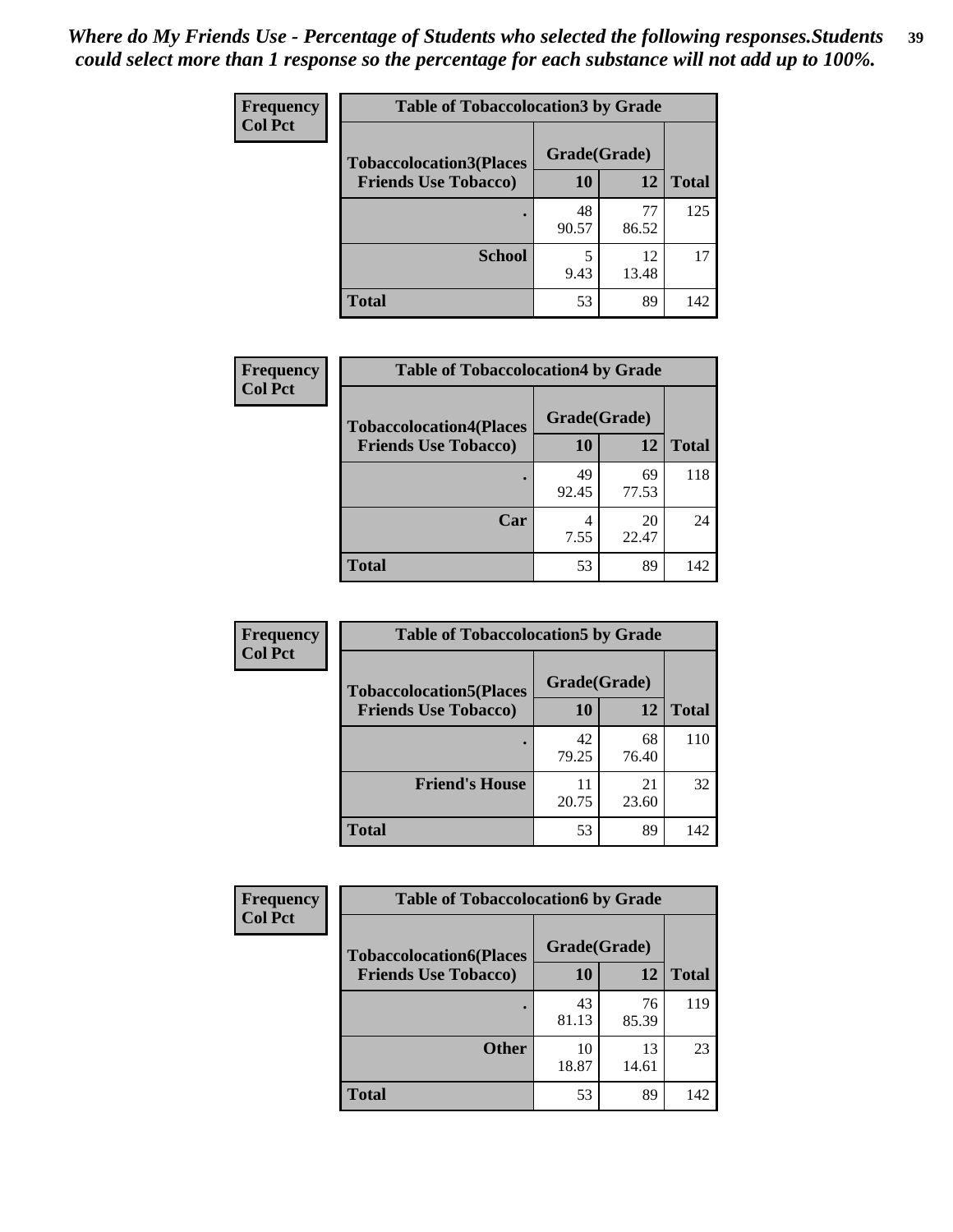| <b>Frequency</b> | <b>Table of Marijuanalocation1 by Grade</b> |              |             |              |
|------------------|---------------------------------------------|--------------|-------------|--------------|
| <b>Col Pct</b>   | <b>Marijuanalocation1(Places</b>            | Grade(Grade) |             |              |
|                  | <b>Friends Use Marijuana</b> )              | <b>10</b>    | 12          | <b>Total</b> |
|                  |                                             | 35<br>66.04  | 47<br>52.81 | 82           |
|                  | Do Not Use                                  | 18<br>33.96  | 42<br>47.19 | 60           |
|                  | <b>Total</b>                                | 53           | 89          | 142          |

| <b>Frequency</b> | <b>Table of Marijuanalocation2 by Grade</b>                        |                    |             |              |
|------------------|--------------------------------------------------------------------|--------------------|-------------|--------------|
| <b>Col Pct</b>   | <b>Marijuanalocation2(Places</b><br><b>Friends Use Marijuana</b> ) | Grade(Grade)<br>10 | 12          | <b>Total</b> |
|                  |                                                                    | 33<br>62.26        | 53<br>59.55 | 86           |
|                  | Home                                                               | 20<br>37.74        | 36<br>40.45 | 56           |
|                  | <b>Total</b>                                                       | 53                 | 89          | 142          |

| Frequency      | <b>Table of Marijuanalocation3 by Grade</b> |              |             |       |
|----------------|---------------------------------------------|--------------|-------------|-------|
| <b>Col Pct</b> | <b>Marijuanalocation3</b> (Places           | Grade(Grade) |             |       |
|                | <b>Friends Use Marijuana</b> )              | 10           | 12          | Total |
|                |                                             | 46<br>86.79  | 72<br>80.90 | 118   |
|                | <b>School</b>                               | 13.21        | 17<br>19.10 | 24    |
|                | <b>Total</b>                                | 53           | 89          | 142   |

| <b>Frequency</b> | <b>Table of Marijuanalocation4 by Grade</b> |              |             |              |  |
|------------------|---------------------------------------------|--------------|-------------|--------------|--|
| <b>Col Pct</b>   | <b>Marijuanalocation4(Places</b>            | Grade(Grade) |             |              |  |
|                  | <b>Friends Use Marijuana</b> )              | <b>10</b>    | 12          | <b>Total</b> |  |
|                  |                                             | 43<br>81.13  | 64<br>71.91 | 107          |  |
|                  | Car                                         | 10<br>18.87  | 25<br>28.09 | 35           |  |
|                  | <b>Total</b>                                | 53           | 89          | 142          |  |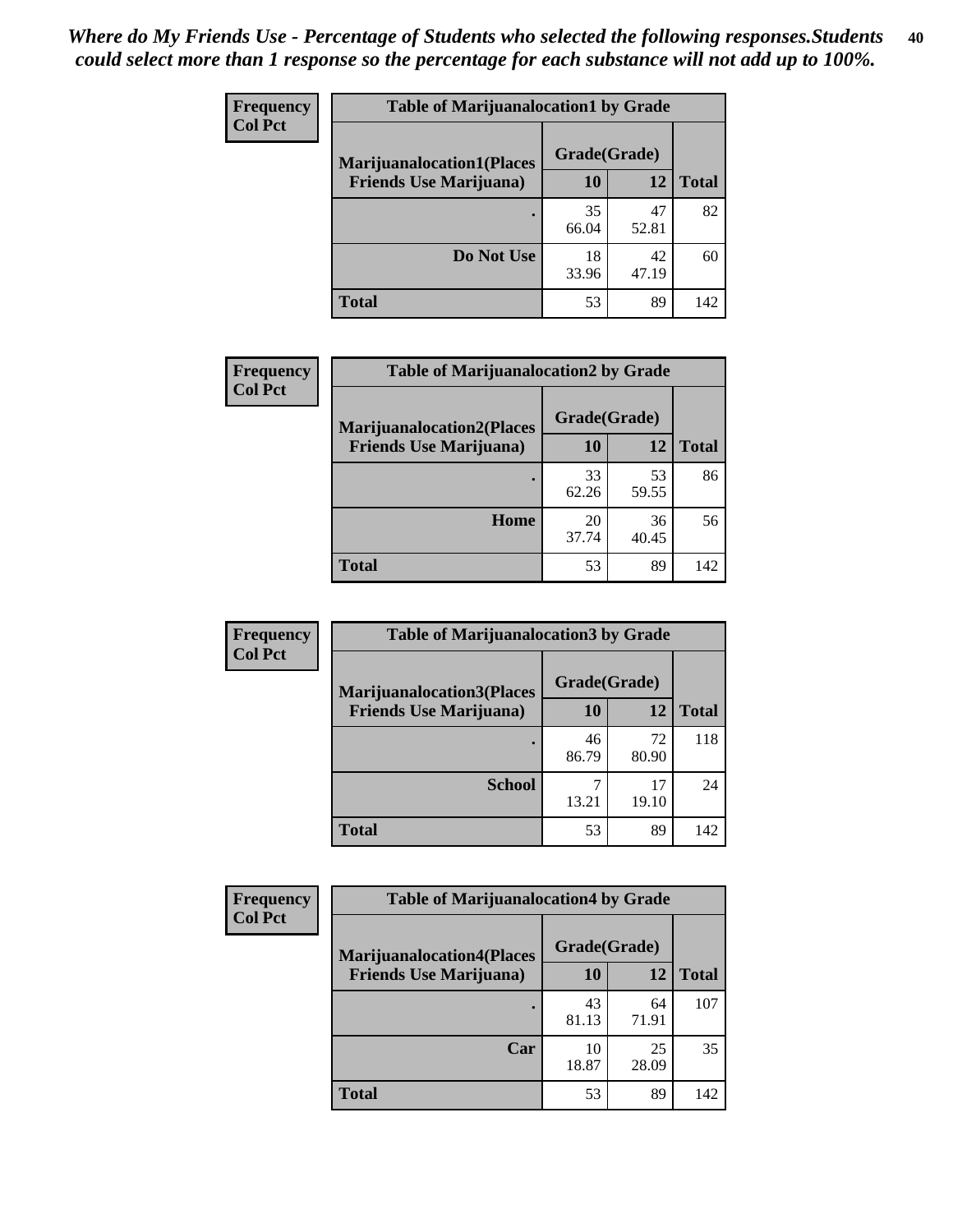| <b>Frequency</b> | <b>Table of Marijuanalocation5 by Grade</b> |              |             |              |
|------------------|---------------------------------------------|--------------|-------------|--------------|
| <b>Col Pct</b>   | <b>Marijuanalocation5(Places</b>            | Grade(Grade) |             |              |
|                  | <b>Friends Use Marijuana</b> )              | 10           | 12          | <b>Total</b> |
|                  |                                             | 32<br>60.38  | 58<br>65.17 | 90           |
|                  | <b>Friend's House</b>                       | 21<br>39.62  | 31<br>34.83 | 52           |
|                  | <b>Total</b>                                | 53           | 89          | 142          |

| <b>Frequency</b> | <b>Table of Marijuanalocation6 by Grade</b>                        |                    |             |              |
|------------------|--------------------------------------------------------------------|--------------------|-------------|--------------|
| <b>Col Pct</b>   | <b>Marijuanalocation6(Places</b><br><b>Friends Use Marijuana</b> ) | Grade(Grade)<br>10 | 12          | <b>Total</b> |
|                  |                                                                    | 38<br>71.70        | 67<br>75.28 | 105          |
|                  | <b>Other</b>                                                       | 15<br>28.30        | 22<br>24.72 | 37           |
|                  | <b>Total</b>                                                       | 53                 | 89          | 142          |

| Frequency      | <b>Table of Otherdruglocation1 by Grade</b>                          |              |             |              |
|----------------|----------------------------------------------------------------------|--------------|-------------|--------------|
| <b>Col Pct</b> | <b>Otherdruglocation1(Places</b><br><b>Friends Use Other Illegal</b> | Grade(Grade) |             |              |
|                | Drugs)                                                               | 10           | 12          | <b>Total</b> |
|                |                                                                      | 13<br>24.53  | 13<br>14.61 | 26           |
|                | Do Not Use                                                           | 40<br>75.47  | 76<br>85.39 | 116          |
|                | <b>Total</b>                                                         | 53           | 89          | 142          |

| <b>Frequency</b> | <b>Table of Otherdruglocation2 by Grade</b>                          |              |             |              |
|------------------|----------------------------------------------------------------------|--------------|-------------|--------------|
| <b>Col Pct</b>   | <b>Otherdruglocation2(Places</b><br><b>Friends Use Other Illegal</b> | Grade(Grade) |             |              |
|                  | Drugs)                                                               | 10           | 12          | <b>Total</b> |
|                  |                                                                      | 49<br>92.45  | 80<br>89.89 | 129          |
|                  | Home                                                                 | 4<br>7.55    | 9<br>10.11  | 13           |
|                  | <b>Total</b>                                                         | 53           | 89          | 142          |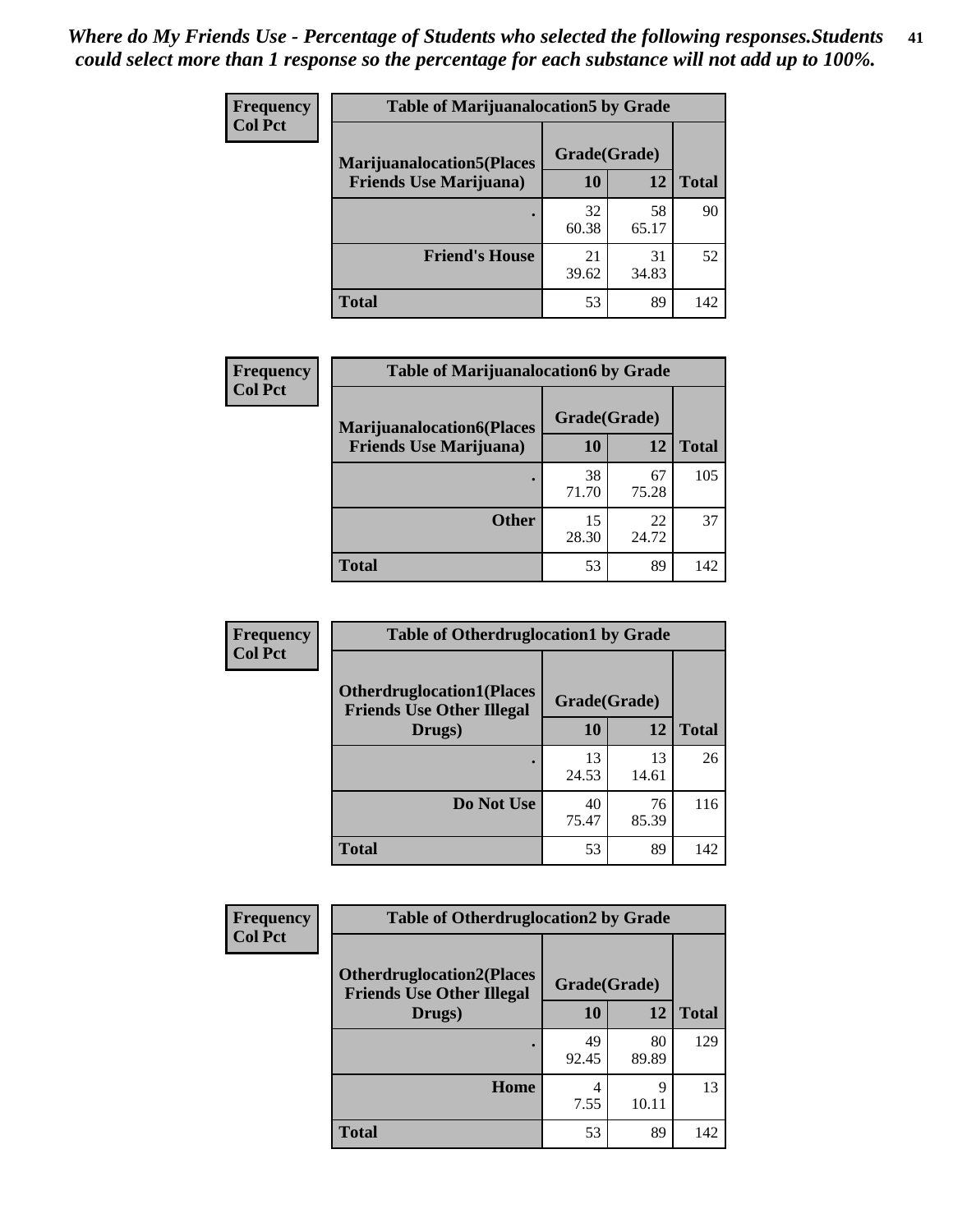| <b>Frequency</b> | <b>Table of Otherdruglocation 3 by Grade</b>                          |              |             |              |
|------------------|-----------------------------------------------------------------------|--------------|-------------|--------------|
| <b>Col Pct</b>   | <b>Otherdruglocation3(Places)</b><br><b>Friends Use Other Illegal</b> | Grade(Grade) |             |              |
|                  | Drugs)                                                                | 10           | 12          | <b>Total</b> |
|                  |                                                                       | 50<br>94.34  | 86<br>96.63 | 136          |
|                  | <b>School</b>                                                         | 3<br>5.66    | 3<br>3.37   | 6            |
|                  | <b>Total</b>                                                          | 53           | 89          | 142          |

| Frequency      | <b>Table of Otherdruglocation4 by Grade</b>                          |              |             |              |
|----------------|----------------------------------------------------------------------|--------------|-------------|--------------|
| <b>Col Pct</b> | <b>Otherdruglocation4(Places</b><br><b>Friends Use Other Illegal</b> | Grade(Grade) |             |              |
|                | Drugs)                                                               | 10           | 12          | <b>Total</b> |
|                |                                                                      | 50<br>94.34  | 85<br>95.51 | 135          |
|                | Car                                                                  | 3<br>5.66    | 4<br>4.49   |              |
|                | <b>Total</b>                                                         | 53           | 89          | 142          |

| <b>Frequency</b> | <b>Table of Otherdruglocation5 by Grade</b>                          |              |             |              |
|------------------|----------------------------------------------------------------------|--------------|-------------|--------------|
| <b>Col Pct</b>   | <b>Otherdruglocation5(Places</b><br><b>Friends Use Other Illegal</b> | Grade(Grade) |             |              |
|                  | Drugs)                                                               | <b>10</b>    | 12          | <b>Total</b> |
|                  |                                                                      | 46<br>86.79  | 84<br>94.38 | 130          |
|                  | <b>Friend's House</b>                                                | 13.21        | 5.62        | 12           |
|                  | <b>Total</b>                                                         | 53           | 89          | 142          |

| <b>Frequency</b> | <b>Table of Otherdruglocation6 by Grade</b>                          |              |             |              |
|------------------|----------------------------------------------------------------------|--------------|-------------|--------------|
| <b>Col Pct</b>   | <b>Otherdruglocation6(Places</b><br><b>Friends Use Other Illegal</b> | Grade(Grade) |             |              |
|                  | Drugs)                                                               | <b>10</b>    | 12          | <b>Total</b> |
|                  |                                                                      | 48<br>90.57  | 83<br>93.26 | 131          |
|                  | <b>Other</b>                                                         | 9.43         | 6<br>6.74   | 11           |
|                  | <b>Total</b>                                                         | 53           | 89          | 142          |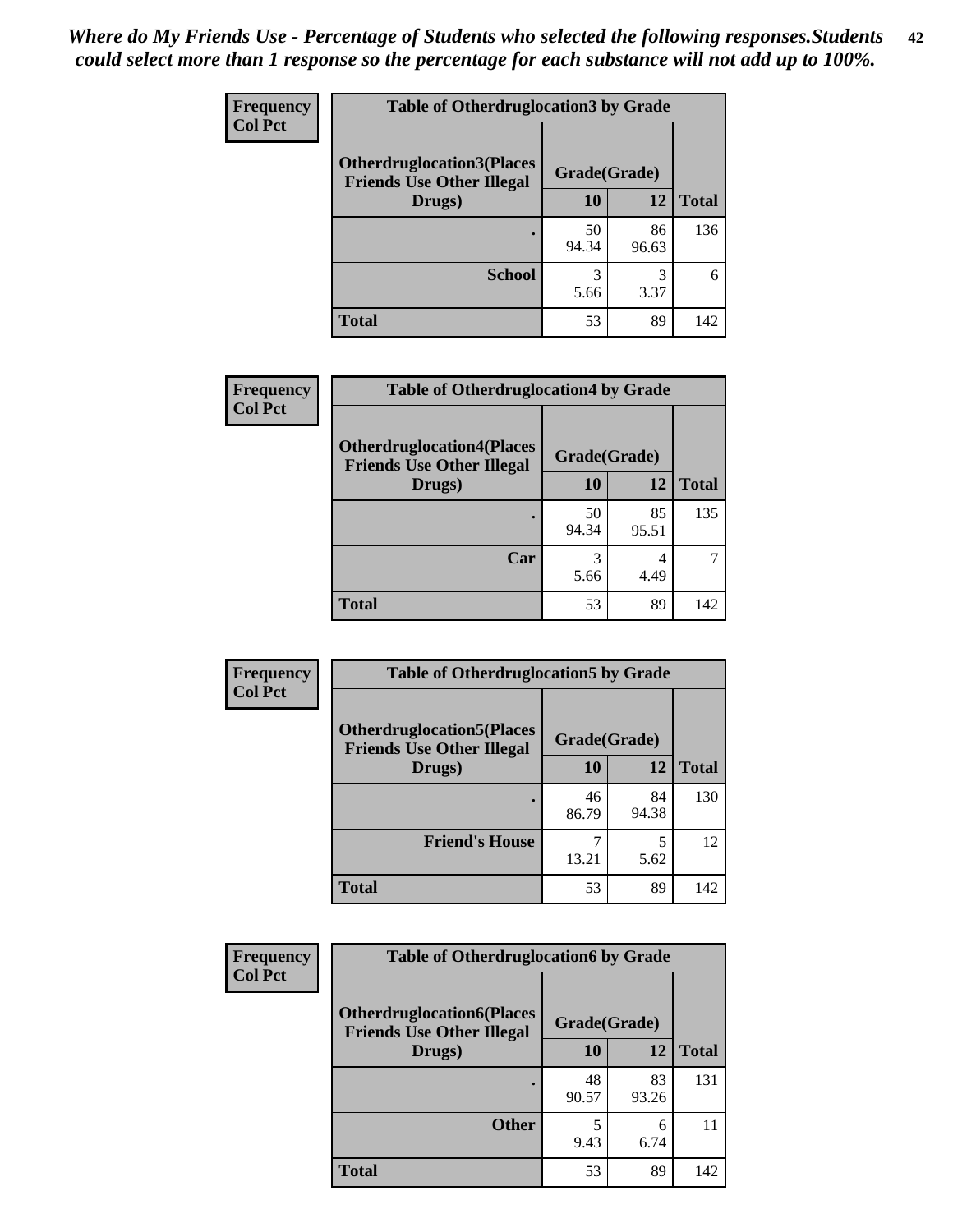| <b>Frequency</b> | <b>Table of Alcoholtime1 by Grade</b>           |              |             |              |
|------------------|-------------------------------------------------|--------------|-------------|--------------|
| <b>Col Pct</b>   | <b>Alcoholtime1(Times</b><br><b>Friends Use</b> | Grade(Grade) |             |              |
|                  | Alcohol)                                        | 10           | 12          | <b>Total</b> |
|                  |                                                 | 33<br>62.26  | 65<br>73.03 | 98           |
|                  | Do Not Use                                      | 20<br>37.74  | 24<br>26.97 | 44           |
|                  | <b>Total</b>                                    | 53           | 89          | 142          |

| Frequency      | <b>Table of Alcoholtime2 by Grade</b>           |              |             |              |
|----------------|-------------------------------------------------|--------------|-------------|--------------|
| <b>Col Pct</b> | <b>Alcoholtime2(Times</b><br><b>Friends Use</b> | Grade(Grade) |             |              |
|                | Alcohol)                                        | 10           | 12          | <b>Total</b> |
|                |                                                 | 48<br>90.57  | 80<br>89.89 | 128          |
|                | <b>On Way to School</b>                         | 9.43         | 9<br>10.11  | 14           |
|                | <b>Total</b>                                    | 53           | 89          | 142          |

| Frequency<br><b>Col Pct</b> | <b>Table of Alcoholtime3 by Grade</b>                           |             |             |              |
|-----------------------------|-----------------------------------------------------------------|-------------|-------------|--------------|
|                             | <b>Alcoholtime3(Times</b><br>Grade(Grade)<br><b>Friends Use</b> |             |             |              |
|                             | Alcohol)                                                        | 10          | 12          | <b>Total</b> |
|                             |                                                                 | 49<br>92.45 | 84<br>94.38 | 133          |
|                             | <b>During School</b>                                            | 4<br>7.55   | 5<br>5.62   | 9            |
|                             | <b>Total</b>                                                    | 53          | 89          | 142          |

| <b>Frequency</b> | <b>Table of Alcoholtime4 by Grade</b> |              |             |              |
|------------------|---------------------------------------|--------------|-------------|--------------|
| <b>Col Pct</b>   | <b>Alcoholtime4(Times</b>             | Grade(Grade) |             |              |
|                  | <b>Friends Use Alcohol)</b>           | 10           | 12          | <b>Total</b> |
|                  | ٠                                     | 46<br>86.79  | 80<br>89.89 | 126          |
|                  | <b>On Way Home From School</b>        | 13.21        | Q<br>10.11  | 16           |
|                  | <b>Total</b>                          | 53           | 89          | 142          |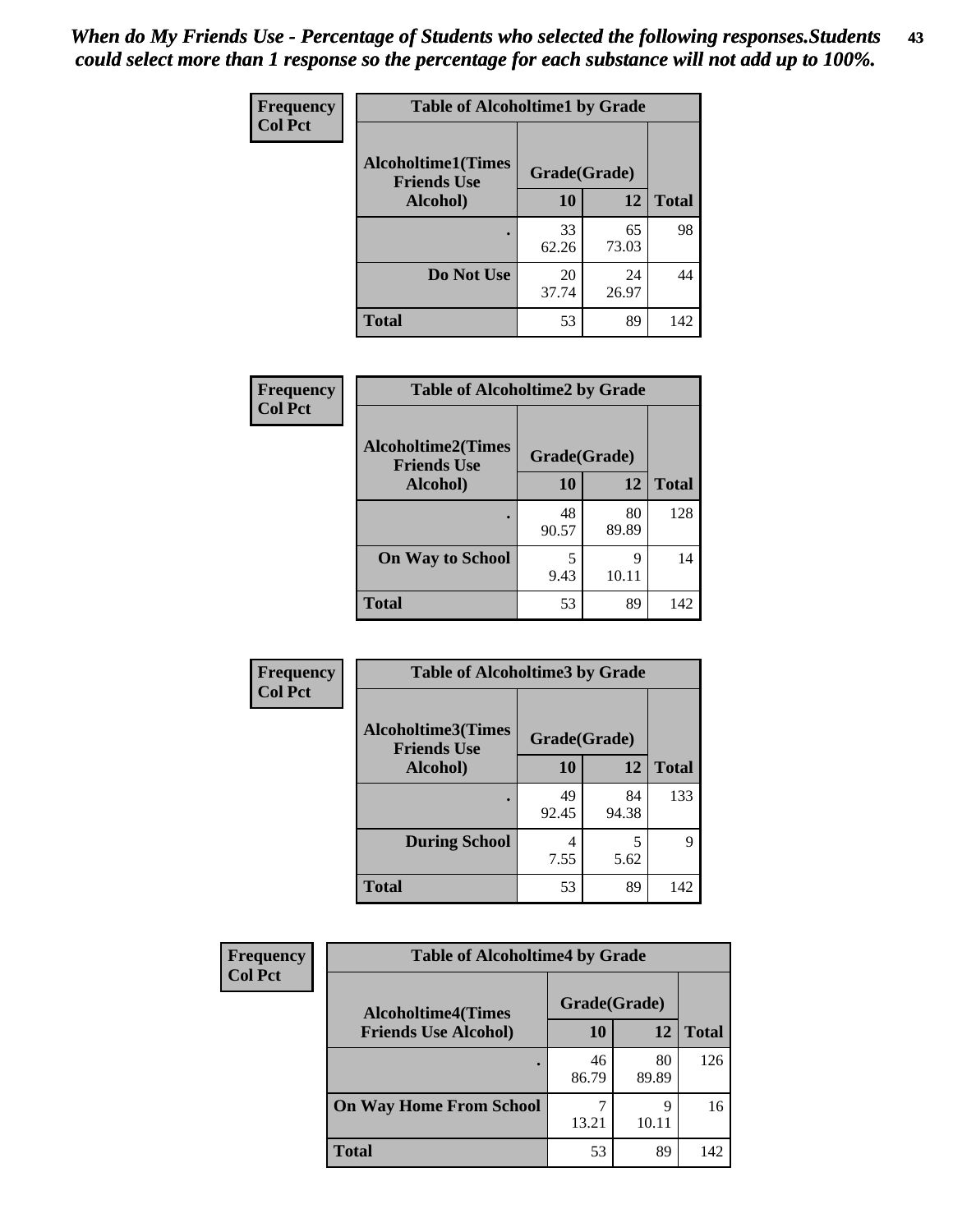*When do My Friends Use - Percentage of Students who selected the following responses.Students could select more than 1 response so the percentage for each substance will not add up to 100%.* **44**

| Frequency      | <b>Table of Alcoholtime5 by Grade</b>           |              |             |              |
|----------------|-------------------------------------------------|--------------|-------------|--------------|
| <b>Col Pct</b> | <b>Alcoholtime5(Times</b><br><b>Friends Use</b> | Grade(Grade) |             |              |
|                | Alcohol)                                        | 10           | 12          | <b>Total</b> |
|                |                                                 | 36<br>67.92  | 62<br>69.66 | 98           |
|                | <b>Weeknights</b>                               | 17<br>32.08  | 27<br>30.34 | 44           |
|                | <b>Total</b>                                    | 53           | 89          | 142          |

| Frequency      | <b>Table of Alcoholtime6 by Grade</b>           |              |             |              |
|----------------|-------------------------------------------------|--------------|-------------|--------------|
| <b>Col Pct</b> | <b>Alcoholtime6(Times</b><br><b>Friends Use</b> | Grade(Grade) |             |              |
|                | <b>Alcohol</b> )                                | 10           | 12          | <b>Total</b> |
|                |                                                 | 22<br>41.51  | 31<br>34.83 | 53           |
|                | Weekends                                        | 31<br>58.49  | 58<br>65.17 | 89           |
|                | <b>Total</b>                                    | 53           | 89          | 142          |

| <b>Frequency</b><br><b>Col Pct</b> | <b>Table of Tobaccotime1 by Grade</b>                           |             |             |              |
|------------------------------------|-----------------------------------------------------------------|-------------|-------------|--------------|
|                                    | <b>Tobaccotime1(Times</b><br>Grade(Grade)<br><b>Friends Use</b> |             |             |              |
|                                    | <b>Tobacco</b> )                                                | 10          | 12          | <b>Total</b> |
|                                    |                                                                 | 20<br>37.74 | 32<br>35.96 | 52           |
|                                    | Do Not Use                                                      | 33<br>62.26 | 57<br>64.04 | 90           |
|                                    | <b>Total</b>                                                    | 53          | 89          | 142          |

| <b>Frequency</b> | <b>Table of Tobaccotime2 by Grade</b>  |              |             |              |
|------------------|----------------------------------------|--------------|-------------|--------------|
| <b>Col Pct</b>   | <b>Tobaccotime2(Times</b>              | Grade(Grade) |             |              |
|                  | <b>Friends Use</b><br><b>Tobacco</b> ) | 10           | 12          | <b>Total</b> |
|                  |                                        | 47<br>88.68  | 69<br>77.53 | 116          |
|                  | <b>On Way to School</b>                | 6<br>11.32   | 20<br>22.47 | 26           |
|                  | <b>Total</b>                           | 53           | 89          | 142          |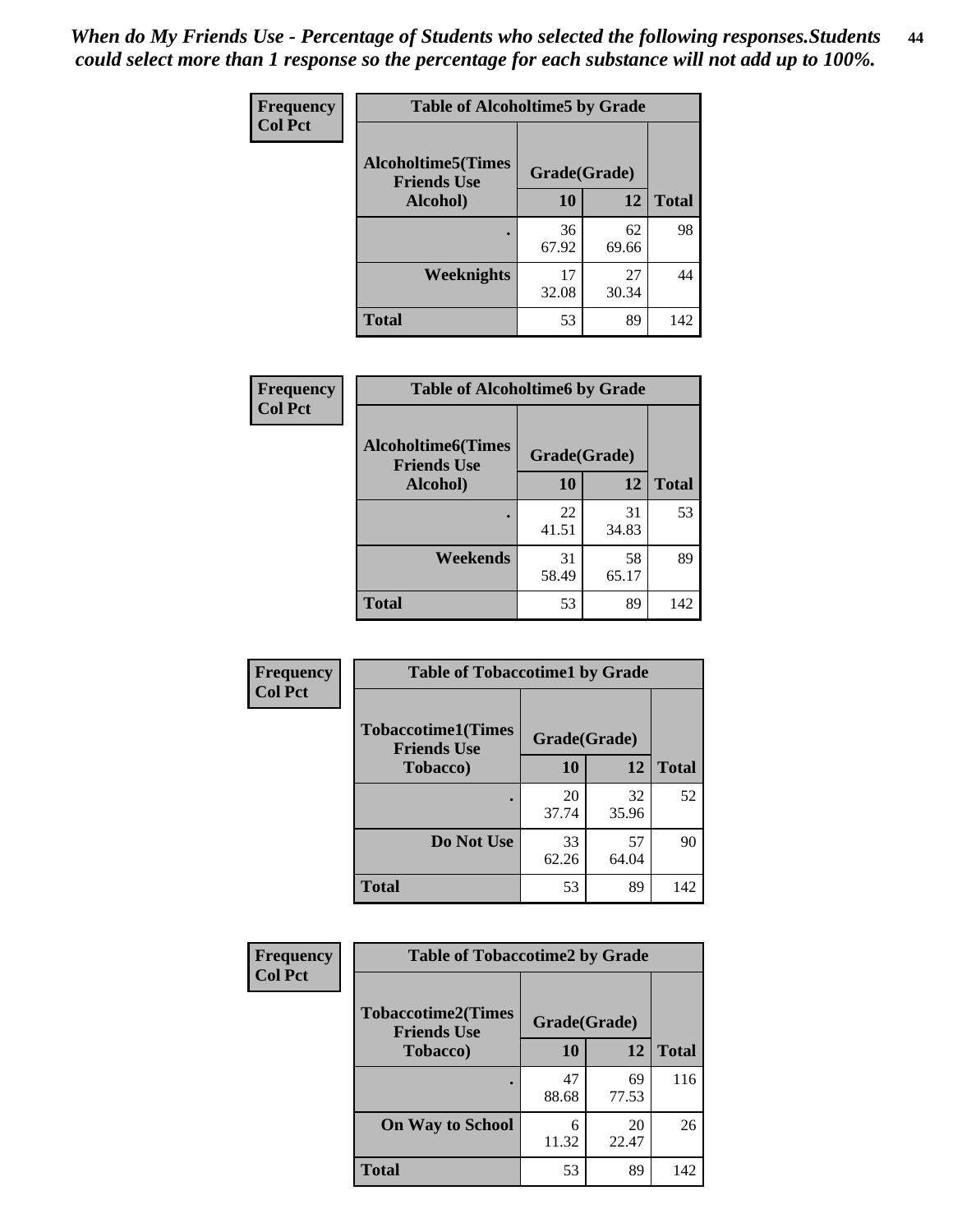| Frequency      | <b>Table of Tobaccotime3 by Grade</b>           |              |             |              |
|----------------|-------------------------------------------------|--------------|-------------|--------------|
| <b>Col Pct</b> | <b>Tobaccotime3(Times</b><br><b>Friends Use</b> | Grade(Grade) |             |              |
|                | <b>Tobacco</b> )                                | 10           | 12          | <b>Total</b> |
|                | ٠                                               | 47<br>88.68  | 76<br>85.39 | 123          |
|                | <b>During School</b>                            | 6<br>11.32   | 13<br>14.61 | 19           |
|                | <b>Total</b>                                    | 53           | 89          | 142          |

| <b>Frequency</b><br><b>Col Pct</b> | <b>Table of Tobaccotime4 by Grade</b> |              |             |              |
|------------------------------------|---------------------------------------|--------------|-------------|--------------|
|                                    | <b>Tobaccotime4(Times</b>             | Grade(Grade) |             |              |
|                                    | <b>Friends Use Tobacco)</b>           | 10           | 12          | <b>Total</b> |
|                                    |                                       | 46<br>86.79  | 80<br>89.89 | 126          |
|                                    | <b>On Way Home From School</b>        | 13.21        | Q<br>10.11  | 16           |
|                                    | <b>Total</b>                          | 53           | 89          | 142          |

| <b>Frequency</b> | <b>Table of Tobaccotime5 by Grade</b>           |              |             |              |
|------------------|-------------------------------------------------|--------------|-------------|--------------|
| <b>Col Pct</b>   | <b>Tobaccotime5(Times</b><br><b>Friends Use</b> | Grade(Grade) |             |              |
|                  | <b>Tobacco</b> )                                | 10           | 12          | <b>Total</b> |
|                  |                                                 | 42<br>79.25  | 61<br>68.54 | 103          |
|                  | Weeknights                                      | 11<br>20.75  | 28<br>31.46 | 39           |
|                  | <b>Total</b>                                    | 53           | 89          | 142          |

| Frequency<br><b>Col Pct</b> | <b>Table of Tobaccotime6 by Grade</b>                           |             |             |              |
|-----------------------------|-----------------------------------------------------------------|-------------|-------------|--------------|
|                             | <b>Tobaccotime6(Times</b><br>Grade(Grade)<br><b>Friends Use</b> |             |             |              |
|                             | <b>Tobacco</b> )                                                | 10          | 12          | <b>Total</b> |
|                             |                                                                 | 39<br>73.58 | 61<br>68.54 | 100          |
|                             | Weekends                                                        | 14<br>26.42 | 28<br>31.46 | 42           |
|                             | <b>Total</b>                                                    | 53          | 89          | 142          |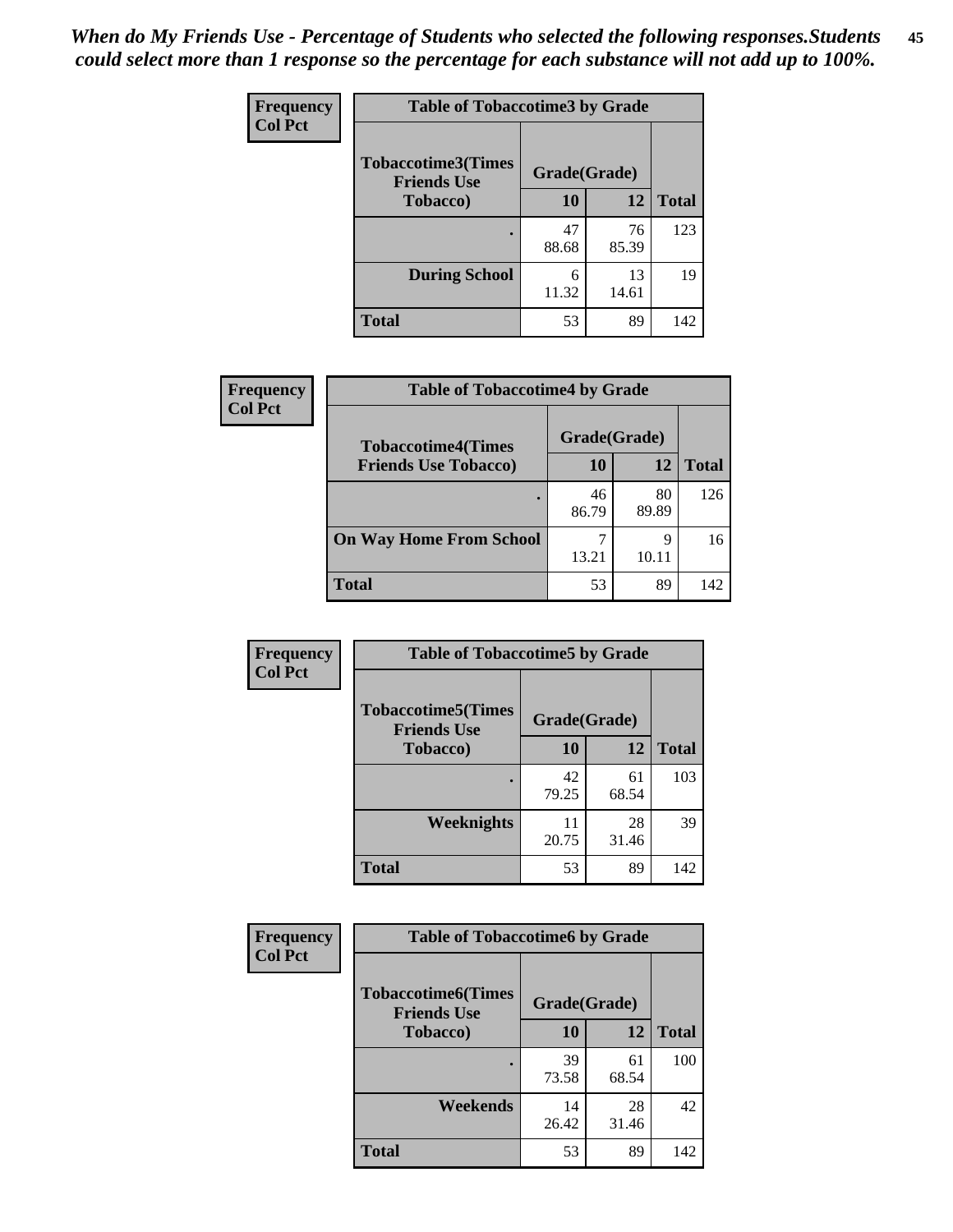| Frequency      | <b>Table of Marijuanatime1 by Grade</b>           |              |             |              |
|----------------|---------------------------------------------------|--------------|-------------|--------------|
| <b>Col Pct</b> | <b>Marijuanatime1(Times</b><br><b>Friends Use</b> | Grade(Grade) |             |              |
|                | Marijuana)                                        | 10           | 12          | <b>Total</b> |
|                |                                                   | 33<br>62.26  | 48<br>53.93 | 81           |
|                | Do Not Use                                        | 20<br>37.74  | 41<br>46.07 | 61           |
|                | <b>Total</b>                                      | 53           | 89          | 142          |

| Frequency      | <b>Table of Marijuanatime2 by Grade</b>           |              |             |              |
|----------------|---------------------------------------------------|--------------|-------------|--------------|
| <b>Col Pct</b> | <b>Marijuanatime2(Times</b><br><b>Friends Use</b> | Grade(Grade) |             |              |
|                | Marijuana)                                        | 10           | 12          | <b>Total</b> |
|                |                                                   | 40<br>75.47  | 67<br>75.28 | 107          |
|                | <b>On Way to School</b>                           | 13<br>24.53  | 22<br>24.72 | 35           |
|                | <b>Total</b>                                      | 53           | 89          | 142          |

| Frequency      | <b>Table of Marijuanatime3 by Grade</b>    |              |             |              |
|----------------|--------------------------------------------|--------------|-------------|--------------|
| <b>Col Pct</b> | Marijuanatime3(Times<br><b>Friends Use</b> | Grade(Grade) |             |              |
|                | Marijuana)                                 | 10           | 12          | <b>Total</b> |
|                |                                            | 46<br>86.79  | 73<br>82.02 | 119          |
|                | <b>During School</b>                       | 13.21        | 16<br>17.98 | 23           |
|                | <b>Total</b>                               | 53           | 89          | 142          |

| <b>Frequency</b> | <b>Table of Marijuanatime4 by Grade</b> |              |             |              |
|------------------|-----------------------------------------|--------------|-------------|--------------|
| <b>Col Pct</b>   | <b>Marijuanatime4(Times</b>             | Grade(Grade) |             |              |
|                  | <b>Friends Use Marijuana</b> )          | 10           | 12          | <b>Total</b> |
|                  | ٠                                       | 38<br>71.70  | 63<br>70.79 | 101          |
|                  | <b>On Way Home From School</b>          | 15<br>28.30  | 26<br>29.21 | 41           |
|                  | Total                                   | 53           | 89          | 142          |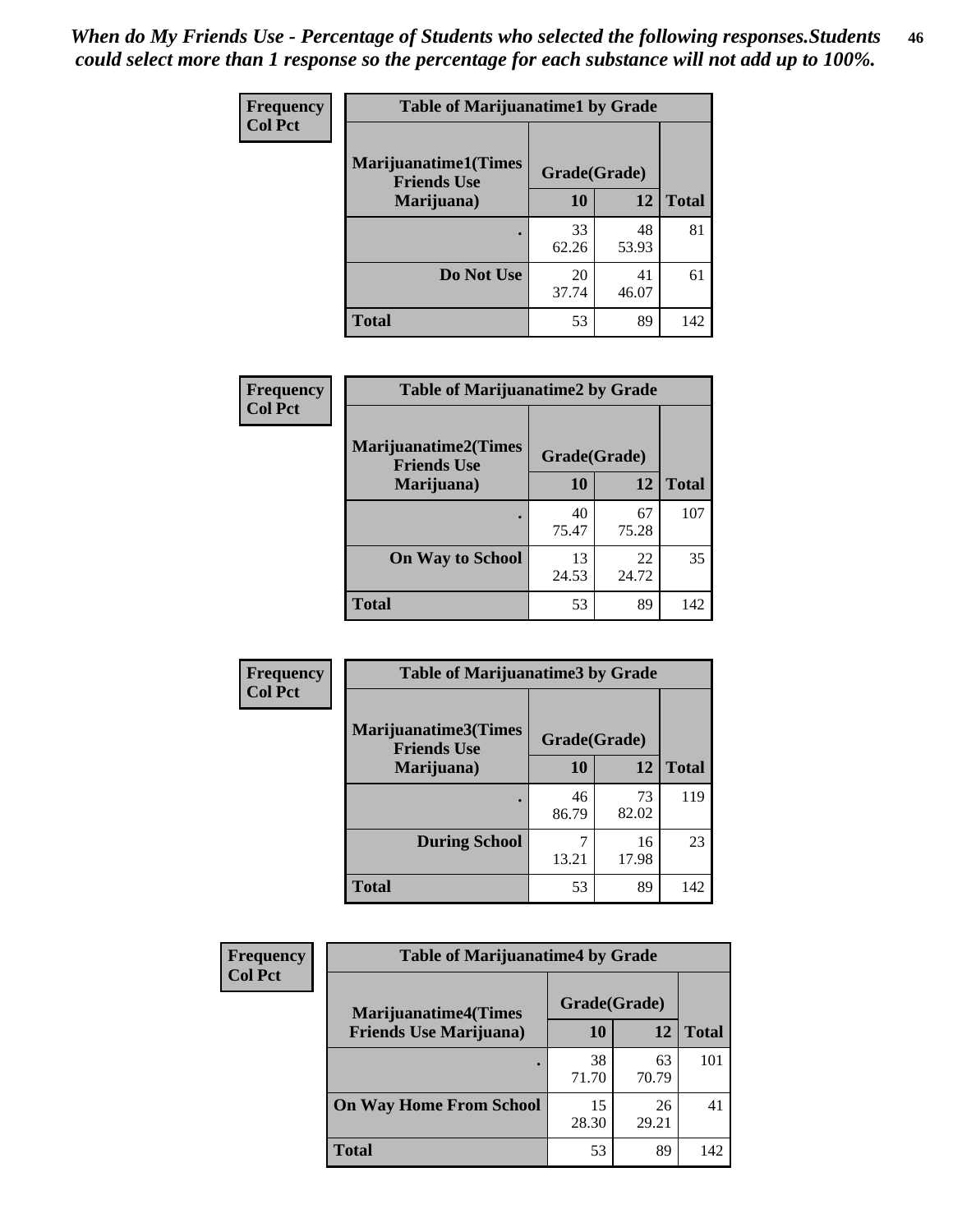| <b>Frequency</b><br><b>Col Pct</b> | <b>Table of Marijuanatime5 by Grade</b>            |              |             |              |
|------------------------------------|----------------------------------------------------|--------------|-------------|--------------|
|                                    | <b>Marijuanatime5</b> (Times<br><b>Friends Use</b> | Grade(Grade) |             |              |
|                                    | Marijuana)                                         | 10           | 12          | <b>Total</b> |
|                                    |                                                    | 32<br>60.38  | 53<br>59.55 | 85           |
|                                    | <b>Weeknights</b>                                  | 21<br>39.62  | 36<br>40.45 | 57           |
|                                    | <b>Total</b>                                       | 53           | 89          | 142          |

| <b>Frequency</b> | <b>Table of Marijuanatime6 by Grade</b>    |              |             |              |
|------------------|--------------------------------------------|--------------|-------------|--------------|
| <b>Col Pct</b>   | Marijuanatime6(Times<br><b>Friends Use</b> | Grade(Grade) |             |              |
|                  | Marijuana)                                 | <b>10</b>    | 12          | <b>Total</b> |
|                  | ٠                                          | 25<br>47.17  | 45<br>50.56 | 70           |
|                  | Weekends                                   | 28<br>52.83  | 44<br>49.44 | 72           |
|                  | <b>Total</b>                               | 53           | 89          | 142          |

| <b>Frequency</b> | <b>Table of Otherdrugtime1 by Grade</b>                  |              |             |              |
|------------------|----------------------------------------------------------|--------------|-------------|--------------|
| <b>Col Pct</b>   | <b>Otherdrugtime1</b> (Times<br><b>Friends Use Other</b> | Grade(Grade) |             |              |
|                  | <b>Illegal Drugs</b> )                                   | 10           | 12          | <b>Total</b> |
|                  |                                                          | 10<br>18.87  | 12<br>13.48 | 22           |
|                  | Do Not Use                                               | 43<br>81.13  | 77<br>86.52 | 120          |
|                  | <b>Total</b>                                             | 53           | 89          | 142          |

| <b>Frequency</b><br><b>Col Pct</b> | <b>Table of Otherdrugtime2 by Grade</b>                 |              |             |              |
|------------------------------------|---------------------------------------------------------|--------------|-------------|--------------|
|                                    | <b>Otherdrugtime2(Times</b><br><b>Friends Use Other</b> | Grade(Grade) |             |              |
|                                    | <b>Illegal Drugs</b> )                                  | 10           | 12          | <b>Total</b> |
|                                    |                                                         | 50<br>94.34  | 85<br>95.51 | 135          |
|                                    | <b>On Way to School</b>                                 | 3<br>5.66    | 4<br>4.49   | 7            |
|                                    | Total                                                   | 53           | 89          | 142          |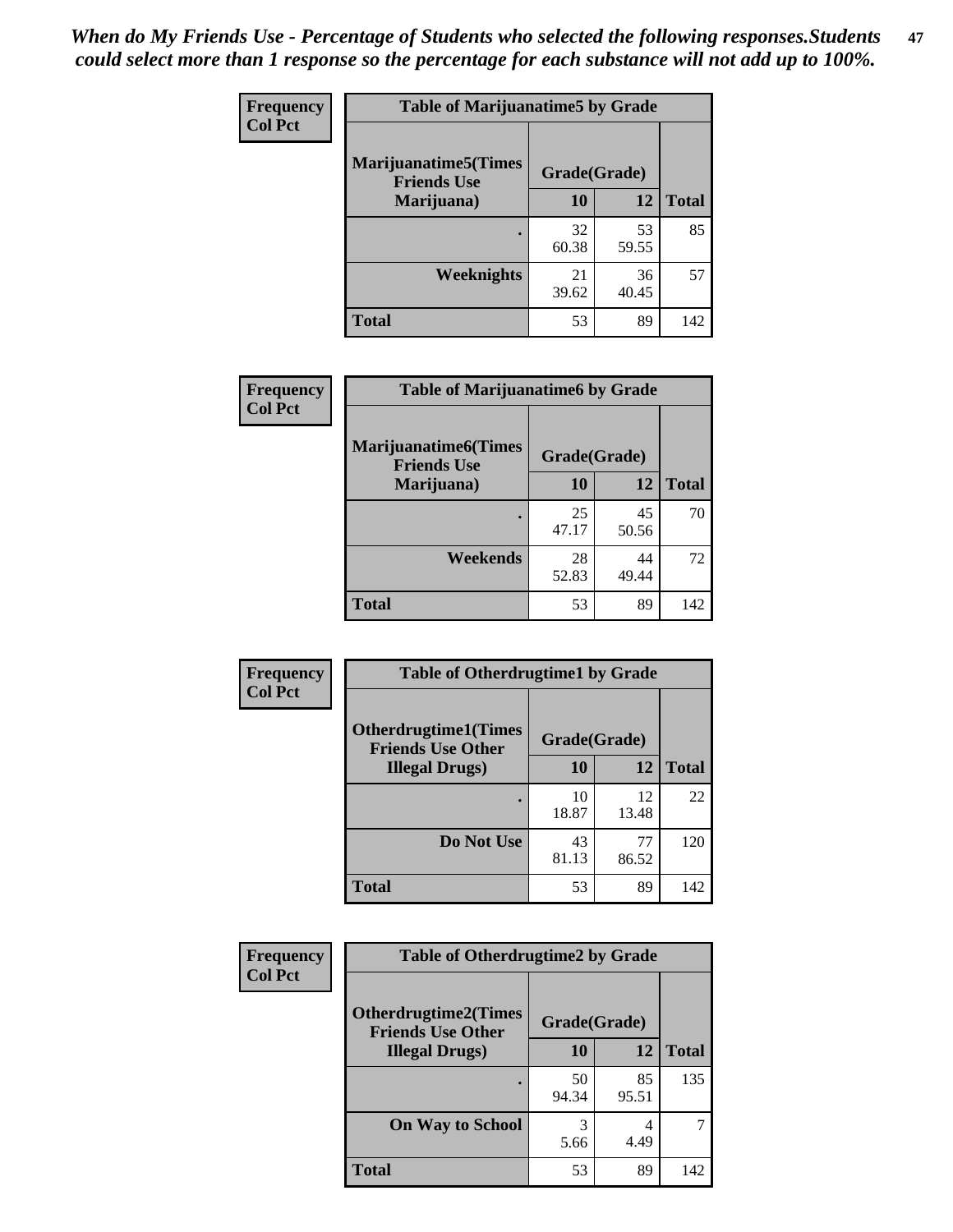| <b>Frequency</b> | <b>Table of Otherdrugtime3 by Grade</b>          |              |             |              |
|------------------|--------------------------------------------------|--------------|-------------|--------------|
| <b>Col Pct</b>   | Otherdrugtime3(Times<br><b>Friends Use Other</b> | Grade(Grade) |             |              |
|                  | <b>Illegal Drugs</b> )                           | 10           | 12          | <b>Total</b> |
|                  |                                                  | 50<br>94.34  | 86<br>96.63 | 136          |
|                  | <b>During School</b>                             | 3<br>5.66    | 3<br>3.37   | 6            |
|                  | <b>Total</b>                                     | 53           | 89          | 142          |

| Frequency<br><b>Col Pct</b> | <b>Table of Otherdrugtime4 by Grade</b>                         |              |             |              |
|-----------------------------|-----------------------------------------------------------------|--------------|-------------|--------------|
|                             | <b>Otherdrugtime4(Times</b><br><b>Friends Use Other Illegal</b> | Grade(Grade) |             |              |
|                             | Drugs)                                                          | 10           | 12          | <b>Total</b> |
|                             | ٠                                                               | 50<br>94.34  | 85<br>95.51 | 135          |
|                             | <b>On Way Home From School</b>                                  | 3<br>5.66    | 4<br>4.49   |              |
|                             | <b>Total</b>                                                    | 53           | 89          | 142          |

| <b>Frequency</b> | <b>Table of Otherdrugtime5 by Grade</b>                  |              |             |              |
|------------------|----------------------------------------------------------|--------------|-------------|--------------|
| <b>Col Pct</b>   | <b>Otherdrugtime5</b> (Times<br><b>Friends Use Other</b> | Grade(Grade) |             |              |
|                  | <b>Illegal Drugs</b> )                                   | 10           | 12          | <b>Total</b> |
|                  |                                                          | 48<br>90.57  | 81<br>91.01 | 129          |
|                  | Weeknights                                               | 5<br>9.43    | 8<br>8.99   | 13           |
|                  | <b>Total</b>                                             | 53           | 89          | 142          |

| <b>Frequency</b> | <b>Table of Otherdrugtime6 by Grade</b>                 |              |             |              |
|------------------|---------------------------------------------------------|--------------|-------------|--------------|
| <b>Col Pct</b>   | <b>Otherdrugtime6(Times</b><br><b>Friends Use Other</b> | Grade(Grade) |             |              |
|                  | <b>Illegal Drugs</b> )                                  | 10           | 12          | <b>Total</b> |
|                  |                                                         | 43<br>81.13  | 78<br>87.64 | 121          |
|                  | Weekends                                                | 10<br>18.87  | 11<br>12.36 | 21           |
|                  | Total                                                   | 53           | 89          | 142          |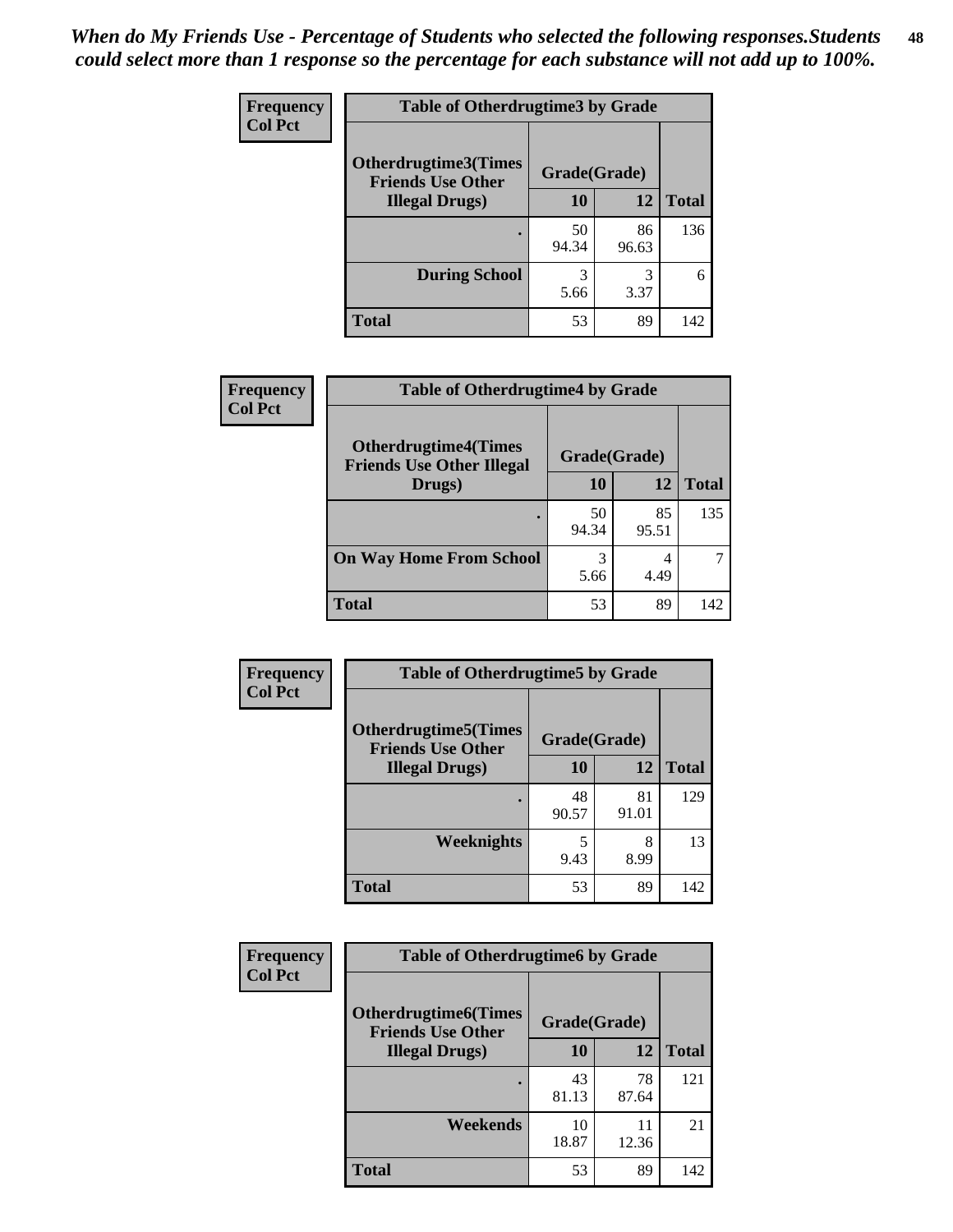| Frequency      | <b>Table of Educationalcohol by Grade</b>                                                                  |              |             |              |  |  |  |
|----------------|------------------------------------------------------------------------------------------------------------|--------------|-------------|--------------|--|--|--|
| <b>Col Pct</b> | Educationalcohol(I<br>have been taught<br>about alcohol,<br>tobacco,<br>and other drugs<br>within the last | Grade(Grade) |             |              |  |  |  |
|                | year at school)                                                                                            | 10           | 12          | <b>Total</b> |  |  |  |
|                | <b>Yes</b>                                                                                                 | 36<br>67.92  | 43<br>48.31 | 79           |  |  |  |
|                | N <sub>0</sub>                                                                                             | 17<br>32.08  | 46<br>51.69 | 63           |  |  |  |
|                | <b>Total</b>                                                                                               | 53           | 89          | 142          |  |  |  |

| Frequency      |                             | <b>Table of Eversmoked by Grade</b> |             |              |  |  |  |  |  |
|----------------|-----------------------------|-------------------------------------|-------------|--------------|--|--|--|--|--|
| <b>Col Pct</b> | Eversmoked(I<br>have smoked | Grade(Grade)                        |             |              |  |  |  |  |  |
|                | a cigarette)                | 10                                  | 12          | <b>Total</b> |  |  |  |  |  |
|                | <b>Yes</b>                  | 17<br>32.08                         | 36<br>40.45 | 53           |  |  |  |  |  |
|                | N <sub>0</sub>              | 36<br>67.92                         | 53<br>59.55 | 89           |  |  |  |  |  |
|                | Total                       | 53                                  | 89          | 142          |  |  |  |  |  |

| Frequency      | <b>Table of Drovedrinking by Grade</b>                                                                              |                    |             |              |  |  |  |  |  |
|----------------|---------------------------------------------------------------------------------------------------------------------|--------------------|-------------|--------------|--|--|--|--|--|
| <b>Col Pct</b> | Drovedrinking(In<br>the past 30 days I<br>have driven a car<br>or other vehicle<br>while I was<br>drinking alcohol) | Grade(Grade)<br>10 | 12          | <b>Total</b> |  |  |  |  |  |
|                | <b>Yes</b>                                                                                                          | 4<br>7.55          | 4<br>4.49   | 8            |  |  |  |  |  |
|                | N <sub>0</sub>                                                                                                      | 49<br>92.45        | 85<br>95.51 | 134          |  |  |  |  |  |
|                | <b>Total</b>                                                                                                        | 53                 | 89          | 142          |  |  |  |  |  |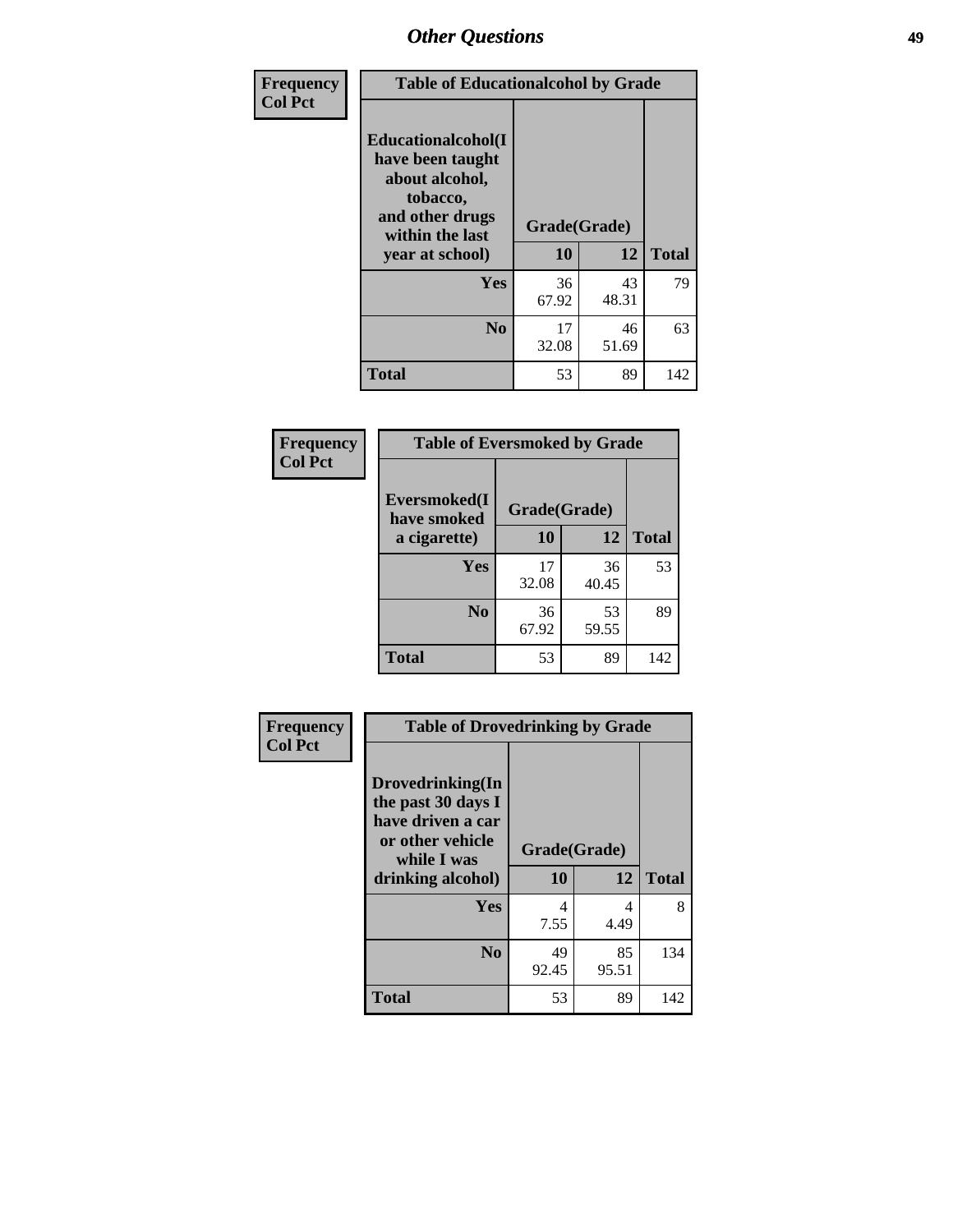| Frequency<br><b>Col Pct</b> | <b>Table of Rodedrinking by Grade</b>                                                                                  |                    |             |              |  |  |  |  |
|-----------------------------|------------------------------------------------------------------------------------------------------------------------|--------------------|-------------|--------------|--|--|--|--|
|                             | Rodedrinking(In<br>the past 30 days<br>I have ridden in<br>a car with a<br>driver who had<br>been drinking<br>alcohol) | Grade(Grade)<br>10 | 12          | <b>Total</b> |  |  |  |  |
|                             | <b>Yes</b>                                                                                                             | 13<br>24.53        | 15<br>16.85 | 28           |  |  |  |  |
|                             | N <sub>0</sub>                                                                                                         | 40<br>75.47        | 74<br>83.15 | 114          |  |  |  |  |
|                             | <b>Total</b>                                                                                                           | 53                 | 89          | 142          |  |  |  |  |

#### **Frequency Col Pct**

|                                                                                                                           | <b>Table of Drugsschool by Grade</b> |             |              |  |  |  |  |
|---------------------------------------------------------------------------------------------------------------------------|--------------------------------------|-------------|--------------|--|--|--|--|
| <b>Drugsschool</b> (During<br>the past 12 months,<br>I have been offered,<br>sold,<br>or given illegal<br>drugs on school | Grade(Grade)                         |             |              |  |  |  |  |
| property)                                                                                                                 | 10                                   | 12          | <b>Total</b> |  |  |  |  |
| Yes                                                                                                                       | 10<br>18.87                          | 13<br>14.61 | 23           |  |  |  |  |
| N <sub>0</sub>                                                                                                            | 43<br>81.13                          | 76<br>85.39 | 119          |  |  |  |  |
| <b>Total</b>                                                                                                              | 53                                   | 89          | 142          |  |  |  |  |

| Frequency      | <b>Table of Helpbullied by Grade</b>                                   |                    |             |              |  |  |  |  |
|----------------|------------------------------------------------------------------------|--------------------|-------------|--------------|--|--|--|--|
| <b>Col Pct</b> | $Helpb$ ullied $(I$<br>would help<br>someone who was<br>being bullied) | Grade(Grade)<br>10 | 12          | <b>Total</b> |  |  |  |  |
|                |                                                                        |                    |             |              |  |  |  |  |
|                | <b>Strongly Agree</b>                                                  | 17<br>32.08        | 29<br>32.58 | 46           |  |  |  |  |
|                | <b>Somewhat Agree</b>                                                  | 21<br>39.62        | 39<br>43.82 | 60           |  |  |  |  |
|                | <b>Somewhat Disagree</b>                                               | 4<br>7.55          | 8<br>8.99   | 12           |  |  |  |  |
|                | <b>Strongly Disagree</b>                                               | 11<br>20.75        | 13<br>14.61 | 24           |  |  |  |  |
|                | Total                                                                  | 53                 | 89          | 142          |  |  |  |  |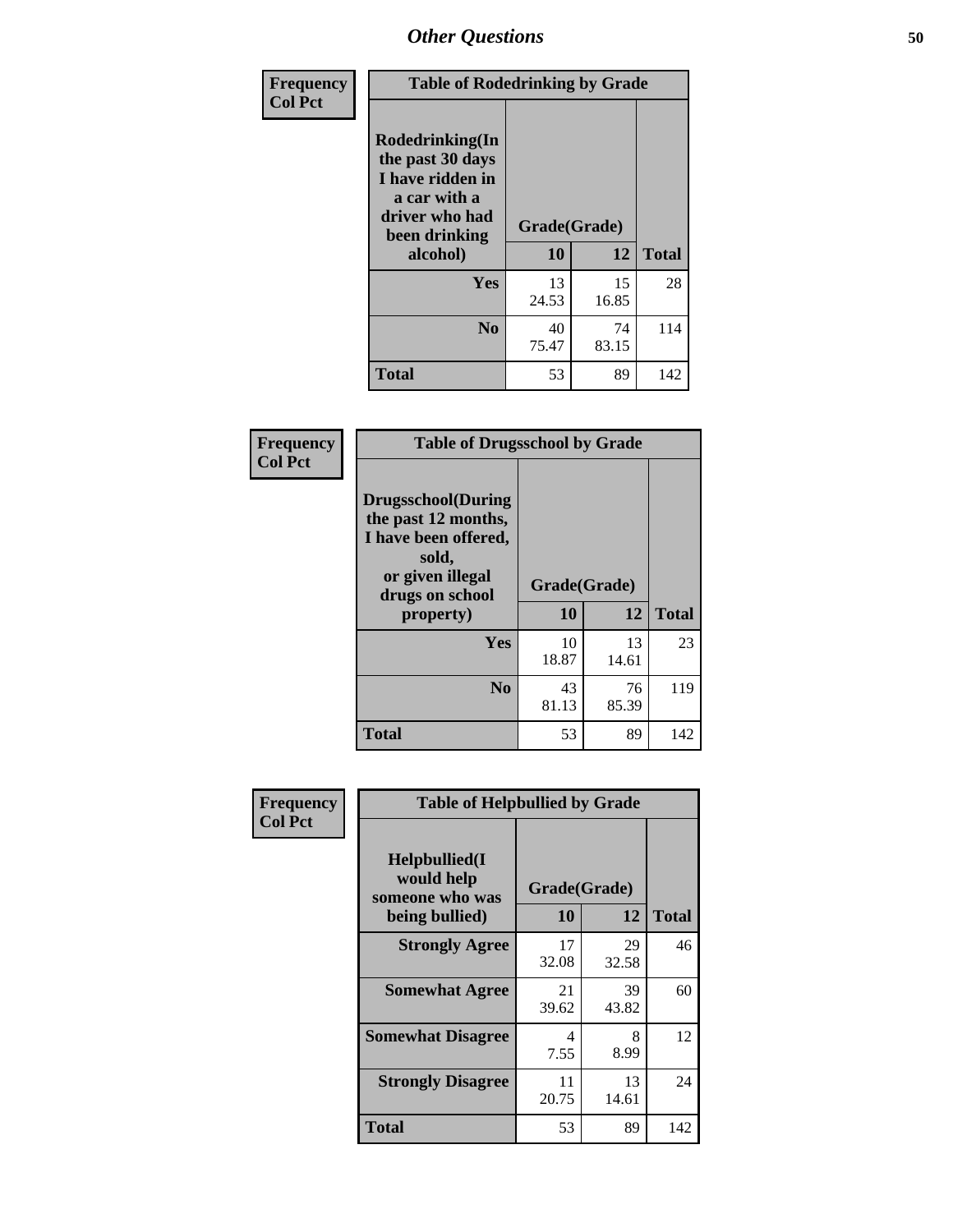| Frequency      | <b>Table of Grade by Bingedrinking</b> |                                                                                                         |              |                         |                              |                        |                               |                   |              |
|----------------|----------------------------------------|---------------------------------------------------------------------------------------------------------|--------------|-------------------------|------------------------------|------------------------|-------------------------------|-------------------|--------------|
| <b>Row Pct</b> |                                        | Bingedrinking(I have drunk five or more<br>drinks of alcohol at one sitting during the<br>last 30 days) |              |                         |                              |                        |                               |                   |              |
|                | Grade(Grade)                           | $\mathbf 0$<br><b>Days</b>                                                                              | 1 or<br>days | 3 <sub>to</sub><br>days | 6 <sup>to</sup><br>9<br>days | 10<br>to<br>19<br>days | <b>20</b><br>to<br>29<br>days | All<br>30<br>days | <b>Total</b> |
|                | <b>10</b>                              | 49<br>92.45                                                                                             | 1.89         | 0<br>0.00               | $\Omega$<br>0.00             | $\mathfrak{D}$<br>3.77 | 1.89                          | $\Omega$<br>0.00  | 53           |
|                | 12                                     | 76<br>85.39                                                                                             | 7.87         | 2<br>2.25               | $\mathfrak{D}$<br>2.25       | 1.12                   | 0<br>0.00                     | 1.12              | 89           |
|                | <b>Total</b>                           | 125                                                                                                     | 8            | $\overline{2}$          | $\overline{2}$               | 3                      |                               |                   | 142          |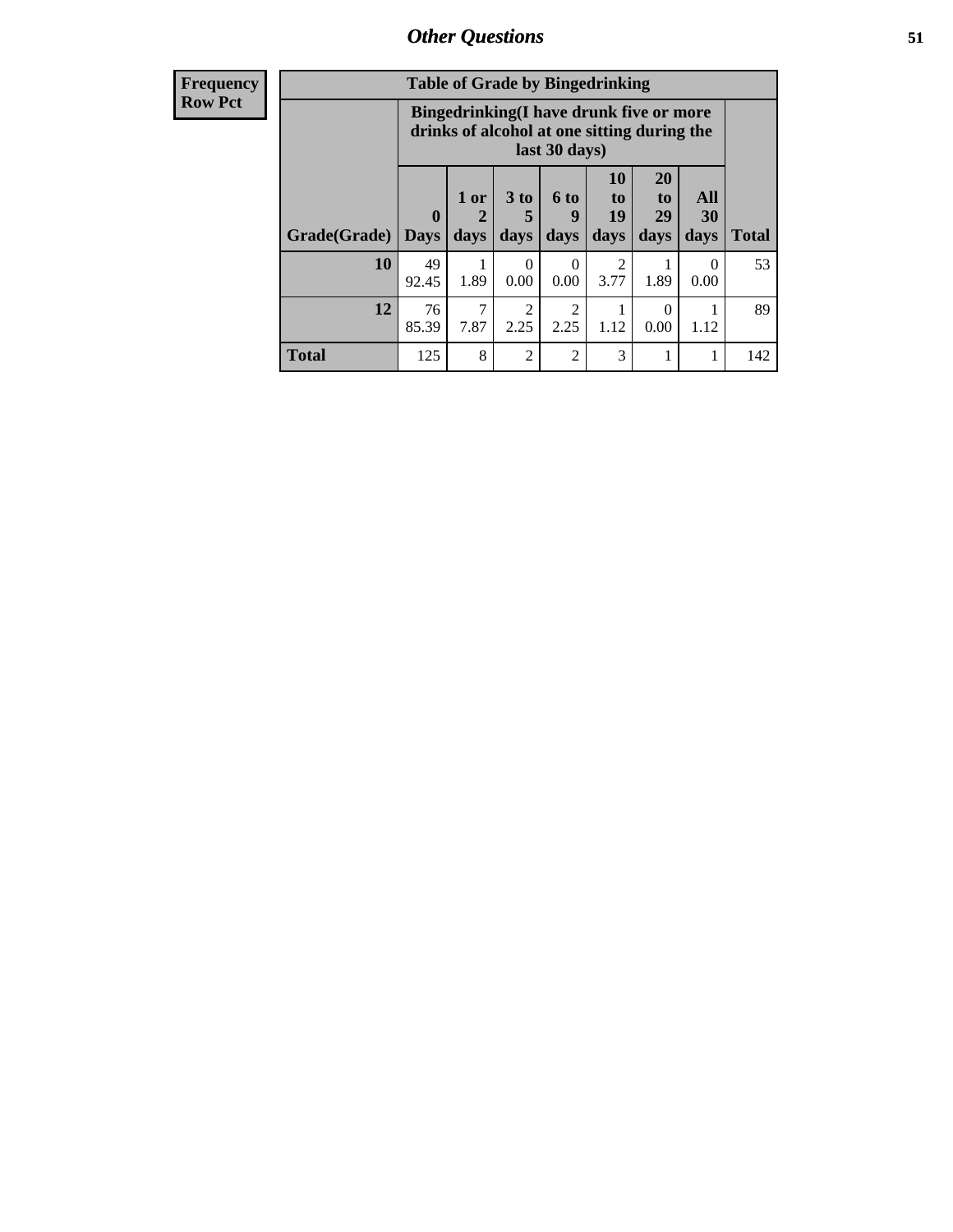## *Nutrition* **52**

| <b>Frequency</b><br>Row Pct |
|-----------------------------|
|                             |

| <b>Table of Grade by Dairy</b> |                                                                                                                      |             |             |             |     |  |  |  |
|--------------------------------|----------------------------------------------------------------------------------------------------------------------|-------------|-------------|-------------|-----|--|--|--|
|                                | Dairy (I eat at least 3 servings of dairy<br>products each day)                                                      |             |             |             |     |  |  |  |
| Grade(Grade)                   | Somewhat  <br><b>Strongly</b><br><b>Somewhat</b><br><b>Strongly</b><br><b>Disagree</b><br>Disagree<br>Agree<br>Agree |             |             |             |     |  |  |  |
| <b>10</b>                      | 20<br>37.74                                                                                                          | 15<br>28.30 | q<br>16.98  | 9<br>16.98  | 53  |  |  |  |
| 12                             | 20<br>22.47                                                                                                          | 28<br>31.46 | 16<br>17.98 | 25<br>28.09 | 89  |  |  |  |
| <b>Total</b>                   | 40                                                                                                                   | 43          | 25          | 34          | 142 |  |  |  |

| <b>Frequency</b> |  |
|------------------|--|
| <b>Row Pct</b>   |  |

| <b>Table of Grade by Fruitveg</b> |                          |                                                                          |                                      |                                    |              |  |  |  |
|-----------------------------------|--------------------------|--------------------------------------------------------------------------|--------------------------------------|------------------------------------|--------------|--|--|--|
|                                   |                          | Fruitveg(I eat at least 5 servings of fruits<br>and vegetables each day) |                                      |                                    |              |  |  |  |
| Grade(Grade)                      | <b>Strongly</b><br>Agree | Agree                                                                    | Somewhat Somewhat<br><b>Disagree</b> | <b>Strongly</b><br><b>Disagree</b> | <b>Total</b> |  |  |  |
| 10                                | 14<br>26.42              | 17<br>32.08                                                              | 16<br>30.19                          | 6<br>11.32                         | 53           |  |  |  |
| 12                                | 20<br>22.47              | 26<br>29.21                                                              | 28<br>31.46                          | 15<br>16.85                        | 89           |  |  |  |
| <b>Total</b>                      | 34                       | 43                                                                       | 44                                   | 21                                 | 142          |  |  |  |

| <b>Frequency</b> | <b>Table of Grade by Cafeteriahealthy</b> |                                                                       |             |                                          |                                    |              |  |  |  |
|------------------|-------------------------------------------|-----------------------------------------------------------------------|-------------|------------------------------------------|------------------------------------|--------------|--|--|--|
| <b>Row Pct</b>   |                                           | Cafeteriahealthy (School meals in my<br>school cafeteria are healthy) |             |                                          |                                    |              |  |  |  |
|                  | Grade(Grade)                              | <b>Strongly</b><br>Agree                                              | Agree       | Somewhat   Somewhat  <br><b>Disagree</b> | <b>Strongly</b><br><b>Disagree</b> | <b>Total</b> |  |  |  |
|                  | 10                                        | 8<br>15.09                                                            | 9<br>16.98  | 10<br>18.87                              | 26<br>49.06                        | 53           |  |  |  |
|                  | 12                                        | 5.62                                                                  | 15<br>16.85 | 15<br>16.85                              | 54<br>60.67                        | 89           |  |  |  |
|                  | Total                                     | 13                                                                    | 24          | 25                                       | 80                                 | 142          |  |  |  |

| <b>Frequency</b> |
|------------------|
| <b>Row Pct</b>   |

| <b>Table of Grade by Cafeterianutrition</b> |              |                          |                                                                                           |                      |                                    |              |  |  |
|---------------------------------------------|--------------|--------------------------|-------------------------------------------------------------------------------------------|----------------------|------------------------------------|--------------|--|--|
|                                             |              |                          | <b>Cafeterianutrition</b> (Facts about nutrition<br>are available in my school cafeteria) |                      |                                    |              |  |  |
|                                             | Grade(Grade) | <b>Strongly</b><br>Agree | Somewhat<br>Agree                                                                         | Somewhat<br>Disagree | <b>Strongly</b><br><b>Disagree</b> | <b>Total</b> |  |  |
|                                             | 10           | 14<br>26.42              | 13<br>24.53                                                                               | 8<br>15.09           | 18<br>33.96                        | 53           |  |  |
|                                             | 12           | 13<br>14.61              | 29<br>32.58                                                                               | 12<br>13.48          | 35<br>39.33                        | 89           |  |  |
|                                             | <b>Total</b> | 27                       | 42                                                                                        | 20                   | 53                                 | 142          |  |  |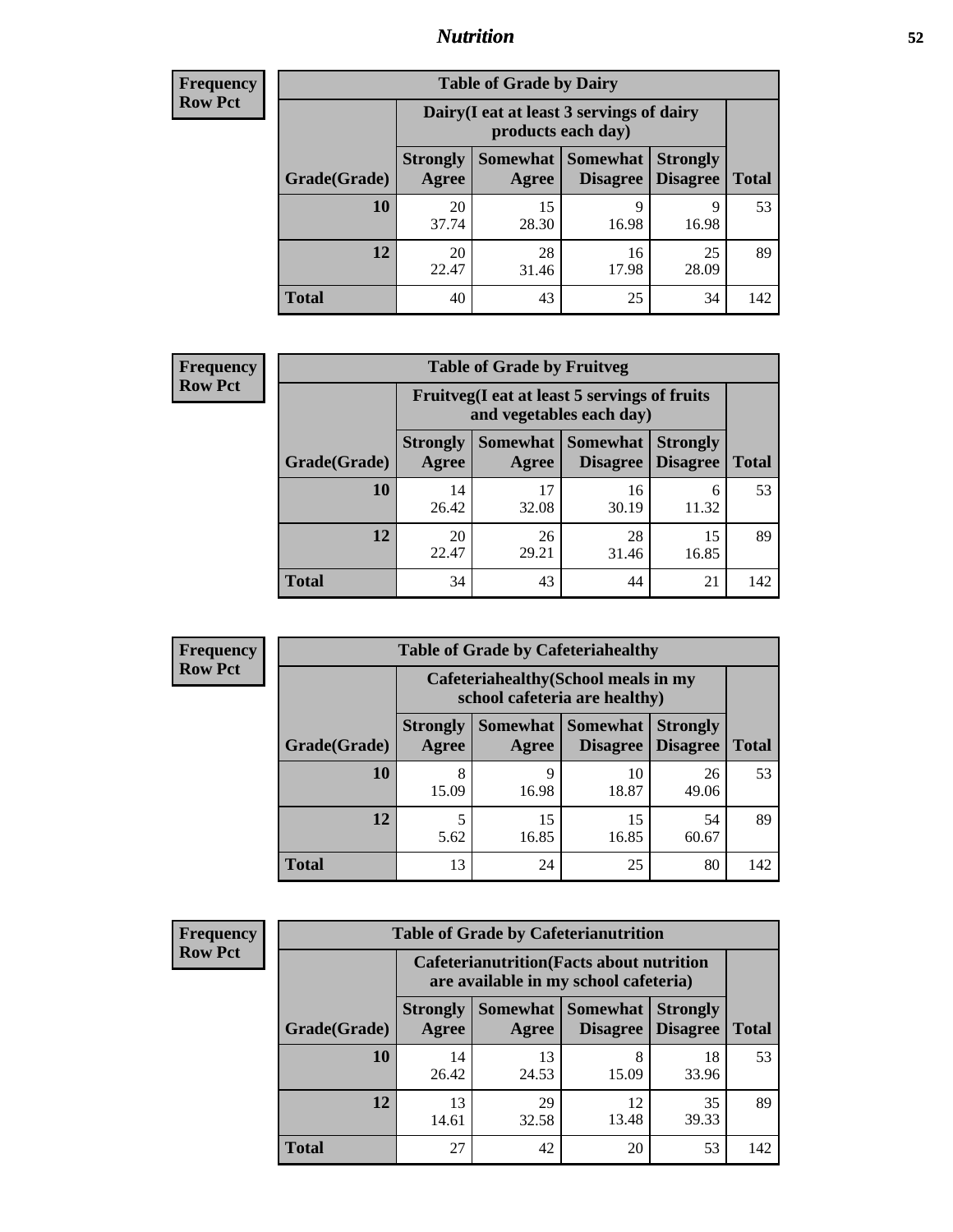## *Nutrition* **53**

| Frequency |
|-----------|
| Row Pct   |

| <b>Table of Grade by Schoollunch</b> |                          |                                                                                                |            |             |     |  |  |
|--------------------------------------|--------------------------|------------------------------------------------------------------------------------------------|------------|-------------|-----|--|--|
|                                      |                          | Schoollunch(I eat school lunch three or<br>more times per week)                                |            |             |     |  |  |
| Grade(Grade)                         | <b>Strongly</b><br>Agree | Somewhat   Somewhat<br><b>Strongly</b><br><b>Disagree</b><br>Disagree<br><b>Total</b><br>Agree |            |             |     |  |  |
| 10                                   | 21<br>39.62              | 6<br>11.32                                                                                     | 5<br>9.43  | 21<br>39.62 | 53  |  |  |
| 12                                   | 24<br>26.97              | 24<br>26.97                                                                                    | 9<br>10.11 | 32<br>35.96 | 89  |  |  |
| <b>Total</b>                         | 45                       | 30                                                                                             | 14         | 53          | 142 |  |  |

| <b>Frequency</b> |  |
|------------------|--|
| <b>Row Pct</b>   |  |

| y | <b>Table of Grade by Foodchoices</b> |                                                                     |                     |                             |                                    |              |  |  |
|---|--------------------------------------|---------------------------------------------------------------------|---------------------|-----------------------------|------------------------------------|--------------|--|--|
|   |                                      | Foodchoices (I make healthy food choices in<br>my school cafeteria) |                     |                             |                                    |              |  |  |
|   | Grade(Grade)                         | <b>Strongly</b><br>Agree                                            | Somewhat  <br>Agree | <b>Somewhat</b><br>Disagree | <b>Strongly</b><br><b>Disagree</b> | <b>Total</b> |  |  |
|   | 10                                   | 10<br>18.87                                                         | 15<br>28.30         | 11<br>20.75                 | 32.08                              | 53           |  |  |
|   | 12                                   | 17<br>19.10                                                         | 20<br>22.47         | 16<br>17.98                 | 36<br>40.45                        | 89           |  |  |
|   | <b>Total</b>                         | 27                                                                  | 35                  | 27                          | 53                                 | 142          |  |  |

| <b>Frequency</b> | <b>Table of Grade by Wholewheat</b> |                          |                                                                                                             |                                      |                                    |              |  |  |
|------------------|-------------------------------------|--------------------------|-------------------------------------------------------------------------------------------------------------|--------------------------------------|------------------------------------|--------------|--|--|
| <b>Row Pct</b>   |                                     |                          | Wholewheat (There are whole wheat and<br>multigrain breads and cereals available in<br>my school cafeteria) |                                      |                                    |              |  |  |
|                  | Grade(Grade)                        | <b>Strongly</b><br>Agree | Agree                                                                                                       | Somewhat Somewhat<br><b>Disagree</b> | <b>Strongly</b><br><b>Disagree</b> | <b>Total</b> |  |  |
|                  | 10                                  | 13<br>24.53              | 14<br>26.42                                                                                                 | 11<br>20.75                          | 15<br>28.30                        | 53           |  |  |
|                  | 12                                  | Q<br>10.11               | 25<br>28.09                                                                                                 | 14<br>15.73                          | 41<br>46.07                        | 89           |  |  |
|                  | <b>Total</b>                        | 22                       | 39                                                                                                          | 25                                   | 56                                 | 142          |  |  |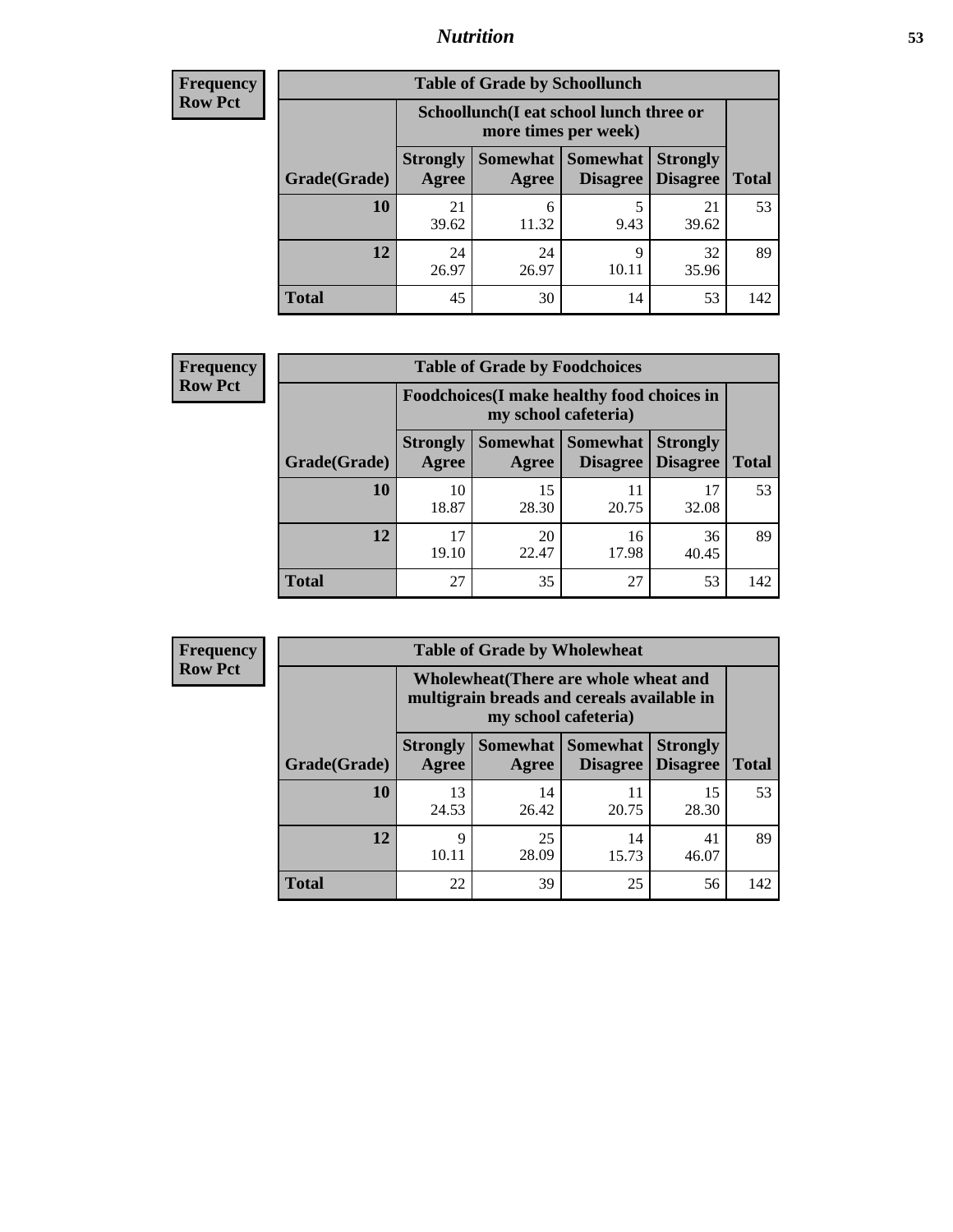## *Nutrition* **54**

**Frequency Row Pct**

| <b>Table of Grade by Healthyvending</b> |                                                                                                                                               |                     |                             |                                    |              |  |  |
|-----------------------------------------|-----------------------------------------------------------------------------------------------------------------------------------------------|---------------------|-----------------------------|------------------------------------|--------------|--|--|
|                                         | Healthyvending (If only healthy snacks and<br>beverages were available in the vending<br>machines during the school day,<br>I would buy them) |                     |                             |                                    |              |  |  |
| Grade(Grade)                            | <b>Strongly</b><br>Agree                                                                                                                      | Somewhat  <br>Agree | <b>Somewhat</b><br>Disagree | <b>Strongly</b><br><b>Disagree</b> | <b>Total</b> |  |  |
| 10                                      | 15<br>28.30                                                                                                                                   | 12<br>22.64         | 7<br>13.21                  | 19<br>35.85                        | 53           |  |  |
| 12                                      | 25<br>28.09                                                                                                                                   | 22<br>24.72         | 15<br>16.85                 | 27<br>30.34                        | 89           |  |  |
| Total                                   | 40                                                                                                                                            | 34                  | 22                          | 46                                 | 142          |  |  |

**Frequency Row Pct**

| <b>Table of Grade by Schoolbreakfast</b> |                                                                                                                                         |             |                                        |                             |              |  |  |
|------------------------------------------|-----------------------------------------------------------------------------------------------------------------------------------------|-------------|----------------------------------------|-----------------------------|--------------|--|--|
|                                          | Schoolbreakfast (If breakfast were<br>available at school,<br>but outside the cafeteria,<br>I would eat breakfast at school more often) |             |                                        |                             |              |  |  |
| Grade(Grade)                             | <b>Strongly</b><br>Agree                                                                                                                | Agree       | Somewhat   Somewhat<br><b>Disagree</b> | <b>Strongly</b><br>Disagree | <b>Total</b> |  |  |
| 10                                       | 22<br>41.51                                                                                                                             | 18<br>33.96 | 6<br>11.32                             | 13.21                       | 53           |  |  |
| 12                                       | 35<br>39.33                                                                                                                             | 20<br>22.47 | 14<br>15.73                            | 20<br>22.47                 | 89           |  |  |
| <b>Total</b>                             | 57                                                                                                                                      | 38          | 20                                     | 27                          | 142          |  |  |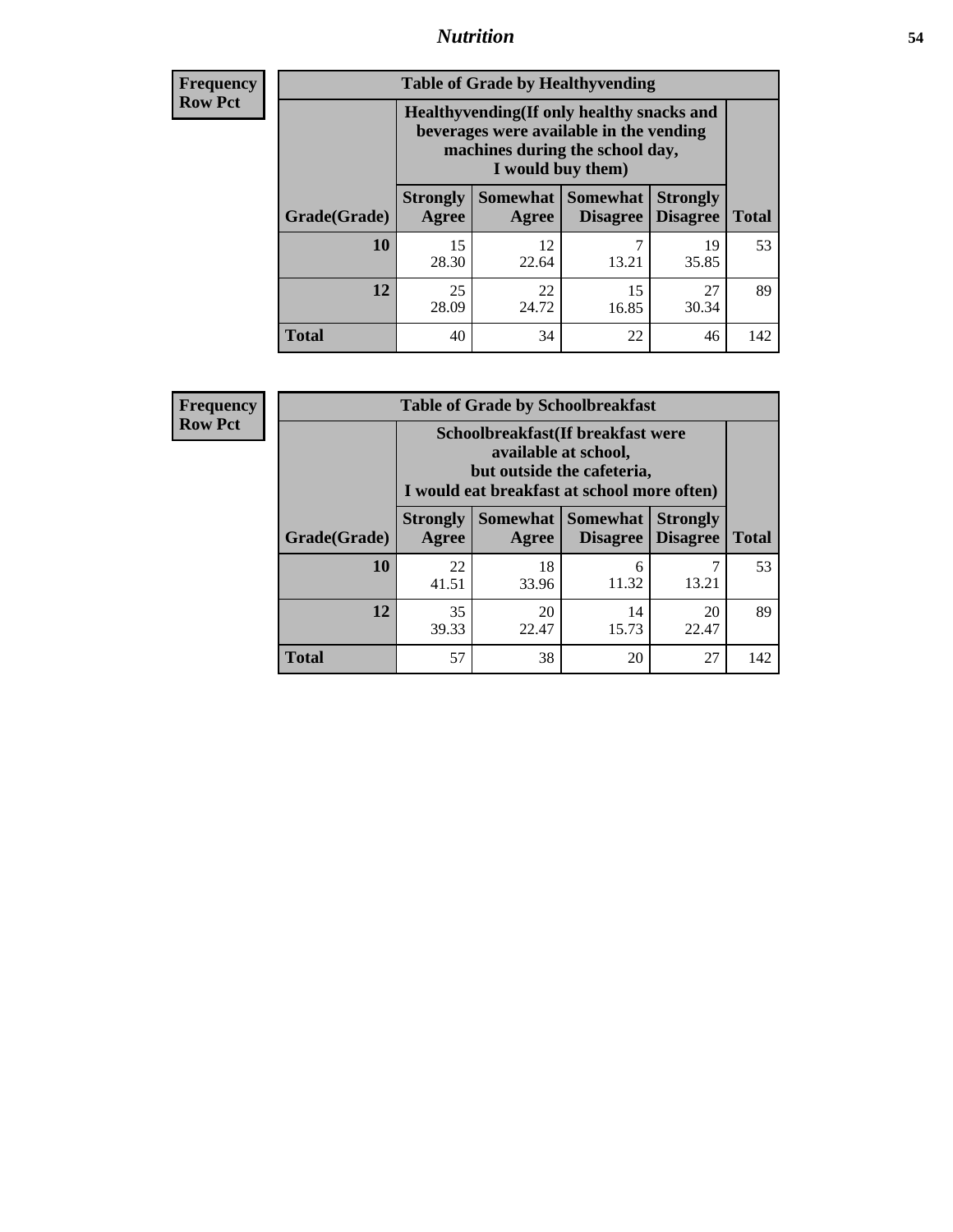| Frequency<br><b>Col Pct</b> | <b>Table of Educationaids by Grade</b>                                                                    |                    |              |     |  |  |
|-----------------------------|-----------------------------------------------------------------------------------------------------------|--------------------|--------------|-----|--|--|
|                             | <b>Educationaids</b> (I<br>have been<br>taught about<br><b>HIV/AIDS</b> at<br>school in the<br>past year) | Grade(Grade)<br>10 | <b>Total</b> |     |  |  |
|                             | Yes                                                                                                       | 37<br>69.81        | 54<br>60.67  | 91  |  |  |
|                             | N <sub>0</sub>                                                                                            | 16<br>30.19        | 35<br>39.33  | 51  |  |  |
|                             | <b>Total</b>                                                                                              | 53                 | 89           | 142 |  |  |

| Frequency      | <b>Table of Educationcharacter by Grade</b>                 |              |             |              |  |  |  |
|----------------|-------------------------------------------------------------|--------------|-------------|--------------|--|--|--|
| <b>Col Pct</b> | Educationcharacter(I<br>have been taught<br>about character |              |             |              |  |  |  |
|                | education in the past                                       | Grade(Grade) |             |              |  |  |  |
|                | year at school)                                             | 10           | 12          | <b>Total</b> |  |  |  |
|                | Yes                                                         | 38<br>71.70  | 53<br>59.55 | 91           |  |  |  |
|                | N <sub>0</sub>                                              | 15<br>28.30  | 36<br>40.45 | 51           |  |  |  |
|                | <b>Total</b>                                                | 53           | 89          | 142          |  |  |  |

| Frequency      | <b>Table of Gradcoach1 by Grade</b> |              |             |              |  |  |
|----------------|-------------------------------------|--------------|-------------|--------------|--|--|
| <b>Col Pct</b> | Gradcoach1(I<br>know who my         | Grade(Grade) |             |              |  |  |
|                | <b>Graduation</b><br>Coach is)      | 10           | 12          | <b>Total</b> |  |  |
|                | Yes                                 | 34<br>64.15  | 73<br>82.02 | 107          |  |  |
|                | N <sub>0</sub>                      | 19<br>35.85  | 16<br>17.98 | 35           |  |  |
|                | <b>Total</b>                        | 53           | 89          | 142          |  |  |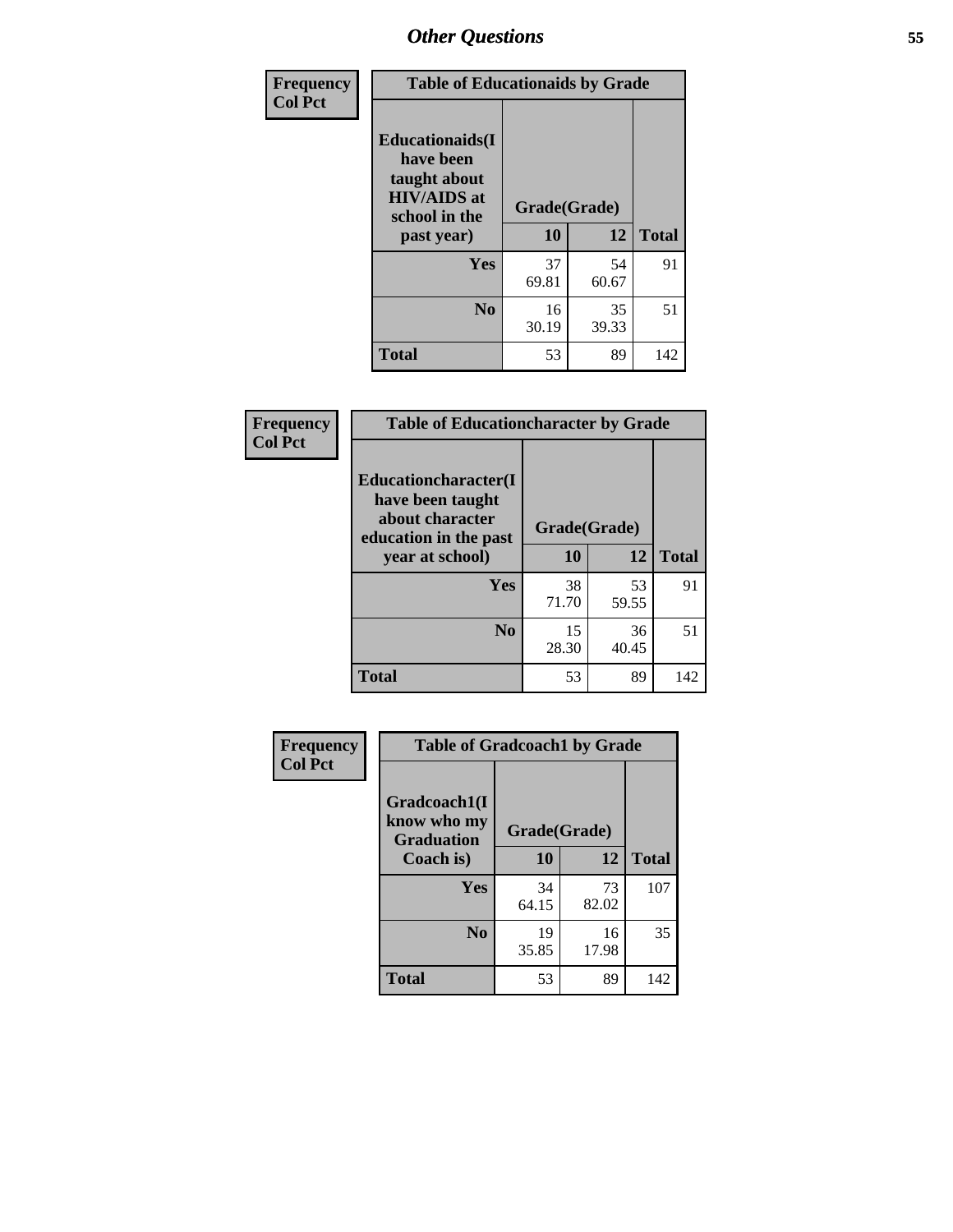| Frequency      | <b>Table of Gradcoach2 by Grade</b> |              |             |              |  |
|----------------|-------------------------------------|--------------|-------------|--------------|--|
| <b>Col Pct</b> | Gradcoach2(I<br>have                |              |             |              |  |
|                | contacted my<br><b>Graduation</b>   | Grade(Grade) |             |              |  |
|                | Coach)                              | 10           | 12          | <b>Total</b> |  |
|                | Yes                                 | 6<br>11.32   | 39<br>43.82 | 45           |  |
|                | N <sub>0</sub>                      | 47<br>88.68  | 50<br>56.18 | 97           |  |
|                | <b>Total</b>                        | 53           | 89          | 142          |  |

| <b>Frequency</b><br><b>Col Pct</b> | <b>Table of Gradcoach3 by Grade</b>                                         |              |             |              |  |
|------------------------------------|-----------------------------------------------------------------------------|--------------|-------------|--------------|--|
|                                    | Gradcoach3(I<br>have received<br>assistance<br>from my<br><b>Graduation</b> | Grade(Grade) |             |              |  |
|                                    | Coach)                                                                      | 10           | 12          | <b>Total</b> |  |
|                                    | Yes                                                                         | 4<br>7.55    | 35<br>39.33 | 39           |  |
|                                    | N <sub>0</sub>                                                              | 19<br>35.85  | 19<br>21.35 | 38           |  |
|                                    | Don't know                                                                  | 30<br>56.60  | 35<br>39.33 | 65           |  |
|                                    | <b>Total</b>                                                                | 53           | 89          | 142          |  |

| Frequency      | <b>Table of Selfharm by Grade</b>                                                                                                                                                      |             |                    |              |  |
|----------------|----------------------------------------------------------------------------------------------------------------------------------------------------------------------------------------|-------------|--------------------|--------------|--|
| <b>Col Pct</b> | <b>Selfharm</b> (During<br>the past 12<br>months,<br>I harmed myself<br>on purpose<br><b>Suicideconsider</b><br>During the past<br>12 months,<br>I seriously<br>considered<br>suicide) | 10          | Grade(Grade)<br>12 | <b>Total</b> |  |
|                | <b>Yes</b>                                                                                                                                                                             | 1.89        | 6<br>6.74          | 7            |  |
|                | N <sub>0</sub>                                                                                                                                                                         | 52<br>98.11 | 83<br>93.26        | 135          |  |
|                | <b>Total</b>                                                                                                                                                                           | 53          | 89                 | 142          |  |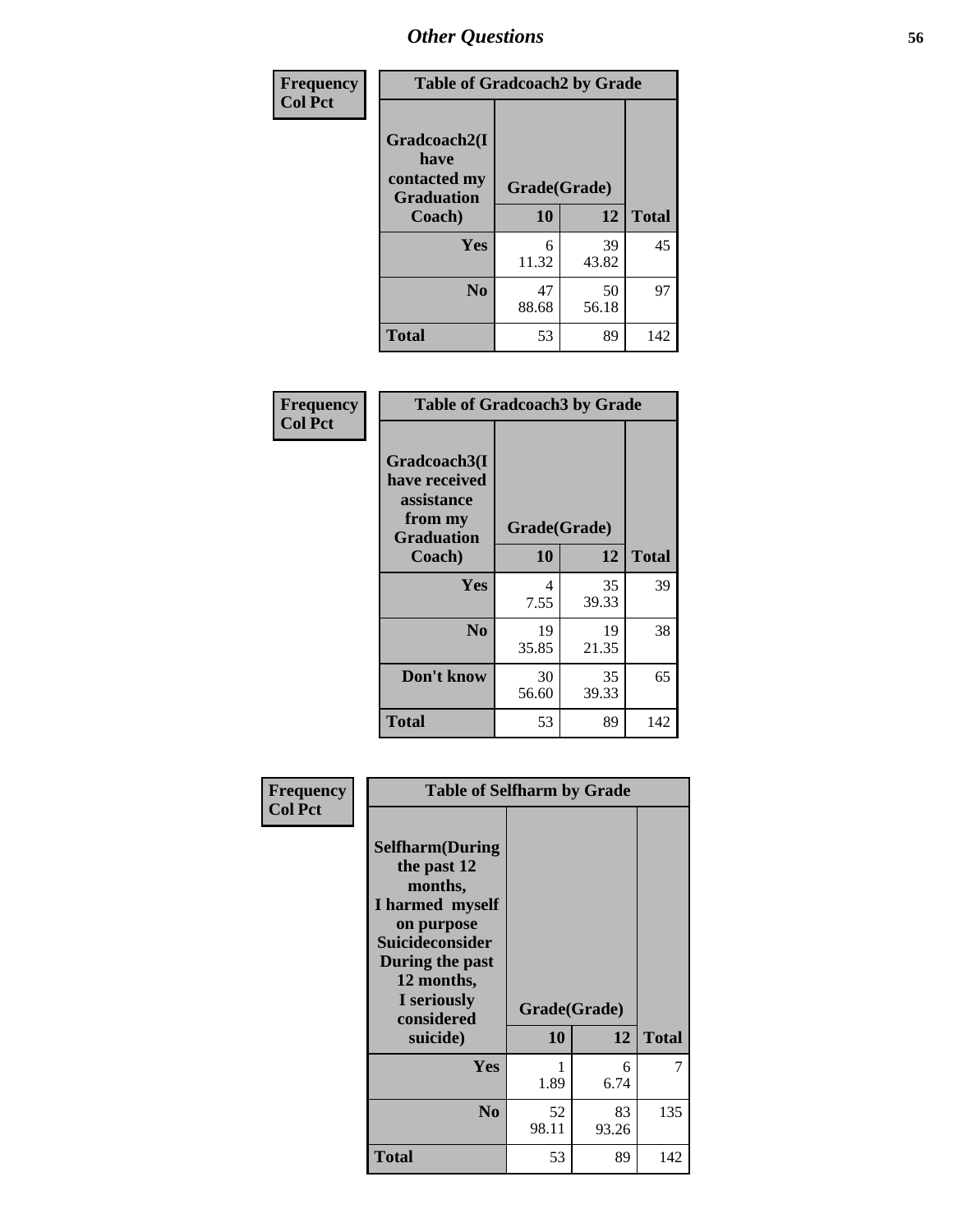| <b>Frequency</b> | <b>Table of Suicideconsider by Grade</b> |              |             |              |  |  |
|------------------|------------------------------------------|--------------|-------------|--------------|--|--|
| <b>Col Pct</b>   |                                          | Grade(Grade) |             |              |  |  |
|                  | Suicideconsider                          | <b>10</b>    | 12          | <b>Total</b> |  |  |
|                  | <b>Yes</b>                               | 1.89         | 7.87        | 8            |  |  |
|                  | N <sub>0</sub>                           | 52<br>98.11  | 82<br>92.13 | 134          |  |  |
|                  | <b>Total</b>                             | 53           | 89          | 142          |  |  |

| Frequency      | <b>Table of Suicideattempt by Grade</b>              |              |             |              |  |
|----------------|------------------------------------------------------|--------------|-------------|--------------|--|
| <b>Col Pct</b> | Suicideattempt(I<br>have attempted<br>suicide in the | Grade(Grade) |             |              |  |
|                | last year)                                           | <b>10</b>    | 12          | <b>Total</b> |  |
|                | Yes                                                  | 4<br>7.55    | 4<br>4.49   | 8            |  |
|                | N <sub>0</sub>                                       | 49<br>92.45  | 85<br>95.51 | 134          |  |
|                | <b>Total</b>                                         | 53           | 89          | 142          |  |

| Frequency      | <b>Table of Instantmessaged by Grade</b>                |              |             |              |  |
|----------------|---------------------------------------------------------|--------------|-------------|--------------|--|
| <b>Col Pct</b> | Instantmessaged(I)<br>have instant<br>messaged people I | Grade(Grade) |             |              |  |
|                | do not even know)                                       | 10           | 12          | <b>Total</b> |  |
|                | Yes                                                     | 14<br>26.42  | 24<br>26.97 | 38           |  |
|                | N <sub>0</sub>                                          | 39<br>73.58  | 65<br>73.03 | 104          |  |
|                | <b>Total</b>                                            | 53           | 89          | 142          |  |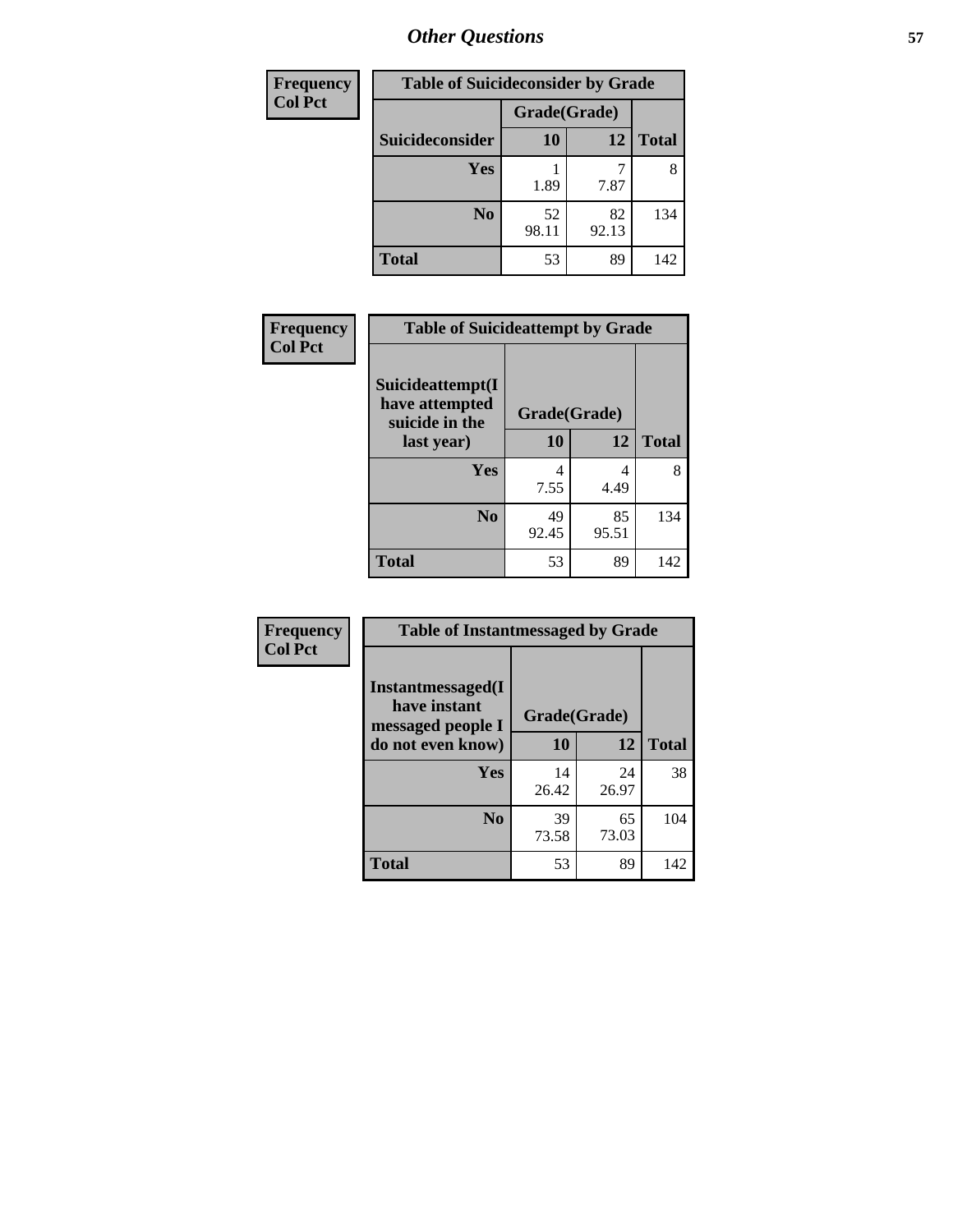| Frequency      | <b>Table of Getsalong by Grade</b>                          |                        |                        |              |  |  |
|----------------|-------------------------------------------------------------|------------------------|------------------------|--------------|--|--|
| <b>Col Pct</b> | <b>Getsalong</b> (I get<br>along with other<br>students and | Grade(Grade)           |                        |              |  |  |
|                | adults)                                                     | <b>10</b>              | 12                     | <b>Total</b> |  |  |
|                | <b>Strongly Agree</b>                                       | 29<br>54.72            | 51<br>57.30            | 80           |  |  |
|                | <b>Somewhat Agree</b>                                       | 17<br>32.08            | 33<br>37.08            | 50           |  |  |
|                | <b>Somewhat Disagree</b>                                    | $\mathfrak{D}$<br>3.77 | $\mathfrak{D}$<br>2.25 | 4            |  |  |
|                | <b>Strongly Disagree</b>                                    | 5<br>9.43              | 3<br>3.37              | 8            |  |  |
|                | <b>Total</b>                                                | 53                     | 89                     | 142          |  |  |

| Frequency      | <b>Table of Safehome by Grade</b> |                    |             |              |  |  |  |
|----------------|-----------------------------------|--------------------|-------------|--------------|--|--|--|
| <b>Col Pct</b> | Safehome(I feel<br>safe at home)  | Grade(Grade)<br>10 | 12          | <b>Total</b> |  |  |  |
|                | <b>Strongly Agree</b>             | 34<br>64.15        | 67<br>75.28 | 101          |  |  |  |
|                | <b>Somewhat Agree</b>             | 11<br>20.75        | 15<br>16.85 | 26           |  |  |  |
|                | <b>Somewhat Disagree</b>          | 1.89               | 4<br>4.49   | 5            |  |  |  |
|                | <b>Strongly Disagree</b>          | 7<br>13.21         | 3<br>3.37   | 10           |  |  |  |
|                | <b>Total</b>                      | 53                 | 89          | 142          |  |  |  |

| Frequency      | <b>Table of Adulttalk by Grade</b>                                                   |              |             |              |  |
|----------------|--------------------------------------------------------------------------------------|--------------|-------------|--------------|--|
| <b>Col Pct</b> | <b>Adulttalk</b> (I<br>know an<br>adult at<br>school that<br>I can talk<br>with if I | Grade(Grade) |             |              |  |
|                | need help)                                                                           | 10           | 12          | <b>Total</b> |  |
|                | <b>Yes</b>                                                                           | 28<br>52.83  | 73<br>82.02 | 101          |  |
|                | N <sub>0</sub>                                                                       | 25<br>47.17  | 16<br>17.98 | 41           |  |
|                | <b>Total</b>                                                                         | 53           | 89          | 142          |  |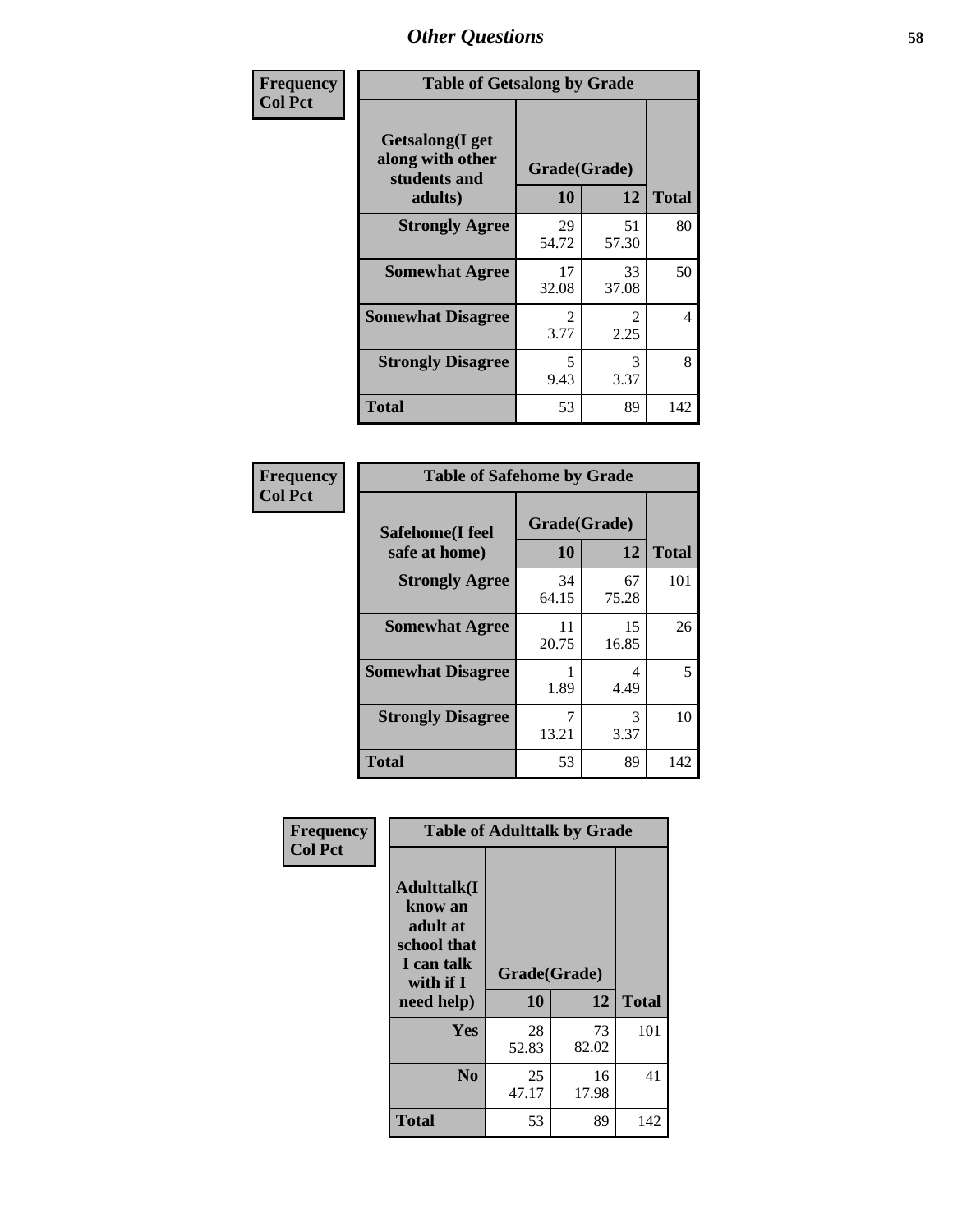**Frequency Row Pct**

| <b>Table of Grade by Tytime</b> |             |                                                                                         |           |                                                                    |             |             |              |
|---------------------------------|-------------|-----------------------------------------------------------------------------------------|-----------|--------------------------------------------------------------------|-------------|-------------|--------------|
|                                 |             | Tvtime (On an average school day,<br>how much unsupervised time do I spend watching TV) |           |                                                                    |             |             |              |
| Grade(Grade)   None             |             | <b>Less that</b>                                                                        |           | $2 - 3$<br>hour/day   hour/day   hours/day   hours/day   hours/day | $4 - 5$     | $6+$        | <b>Total</b> |
| <b>10</b>                       | 3<br>5.66   | 13.21                                                                                   | 5.66      | 15.09                                                              | 13.21       | 25<br>47.17 | 53           |
| 12                              | 13<br>14.61 | 7.87                                                                                    | ◠<br>2.25 | 27<br>30.34                                                        | 20<br>22.47 | 20<br>22.47 | 89           |
| <b>Total</b>                    | 16          | 14                                                                                      |           | 35                                                                 | 27          | 45          | 142          |

**Frequency Row Pct**

| <b>Table of Grade by Computertime</b> |             |                                                                                                   |             |                      |                      |                   |              |
|---------------------------------------|-------------|---------------------------------------------------------------------------------------------------|-------------|----------------------|----------------------|-------------------|--------------|
|                                       |             | Computertime (On an average school day,<br>how much unsupervised time do I spend on the computer) |             |                      |                      |                   |              |
| Grade(Grade)                          | None        | <b>Less that</b><br>hour/day                                                                      | hour/day    | $2 - 3$<br>hours/day | $4 - 5$<br>hours/day | $6+$<br>hours/day | <b>Total</b> |
| 10                                    | 8<br>15.09  | 3<br>5.66                                                                                         | 10<br>18.87 | 11<br>20.75          | 13.21                | 14<br>26.42       | 53           |
| 12                                    | 14<br>15.73 | 18<br>20.22                                                                                       | 19<br>21.35 | 24<br>26.97          | 5.62                 | Q<br>10.11        | 89           |
| <b>Total</b>                          | 22          | 21                                                                                                | 29          | 35                   | 12                   | 23                | 142          |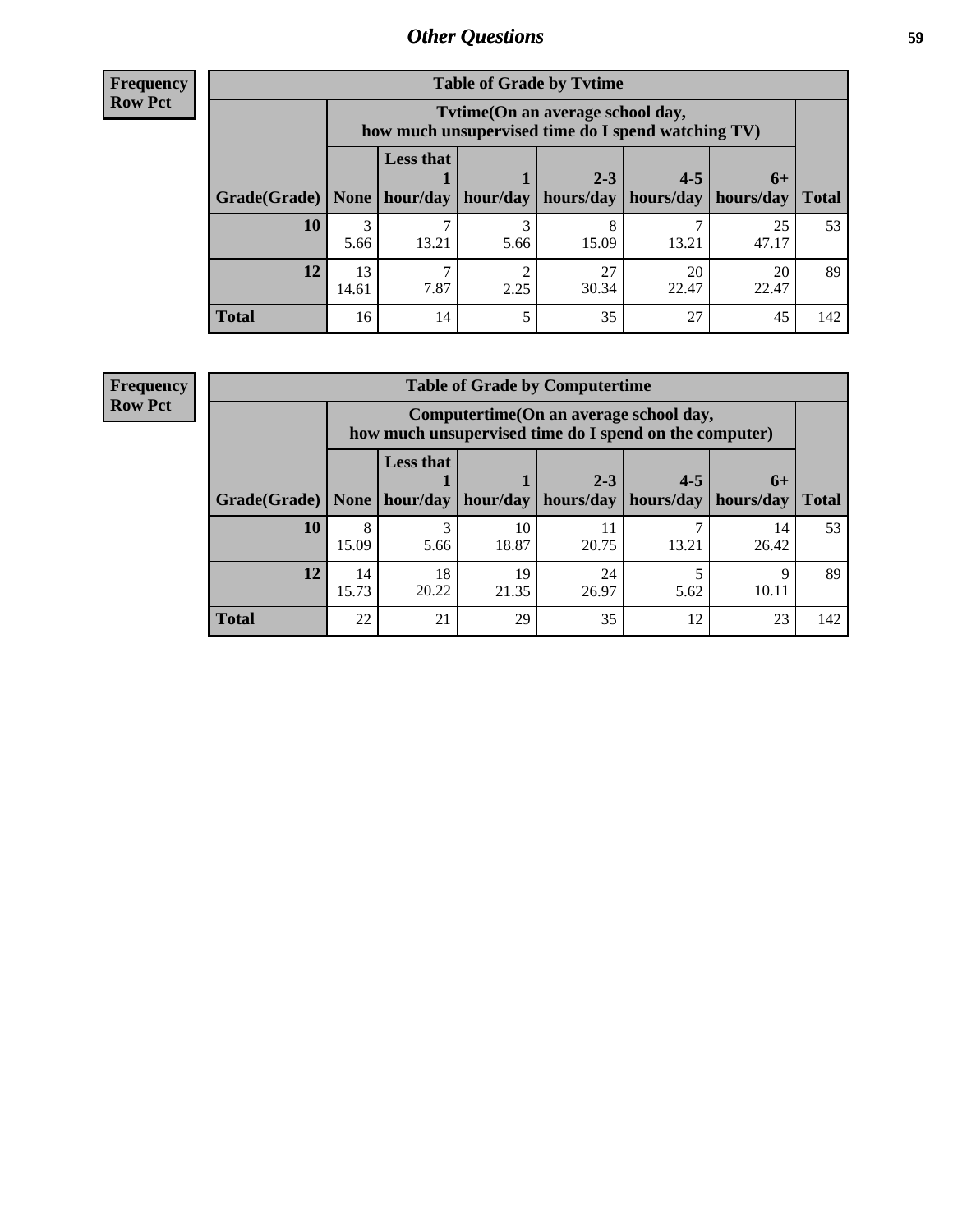### *Questions about Driving Laws* **60** *Driving Questions were asked only of high school students.*

| <b>Frequency</b> |
|------------------|
| <b>Row Pct</b>   |

| <b>Table of Grade by License1</b> |                  |                                                                                                                                           |           |           |                      |              |  |  |  |
|-----------------------------------|------------------|-------------------------------------------------------------------------------------------------------------------------------------------|-----------|-----------|----------------------|--------------|--|--|--|
|                                   |                  | License1(During the first 6 months of driving<br>with a provisional license,<br>the only passengers who can ride with the<br>driver are:) |           |           |                      |              |  |  |  |
| <b>Grade</b> (Grade)              | <b>Parent or</b> | Family<br><b>Guardian   Members   Friends</b>                                                                                             |           | Anyone    | Don't<br><b>Know</b> | <b>Total</b> |  |  |  |
| <b>10</b>                         | 20<br>37.74      | 13<br>24.53                                                                                                                               | 2<br>3.77 | 3<br>5.66 | 15<br>28.30          | 53           |  |  |  |
| 12                                | 38<br>42.70      | 27<br>30.34                                                                                                                               | 3<br>3.37 | 5<br>5.62 | 16<br>17.98          | 89           |  |  |  |
| <b>Total</b>                      | 58               | 40                                                                                                                                        | 5         | 8         | 31                   | 142          |  |  |  |

| Frequency      |              | <b>Table of Grade by License2</b>                                                                        |                  |                         |                                                      |                      |              |  |  |
|----------------|--------------|----------------------------------------------------------------------------------------------------------|------------------|-------------------------|------------------------------------------------------|----------------------|--------------|--|--|
| <b>Row Pct</b> |              | License2(17 yr old drivers with a<br>provisional driver's license cannot<br>drive between the hours of:) |                  |                         |                                                      |                      |              |  |  |
|                | Grade(Grade) | <b>Midnight</b><br>to 6am                                                                                | 1am<br>to<br>5am | 1am<br>to<br><b>6am</b> | N <sub>0</sub><br>curfew<br>for $17$<br>year<br>olds | Don't<br><b>Know</b> | <b>Total</b> |  |  |
|                | 10           | 20<br>37.74                                                                                              | 3<br>5.66        | 6<br>11.32              | 5<br>9.43                                            | 19<br>35.85          | 53           |  |  |
|                | 12           | 54<br>60.67                                                                                              | 7<br>7.87        | 8<br>8.99               | 3<br>3.37                                            | 17<br>19.10          | 89           |  |  |
|                | <b>Total</b> | 74                                                                                                       | 10               | 14                      | 8                                                    | 36                   | 142          |  |  |

| Frequency      |              | <b>Table of Grade by License3</b>                                                      |             |             |            |           |               |              |
|----------------|--------------|----------------------------------------------------------------------------------------|-------------|-------------|------------|-----------|---------------|--------------|
| <b>Row Pct</b> |              | License3(For drivers under the age of 21,<br>what level of alcohol is considered DUI?) |             |             |            |           |               |              |
|                | Grade(Grade) | Any<br><b>Amount</b>                                                                   | 0.02        | 0.04        | 0.06       | 0.08      | Don't<br>know | <b>Total</b> |
|                | <b>10</b>    | 13.21                                                                                  | 9.43        | 4<br>7.55   | 5<br>9.43  | 9.43      | 27<br>50.94   | 53           |
|                | 12           | 10<br>11.24                                                                            | 20<br>22.47 | 16<br>17.98 | 9<br>10.11 | 8<br>8.99 | 26<br>29.21   | 89           |
|                | <b>Total</b> | 17                                                                                     | 25          | 20          | 14         | 13        | 53            | 142          |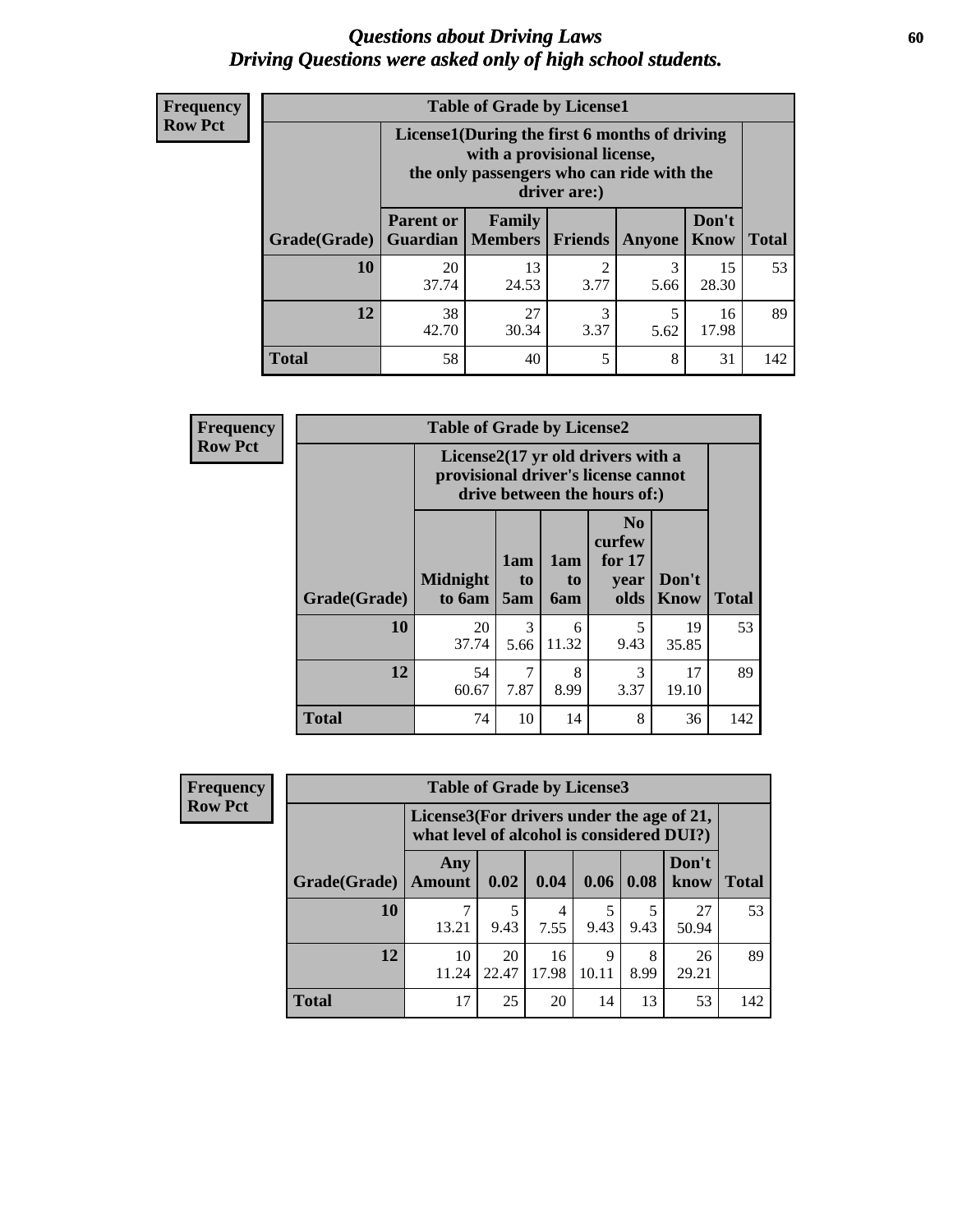### *Questions about Driving Laws* **61** *Driving Questions were asked only of high school students.*

**Frequency Row Pct**

| <b>Table of Grade by License4</b> |              |                                                                                                                                                                                                                                                                       |             |                       |      |             |     |  |
|-----------------------------------|--------------|-----------------------------------------------------------------------------------------------------------------------------------------------------------------------------------------------------------------------------------------------------------------------|-------------|-----------------------|------|-------------|-----|--|
|                                   |              | License4(A driver under 21 automatically<br>loses his/her license if caught exceeding the<br>posted speet limit by:)<br>Can't<br>lose<br><b>Depends</b><br>license<br>$25+$<br>$35+$<br>Don't<br>for<br>on<br><b>Total</b><br>mph<br>mph<br>speeding<br>know<br>judge |             |                       |      |             |     |  |
| Grade(Grade)                      | $15+$<br>mph |                                                                                                                                                                                                                                                                       |             |                       |      |             |     |  |
| 10                                | 8<br>15.09   | 1.89                                                                                                                                                                                                                                                                  | 9<br>16.98  | $\mathcal{R}$<br>5.66 | 1.89 | 31<br>58.49 | 53  |  |
| 12                                | 17<br>19.10  | 18<br>20.22                                                                                                                                                                                                                                                           | 11<br>12.36 | 12<br>13.48           | 1.12 | 30<br>33.71 | 89  |  |
| <b>Total</b>                      | 25           | 19                                                                                                                                                                                                                                                                    | 20          | 15                    | 2    | 61          | 142 |  |

| Frequency      |              | <b>Table of Grade by License5</b> |                                                                                                                                      |                     |              |  |  |
|----------------|--------------|-----------------------------------|--------------------------------------------------------------------------------------------------------------------------------------|---------------------|--------------|--|--|
| <b>Row Pct</b> |              |                                   | License5(A)<br>Georgia teenager<br>with family<br>connections or a<br>good lawyer can<br>break a teen<br>driving law and<br>license) | keep their driver's |              |  |  |
|                | Grade(Grade) | Yes                               | N <sub>0</sub>                                                                                                                       | Don't<br>know       | <b>Total</b> |  |  |
|                | 10           | 9<br>16.98                        | 17<br>32.08                                                                                                                          | 27<br>50.94         | 53           |  |  |
|                | 12           | 11<br>12.36                       | 45<br>50.56                                                                                                                          | 33<br>37.08         | 89           |  |  |
|                | Total        | 20                                | 62                                                                                                                                   | 60                  | 142          |  |  |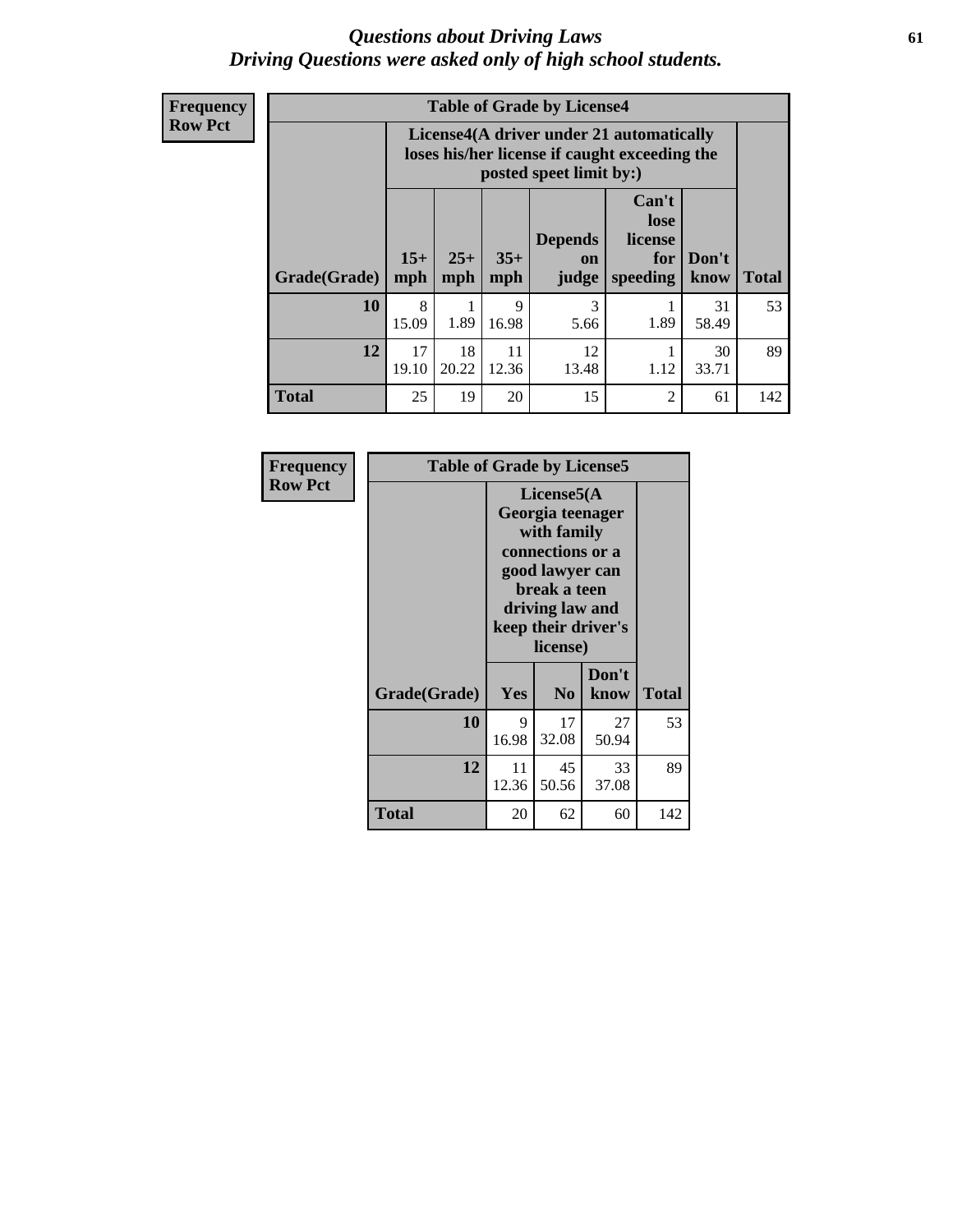## *Questions about Driving Laws* **62** *Driving Questions were asked only of high school students.*

| <b>Frequency</b> | <b>Table of Grade by License6</b> |             |                                                                                                                                                 |               |              |
|------------------|-----------------------------------|-------------|-------------------------------------------------------------------------------------------------------------------------------------------------|---------------|--------------|
| <b>Row Pct</b>   |                                   |             | License <sub>6</sub> (I know a<br>friend or<br>classmate that<br>broke a teen<br>driving law,<br>but was allowed to<br>keep his/her<br>license) |               |              |
|                  | Grade(Grade)                      | Yes         | N <sub>0</sub>                                                                                                                                  | Don't<br>know | <b>Total</b> |
|                  | 10                                | 6<br>11.32  | 22<br>41.51                                                                                                                                     | 25<br>47.17   | 53           |
|                  | 12                                | 16<br>17.98 | 42<br>47.19                                                                                                                                     | 31<br>34.83   | 89           |
|                  | <b>Total</b>                      | 22          | 64                                                                                                                                              | 56            | 142          |

| <b>Frequency</b> | <b>Table of Grade by License7</b> |                                                                             |                                   |                                                                                               |                        |              |  |  |
|------------------|-----------------------------------|-----------------------------------------------------------------------------|-----------------------------------|-----------------------------------------------------------------------------------------------|------------------------|--------------|--|--|
| <b>Row Pct</b>   |                                   |                                                                             |                                   | License7(A student under the age of 18 cam loser<br>his/her driving privileges if he or she:) |                        |              |  |  |
|                  | Grade(Grade)                      | <b>Have</b><br>more than<br>10<br>unexcused<br>absences<br>per school<br>yr | Drop out<br>without<br>graduating | Bring<br>alcohol/drugs/weapon<br>to school                                                    | All of<br>the<br>above | <b>Total</b> |  |  |
|                  | 10                                | 5<br>9.43                                                                   | 4<br>7.55                         | 9.43                                                                                          | 39<br>73.58            | 53           |  |  |
|                  | 12                                | 11<br>12.36                                                                 | 9<br>10.11                        | 8<br>8.99                                                                                     | 61<br>68.54            | 89           |  |  |
|                  | <b>Total</b>                      | 16                                                                          | 13                                | 13                                                                                            | 100                    | 142          |  |  |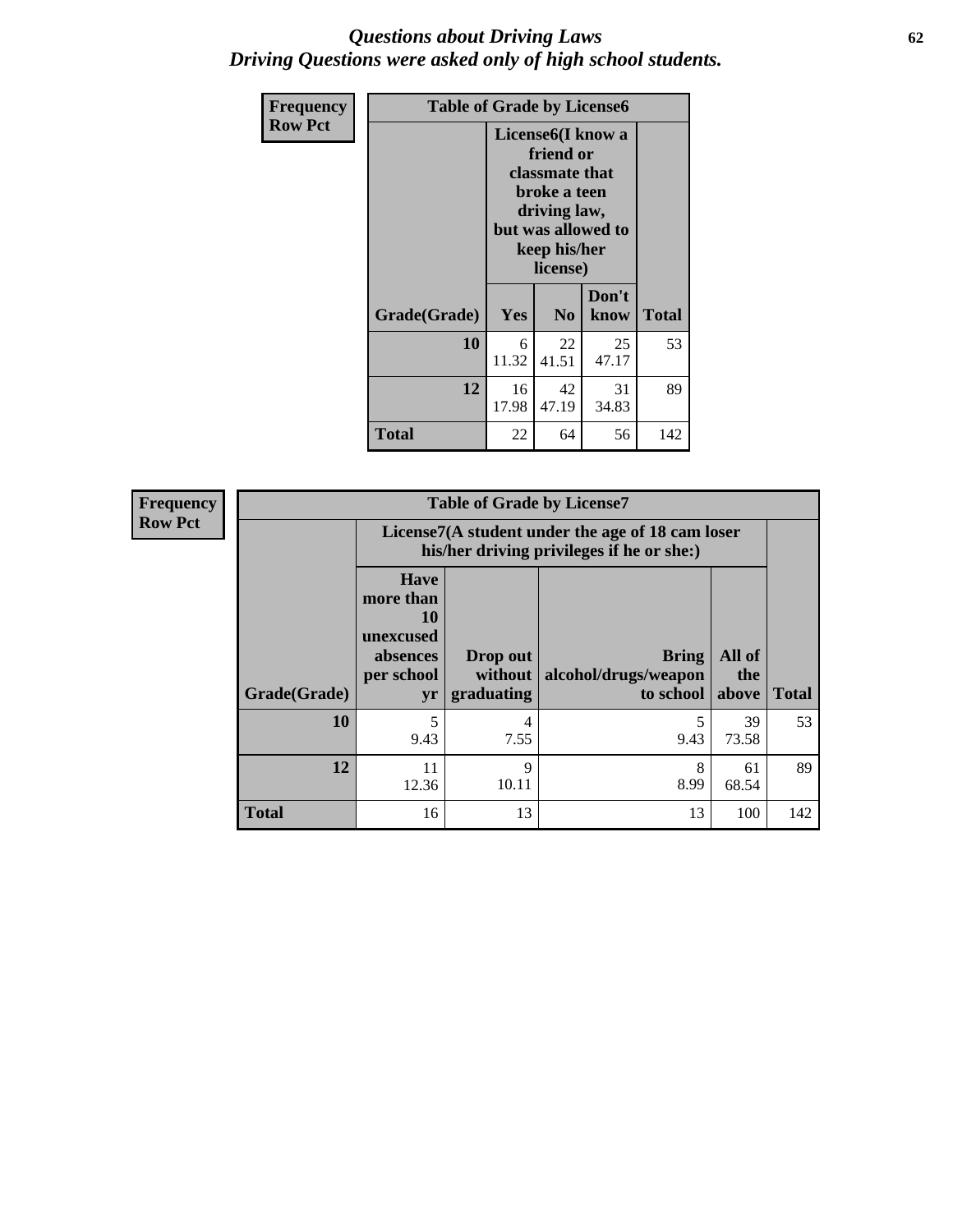# *Select Results by Gender* **63**

| Frequency      |                                                   | <b>Table of SchoolClimate2 by Gender</b> |                       |              |  |  |  |
|----------------|---------------------------------------------------|------------------------------------------|-----------------------|--------------|--|--|--|
| <b>Col Pct</b> | SchoolClimate2(I<br>feel successful at<br>school) | Gender(Gender)<br><b>Female</b>          | <b>Male</b>           | <b>Total</b> |  |  |  |
|                | <b>Strongly Agree</b>                             | 32<br>50.00                              | 34<br>43.59           | 66           |  |  |  |
|                | <b>Somewhat Agree</b>                             | 30<br>46.88                              | 36<br>46.15           | 66           |  |  |  |
|                | <b>Somewhat Disagree</b>                          | $\mathbf{0}$<br>0.00                     | 6<br>7.69             | 6            |  |  |  |
|                | <b>Strongly Disagree</b>                          | $\mathcal{L}$<br>3.13                    | $\mathcal{L}$<br>2.56 | 4            |  |  |  |
|                | <b>Total</b>                                      | 64                                       | 78                    | 142          |  |  |  |

| <b>Frequency</b> | <b>Table of SchoolClimate6 by Gender</b> |                |             |              |
|------------------|------------------------------------------|----------------|-------------|--------------|
| <b>Col Pct</b>   | <b>SchoolClimate6(Teachers</b>           | Gender(Gender) |             |              |
|                  | treat me with respect)                   | Female         | <b>Male</b> | <b>Total</b> |
|                  | <b>Strongly Agree</b>                    | 17<br>26.56    | 22<br>28.21 | 39           |
|                  | <b>Somewhat Agree</b>                    | 28<br>43.75    | 33<br>42.31 | 61           |
|                  | <b>Somewhat Disagree</b>                 | 14<br>21.88    | 14<br>17.95 | 28           |
|                  | <b>Strongly Disagree</b>                 | 5<br>7.81      | 9<br>11.54  | 14           |
|                  | <b>Total</b>                             | 64             | 78          | 142          |

| <b>Frequency</b> | <b>Table of SchoolClimate8 by Gender</b>                                             |               |                               |              |
|------------------|--------------------------------------------------------------------------------------|---------------|-------------------------------|--------------|
| <b>Col Pct</b>   | <b>SchoolClimate8(Students</b><br>are frequently<br>recognized for good<br>behavior) | <b>Female</b> | Gender(Gender)<br><b>Male</b> | <b>Total</b> |
|                  | <b>Strongly Agree</b>                                                                | 10<br>15.63   | 9<br>11.54                    | 19           |
|                  | <b>Somewhat Agree</b>                                                                | 22<br>34.38   | 31<br>39.74                   | 53           |
|                  | <b>Somewhat Disagree</b>                                                             | 15<br>23.44   | 20<br>25.64                   | 35           |
|                  | <b>Strongly Disagree</b>                                                             | 17<br>26.56   | 18<br>23.08                   | 35           |
|                  | Total                                                                                | 64            | 78                            | 142          |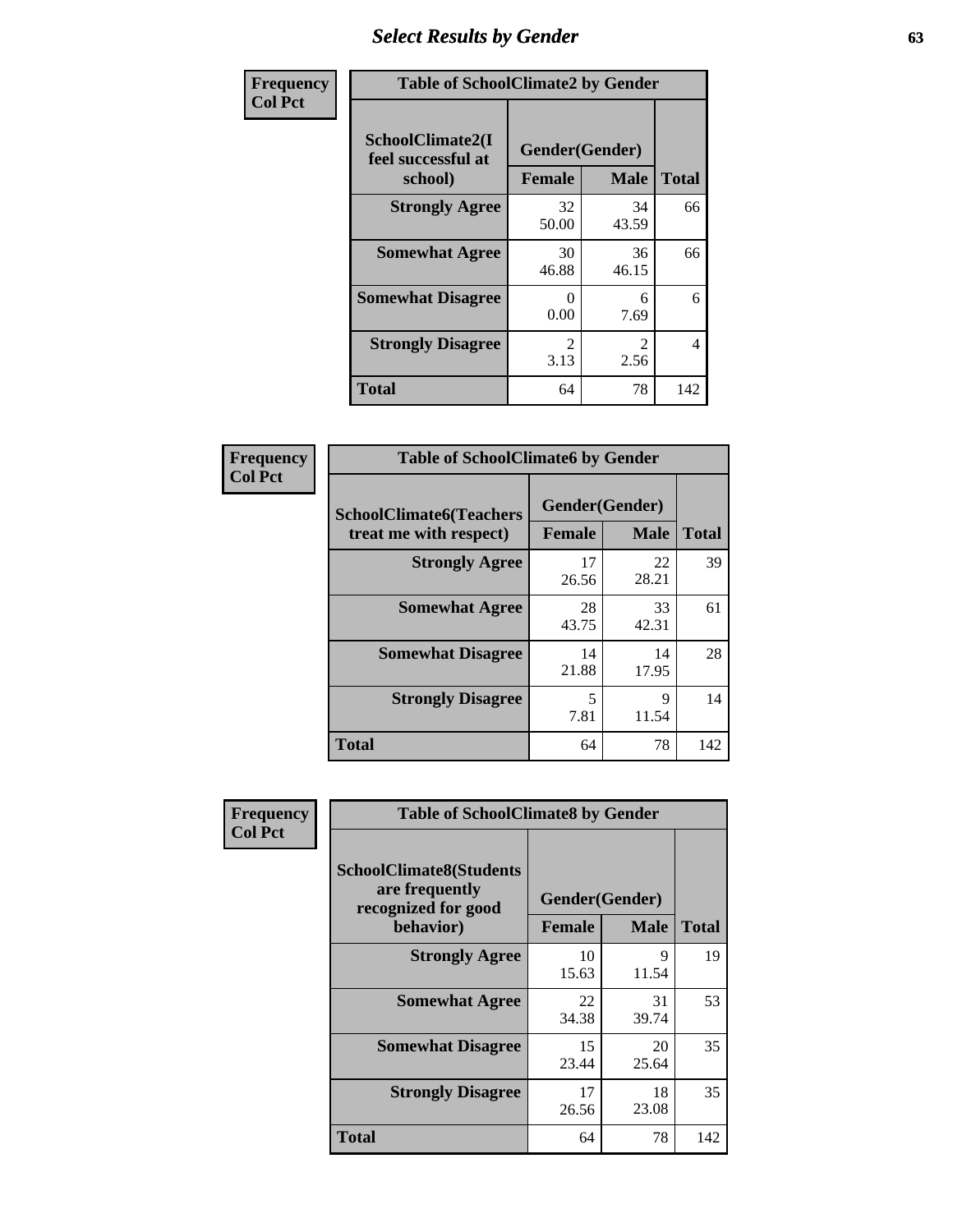# *Select Results by Gender* **64**

| <b>Frequency</b> | <b>Table of Gender by Dropout</b> |                                                                        |                |              |  |
|------------------|-----------------------------------|------------------------------------------------------------------------|----------------|--------------|--|
| <b>Row Pct</b>   |                                   | Dropout(I<br>have<br>thought<br>about<br>dropping<br>out of<br>school) |                |              |  |
|                  | Gender(Gender)                    | Yes                                                                    | N <sub>0</sub> | <b>Total</b> |  |
|                  | <b>Female</b>                     | 22<br>34.38                                                            | 42<br>65.63    | 64           |  |
|                  | <b>Male</b>                       | 25<br>32.05                                                            | 53<br>67.95    | 78           |  |
|                  | <b>Total</b>                      | 47                                                                     | 95             | 142          |  |

| <b>Frequency</b> |                | <b>Table of Gender by Dropoutreason</b> |              |                                                                     |                                |              |              |  |
|------------------|----------------|-----------------------------------------|--------------|---------------------------------------------------------------------|--------------------------------|--------------|--------------|--|
| <b>Row Pct</b>   |                |                                         |              | Dropoutreason (If I dropped out the<br>reason would most likely be) |                                |              |              |  |
|                  | Gender(Gender) | Won't<br><b>Drop</b><br>out             | <b>Bored</b> | Family<br><b>Reasons</b>                                            | <b>Being</b><br><b>Bullied</b> | <b>Other</b> | <b>Total</b> |  |
|                  | <b>Female</b>  | 35<br>54.69                             | 6<br>9.38    | 9<br>14.06                                                          | 0.00                           | 14<br>21.88  | 64           |  |
|                  | <b>Male</b>    | 38<br>48.72                             | 12<br>15.38  | 10<br>12.82                                                         | 1.28                           | 17<br>21.79  | 78           |  |
|                  | <b>Total</b>   | 73                                      | 18           | 19                                                                  |                                | 31           | 142          |  |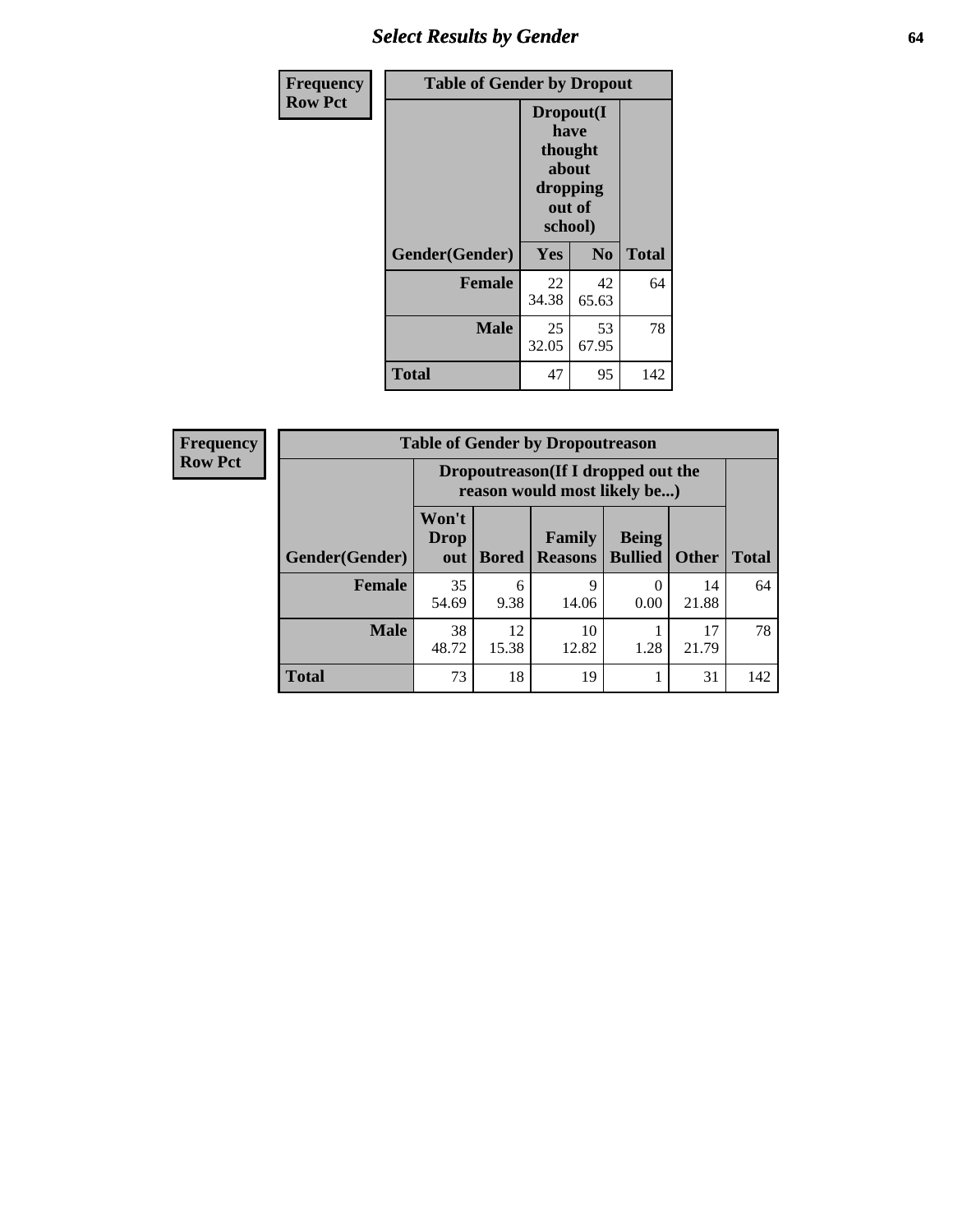*School Safety* **65**

| Frequency      | <b>Table of Gender by Bullied2</b> |                 |                |              |
|----------------|------------------------------------|-----------------|----------------|--------------|
| <b>Row Pct</b> |                                    | <b>Bullied2</b> |                |              |
|                | Gender(Gender)                     | <b>Yes</b>      | N <sub>0</sub> | <b>Total</b> |
|                | <b>Female</b>                      | 3<br>4.69       | 61<br>95.31    | 64           |
|                | <b>Male</b>                        | 5.13            | 74<br>94.87    | 78           |
|                | <b>Total</b>                       |                 | 135            | 142          |

| Frequency      | <b>Table of Gender by Bulliedothers2</b> |                       |                |              |
|----------------|------------------------------------------|-----------------------|----------------|--------------|
| <b>Row Pct</b> |                                          | <b>Bulliedothers2</b> |                |              |
|                | Gender(Gender)                           | Yes                   | N <sub>0</sub> | <b>Total</b> |
|                | <b>Female</b>                            | 3<br>4.69             | 61<br>95.31    | 64           |
|                | <b>Male</b>                              | 3<br>3.85             | 75<br>96.15    | 78           |
|                | Total                                    | 6                     | 136            | 142          |

| Frequency      | <b>Table of Gender by Weaponschool2</b> |                      |                |              |
|----------------|-----------------------------------------|----------------------|----------------|--------------|
| <b>Row Pct</b> |                                         | <b>Weaponschool2</b> |                |              |
|                | Gender(Gender)                          | Yes                  | N <sub>0</sub> | <b>Total</b> |
|                | <b>Female</b>                           | 3.13                 | 62<br>96.88    | 64           |
|                | <b>Male</b>                             | 5<br>6.41            | 73<br>93.59    | 78           |
|                | <b>Total</b>                            |                      | 135            | 142          |

| Frequency      | <b>Table of Gender by Absentunsafe2</b> |               |                |              |
|----------------|-----------------------------------------|---------------|----------------|--------------|
| <b>Row Pct</b> |                                         | Absentunsafe2 |                |              |
|                | Gender(Gender)                          | Yes           | N <sub>0</sub> | <b>Total</b> |
|                | <b>Female</b>                           | 3.13          | 62<br>96.88    | 64           |
|                | <b>Male</b>                             | 3.85          | 75<br>96.15    | 78           |
|                | <b>Total</b>                            |               | 137            | 142          |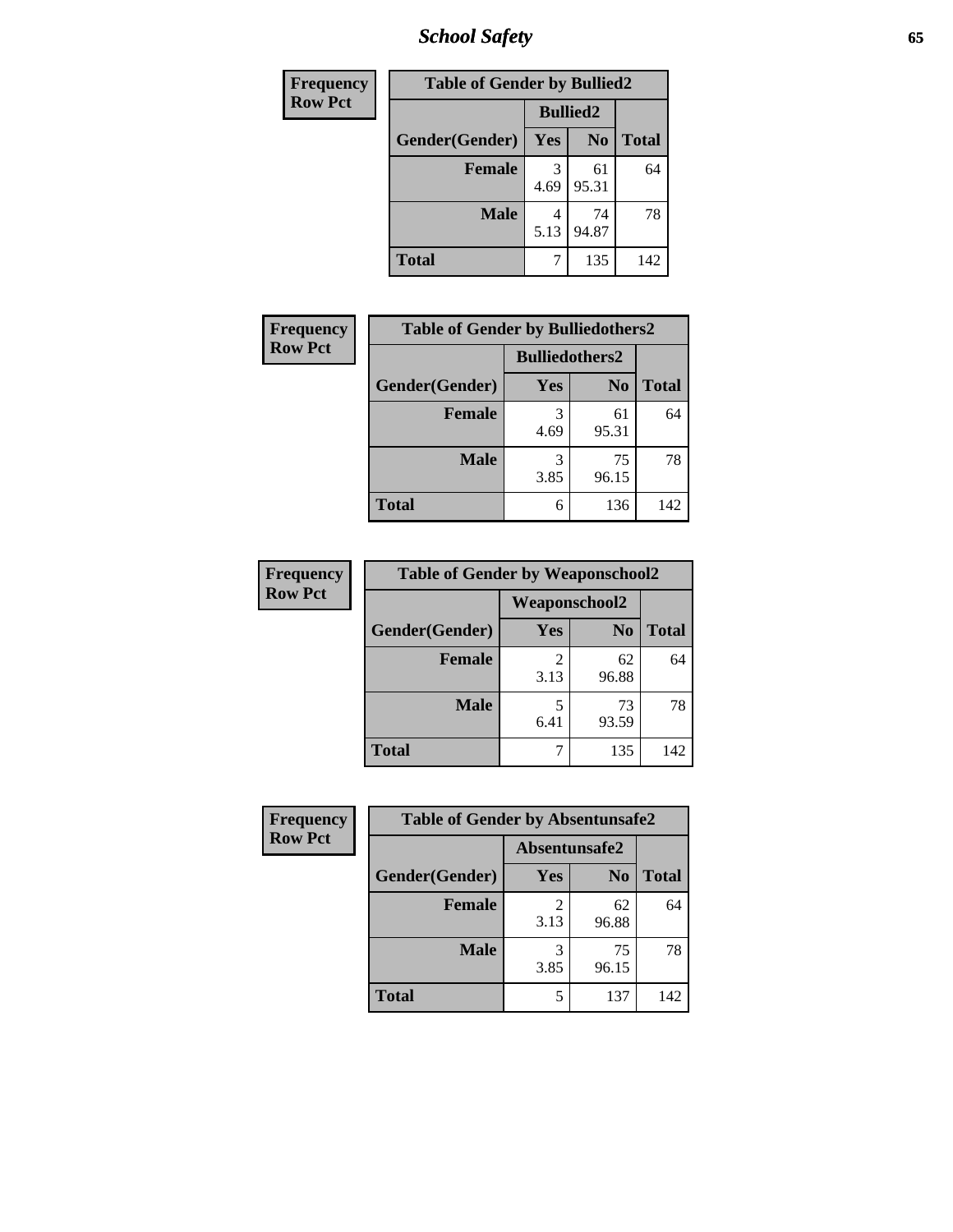*School Safety* **66**

| Frequency      | <b>Table of Gender by Gangself</b> |                                                                                                        |                |              |
|----------------|------------------------------------|--------------------------------------------------------------------------------------------------------|----------------|--------------|
| <b>Row Pct</b> |                                    | <b>Gangself</b> (I<br>have<br>participated<br>in illegal gang<br>activities in<br>the past 30<br>days) |                |              |
|                | Gender(Gender)                     | Yes                                                                                                    | N <sub>0</sub> | <b>Total</b> |
|                | <b>Female</b>                      | 2<br>3.13                                                                                              | 62<br>96.88    | 64           |
|                | <b>Male</b>                        | 12<br>15.38                                                                                            | 66<br>84.62    | 78           |
|                | <b>Total</b>                       | 14                                                                                                     | 128            | 142          |

| Frequency      | <b>Table of Gender by Gangpeers</b> |                                                                                                                             |                |              |
|----------------|-------------------------------------|-----------------------------------------------------------------------------------------------------------------------------|----------------|--------------|
| <b>Row Pct</b> |                                     | <b>Gangpeers</b> (I<br>have friends<br>who have<br>participated<br>in illegal gang<br>activities in<br>the past 30<br>days) |                |              |
|                | Gender(Gender)                      | <b>Yes</b>                                                                                                                  | N <sub>0</sub> | <b>Total</b> |
|                | <b>Female</b>                       | 16<br>25.00                                                                                                                 | 48<br>75.00    | 64           |
|                | <b>Male</b>                         | 34<br>43.59                                                                                                                 | 44<br>56.41    | 78           |
|                | <b>Total</b>                        | 50                                                                                                                          | 92             | 142          |

| Frequency      | <b>Table of Gender by Pickedon2</b> |                  |                |              |
|----------------|-------------------------------------|------------------|----------------|--------------|
| <b>Row Pct</b> |                                     | <b>Pickedon2</b> |                |              |
|                | Gender(Gender)                      | <b>Yes</b>       | N <sub>0</sub> | <b>Total</b> |
|                | <b>Female</b>                       | 10<br>15.63      | 54<br>84.38    | 64           |
|                | <b>Male</b>                         | 20<br>25.64      | 58<br>74.36    | 78           |
|                | <b>Total</b>                        | 30               | 112            | 142          |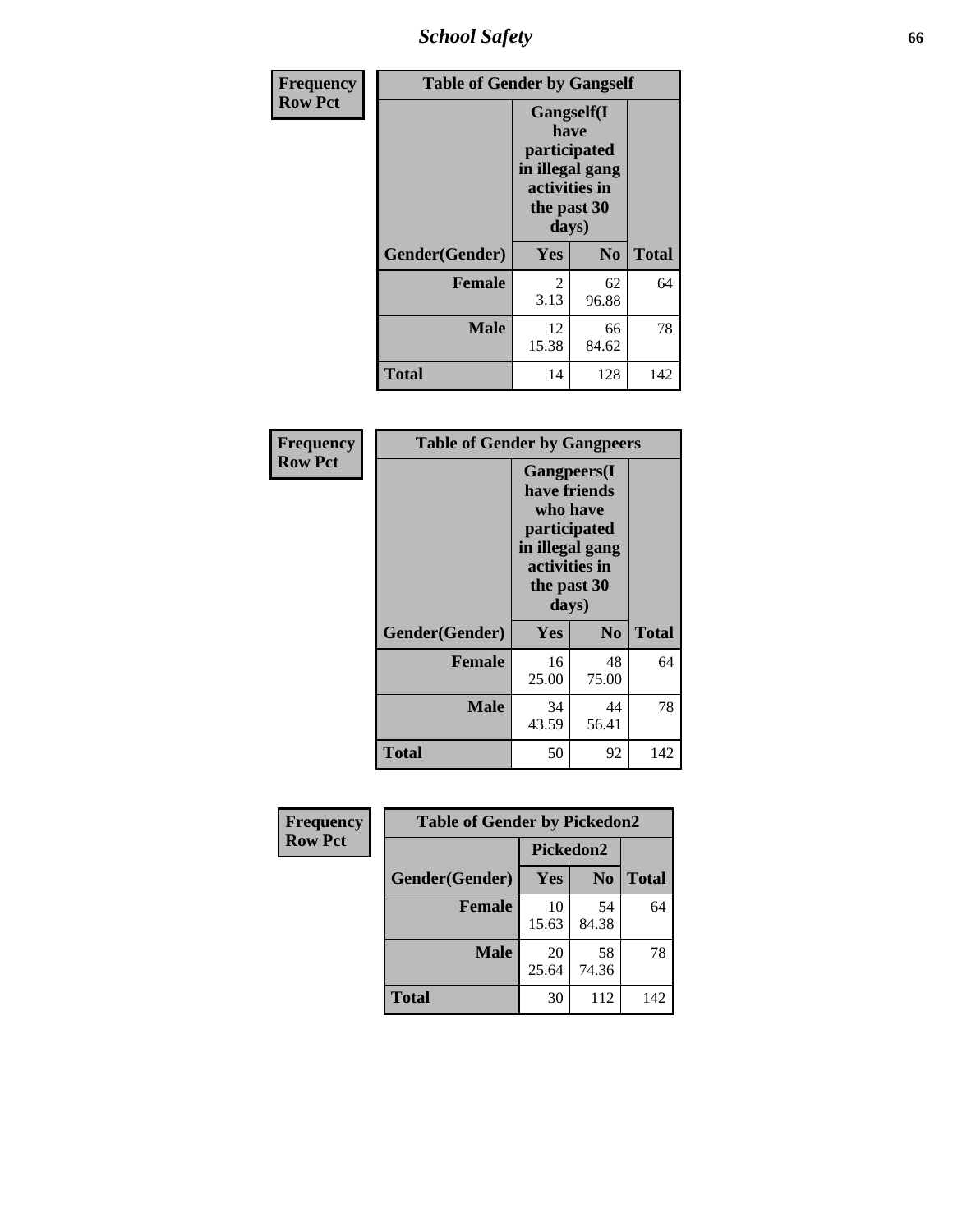*School Safety* **67**

| <b>Frequency</b> | <b>Table of Gender by Safeschool2</b> |             |                |              |
|------------------|---------------------------------------|-------------|----------------|--------------|
| <b>Row Pct</b>   |                                       | Safeschool2 |                |              |
|                  | Gender(Gender)                        | Yes         | N <sub>0</sub> | <b>Total</b> |
|                  | <b>Female</b>                         | 36<br>56.25 | 28<br>43.75    | 64           |
|                  | <b>Male</b>                           | 46<br>58.97 | 32<br>41.03    | 78           |
|                  | <b>Total</b>                          | 82          | 60             | 142          |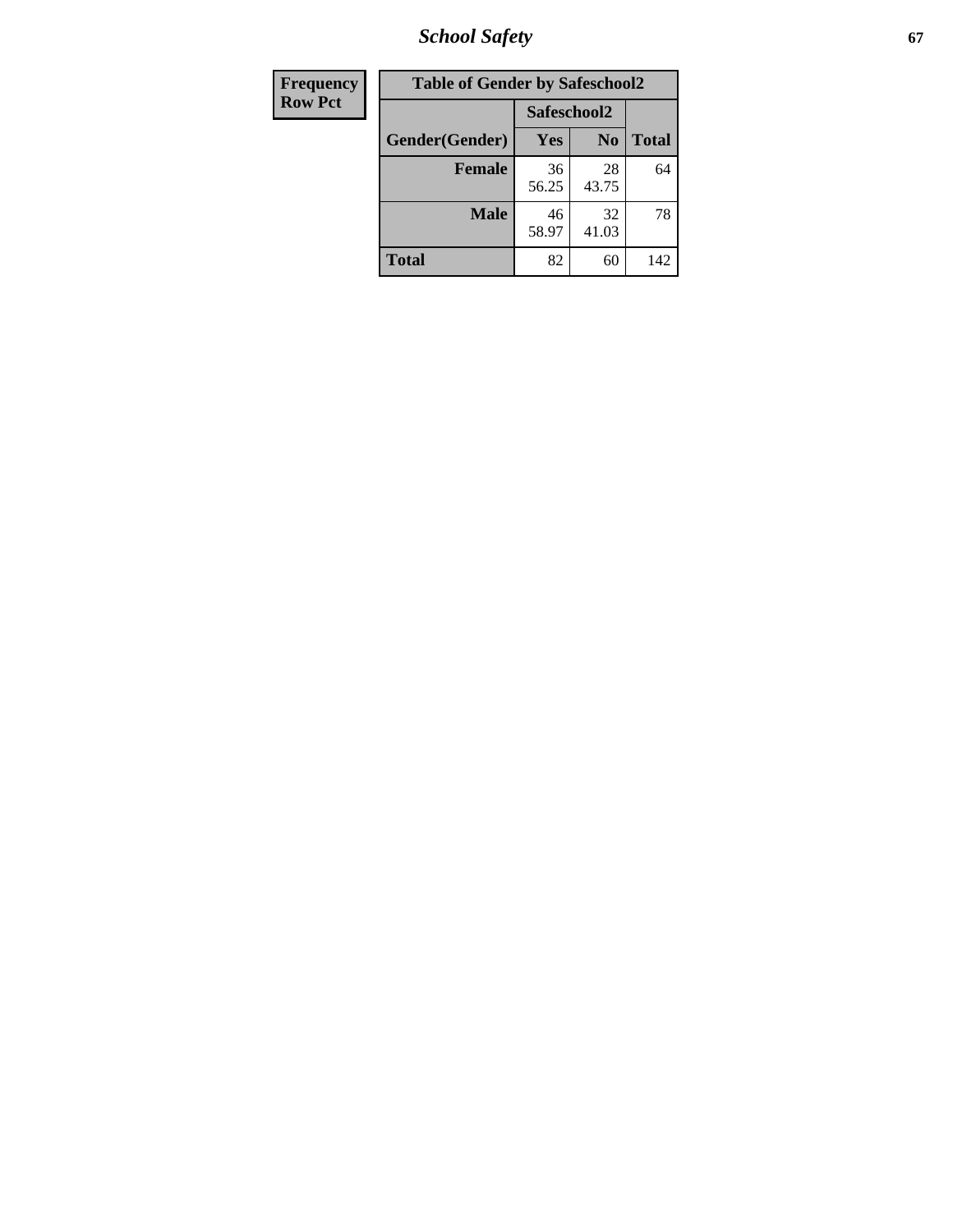# *Incidence of Drug Use* 68

| <b>Frequency</b> | <b>Table of Gender by AlcoholAlt</b> |                                          |                |              |
|------------------|--------------------------------------|------------------------------------------|----------------|--------------|
| <b>Row Pct</b>   |                                      | AlcoholAlt(Alcohol<br>use, past 30 days) |                |              |
|                  | Gender(Gender)                       | <b>Yes</b>                               | N <sub>0</sub> | <b>Total</b> |
|                  | <b>Female</b>                        | 24<br>37.50                              | 40<br>62.50    | 64           |
|                  | <b>Male</b>                          | 24<br>30.77                              | 54<br>69.23    | 78           |
|                  | <b>Total</b>                         | 48                                       | 94             | 142          |

| Frequency      | <b>Table of Gender by TobaccoAny</b> |                                          |                |              |
|----------------|--------------------------------------|------------------------------------------|----------------|--------------|
| <b>Row Pct</b> |                                      | TobaccoAny(Tobacco<br>use, past 30 days) |                |              |
|                | Gender(Gender)                       | Yes                                      | N <sub>0</sub> | <b>Total</b> |
|                | <b>Female</b>                        | 10.94                                    | 57<br>89.06    | 64           |
|                | <b>Male</b>                          | 15<br>19.23                              | 63<br>80.77    | 78           |
|                | <b>Total</b>                         | 22                                       | 120            | 142          |

| <b>Frequency</b> | <b>Table of Gender by MarijuanaAlt</b> |                    |                        |              |
|------------------|----------------------------------------|--------------------|------------------------|--------------|
| <b>Row Pct</b>   |                                        | use, past 30 days) | MarijuanaAlt(Marijuana |              |
|                  | Gender(Gender)                         | <b>Yes</b>         | N <sub>0</sub>         | <b>Total</b> |
|                  | Female                                 | 12<br>18.75        | 52<br>81.25            | 64           |
|                  | <b>Male</b>                            | 24<br>30.77        | 54<br>69.23            | 78           |
|                  | <b>Total</b>                           | 36                 | 106                    | 142          |

| <b>Frequency</b> | <b>Table of Gender by OtherDrugAny</b> |                                                      |                |              |
|------------------|----------------------------------------|------------------------------------------------------|----------------|--------------|
| <b>Row Pct</b>   |                                        | <b>OtherDrugAny(Other</b><br>drug use, past 30 days) |                |              |
|                  | Gender(Gender)                         | <b>Yes</b>                                           | N <sub>0</sub> | <b>Total</b> |
|                  | <b>Female</b>                          | 6<br>9.38                                            | 58<br>90.63    | 64           |
|                  | <b>Male</b>                            | 3<br>3.85                                            | 75<br>96.15    | 78           |
|                  | <b>Total</b>                           | 9                                                    | 133            | 142          |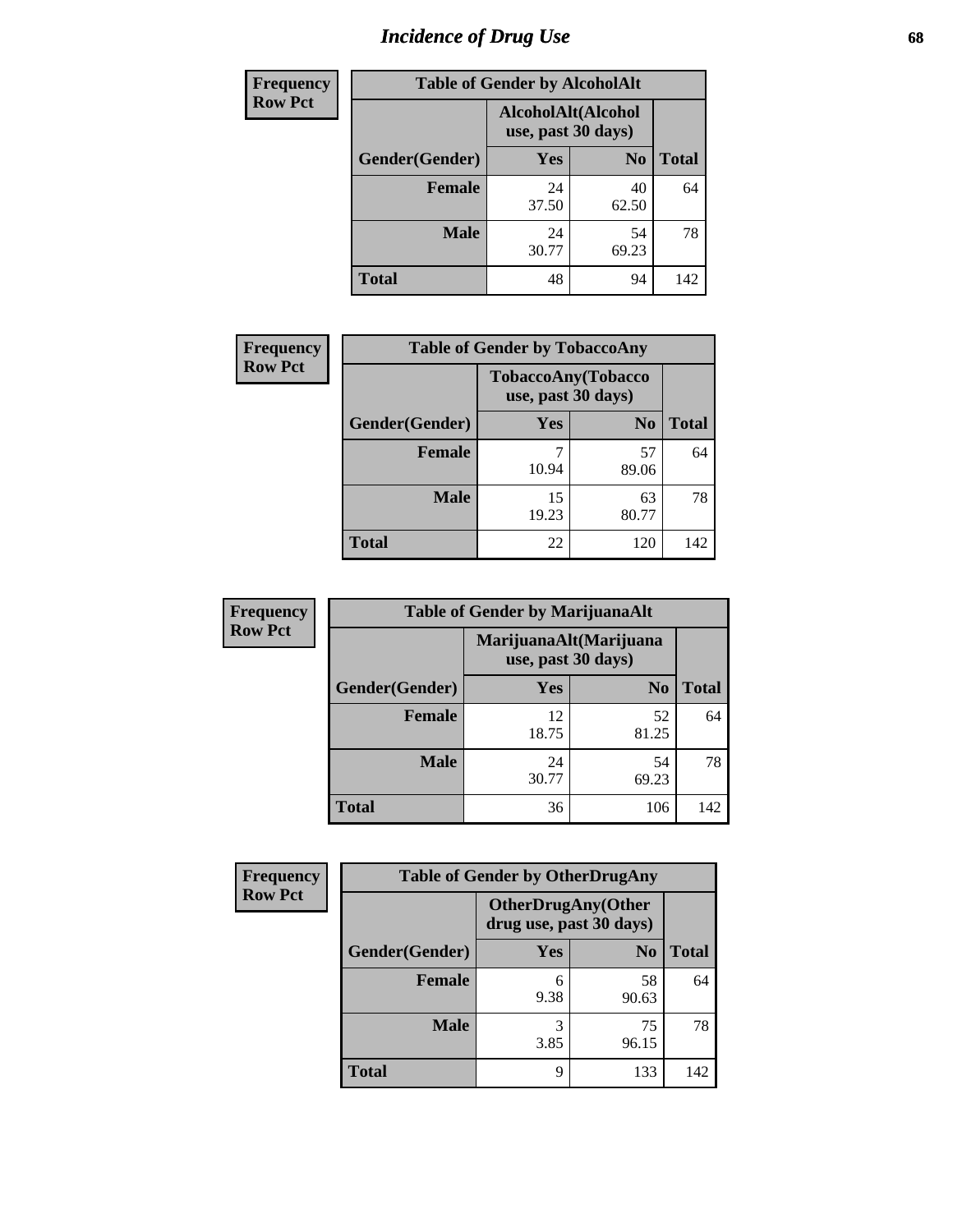## *Average Age at Onset of Use* **69** *Results for "Average Age at Onset of Use" questions exclude students who said they did not use that substance*

### **Gender=Female**

| Variable           | Label                                                              | <b>Mean</b> |
|--------------------|--------------------------------------------------------------------|-------------|
| Alcoholinit2       | I started using alcohol when I was                                 | 14.22       |
| Cigarettesinit2    | I started smoking tobacco when I was                               | 14.00       |
| Smokelessinit2     | I started chewing tobacco when I was                               |             |
| Marijuanainit2     | I started using marijuana when I was                               | 15.19       |
| Cocaineinit2       | I started using cocaine when I was                                 |             |
| Inhalantsinit2     | I started using inhalants when I was                               |             |
| Steroidsinit2      | I started using steroids when I was                                |             |
| Ecstasyinit2       | I started using ecstasy when I was                                 |             |
| Methinit2          | I started using methamphetamines when I was                        |             |
| Hallucinogensinit2 | I started using hallucinogens when I was                           |             |
| Prescription in t2 | I started using prescription drugs not prescribed to me when I was | 12.00       |

#### **Gender=Male**

| <b>Variable</b>    | Label                                                              | <b>Mean</b> |
|--------------------|--------------------------------------------------------------------|-------------|
| Alcoholinit2       | I started using alcohol when I was                                 | 12.75       |
| Cigarettesinit2    | I started smoking tobacco when I was                               | 12.75       |
| Smokelessinit2     | I started chewing tobacco when I was                               | 12.00       |
| Marijuanainit2     | I started using marijuana when I was                               | 13.87       |
| Cocaineinit2       | I started using cocaine when I was                                 | 14.00       |
| Inhalantsinit2     | I started using inhalants when I was                               | 13.00       |
| Steroidsinit2      | I started using steroids when I was                                |             |
| Ecstasyinit2       | I started using ecstasy when I was                                 | 14.00       |
| Methinit2          | I started using methamphetamines when I was                        |             |
| Hallucinogensinit2 | I started using hallucinogens when I was                           | 14.00       |
| Prescriptioninit2  | I started using prescription drugs not prescribed to me when I was | 11.60       |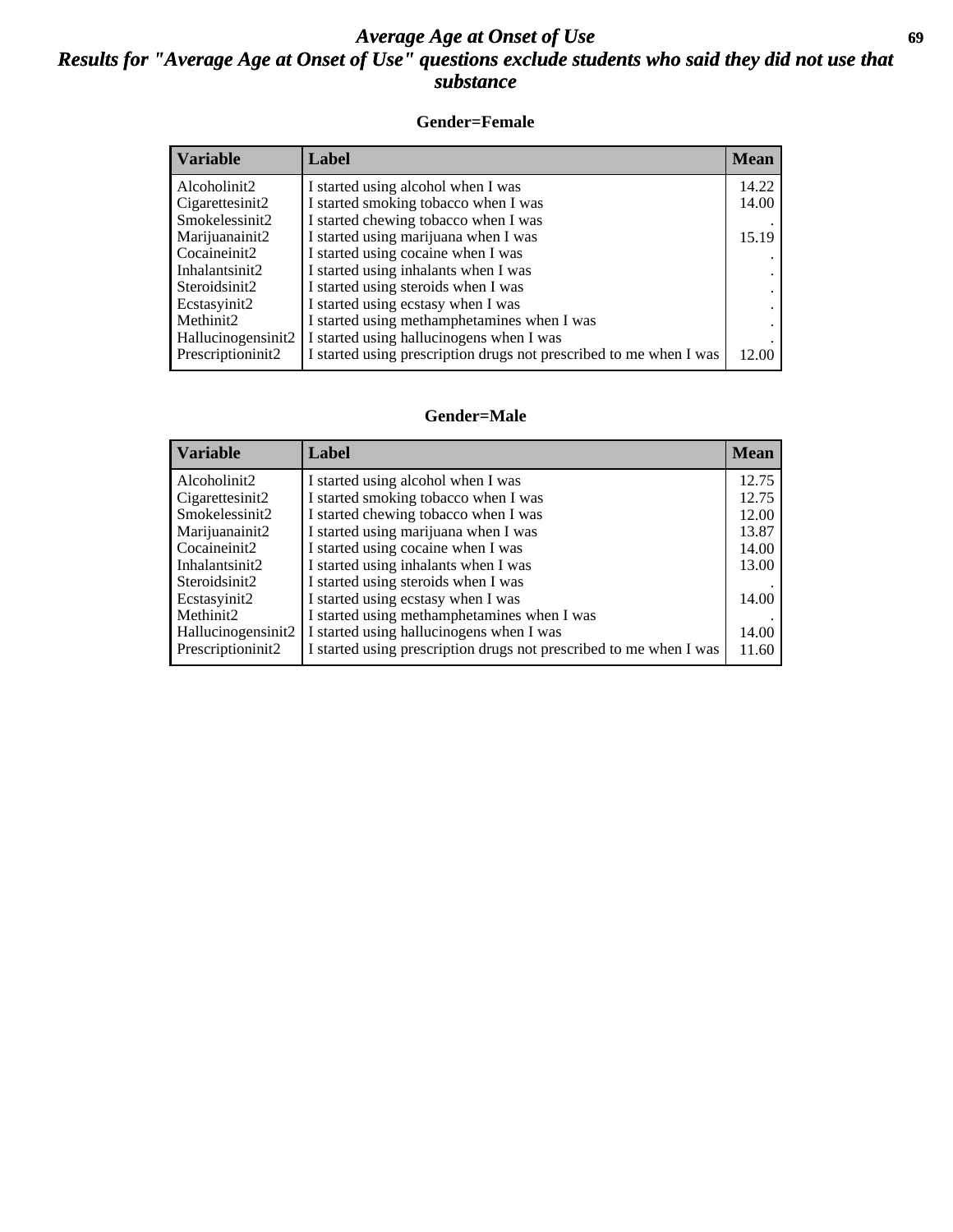# *I Think These Drugs are Harmful* **70**

| <b>Frequency</b> | <b>Table of Gender by Alcoholharmdich</b> |                                                   |                |              |
|------------------|-------------------------------------------|---------------------------------------------------|----------------|--------------|
| <b>Row Pct</b>   |                                           | Alcoholharmdich(I<br>think alcohol is<br>harmful) |                |              |
|                  | Gender(Gender)                            | Yes                                               | N <sub>0</sub> | <b>Total</b> |
|                  | <b>Female</b>                             | 52<br>81.25                                       | 12<br>18.75    | 64           |
|                  | <b>Male</b>                               | 57<br>73.08                                       | 21<br>26.92    | 78           |
|                  | <b>Total</b>                              | 109                                               | 33             | 142          |

| Frequency      | <b>Table of Gender by Tobaccoharmdich</b> |                  |                               |              |
|----------------|-------------------------------------------|------------------|-------------------------------|--------------|
| <b>Row Pct</b> |                                           | think tobacco is | Tobaccoharmdich(I<br>harmful) |              |
|                | Gender(Gender)                            | <b>Yes</b>       | N <sub>0</sub>                | <b>Total</b> |
|                | <b>Female</b>                             | 60<br>93.75      | 4<br>6.25                     | 64           |
|                | <b>Male</b>                               | 71<br>91.03      | 8.97                          | 78           |
|                | <b>Total</b>                              | 131              | 11                            | 142          |

| Frequency      | <b>Table of Gender by Marijuanaharmdich</b> |                                |                     |              |
|----------------|---------------------------------------------|--------------------------------|---------------------|--------------|
| <b>Row Pct</b> |                                             | think marijuana is<br>harmful) | Marijuanaharmdich(I |              |
|                | Gender(Gender)                              | <b>Yes</b>                     | N <sub>0</sub>      | <b>Total</b> |
|                | <b>Female</b>                               | 45<br>70.31                    | 19<br>29.69         | 64           |
|                | <b>Male</b>                                 | 47<br>60.26                    | 31<br>39.74         | 78           |
|                | <b>Total</b>                                | 92                             | 50                  | 142          |

| Frequency      | <b>Table of Gender by Otherdrugharmdich</b> |                                                          |                |              |
|----------------|---------------------------------------------|----------------------------------------------------------|----------------|--------------|
| <b>Row Pct</b> |                                             | Otherdrugharmdich(I<br>think other drugs are<br>harmful) |                |              |
|                | Gender(Gender)                              | <b>Yes</b>                                               | N <sub>0</sub> | <b>Total</b> |
|                | <b>Female</b>                               | 59<br>92.19                                              | 5<br>7.81      | 64           |
|                | <b>Male</b>                                 | 71<br>91.03                                              | ┑<br>8.97      | 78           |
|                | <b>Total</b>                                | 130                                                      | 12             | 142          |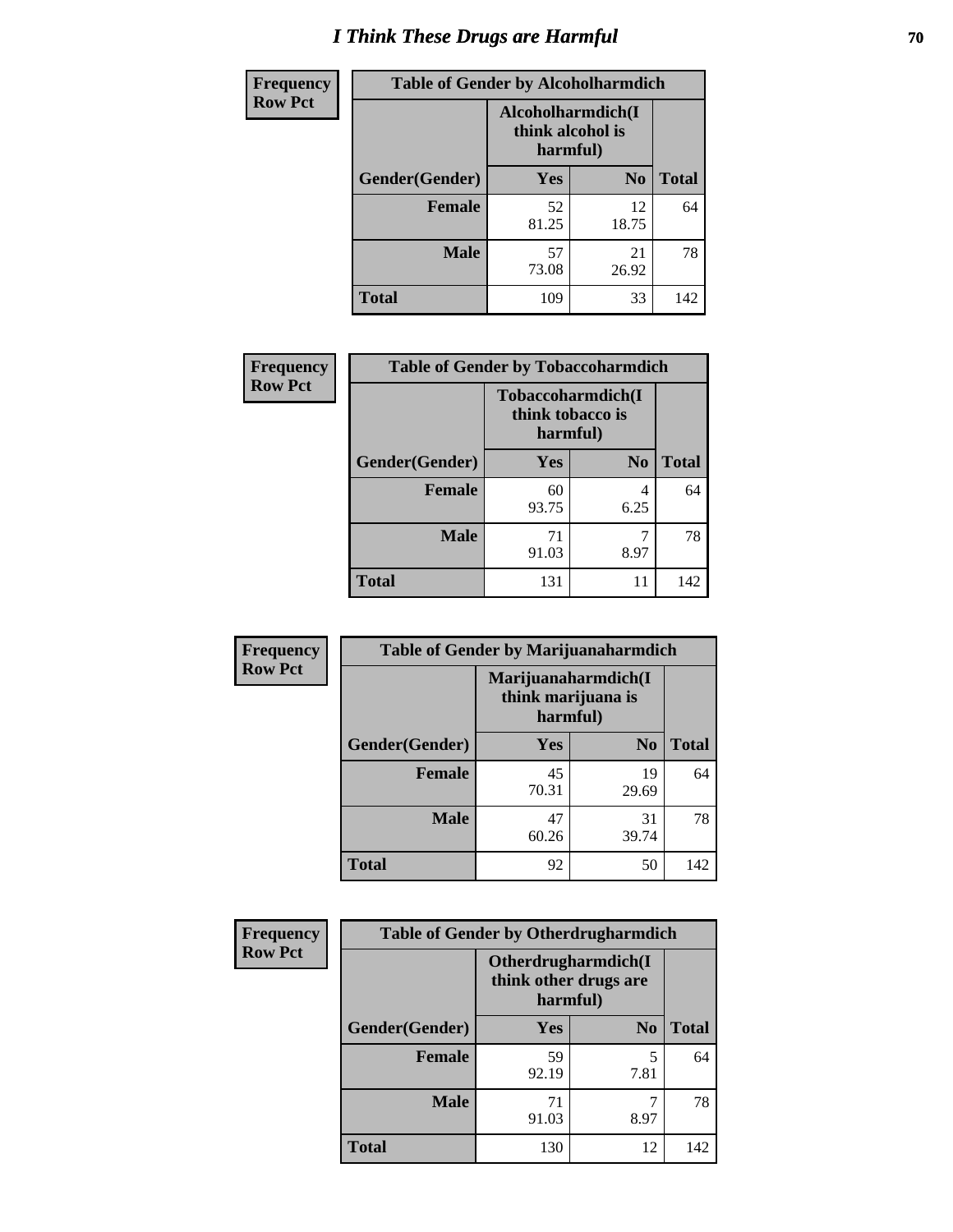| <b>Frequency</b> | <b>Table of Gender by Alcohollocation1</b> |                                                               |             |              |
|------------------|--------------------------------------------|---------------------------------------------------------------|-------------|--------------|
| <b>Row Pct</b>   |                                            | <b>Alcohollocation1(Places</b><br><b>Friends Use Alcohol)</b> |             |              |
|                  | Gender(Gender)                             |                                                               | Do Not Use  | <b>Total</b> |
|                  | <b>Female</b>                              | 45<br>70.31                                                   | 19<br>29.69 | 64           |
|                  | <b>Male</b>                                | 49<br>62.82                                                   | 29<br>37.18 | 78           |
|                  | Total                                      | 94                                                            | 48          | 142          |

| <b>Frequency</b> | <b>Table of Gender by Alcohollocation2</b> |                                                               |             |              |
|------------------|--------------------------------------------|---------------------------------------------------------------|-------------|--------------|
| <b>Row Pct</b>   |                                            | <b>Alcohollocation2(Places</b><br><b>Friends Use Alcohol)</b> |             |              |
|                  | Gender(Gender)                             |                                                               | Home        | <b>Total</b> |
|                  | <b>Female</b>                              | 25<br>39.06                                                   | 39<br>60.94 | 64           |
|                  | <b>Male</b>                                | 43<br>55.13                                                   | 35<br>44.87 | 78           |
|                  | <b>Total</b>                               | 68                                                            | 74          | 142          |

| Frequency      | <b>Table of Gender by Alcohollocation3</b> |             |                                                               |              |
|----------------|--------------------------------------------|-------------|---------------------------------------------------------------|--------------|
| <b>Row Pct</b> |                                            |             | <b>Alcohollocation3(Places</b><br><b>Friends Use Alcohol)</b> |              |
|                | Gender(Gender)                             |             | <b>School</b>                                                 | <b>Total</b> |
|                | <b>Female</b>                              | 62<br>96.88 | 2<br>3.13                                                     | 64           |
|                | <b>Male</b>                                | 70<br>89.74 | 8<br>10.26                                                    | 78           |
|                | <b>Total</b>                               | 132         | 10                                                            | 142          |

| Frequency      |                | <b>Table of Gender by Alcohollocation4</b>                    |             |              |
|----------------|----------------|---------------------------------------------------------------|-------------|--------------|
| <b>Row Pct</b> |                | <b>Alcohollocation4(Places</b><br><b>Friends Use Alcohol)</b> |             |              |
|                | Gender(Gender) |                                                               | Car         | <b>Total</b> |
|                | <b>Female</b>  | 59<br>92.19                                                   | 5<br>7.81   | 64           |
|                | <b>Male</b>    | 64<br>82.05                                                   | 14<br>17.95 | 78           |
|                | <b>Total</b>   | 123                                                           | 19          | 142          |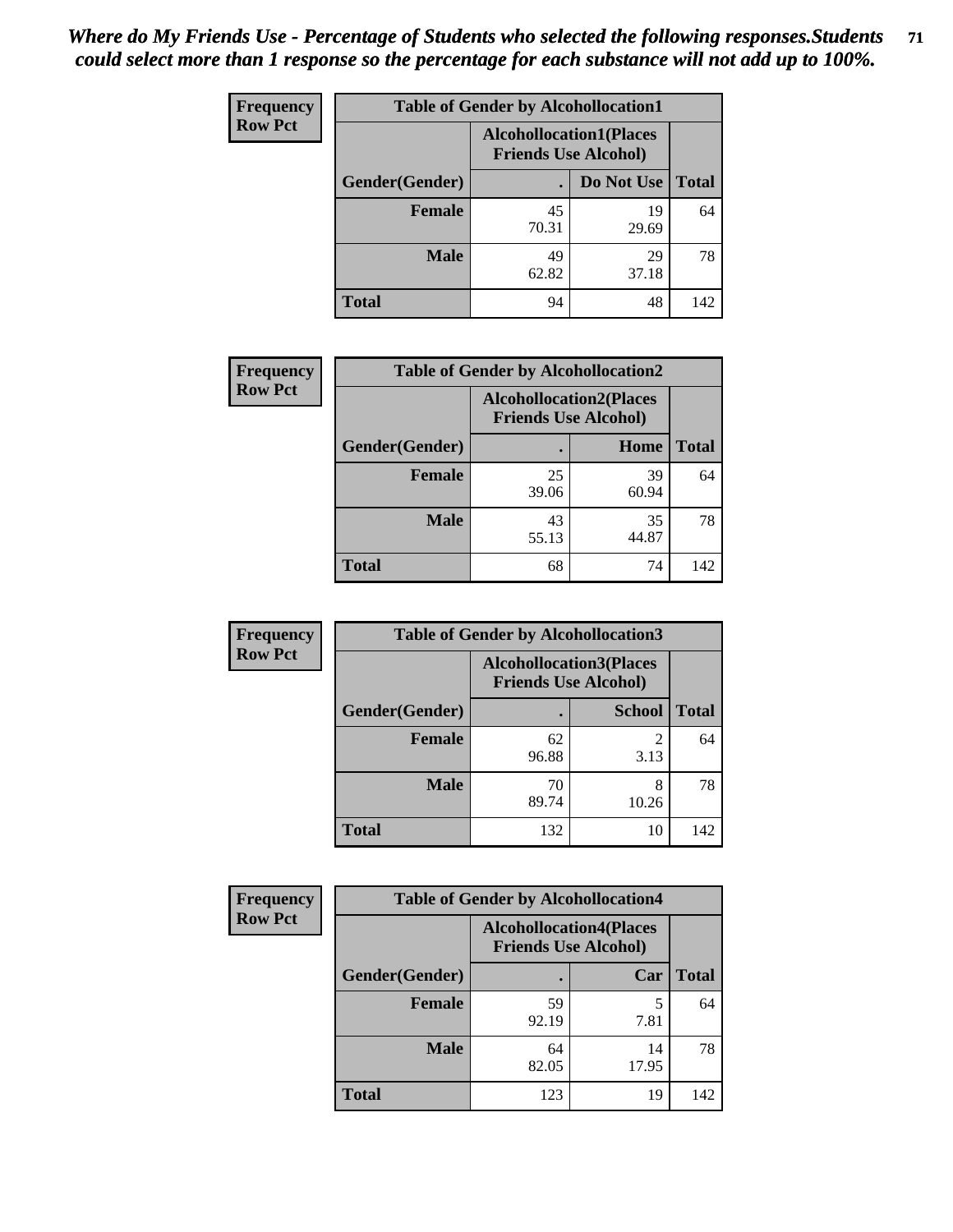| <b>Frequency</b> | <b>Table of Gender by Alcohollocation5</b> |                                                                |                          |              |
|------------------|--------------------------------------------|----------------------------------------------------------------|--------------------------|--------------|
| <b>Row Pct</b>   |                                            | <b>Alcohollocation5</b> (Places<br><b>Friends Use Alcohol)</b> |                          |              |
|                  | Gender(Gender)                             | ٠                                                              | <b>Friend's</b><br>House | <b>Total</b> |
|                  | <b>Female</b>                              | 39<br>60.94                                                    | 25<br>39.06              | 64           |
|                  | <b>Male</b>                                | 51<br>65.38                                                    | 27<br>34.62              | 78           |
|                  | <b>Total</b>                               | 90                                                             | 52                       | 142          |

| <b>Frequency</b> | <b>Table of Gender by Alcohollocation6</b> |                                                               |              |              |
|------------------|--------------------------------------------|---------------------------------------------------------------|--------------|--------------|
| <b>Row Pct</b>   |                                            | <b>Alcohollocation6(Places</b><br><b>Friends Use Alcohol)</b> |              |              |
|                  | <b>Gender</b> (Gender)                     | ٠                                                             | <b>Other</b> | <b>Total</b> |
|                  | <b>Female</b>                              | 52<br>81.25                                                   | 12<br>18.75  | 64           |
|                  | <b>Male</b>                                | 59<br>75.64                                                   | 19<br>24.36  | 78           |
|                  | <b>Total</b>                               | 111                                                           | 31           | 142          |

| Frequency      | <b>Table of Gender by Tobaccolocation1</b> |                                                               |             |              |  |
|----------------|--------------------------------------------|---------------------------------------------------------------|-------------|--------------|--|
| <b>Row Pct</b> |                                            | <b>Tobaccolocation1(Places</b><br><b>Friends Use Tobacco)</b> |             |              |  |
|                | Gender(Gender)                             |                                                               | Do Not Use  | <b>Total</b> |  |
|                | Female                                     | 23<br>35.94                                                   | 41<br>64.06 | 64           |  |
|                | <b>Male</b>                                | 27<br>34.62                                                   | 51<br>65.38 | 78           |  |
|                | <b>Total</b>                               | 50                                                            | 92          | 142          |  |

| Frequency      | <b>Table of Gender by Tobaccolocation2</b> |                                                               |             |              |
|----------------|--------------------------------------------|---------------------------------------------------------------|-------------|--------------|
| <b>Row Pct</b> |                                            | <b>Tobaccolocation2(Places</b><br><b>Friends Use Tobacco)</b> |             |              |
|                | Gender(Gender)                             |                                                               | Home        | <b>Total</b> |
|                | Female                                     | 49<br>76.56                                                   | 15<br>23.44 | 64           |
|                | <b>Male</b>                                | 59<br>75.64                                                   | 19<br>24.36 | 78           |
|                | <b>Total</b>                               | 108                                                           | 34          | 142          |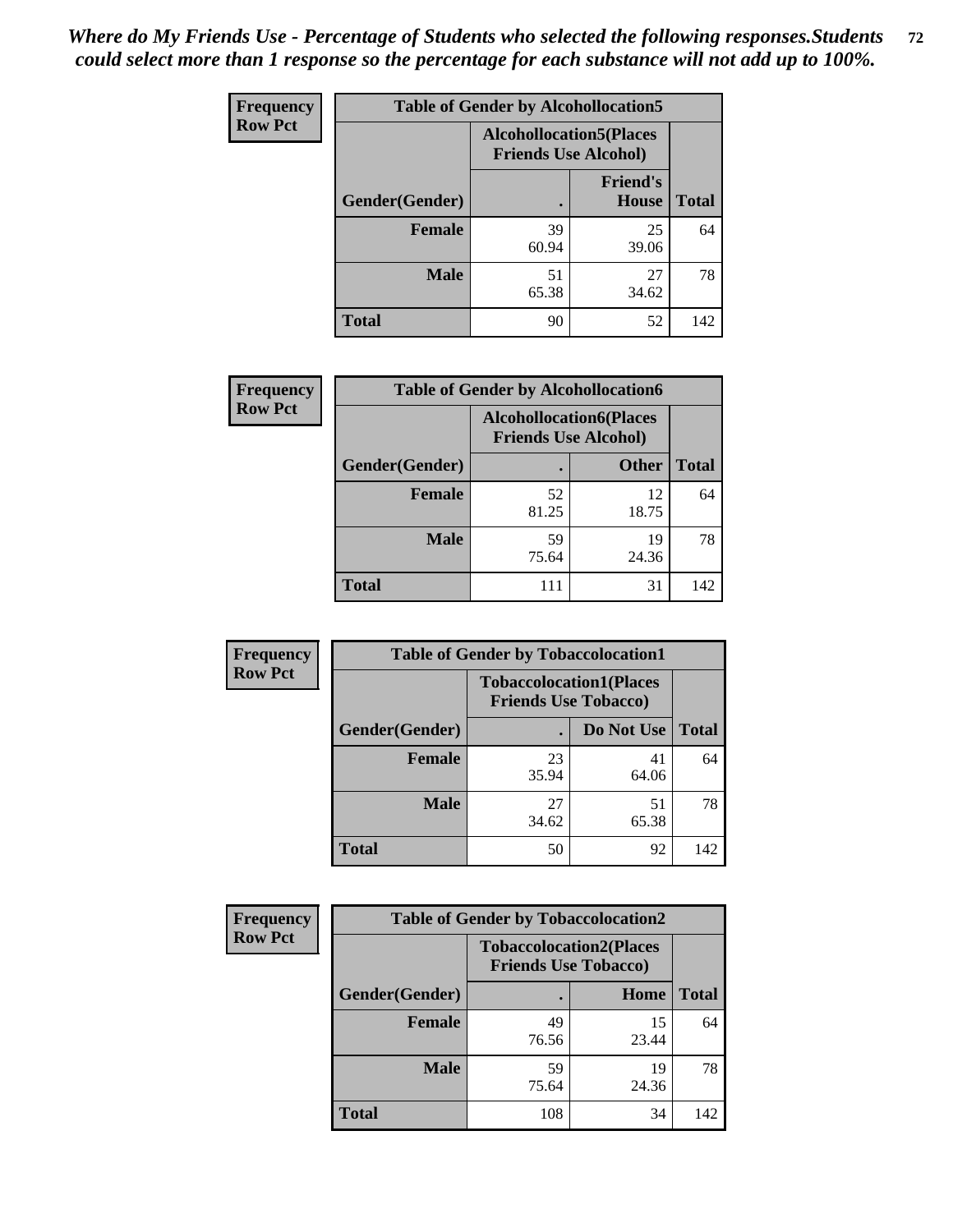| <b>Frequency</b> | <b>Table of Gender by Tobaccolocation3</b> |                             |                                |              |
|------------------|--------------------------------------------|-----------------------------|--------------------------------|--------------|
| <b>Row Pct</b>   |                                            | <b>Friends Use Tobacco)</b> | <b>Tobaccolocation3(Places</b> |              |
|                  | Gender(Gender)                             |                             | <b>School</b>                  | <b>Total</b> |
|                  | Female                                     | 58<br>90.63                 | 6<br>9.38                      | 64           |
|                  | <b>Male</b>                                | 67<br>85.90                 | 11<br>14.10                    | 78           |
|                  | <b>Total</b>                               | 125                         | 17                             | 142          |

| <b>Frequency</b> | <b>Table of Gender by Tobaccolocation4</b> |             |                                                               |              |
|------------------|--------------------------------------------|-------------|---------------------------------------------------------------|--------------|
| <b>Row Pct</b>   |                                            |             | <b>Tobaccolocation4(Places</b><br><b>Friends Use Tobacco)</b> |              |
|                  | Gender(Gender)                             |             | Car                                                           | <b>Total</b> |
|                  | <b>Female</b>                              | 53<br>82.81 | 11<br>17.19                                                   | 64           |
|                  | <b>Male</b>                                | 65<br>83.33 | 13<br>16.67                                                   | 78           |
|                  | <b>Total</b>                               | 118         | 24                                                            | 142          |

| <b>Frequency</b> | <b>Table of Gender by Tobaccolocation5</b> |                             |                                 |              |  |
|------------------|--------------------------------------------|-----------------------------|---------------------------------|--------------|--|
| <b>Row Pct</b>   |                                            | <b>Friends Use Tobacco)</b> | <b>Tobaccolocation5(Places</b>  |              |  |
|                  | Gender(Gender)                             |                             | <b>Friend's</b><br><b>House</b> | <b>Total</b> |  |
|                  | <b>Female</b>                              | 49<br>76.56                 | 15<br>23.44                     | 64           |  |
|                  | <b>Male</b>                                | 61<br>78.21                 | 17<br>21.79                     | 78           |  |
|                  | <b>Total</b>                               | 110                         | 32                              | 142          |  |

| <b>Frequency</b> | <b>Table of Gender by Tobaccolocation6</b> |                                                               |              |              |
|------------------|--------------------------------------------|---------------------------------------------------------------|--------------|--------------|
| <b>Row Pct</b>   |                                            | <b>Tobaccolocation6(Places</b><br><b>Friends Use Tobacco)</b> |              |              |
|                  | Gender(Gender)                             |                                                               | <b>Other</b> | <b>Total</b> |
|                  | Female                                     | 54<br>84.38                                                   | 10<br>15.63  | 64           |
|                  | <b>Male</b>                                | 65<br>83.33                                                   | 13<br>16.67  | 78           |
|                  | <b>Total</b>                               | 119                                                           | 23           | 142          |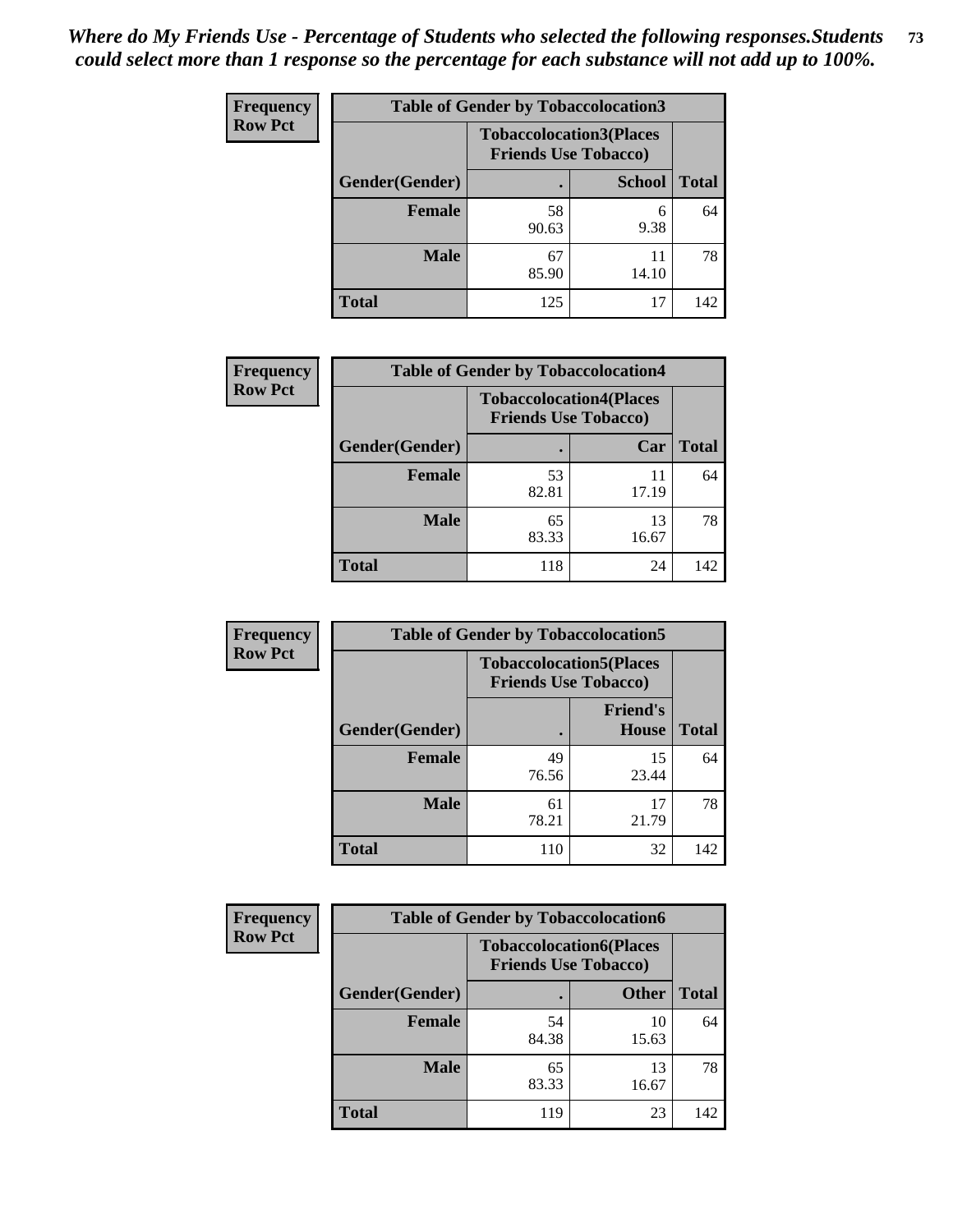| <b>Frequency</b> | <b>Table of Gender by Marijuanalocation1</b> |                                                                    |             |              |  |
|------------------|----------------------------------------------|--------------------------------------------------------------------|-------------|--------------|--|
| <b>Row Pct</b>   |                                              | <b>Marijuanalocation1(Places</b><br><b>Friends Use Marijuana</b> ) |             |              |  |
|                  | Gender(Gender)                               |                                                                    | Do Not Use  | <b>Total</b> |  |
|                  | <b>Female</b>                                | 32<br>50.00                                                        | 32<br>50.00 | 64           |  |
|                  | <b>Male</b>                                  | 50<br>64.10                                                        | 28<br>35.90 | 78           |  |
|                  | <b>Total</b>                                 | 82                                                                 | 60          | 142          |  |

| <b>Frequency</b> | <b>Table of Gender by Marijuanalocation2</b> |                                                                    |             |              |
|------------------|----------------------------------------------|--------------------------------------------------------------------|-------------|--------------|
| <b>Row Pct</b>   |                                              | <b>Marijuanalocation2(Places</b><br><b>Friends Use Marijuana</b> ) |             |              |
|                  | Gender(Gender)                               |                                                                    | Home        | <b>Total</b> |
|                  | <b>Female</b>                                | 42<br>65.63                                                        | 22<br>34.38 | 64           |
|                  | <b>Male</b>                                  | 44<br>56.41                                                        | 34<br>43.59 | 78           |
|                  | <b>Total</b>                                 | 86                                                                 | 56          | 142          |

| Frequency      | <b>Table of Gender by Marijuanalocation3</b> |                                                                    |               |              |
|----------------|----------------------------------------------|--------------------------------------------------------------------|---------------|--------------|
| <b>Row Pct</b> |                                              | <b>Marijuanalocation3(Places</b><br><b>Friends Use Marijuana</b> ) |               |              |
|                | Gender(Gender)                               |                                                                    | <b>School</b> | <b>Total</b> |
|                | Female                                       | 57<br>89.06                                                        | 10.94         | 64           |
|                | <b>Male</b>                                  | 61<br>78.21                                                        | 17<br>21.79   | 78           |
|                | <b>Total</b>                                 | 118                                                                | 24            | 142          |

| <b>Frequency</b> | <b>Table of Gender by Marijuanalocation4</b> |                                                                    |             |              |  |
|------------------|----------------------------------------------|--------------------------------------------------------------------|-------------|--------------|--|
| <b>Row Pct</b>   |                                              | <b>Marijuanalocation4(Places</b><br><b>Friends Use Marijuana</b> ) |             |              |  |
|                  | Gender(Gender)                               |                                                                    | Car         | <b>Total</b> |  |
|                  | <b>Female</b>                                | 47<br>73.44                                                        | 17<br>26.56 | 64           |  |
|                  | <b>Male</b>                                  | 60<br>76.92                                                        | 18<br>23.08 | 78           |  |
|                  | <b>Total</b>                                 | 107                                                                | 35          | 142          |  |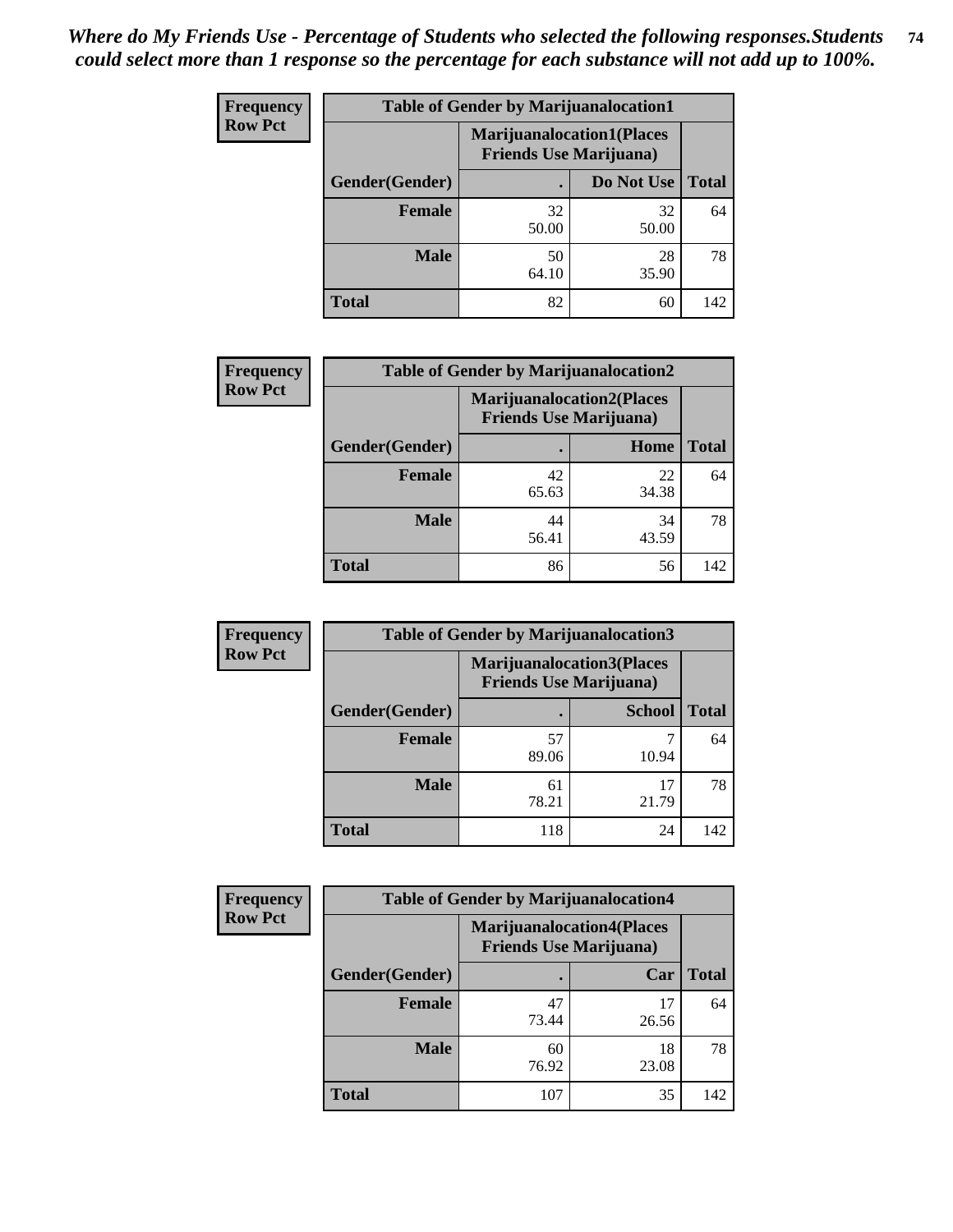| <b>Frequency</b> |                | <b>Table of Gender by Marijuanalocation5</b>                        |                          |              |  |
|------------------|----------------|---------------------------------------------------------------------|--------------------------|--------------|--|
| <b>Row Pct</b>   |                | <b>Marijuanalocation5</b> (Places<br><b>Friends Use Marijuana</b> ) |                          |              |  |
|                  | Gender(Gender) |                                                                     | <b>Friend's</b><br>House | <b>Total</b> |  |
|                  | <b>Female</b>  | 41<br>64.06                                                         | 23<br>35.94              | 64           |  |
|                  | <b>Male</b>    | 49<br>62.82                                                         | 29<br>37.18              | 78           |  |
|                  | <b>Total</b>   | 90                                                                  | 52                       | 142          |  |

| <b>Frequency</b> | <b>Table of Gender by Marijuanalocation6</b> |                                                                    |              |              |
|------------------|----------------------------------------------|--------------------------------------------------------------------|--------------|--------------|
| <b>Row Pct</b>   |                                              | <b>Marijuanalocation6(Places</b><br><b>Friends Use Marijuana</b> ) |              |              |
|                  | Gender(Gender)                               |                                                                    | <b>Other</b> | <b>Total</b> |
|                  | <b>Female</b>                                | 49<br>76.56                                                        | 15<br>23.44  | 64           |
|                  | <b>Male</b>                                  | 56<br>71.79                                                        | 22<br>28.21  | 78           |
|                  | <b>Total</b>                                 | 105                                                                | 37           | 142          |

| <b>Frequency</b> | <b>Table of Gender by Otherdruglocation1</b> |                                                                                |             |              |
|------------------|----------------------------------------------|--------------------------------------------------------------------------------|-------------|--------------|
| <b>Row Pct</b>   |                                              | <b>Otherdruglocation1(Places</b><br><b>Friends Use Other Illegal</b><br>Drugs) |             |              |
|                  | <b>Gender</b> (Gender)                       |                                                                                | Do Not Use  | <b>Total</b> |
|                  | <b>Female</b>                                | 11<br>17.19                                                                    | 53<br>82.81 | 64           |
|                  | <b>Male</b>                                  | 15<br>19.23                                                                    | 63<br>80.77 | 78           |
|                  | <b>Total</b>                                 | 26                                                                             | 116         | 142          |

| Frequency      | <b>Table of Gender by Otherdruglocation2</b> |                                                                                |             |              |
|----------------|----------------------------------------------|--------------------------------------------------------------------------------|-------------|--------------|
| <b>Row Pct</b> |                                              | <b>Otherdruglocation2(Places</b><br><b>Friends Use Other Illegal</b><br>Drugs) |             |              |
|                | Gender(Gender)                               |                                                                                | Home        | <b>Total</b> |
|                | <b>Female</b>                                | 62<br>96.88                                                                    | 2<br>3.13   | 64           |
|                | <b>Male</b>                                  | 67<br>85.90                                                                    | 11<br>14.10 | 78           |
|                | <b>Total</b>                                 | 129                                                                            | 13          | 142          |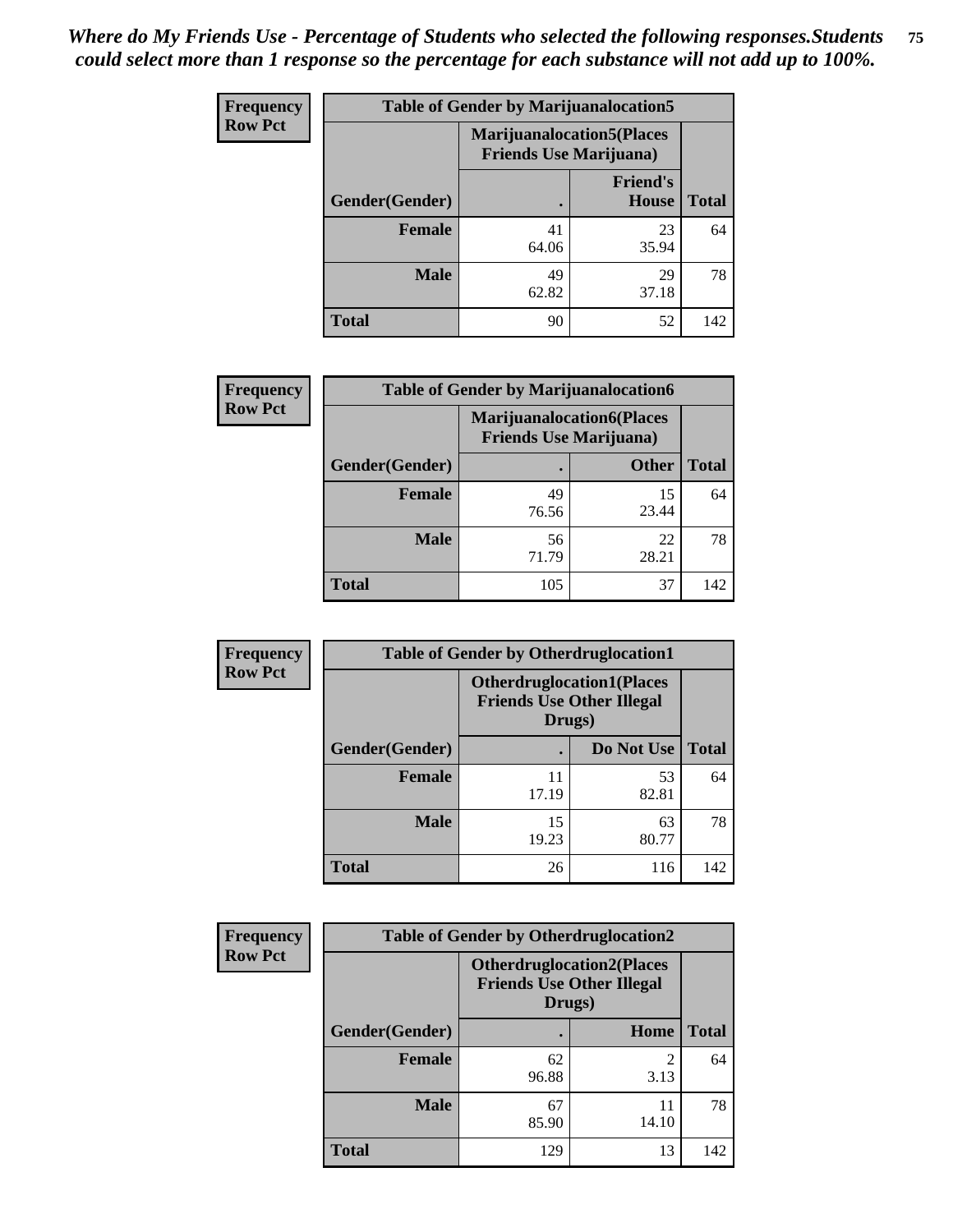| Frequency      | <b>Table of Gender by Otherdruglocation3</b> |                                                                                |               |              |
|----------------|----------------------------------------------|--------------------------------------------------------------------------------|---------------|--------------|
| <b>Row Pct</b> |                                              | <b>Otherdruglocation3(Places</b><br><b>Friends Use Other Illegal</b><br>Drugs) |               |              |
|                | Gender(Gender)                               |                                                                                | <b>School</b> | <b>Total</b> |
|                | <b>Female</b>                                | 61<br>95.31                                                                    | 3<br>4.69     | 64           |
|                | <b>Male</b>                                  | 75<br>96.15                                                                    | 3<br>3.85     | 78           |
|                | <b>Total</b>                                 | 136                                                                            | 6             | 142          |

| <b>Frequency</b> | <b>Table of Gender by Otherdruglocation4</b> |                                            |                                  |              |  |
|------------------|----------------------------------------------|--------------------------------------------|----------------------------------|--------------|--|
| <b>Row Pct</b>   |                                              | <b>Friends Use Other Illegal</b><br>Drugs) | <b>Otherdruglocation4(Places</b> |              |  |
|                  | Gender(Gender)                               |                                            | Car                              | <b>Total</b> |  |
|                  | <b>Female</b>                                | 60<br>93.75                                | 4<br>6.25                        | 64           |  |
|                  | <b>Male</b>                                  | 75<br>96.15                                | 3<br>3.85                        | 78           |  |
|                  | <b>Total</b>                                 | 135                                        |                                  | 142          |  |

| Frequency      | <b>Table of Gender by Otherdruglocation5</b> |                                                                                |                                 |              |
|----------------|----------------------------------------------|--------------------------------------------------------------------------------|---------------------------------|--------------|
| <b>Row Pct</b> |                                              | <b>Otherdruglocation5(Places</b><br><b>Friends Use Other Illegal</b><br>Drugs) |                                 |              |
|                | Gender(Gender)                               |                                                                                | <b>Friend's</b><br><b>House</b> | <b>Total</b> |
|                | <b>Female</b>                                | 58<br>90.63                                                                    | 6<br>9.38                       | 64           |
|                | <b>Male</b>                                  | 72<br>92.31                                                                    | 6<br>7.69                       | 78           |
|                | <b>Total</b>                                 | 130                                                                            | 12                              | 142          |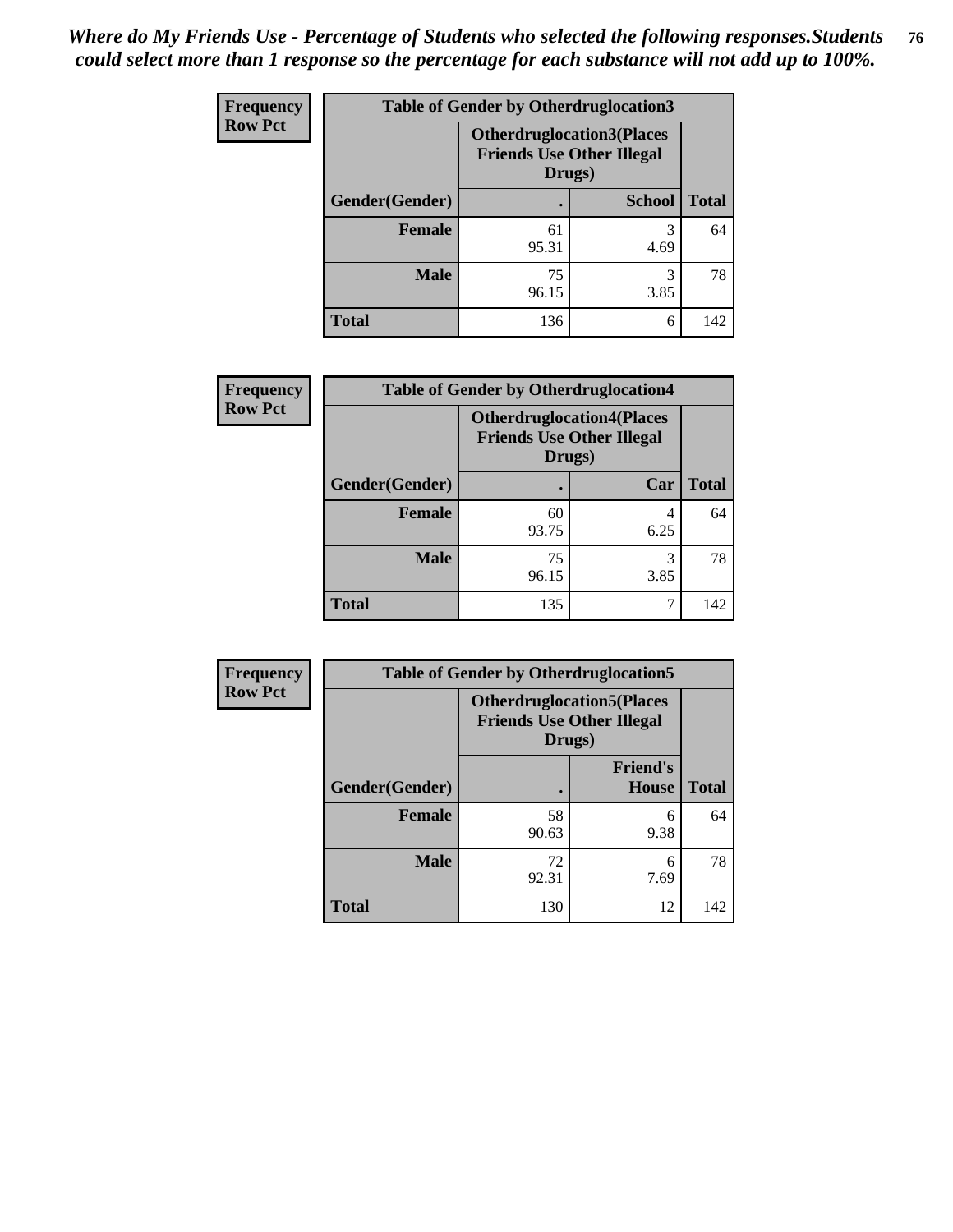| <b>Frequency</b> | <b>Table of Gender by Otherdruglocation6</b> |                                            |                                  |              |
|------------------|----------------------------------------------|--------------------------------------------|----------------------------------|--------------|
| <b>Row Pct</b>   |                                              | <b>Friends Use Other Illegal</b><br>Drugs) | <b>Otherdruglocation6(Places</b> |              |
|                  | Gender(Gender)                               |                                            | <b>Other</b>                     | <b>Total</b> |
|                  | Female                                       | 59<br>92.19                                | 7.81                             | 64           |
|                  | <b>Male</b>                                  | 72<br>92.31                                | 6<br>7.69                        | 78           |
|                  | <b>Total</b>                                 | 131                                        | 11                               | 142          |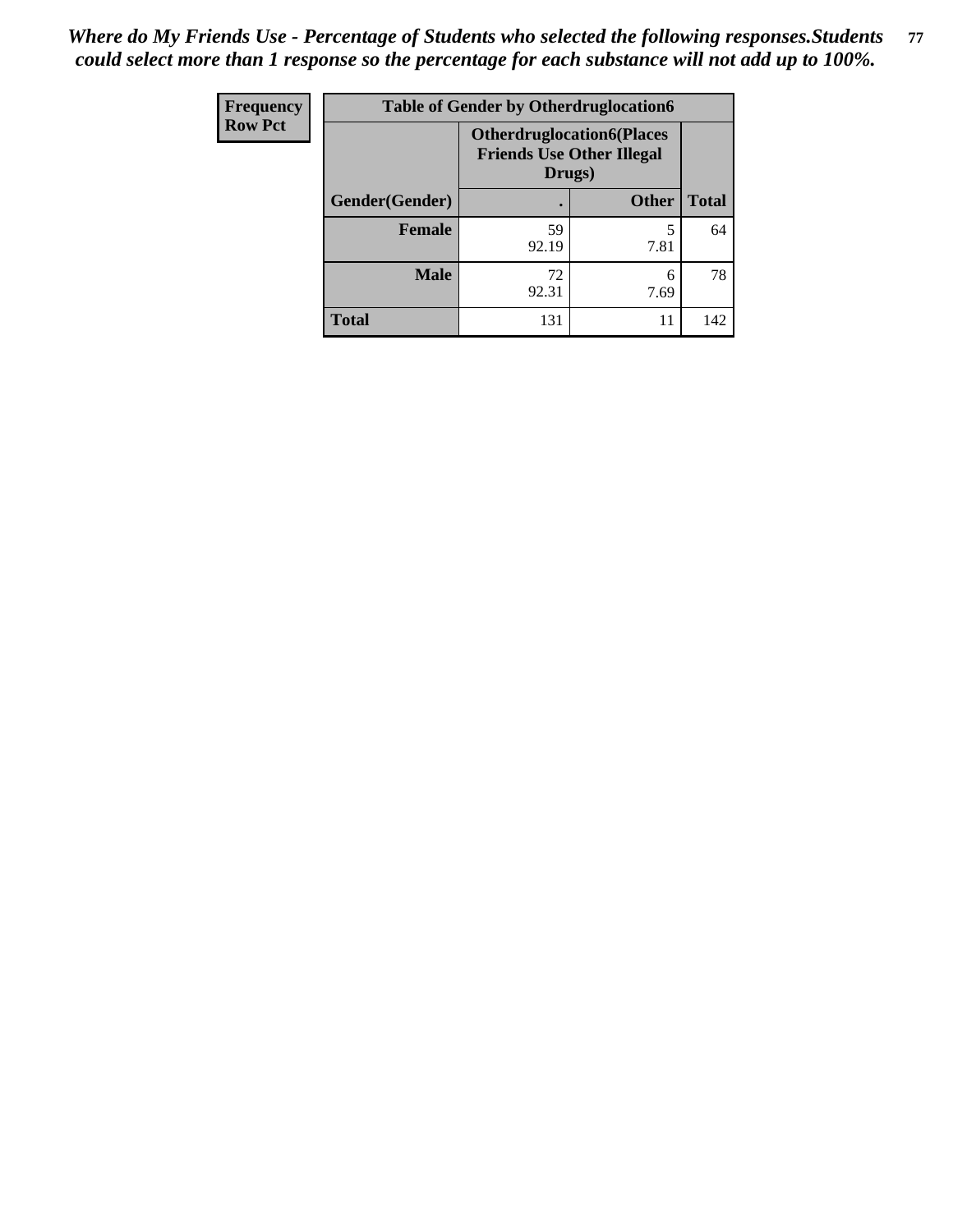| <b>Frequency</b> | <b>Table of Gender by Alcoholtime1</b> |                                                          |                      |              |
|------------------|----------------------------------------|----------------------------------------------------------|----------------------|--------------|
| <b>Row Pct</b>   |                                        | <b>Alcoholtime1(Times</b><br><b>Friends Use Alcohol)</b> |                      |              |
|                  | Gender(Gender)                         | $\bullet$                                                | Do Not<br><b>Use</b> | <b>Total</b> |
|                  | <b>Female</b>                          | 46<br>71.88                                              | 18<br>28.13          | 64           |
|                  | <b>Male</b>                            | 52<br>66.67                                              | 26<br>33.33          | 78           |
|                  | <b>Total</b>                           | 98                                                       | 44                   | 142          |

| <b>Frequency</b> | <b>Table of Gender by Alcoholtime2</b> |                                                          |                            |              |
|------------------|----------------------------------------|----------------------------------------------------------|----------------------------|--------------|
| <b>Row Pct</b>   |                                        | <b>Alcoholtime2(Times</b><br><b>Friends Use Alcohol)</b> |                            |              |
|                  | Gender(Gender)                         |                                                          | <b>On Way</b><br>to School | <b>Total</b> |
|                  | <b>Female</b>                          | 60<br>93.75                                              | 4<br>6.25                  | 64           |
|                  | <b>Male</b>                            | 68<br>87.18                                              | 10<br>12.82                | 78           |
|                  | <b>Total</b>                           | 128                                                      | 14                         | 142          |

| <b>Frequency</b> | <b>Table of Gender by Alcoholtime3</b> |                                                          |                                |              |
|------------------|----------------------------------------|----------------------------------------------------------|--------------------------------|--------------|
| <b>Row Pct</b>   |                                        | <b>Alcoholtime3(Times</b><br><b>Friends Use Alcohol)</b> |                                |              |
|                  | Gender(Gender)                         |                                                          | <b>During</b><br><b>School</b> | <b>Total</b> |
|                  | Female                                 | 61<br>95.31                                              | 3<br>4.69                      | 64           |
|                  | <b>Male</b>                            | 72<br>92.31                                              | 6<br>7.69                      | 78           |
|                  | <b>Total</b>                           | 133                                                      | 9                              | 142          |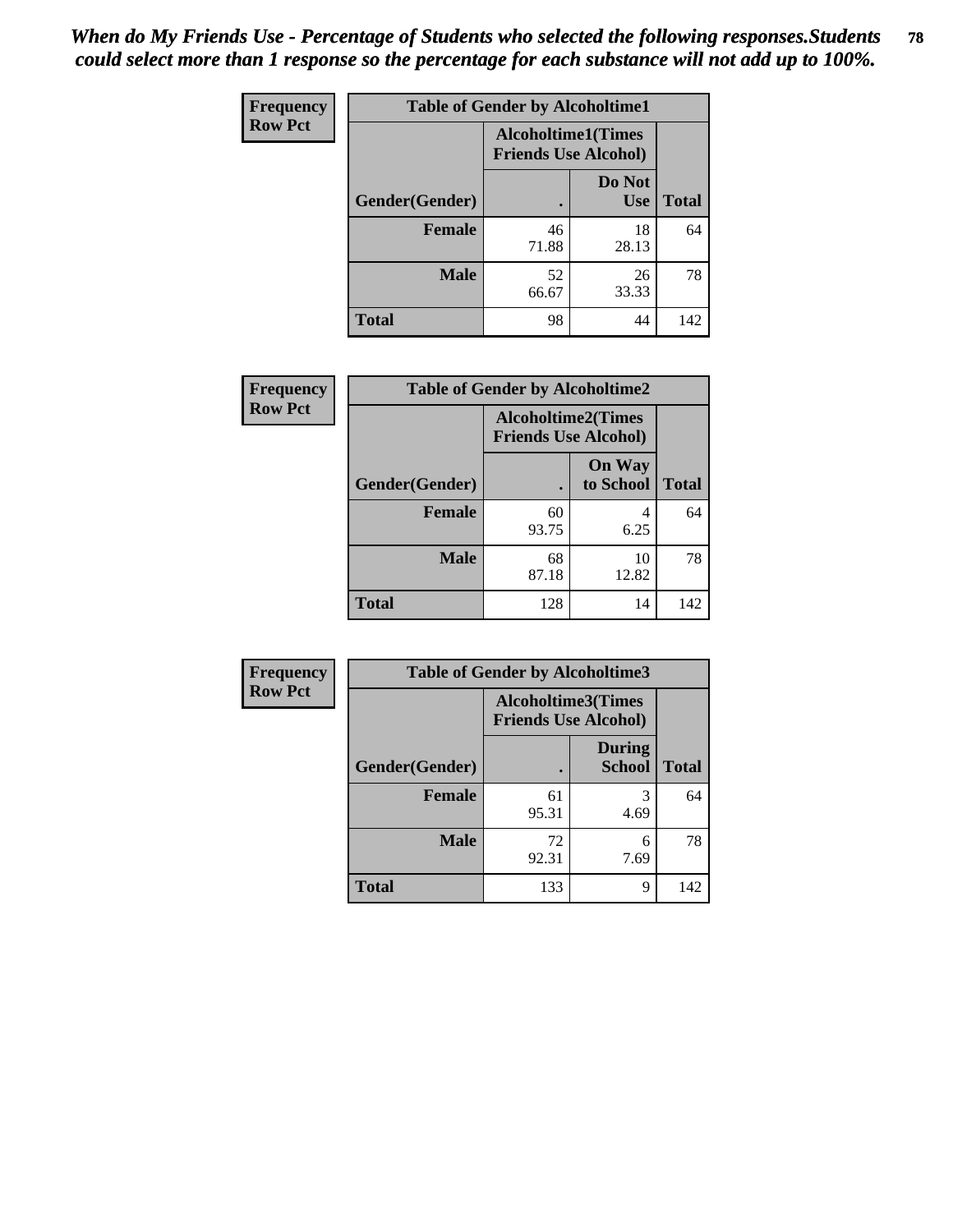*When do My Friends Use - Percentage of Students who selected the following responses.Students could select more than 1 response so the percentage for each substance will not add up to 100%.* **79**

| <b>Frequency</b> | <b>Table of Gender by Alcoholtime4</b> |                                                          |                                                |              |
|------------------|----------------------------------------|----------------------------------------------------------|------------------------------------------------|--------------|
| <b>Row Pct</b>   |                                        | <b>Alcoholtime4(Times</b><br><b>Friends Use Alcohol)</b> |                                                |              |
|                  | Gender(Gender)                         | $\bullet$                                                | <b>On Way</b><br>Home<br>From<br><b>School</b> | <b>Total</b> |
|                  | <b>Female</b>                          | 58<br>90.63                                              | 6<br>9.38                                      | 64           |
|                  | <b>Male</b>                            | 68<br>87.18                                              | 10<br>12.82                                    | 78           |
|                  | <b>Total</b>                           | 126                                                      | 16                                             | 142          |

| <b>Frequency</b> | <b>Table of Gender by Alcoholtime5</b> |                                                           |                   |              |  |
|------------------|----------------------------------------|-----------------------------------------------------------|-------------------|--------------|--|
| <b>Row Pct</b>   |                                        | <b>Alcoholtime5</b> (Times<br><b>Friends Use Alcohol)</b> |                   |              |  |
|                  | Gender(Gender)                         |                                                           | <b>Weeknights</b> | <b>Total</b> |  |
|                  | <b>Female</b>                          | 47<br>73.44                                               | 17<br>26.56       | 64           |  |
|                  | <b>Male</b>                            | 51<br>65.38                                               | 27<br>34.62       | 78           |  |
|                  | <b>Total</b>                           | 98                                                        | 44                | 142          |  |

| <b>Frequency</b> | <b>Table of Gender by Alcoholtime6</b> |             |                                                          |              |  |
|------------------|----------------------------------------|-------------|----------------------------------------------------------|--------------|--|
| <b>Row Pct</b>   |                                        |             | <b>Alcoholtime6(Times</b><br><b>Friends Use Alcohol)</b> |              |  |
|                  | Gender(Gender)                         |             | Weekends                                                 | <b>Total</b> |  |
|                  | Female                                 | 20<br>31.25 | 44<br>68.75                                              | 64           |  |
|                  | <b>Male</b>                            | 33<br>42.31 | 45<br>57.69                                              | 78           |  |
|                  | <b>Total</b>                           | 53          | 89                                                       | 142          |  |

| Frequency      | <b>Table of Gender by Tobaccotime1</b> |                                                          |                      |              |
|----------------|----------------------------------------|----------------------------------------------------------|----------------------|--------------|
| <b>Row Pct</b> |                                        | <b>Tobaccotime1(Times</b><br><b>Friends Use Tobacco)</b> |                      |              |
|                | Gender(Gender)                         |                                                          | Do Not<br><b>Use</b> | <b>Total</b> |
|                | <b>Female</b>                          | 22<br>34.38                                              | 42<br>65.63          | 64           |
|                | <b>Male</b>                            | 30<br>38.46                                              | 48<br>61.54          | 78           |
|                | <b>Total</b>                           | 52                                                       | 90                   | 142          |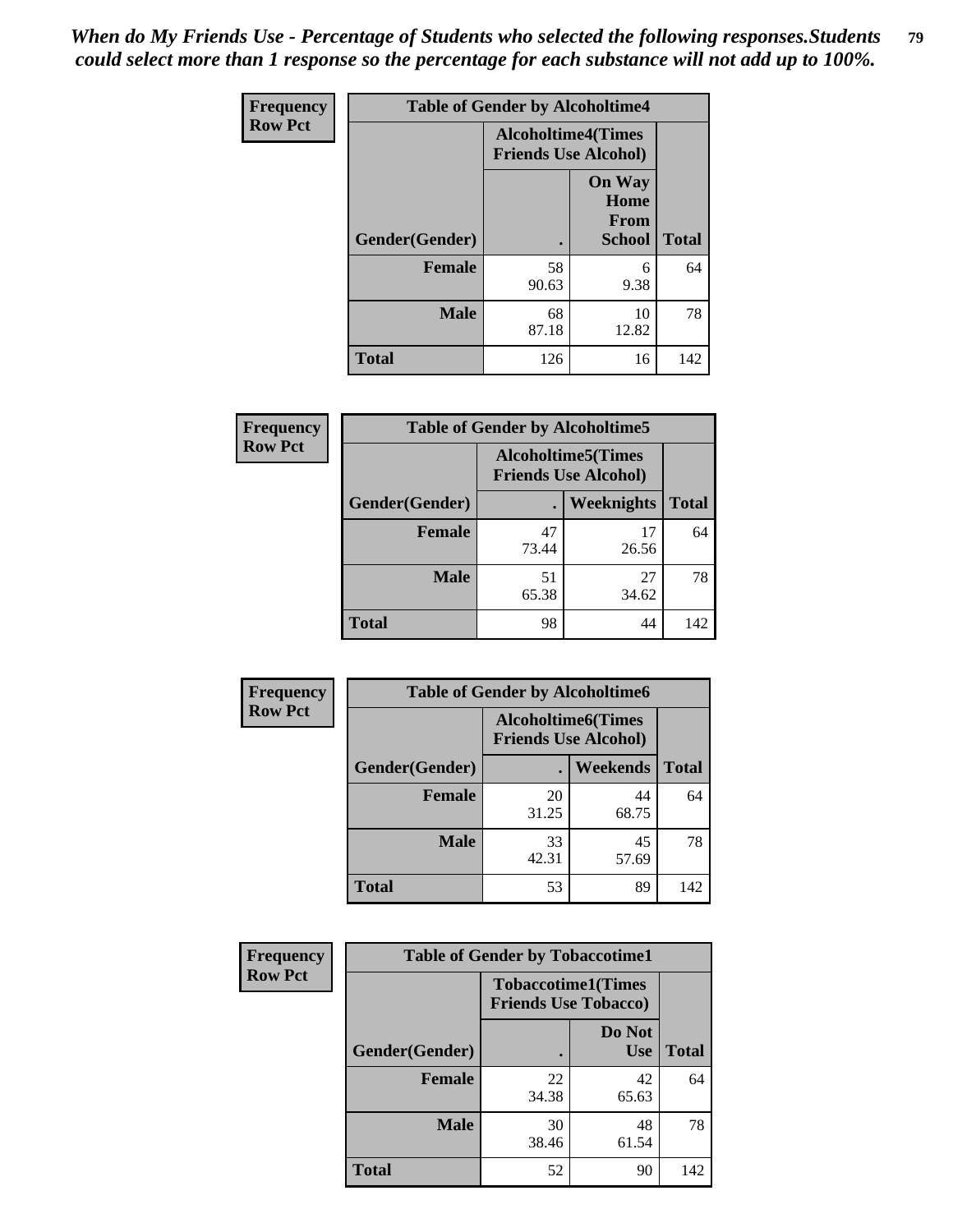| <b>Frequency</b> |                | <b>Table of Gender by Tobaccotime2</b>                   |                            |              |
|------------------|----------------|----------------------------------------------------------|----------------------------|--------------|
| <b>Row Pct</b>   |                | <b>Tobaccotime2(Times</b><br><b>Friends Use Tobacco)</b> |                            |              |
|                  | Gender(Gender) |                                                          | <b>On Way</b><br>to School | <b>Total</b> |
|                  | <b>Female</b>  | 56<br>87.50                                              | 8<br>12.50                 | 64           |
|                  | <b>Male</b>    | 60<br>76.92                                              | 18<br>23.08                | 78           |
|                  | <b>Total</b>   | 116                                                      | 26                         | 142          |

| Frequency      | <b>Table of Gender by Tobaccotime3</b> |                                                          |                                |              |
|----------------|----------------------------------------|----------------------------------------------------------|--------------------------------|--------------|
| <b>Row Pct</b> |                                        | <b>Tobaccotime3(Times</b><br><b>Friends Use Tobacco)</b> |                                |              |
|                | Gender(Gender)                         |                                                          | <b>During</b><br><b>School</b> | <b>Total</b> |
|                | <b>Female</b>                          | 59<br>92.19                                              | 5<br>7.81                      | 64           |
|                | <b>Male</b>                            | 64<br>82.05                                              | 14<br>17.95                    | 78           |
|                | <b>Total</b>                           | 123                                                      | 19                             | 142          |

| <b>Frequency</b> | <b>Table of Gender by Tobaccotime4</b> |                                                          |                                                |              |
|------------------|----------------------------------------|----------------------------------------------------------|------------------------------------------------|--------------|
| <b>Row Pct</b>   |                                        | <b>Tobaccotime4(Times</b><br><b>Friends Use Tobacco)</b> |                                                |              |
|                  | Gender(Gender)                         |                                                          | <b>On Way</b><br>Home<br>From<br><b>School</b> | <b>Total</b> |
|                  | <b>Female</b>                          | 58<br>90.63                                              | 6<br>9.38                                      | 64           |
|                  | <b>Male</b>                            | 68<br>87.18                                              | 10<br>12.82                                    | 78           |
|                  | <b>Total</b>                           | 126                                                      | 16                                             | 142          |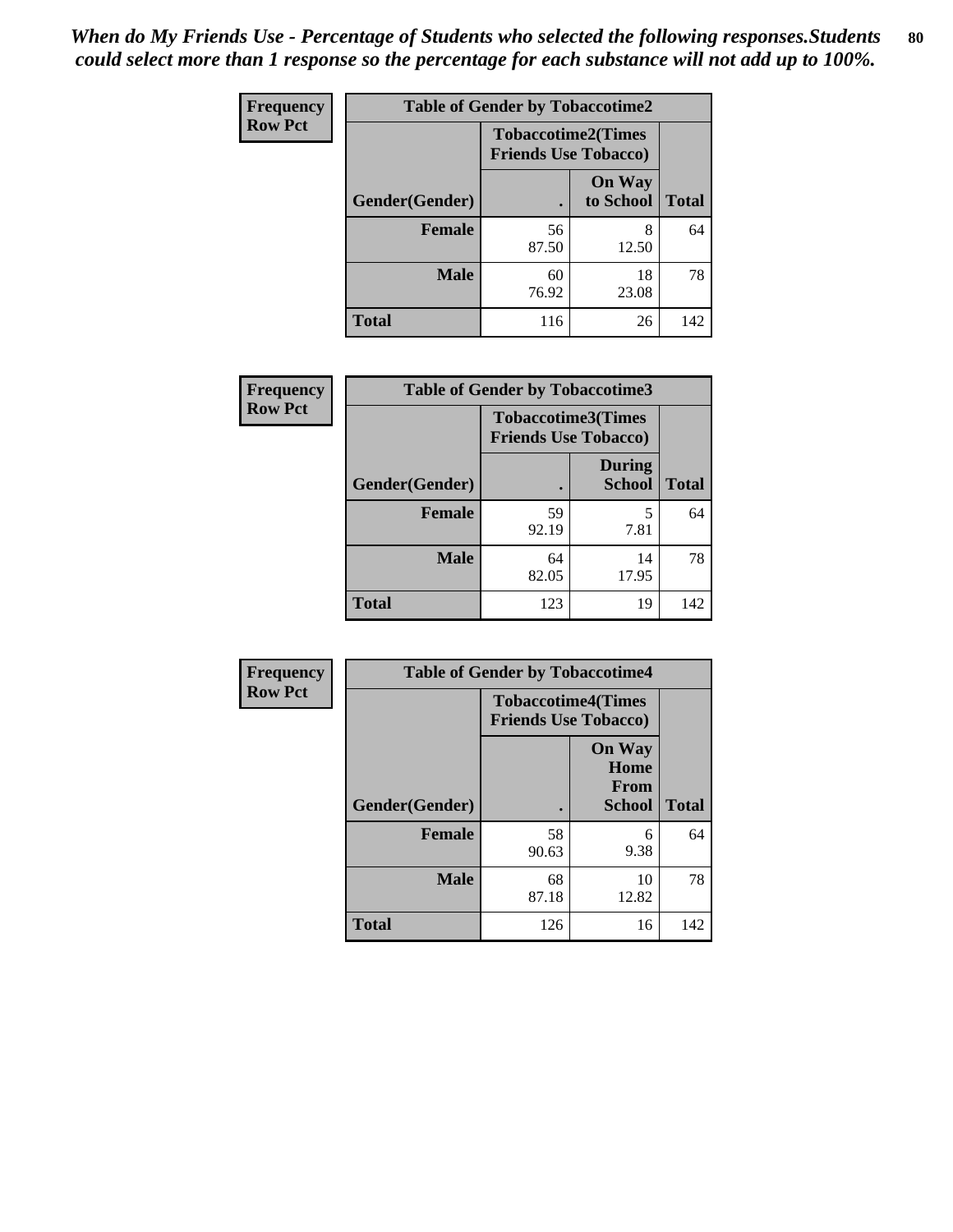*When do My Friends Use - Percentage of Students who selected the following responses.Students could select more than 1 response so the percentage for each substance will not add up to 100%.* **81**

| <b>Frequency</b> | <b>Table of Gender by Tobaccotime5</b> |                                                           |             |              |  |
|------------------|----------------------------------------|-----------------------------------------------------------|-------------|--------------|--|
| <b>Row Pct</b>   |                                        | <b>Tobaccotime5</b> (Times<br><b>Friends Use Tobacco)</b> |             |              |  |
|                  | Gender(Gender)                         |                                                           | Weeknights  | <b>Total</b> |  |
|                  | <b>Female</b>                          | 47<br>73.44                                               | 17<br>26.56 | 64           |  |
|                  | <b>Male</b>                            | 56<br>71.79                                               | 22<br>28.21 | 78           |  |
|                  | <b>Total</b>                           | 103                                                       | 39          | 142          |  |

| <b>Frequency</b> |                | <b>Table of Gender by Tobaccotime6</b>                   |                 |              |  |
|------------------|----------------|----------------------------------------------------------|-----------------|--------------|--|
| <b>Row Pct</b>   |                | <b>Tobaccotime6(Times</b><br><b>Friends Use Tobacco)</b> |                 |              |  |
|                  | Gender(Gender) |                                                          | <b>Weekends</b> | <b>Total</b> |  |
|                  | Female         | 46<br>71.88                                              | 18<br>28.13     | 64           |  |
|                  | <b>Male</b>    | 54<br>69.23                                              | 24<br>30.77     | 78           |  |
|                  | <b>Total</b>   | 100                                                      | 42              | 142          |  |

| Frequency      | <b>Table of Gender by Marijuanatime1</b> |                                                               |             |              |
|----------------|------------------------------------------|---------------------------------------------------------------|-------------|--------------|
| <b>Row Pct</b> |                                          | <b>Marijuanatime1(Times</b><br><b>Friends Use Marijuana</b> ) |             |              |
|                | Gender(Gender)                           |                                                               | Do Not Use  | <b>Total</b> |
|                | <b>Female</b>                            | 32<br>50.00                                                   | 32<br>50.00 | 64           |
|                | <b>Male</b>                              | 49<br>62.82                                                   | 29<br>37.18 | 78           |
|                | <b>Total</b>                             | 81                                                            | 61          | 142          |

| Frequency      | <b>Table of Gender by Marijuanatime2</b> |                             |                                |              |
|----------------|------------------------------------------|-----------------------------|--------------------------------|--------------|
| <b>Row Pct</b> |                                          | <b>Marijuanatime2(Times</b> | <b>Friends Use Marijuana</b> ) |              |
|                | Gender(Gender)                           |                             | On Way to<br><b>School</b>     | <b>Total</b> |
|                | <b>Female</b>                            | 54<br>84.38                 | 10<br>15.63                    | 64           |
|                | <b>Male</b>                              | 53<br>67.95                 | 25<br>32.05                    | 78           |
|                | <b>Total</b>                             | 107                         | 35                             | 142          |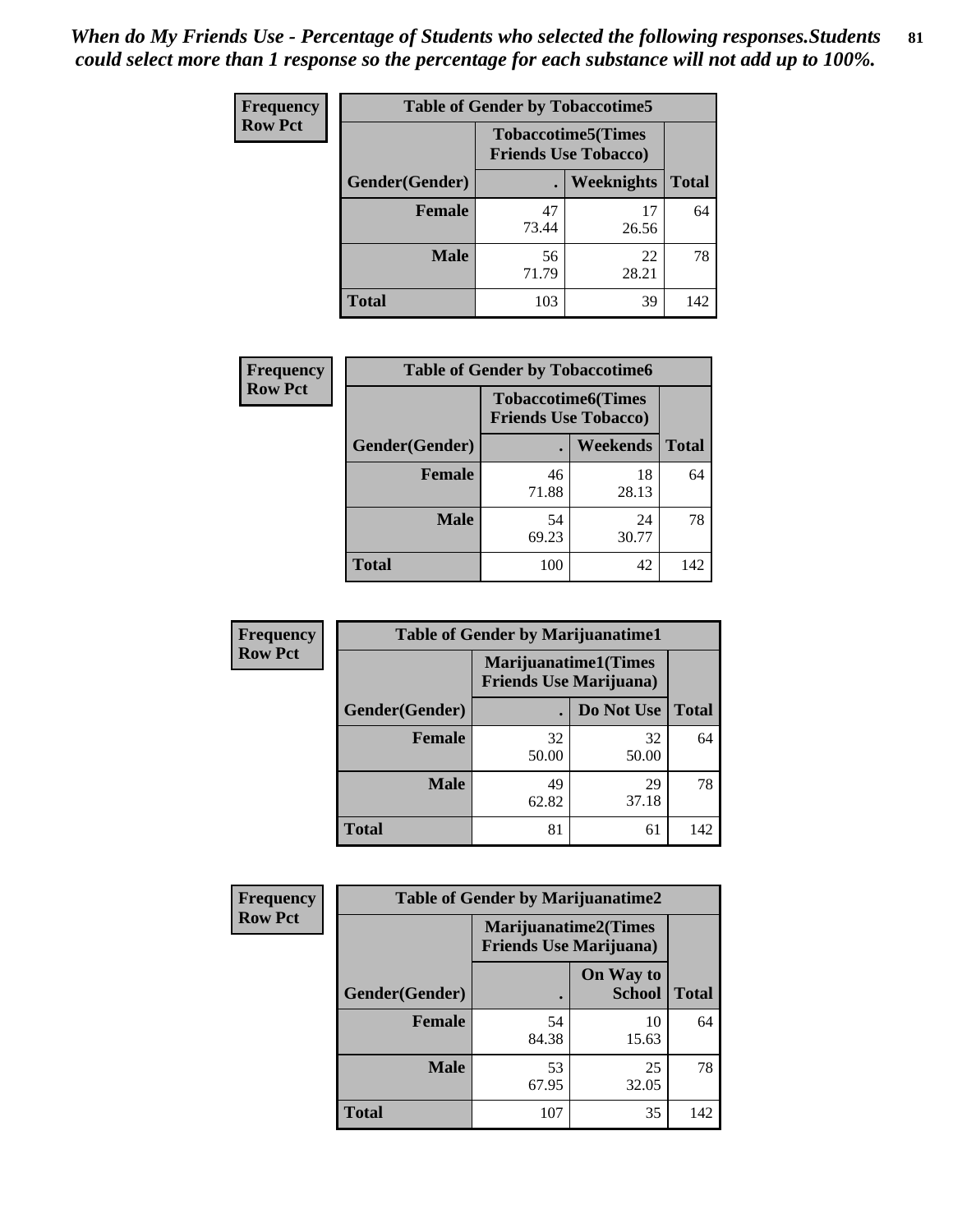| <b>Frequency</b> |                | <b>Table of Gender by Marijuanatime3</b> |                                |              |
|------------------|----------------|------------------------------------------|--------------------------------|--------------|
| <b>Row Pct</b>   |                | <b>Friends Use Marijuana</b> )           | Marijuanatime3(Times           |              |
|                  | Gender(Gender) |                                          | <b>During</b><br><b>School</b> | <b>Total</b> |
|                  | <b>Female</b>  | 56<br>87.50                              | 8<br>12.50                     | 64           |
|                  | <b>Male</b>    | 63<br>80.77                              | 15<br>19.23                    | 78           |
|                  | <b>Total</b>   | 119                                      | 23                             | 142          |

| Frequency      | <b>Table of Gender by Marijuanatime4</b> |                                                                |                                                       |              |
|----------------|------------------------------------------|----------------------------------------------------------------|-------------------------------------------------------|--------------|
| <b>Row Pct</b> |                                          | <b>Marijuanatime4</b> (Times<br><b>Friends Use Marijuana</b> ) |                                                       |              |
|                | Gender(Gender)                           |                                                                | <b>On Way</b><br>Home<br><b>From</b><br><b>School</b> | <b>Total</b> |
|                | <b>Female</b>                            | 46<br>71.88                                                    | 18<br>28.13                                           | 64           |
|                | <b>Male</b>                              | 55<br>70.51                                                    | 23<br>29.49                                           | 78           |
|                | <b>Total</b>                             | 101                                                            | 41                                                    | 142          |

| <b>Frequency</b> | <b>Table of Gender by Marijuanatime5</b> |                                                                |             |              |  |
|------------------|------------------------------------------|----------------------------------------------------------------|-------------|--------------|--|
| <b>Row Pct</b>   |                                          | <b>Marijuanatime5</b> (Times<br><b>Friends Use Marijuana</b> ) |             |              |  |
|                  | Gender(Gender)                           |                                                                | Weeknights  | <b>Total</b> |  |
|                  | <b>Female</b>                            | 43<br>67.19                                                    | 21<br>32.81 | 64           |  |
|                  | <b>Male</b>                              | 42<br>53.85                                                    | 36<br>46.15 | 78           |  |
|                  | <b>Total</b>                             | 85                                                             | 57          | 142          |  |

| Frequency      | <b>Table of Gender by Marijuanatime6</b> |                                                               |                 |              |  |
|----------------|------------------------------------------|---------------------------------------------------------------|-----------------|--------------|--|
| <b>Row Pct</b> |                                          | <b>Marijuanatime6(Times</b><br><b>Friends Use Marijuana</b> ) |                 |              |  |
|                | Gender(Gender)                           |                                                               | <b>Weekends</b> | <b>Total</b> |  |
|                | <b>Female</b>                            | 36<br>56.25                                                   | 28<br>43.75     | 64           |  |
|                | <b>Male</b>                              | 34<br>43.59                                                   | 44<br>56.41     | 78           |  |
|                | <b>Total</b>                             | 70                                                            | 72              | 142          |  |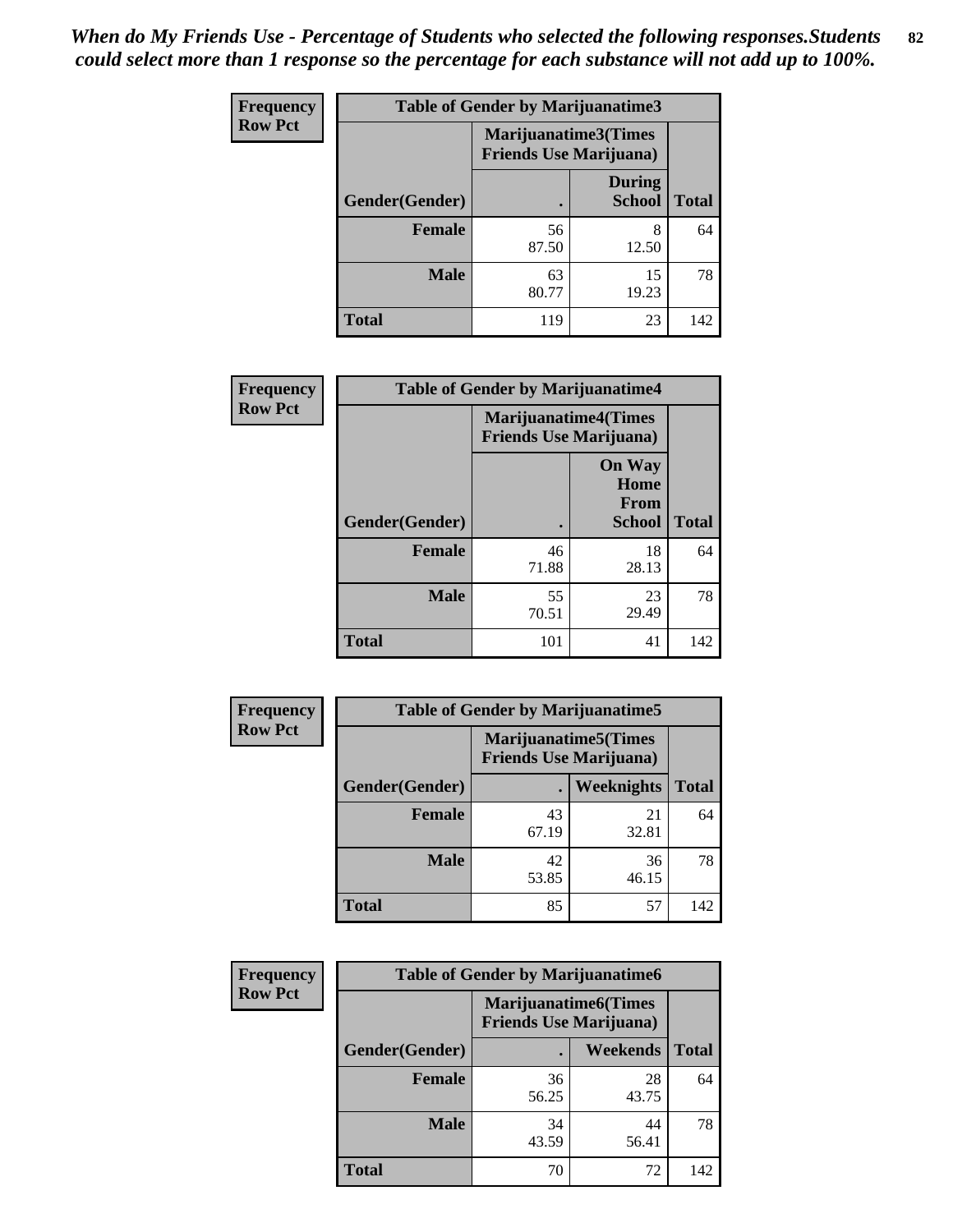*When do My Friends Use - Percentage of Students who selected the following responses.Students could select more than 1 response so the percentage for each substance will not add up to 100%.* **83**

| <b>Frequency</b> | <b>Table of Gender by Otherdrugtime1</b> |                        |                                                          |              |
|------------------|------------------------------------------|------------------------|----------------------------------------------------------|--------------|
| <b>Row Pct</b>   |                                          | <b>Illegal Drugs</b> ) | <b>Otherdrugtime1</b> (Times<br><b>Friends Use Other</b> |              |
|                  | Gender(Gender)                           |                        | Do Not Use                                               | <b>Total</b> |
|                  | <b>Female</b>                            | 10<br>15.63            | 54<br>84.38                                              | 64           |
|                  | <b>Male</b>                              | 12<br>15.38            | 66<br>84.62                                              | 78           |
|                  | <b>Total</b>                             | 22                     | 120                                                      | 142          |

| Frequency      | <b>Table of Gender by Otherdrugtime2</b> |                                                                                   |                            |              |  |
|----------------|------------------------------------------|-----------------------------------------------------------------------------------|----------------------------|--------------|--|
| <b>Row Pct</b> |                                          | <b>Otherdrugtime2(Times</b><br><b>Friends Use Other</b><br><b>Illegal Drugs</b> ) |                            |              |  |
|                | Gender(Gender)                           |                                                                                   | On Way to<br><b>School</b> | <b>Total</b> |  |
|                | <b>Female</b>                            | 60<br>93.75                                                                       | 4<br>6.25                  | 64           |  |
|                | <b>Male</b>                              | 75<br>96.15                                                                       | 3<br>3.85                  | 78           |  |
|                | <b>Total</b>                             | 135                                                                               |                            | 142          |  |

| Frequency      | <b>Table of Gender by Otherdrugtime3</b> |                                                                            |                                |              |  |
|----------------|------------------------------------------|----------------------------------------------------------------------------|--------------------------------|--------------|--|
| <b>Row Pct</b> |                                          | Otherdrugtime3(Times<br><b>Friends Use Other</b><br><b>Illegal Drugs</b> ) |                                |              |  |
|                | Gender(Gender)                           |                                                                            | <b>During</b><br><b>School</b> | <b>Total</b> |  |
|                | <b>Female</b>                            | 61<br>95.31                                                                | 3<br>4.69                      | 64           |  |
|                | <b>Male</b>                              | 75<br>96.15                                                                | 3<br>3.85                      | 78           |  |
|                | <b>Total</b>                             | 136                                                                        | 6                              | 142          |  |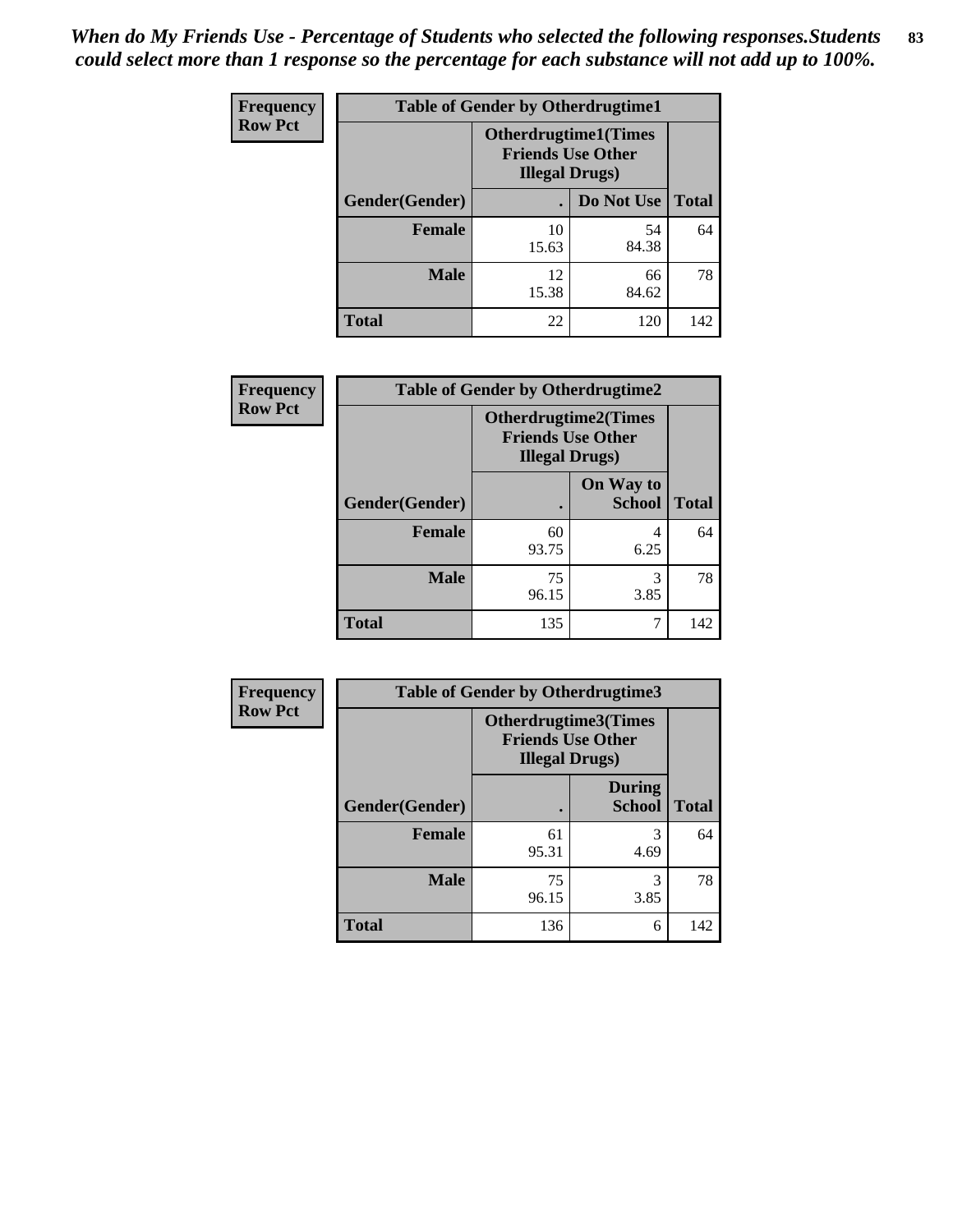*When do My Friends Use - Percentage of Students who selected the following responses.Students could select more than 1 response so the percentage for each substance will not add up to 100%.* **84**

| Frequency      |                | <b>Table of Gender by Otherdrugtime4</b> |                                                         |              |
|----------------|----------------|------------------------------------------|---------------------------------------------------------|--------------|
| <b>Row Pct</b> |                | <b>Illegal Drugs</b> )                   | <b>Otherdrugtime4(Times</b><br><b>Friends Use Other</b> |              |
|                | Gender(Gender) |                                          | <b>On Way</b><br>Home<br><b>From</b><br><b>School</b>   | <b>Total</b> |
|                | <b>Female</b>  | 60<br>93.75                              | 4<br>6.25                                               | 64           |
|                | <b>Male</b>    | 75<br>96.15                              | 3<br>3.85                                               | 78           |
|                | <b>Total</b>   | 135                                      |                                                         | 142          |

| <b>Frequency</b> | <b>Table of Gender by Otherdrugtime5</b>                                           |             |                   |              |  |
|------------------|------------------------------------------------------------------------------------|-------------|-------------------|--------------|--|
| <b>Row Pct</b>   | <b>Otherdrugtime5</b> (Times<br><b>Friends Use Other</b><br><b>Illegal Drugs</b> ) |             |                   |              |  |
|                  | Gender(Gender)                                                                     |             | <b>Weeknights</b> | <b>Total</b> |  |
|                  | <b>Female</b>                                                                      | 58<br>90.63 | 6<br>9.38         | 64           |  |
|                  | <b>Male</b>                                                                        | 71<br>91.03 | 8.97              | 78           |  |
|                  | <b>Total</b>                                                                       | 129         | 13                | 142          |  |

| <b>Frequency</b> | <b>Table of Gender by Otherdrugtime6</b> |                                                                                   |             |              |  |
|------------------|------------------------------------------|-----------------------------------------------------------------------------------|-------------|--------------|--|
| <b>Row Pct</b>   |                                          | <b>Otherdrugtime6(Times</b><br><b>Friends Use Other</b><br><b>Illegal Drugs</b> ) |             |              |  |
|                  | Gender(Gender)                           |                                                                                   | Weekends    | <b>Total</b> |  |
|                  | <b>Female</b>                            | 54<br>84.38                                                                       | 10<br>15.63 | 64           |  |
|                  | <b>Male</b>                              | 67<br>85.90                                                                       | 11<br>14.10 | 78           |  |
|                  | <b>Total</b>                             | 121                                                                               | 21          | 142          |  |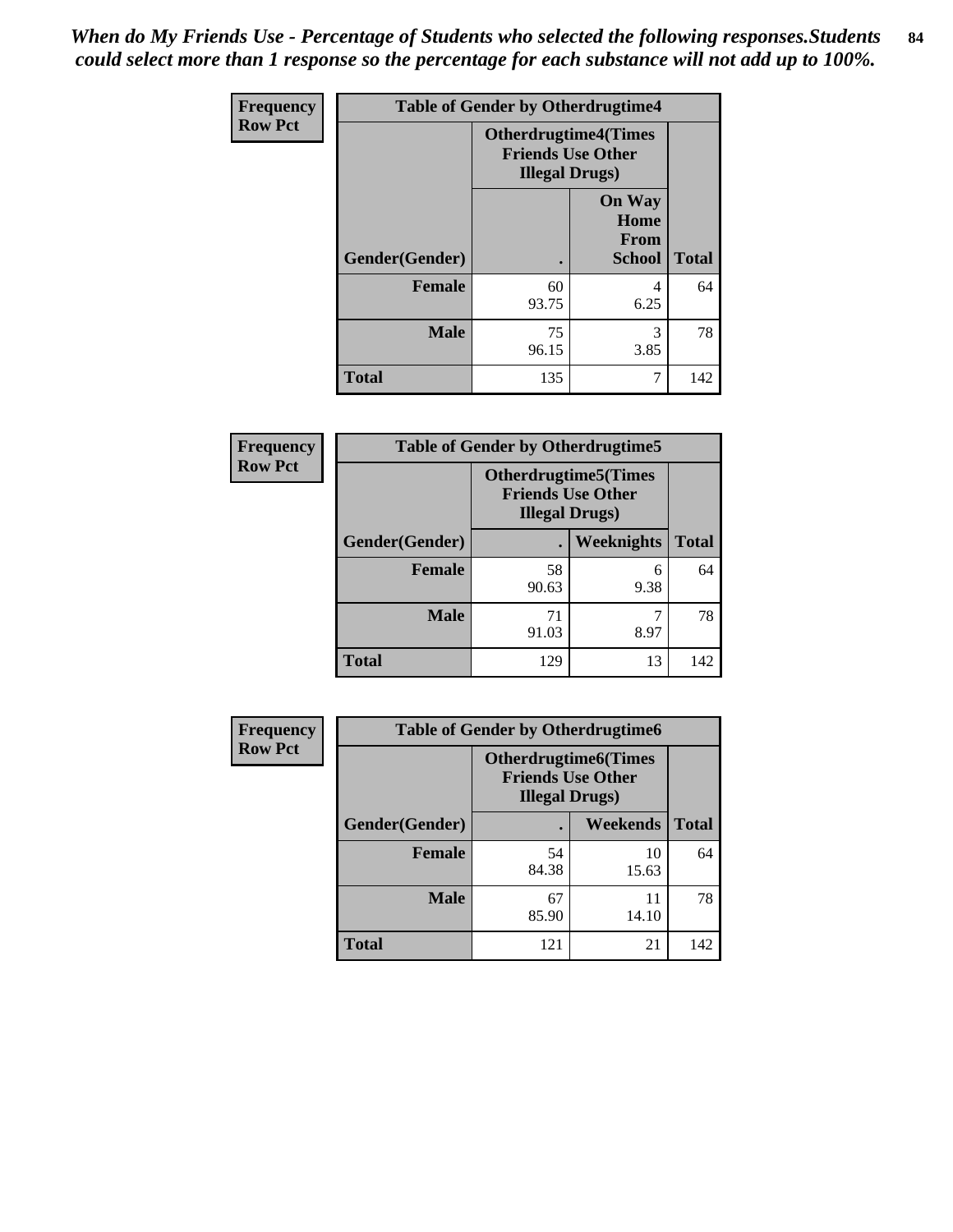# *Other Questions* **85**

| <b>Frequency</b> | <b>Table of Gender by Educationalcohol</b> |                                                                                                                                       |                |              |
|------------------|--------------------------------------------|---------------------------------------------------------------------------------------------------------------------------------------|----------------|--------------|
| <b>Row Pct</b>   |                                            | <b>Educationalcohol</b> (I<br>have been taught<br>about alcohol,<br>tobacco,<br>and other drugs<br>within the last year<br>at school) |                |              |
|                  | Gender(Gender)                             | <b>Yes</b>                                                                                                                            | N <sub>0</sub> | <b>Total</b> |
|                  | <b>Female</b>                              | 38<br>59.38                                                                                                                           | 26<br>40.63    | 64           |
|                  | <b>Male</b>                                | 41<br>52.56                                                                                                                           | 37<br>47.44    | 78           |
|                  | <b>Total</b>                               | 79                                                                                                                                    | 63             | 142          |

| Frequency      | <b>Table of Gender by Rodedrinking</b> |                                                                                                                     |                |              |
|----------------|----------------------------------------|---------------------------------------------------------------------------------------------------------------------|----------------|--------------|
| <b>Row Pct</b> |                                        | Rodedrinking(In<br>the past 30 days I<br>have ridden in a<br>car with a driver<br>who had been<br>drinking alcohol) |                |              |
|                | Gender(Gender)                         | Yes                                                                                                                 | N <sub>0</sub> | <b>Total</b> |
|                | <b>Female</b>                          | 9<br>14.06                                                                                                          | 55<br>85.94    | 64           |
|                | <b>Male</b>                            | 19<br>24.36                                                                                                         | 59<br>75.64    | 78           |
|                | <b>Total</b>                           | 28                                                                                                                  | 114            | 142          |

| Frequency      |                | <b>Table of Gender by Drugsschool</b>                                                                                               |                |              |
|----------------|----------------|-------------------------------------------------------------------------------------------------------------------------------------|----------------|--------------|
| <b>Row Pct</b> |                | <b>Drugsschool</b> (During<br>the past 12 months,<br>I have been offered,<br>sold,<br>or given illegal drugs<br>on school property) |                |              |
|                | Gender(Gender) | Yes                                                                                                                                 | N <sub>0</sub> | <b>Total</b> |
|                | <b>Female</b>  | 6<br>9.38                                                                                                                           | 58<br>90.63    | 64           |
|                | <b>Male</b>    | 17<br>21.79                                                                                                                         | 61<br>78.21    | 78           |
|                | <b>Total</b>   | 23                                                                                                                                  | 119            | 142          |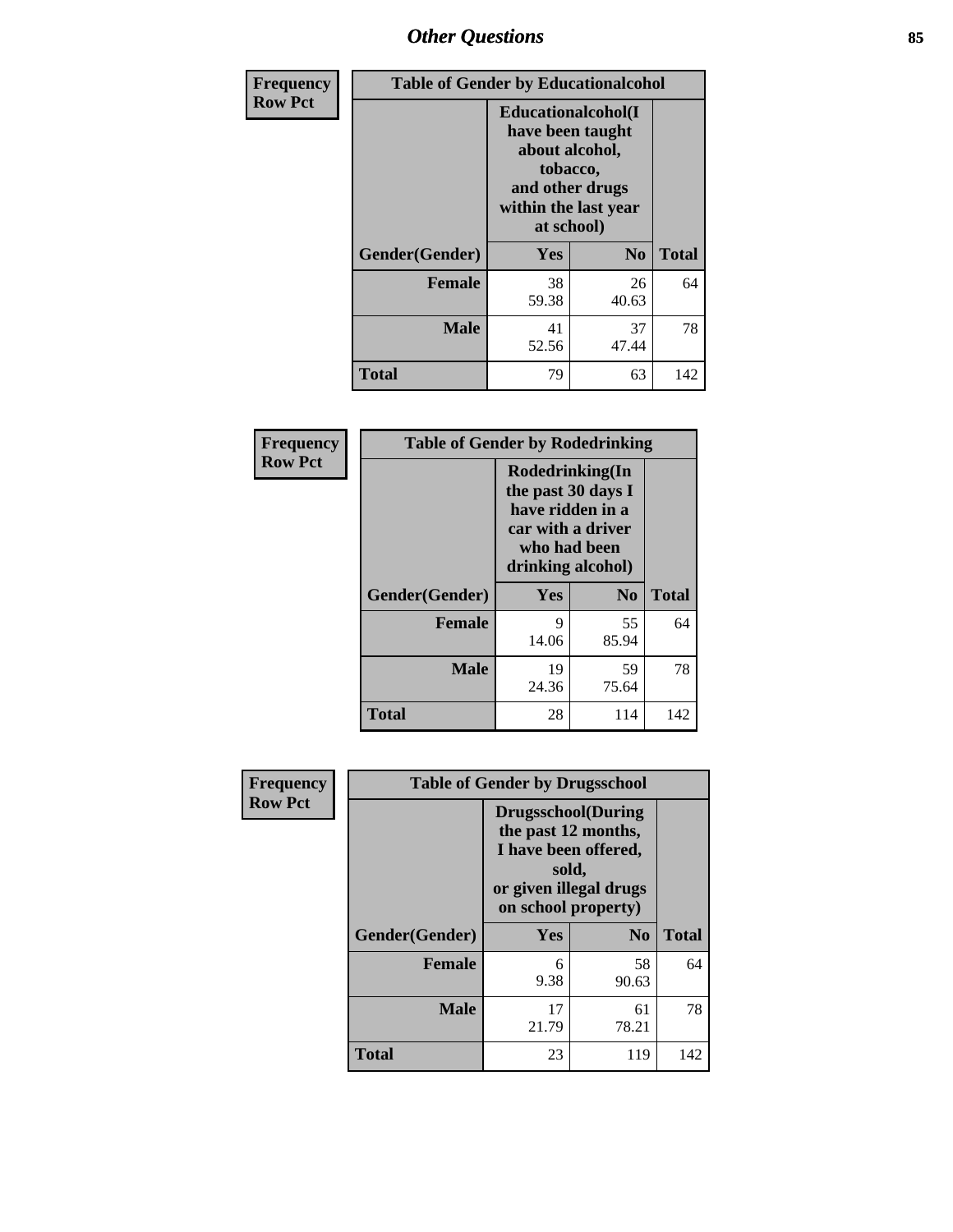# *Other Questions* **86**

**Frequency Row Pct**

| <b>Table of Gender by Bingedrinking</b> |                         |                                                                                                         |                        |                        |                        |                               |                   |              |
|-----------------------------------------|-------------------------|---------------------------------------------------------------------------------------------------------|------------------------|------------------------|------------------------|-------------------------------|-------------------|--------------|
|                                         |                         | Bingedrinking(I have drunk five or more<br>drinks of alcohol at one sitting during the<br>last 30 days) |                        |                        |                        |                               |                   |              |
| <b>Gender</b> (Gender)                  | $\bf{0}$<br><b>Days</b> | $1$ or<br>days                                                                                          | 3 to<br>5<br>days      | 6 to<br>q<br>days      | 10<br>to<br>19<br>days | <b>20</b><br>to<br>29<br>days | All<br>30<br>days | <b>Total</b> |
| <b>Female</b>                           | 62<br>96.88             | 1.56                                                                                                    | $\Omega$<br>0.00       | ∩<br>0.00              | 1.56                   | $\Omega$<br>0.00              | $\Omega$<br>0.00  | 64           |
| <b>Male</b>                             | 63<br>80.77             | 8.97                                                                                                    | $\overline{2}$<br>2.56 | $\mathfrak{D}$<br>2.56 | $\overline{2}$<br>2.56 | 1.28                          | 1.28              | 78           |
|                                         |                         |                                                                                                         |                        |                        |                        |                               |                   |              |

| Frequency      | <b>Table of Gender by Educationaids</b> |                                                                                                 |                |              |
|----------------|-----------------------------------------|-------------------------------------------------------------------------------------------------|----------------|--------------|
| <b>Row Pct</b> |                                         | <b>Educationaids</b> (I<br>have been taught<br>about HIV/AIDS<br>at school in the<br>past year) |                |              |
|                | Gender(Gender)                          | Yes                                                                                             | N <sub>0</sub> | <b>Total</b> |
|                | <b>Female</b>                           | 41<br>64.06                                                                                     | 23<br>35.94    | 64           |
|                | <b>Male</b>                             | 50<br>64.10                                                                                     | 28<br>35.90    | 78           |
|                | <b>Total</b>                            | 91                                                                                              | 51             | 142          |

| <b>Frequency</b> | <b>Table of Gender by Suicideconsider</b> |                 |                |              |
|------------------|-------------------------------------------|-----------------|----------------|--------------|
| <b>Row Pct</b>   |                                           | Suicideconsider |                |              |
|                  | Gender(Gender)                            | Yes             | N <sub>0</sub> | <b>Total</b> |
|                  | Female                                    | 6<br>9.38       | 58<br>90.63    | 64           |
|                  | <b>Male</b>                               | 2.56            | 76<br>97.44    | 78           |
|                  | <b>Total</b>                              | 8               | 134            | 142          |